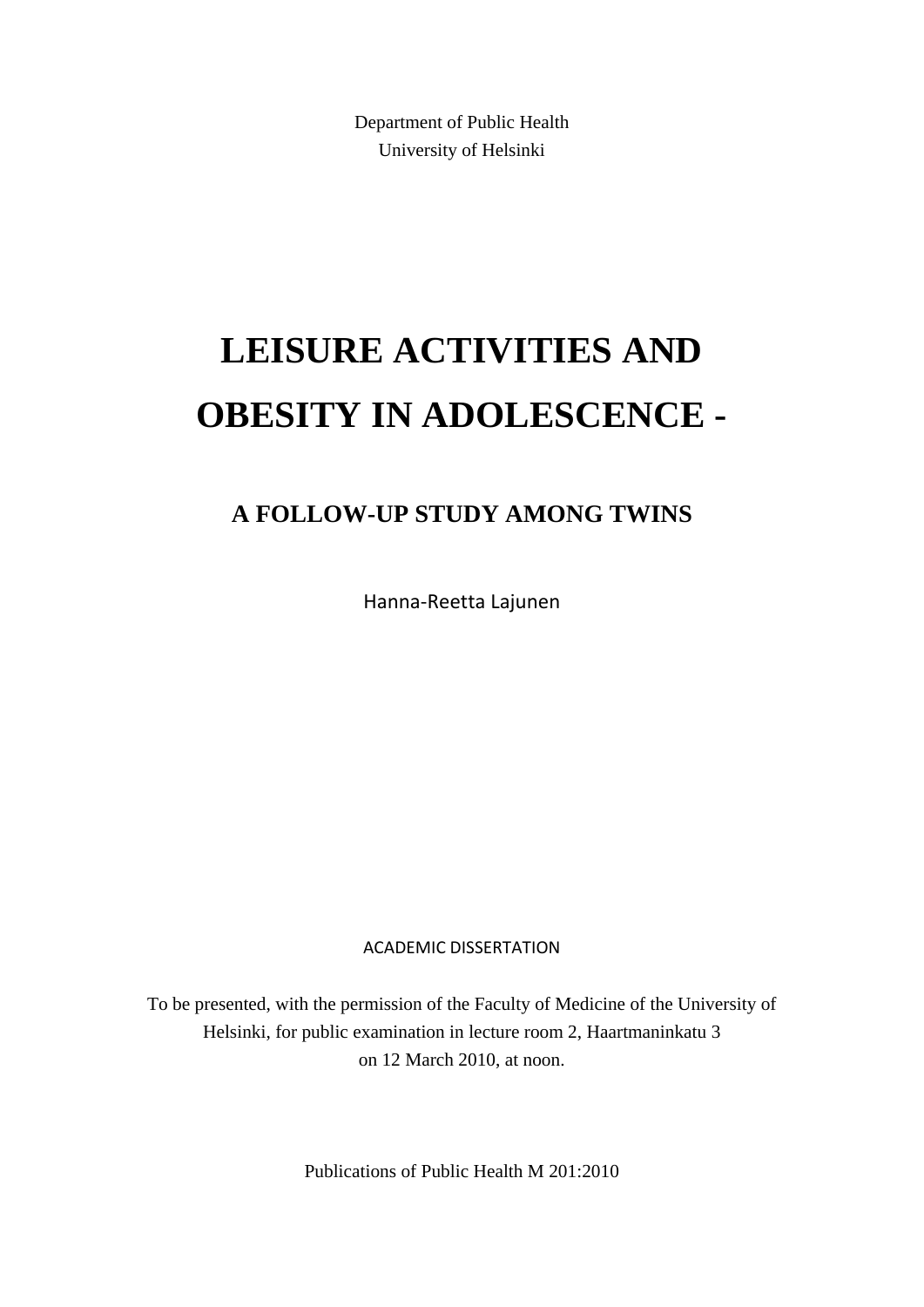Cover: Hanna-Reetta Lajunen

ISSN 0355-7979 ISBN 978-952-10-4861-6 (paperback) ISBN 978-952-10-4862-3 (PDF) http://ethesis.helsinki.fi

Helsinki University Print Helsinki 2010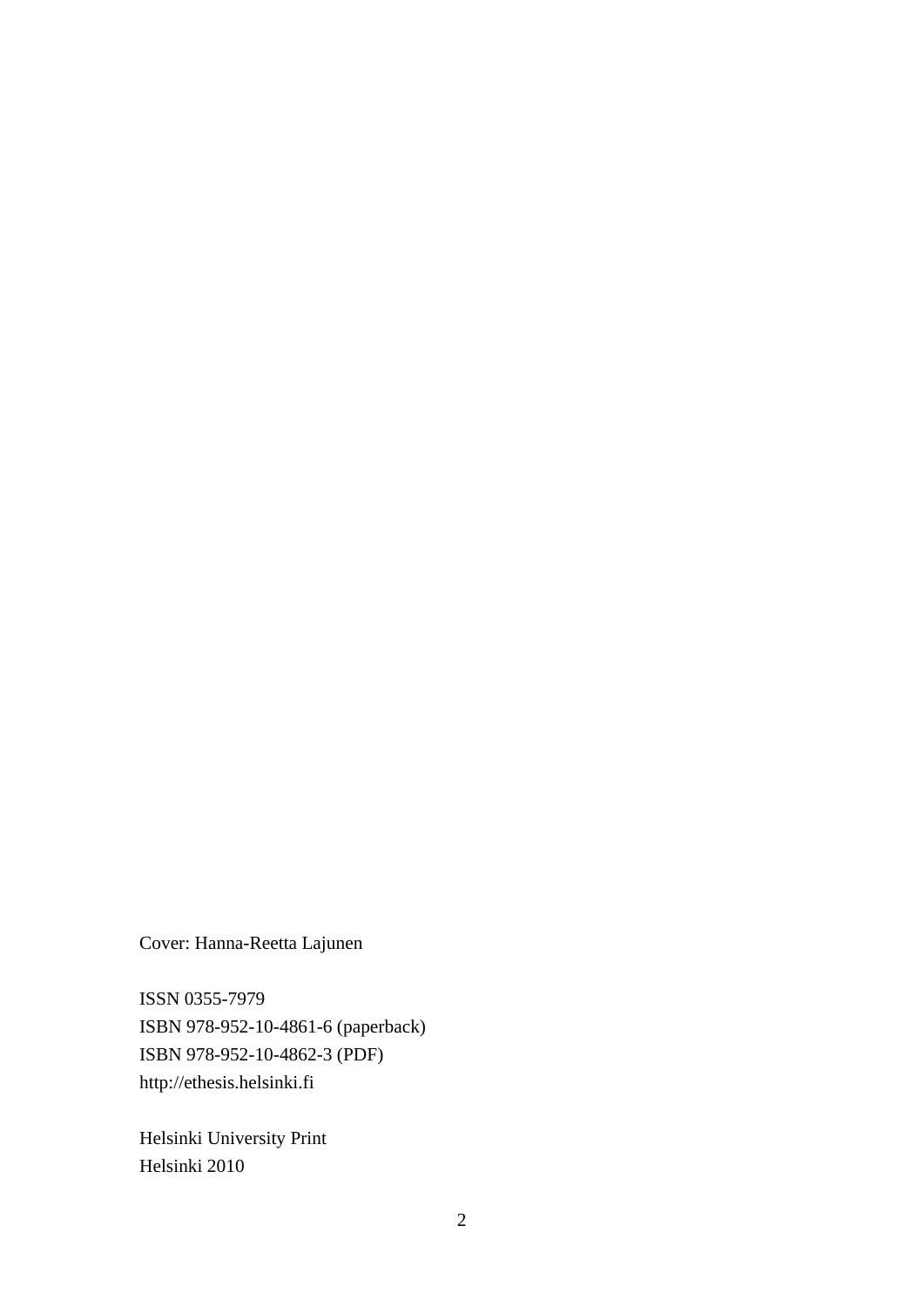Supervised by:

Professor Jaakko Kaprio, MD, PhD Department of Public Health University of Helsinki Finland

Professor Aila Rissanen, MD, PhD Obesity Research Unit Department of Psychiatry Helsinki University Central Hospital Finland

Reviewed by:

Adjunct Professor Marjaana Lahti-Koski, MSc, PhD Department of Public Health University of Helsinki Finland

> Professor Päivi Rautava, MD, PhD Department of Public Health University of Turku Finland

> > Opponent:

Professor Marjo-Riitta Järvelin, MD, PhD Department of Epidemiology and Public Health Imperial College London United Kingdom and National Institute for Health and Welfare Oulu Finland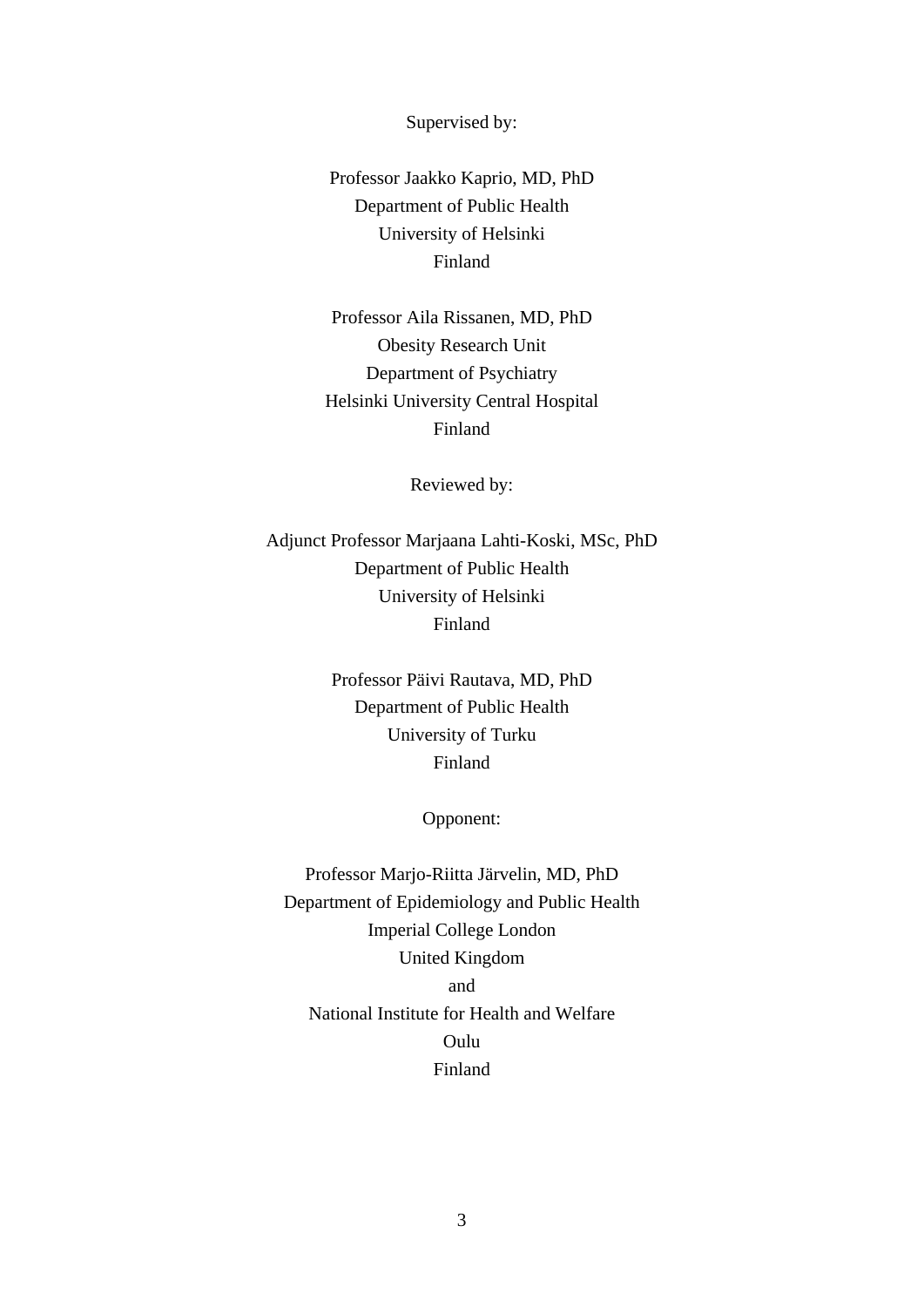| 2.2 PSYCHOSOCIAL DEVELOPMENT FROM 11 TO 17 YEARS  18                            |  |
|---------------------------------------------------------------------------------|--|
|                                                                                 |  |
|                                                                                 |  |
|                                                                                 |  |
|                                                                                 |  |
|                                                                                 |  |
|                                                                                 |  |
|                                                                                 |  |
|                                                                                 |  |
|                                                                                 |  |
|                                                                                 |  |
|                                                                                 |  |
|                                                                                 |  |
|                                                                                 |  |
|                                                                                 |  |
|                                                                                 |  |
|                                                                                 |  |
| 4.3.2 Cross-sectional associations of individual leisure activities with weight |  |
|                                                                                 |  |
|                                                                                 |  |
| 4.3.4 Longitudinal associations of leisure activities with being overweight44   |  |
|                                                                                 |  |
|                                                                                 |  |
| 5.1 BODY MASS INDEX AND PREVALENCE OF OVERWEIGHT 47                             |  |
|                                                                                 |  |
| 5.2.1 Prevalence of leisure activities and computer and cell phone use 48       |  |
|                                                                                 |  |
|                                                                                 |  |
|                                                                                 |  |
| 5.3 GENETIC AND ENVIRONMENTAL EFFECTS ON BMI 55                                 |  |

# **CONTENTS**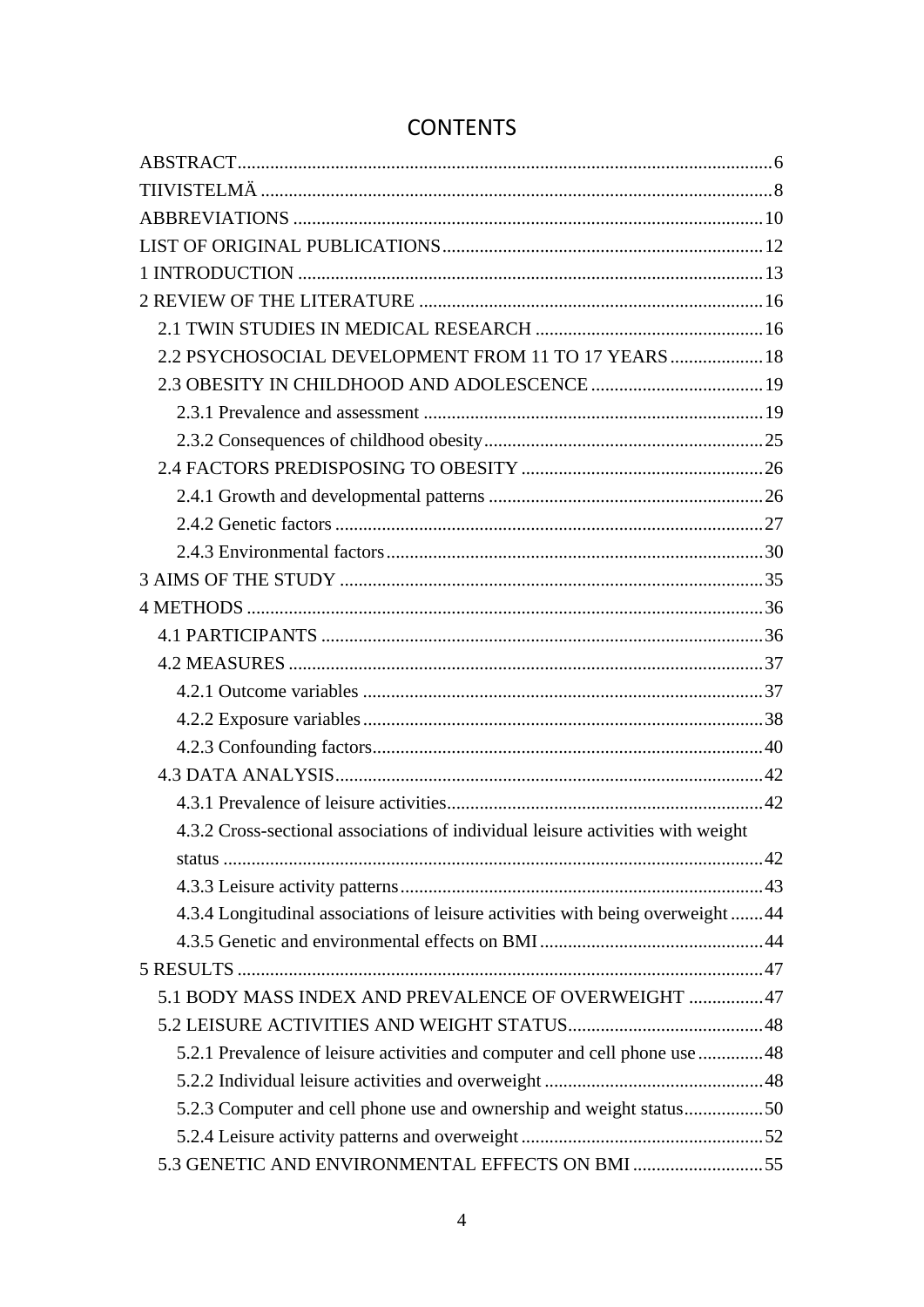| 6.1 LEISURE ACTIVITIES, COMPUTER AND CELL PHONE USE, AND |  |
|----------------------------------------------------------|--|
|                                                          |  |
|                                                          |  |
|                                                          |  |
|                                                          |  |
|                                                          |  |
|                                                          |  |
|                                                          |  |
|                                                          |  |
|                                                          |  |
|                                                          |  |
|                                                          |  |
|                                                          |  |
|                                                          |  |
|                                                          |  |
|                                                          |  |
|                                                          |  |
|                                                          |  |
|                                                          |  |
| 6.6 IMPLICATIONS FOR HEALTH PROMOTION STRATEGIES         |  |
|                                                          |  |
|                                                          |  |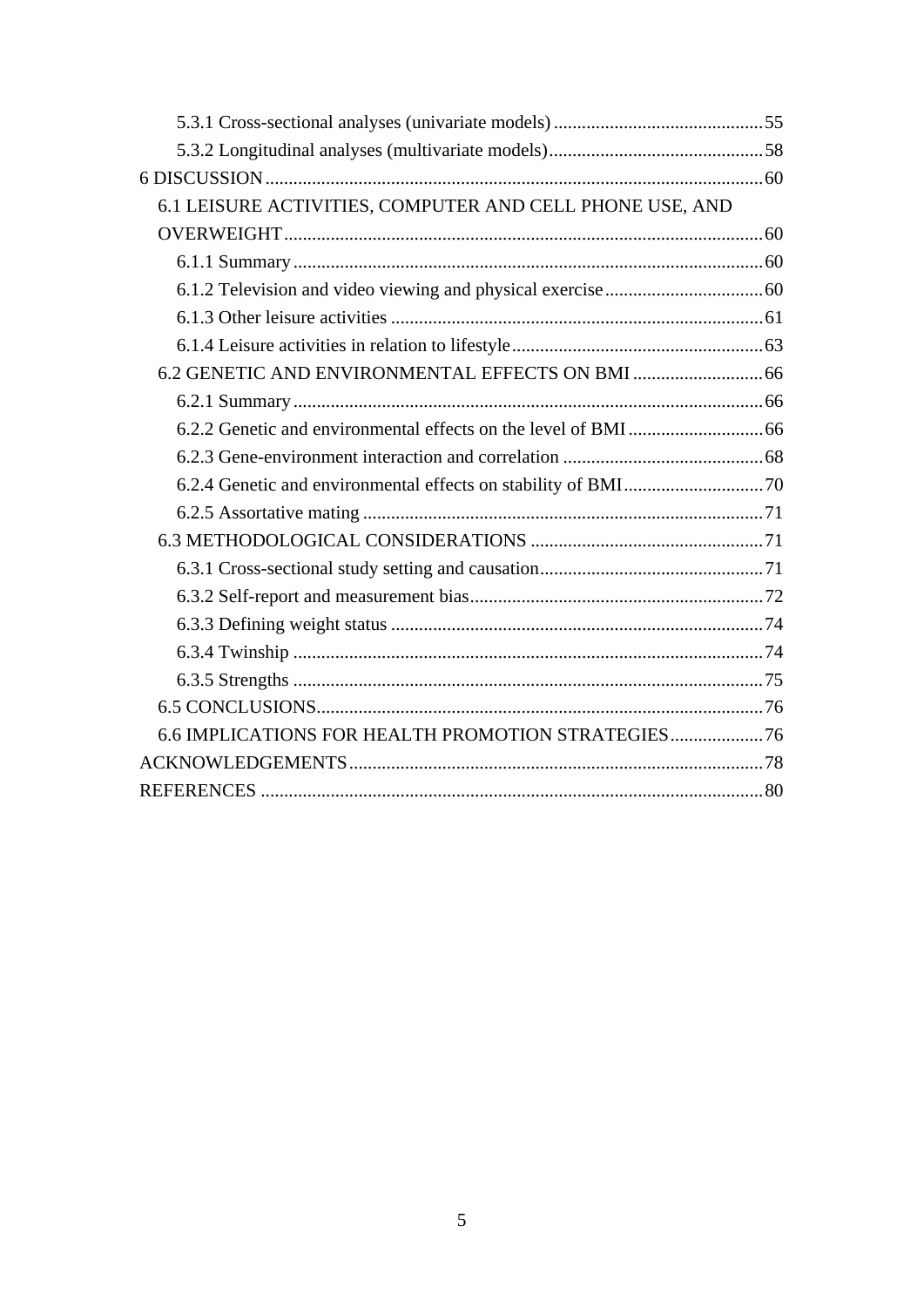## ABSTRACT

The aims of this dissertation were 1) to investigate associations of weight status of adolescents with leisure activities, leisure activity patterns, and computer and cell phone use, and 2) to investigate environmental and genetic influences on body mass index (BMI) during adolescence.

A population-based sample of Finnish twins born in 1983–1987 was assessed at the ages of 11-12, 14, and 17 years by postal questionnaires. The twins' parents also responded at baseline. At 11-12 years, 5184 (92%) of the twins responded to the questionnaire and at 17 years, 4168 (74%) of the twins still participated. BMI (weight/height<sup>2</sup>) was computed from self-reported weight and height. Information was obtained by questionnaires on leisure activities including television viewing, video viewing, computer games, listening to music, board games, musical instrument playing, reading, arts, crafts, socializing, clubs, sports, and outdoor activities, as well as computer use hours, home computer ownership, and amount of a monthly cell phone bill. The relationship between individual leisure activities, as well as leisure activity patterns, and being overweight was investigated using multiple logistic and linear regression. Activity patterns were studied using latent class analysis. Genetic and environmental effects on BMI and BMI phenotypic correlations across adolescence were studied using twin modeling and quantitative genetic analysis methods based on structural equation modeling.

When individual leisure activities were analyzed, sports were associated with decreased risk of being overweight among boys in both cross-sectional and longitudinal analyses, but among girls only cross-sectionally. Many sedentary leisure activities, such as video viewing (boys/girls), arts (boys), listening to music (boys), crafts (girls), and board games (girls), had positive associations with being overweight in cross-sectional and/or longitudinal analyses. Time spent using a home computer was associated with higher prevalence of overweight and cell phone use had a weak positive correlation with BMI among both boys and girls in cross-sectional analyses. However, musical instrument playing, commonly considered as a sedentary activity, was associated with a decreased risk of overweight among adolescent boys. Some of the associations between leisure activities and overweight risk are thus probably not explained solely by direct effects of leisure activities on energy expenditure but also by different lifestyles related to them.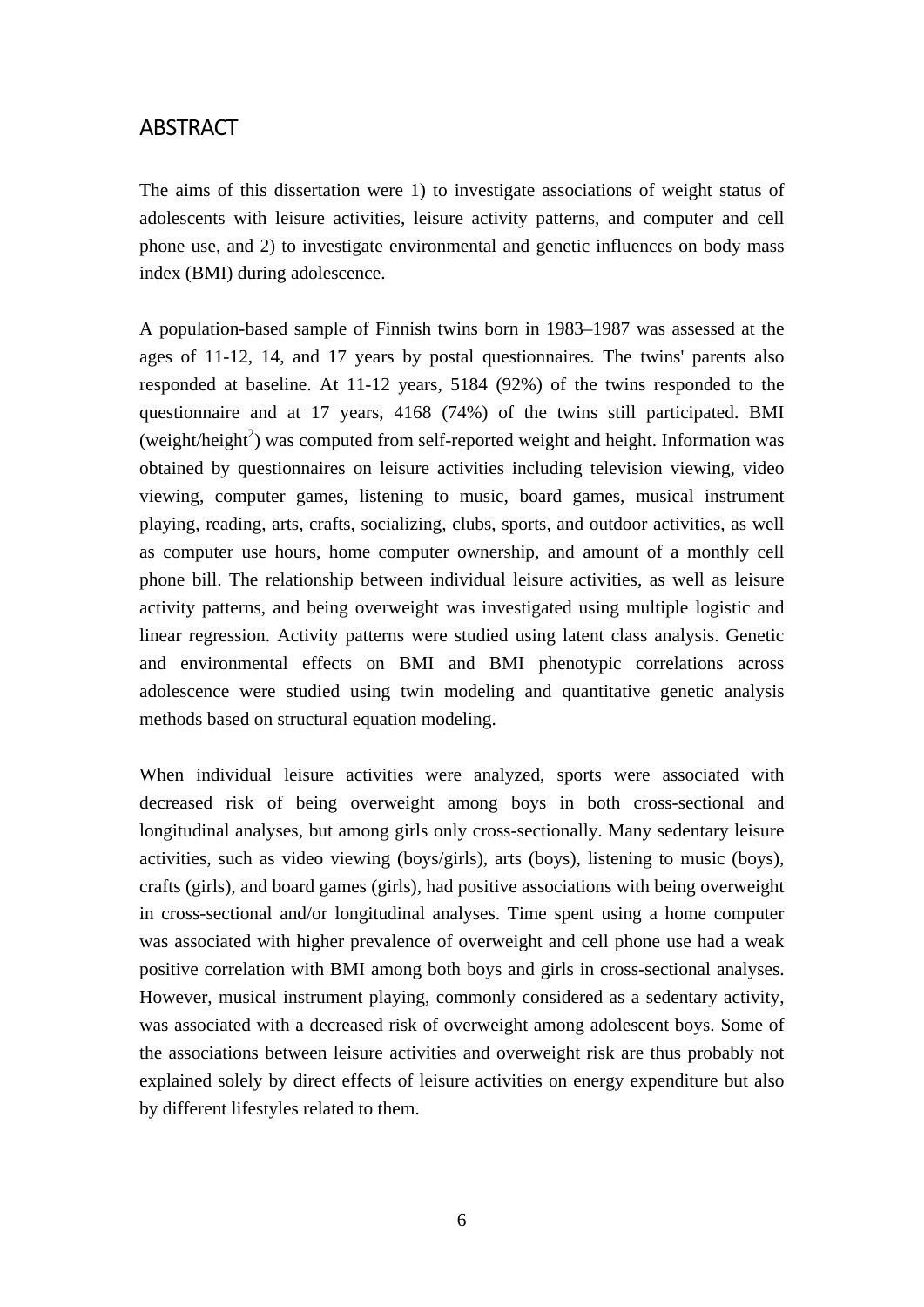Four patterns of leisure activities were found: 'Active and sociable', 'Active but less sociable', 'Passive but sociable', and 'Passive and solitary'. The prevalence of overweight was highest among the 'Passive and solitary' boys at 11-12 and 14 years and girls at 11-12 years. Overall, leisure activity patterns did not predict the risk of being overweight later in adolescence. An exception were 14-year-old 'Passive and solitary' girls who had the greatest risk of becoming overweight by 17 years of age although the prevalence of overweight did not differ between leisure activity patterns in cross-sectional analyses.

Heritability of BMI was estimated to be high (0.58-0.83). Common environmental factors shared by family-members affected the BMI at 11-12 and 14 years but their effect was no longer discernible at 17 years of age. Additive genetic factors explained 90-96% of the BMI phenotypic correlations across adolescence and unique environmental factors explained the rest. Genetic correlations across adolescence were high, which suggests similar genetic effects on BMI throughout adolescence, while unique environmental effects on BMI appeared to vary at different phases of adolescence.

These findings suggest that family-based interventions hold promise for obesity prevention into early and middle adolescence, but that later in adolescence obesity prevention should focus on individuals rather than families. A useful target could be adolescents' leisure time, and our findings highlight the importance of versatility in leisure activities**.**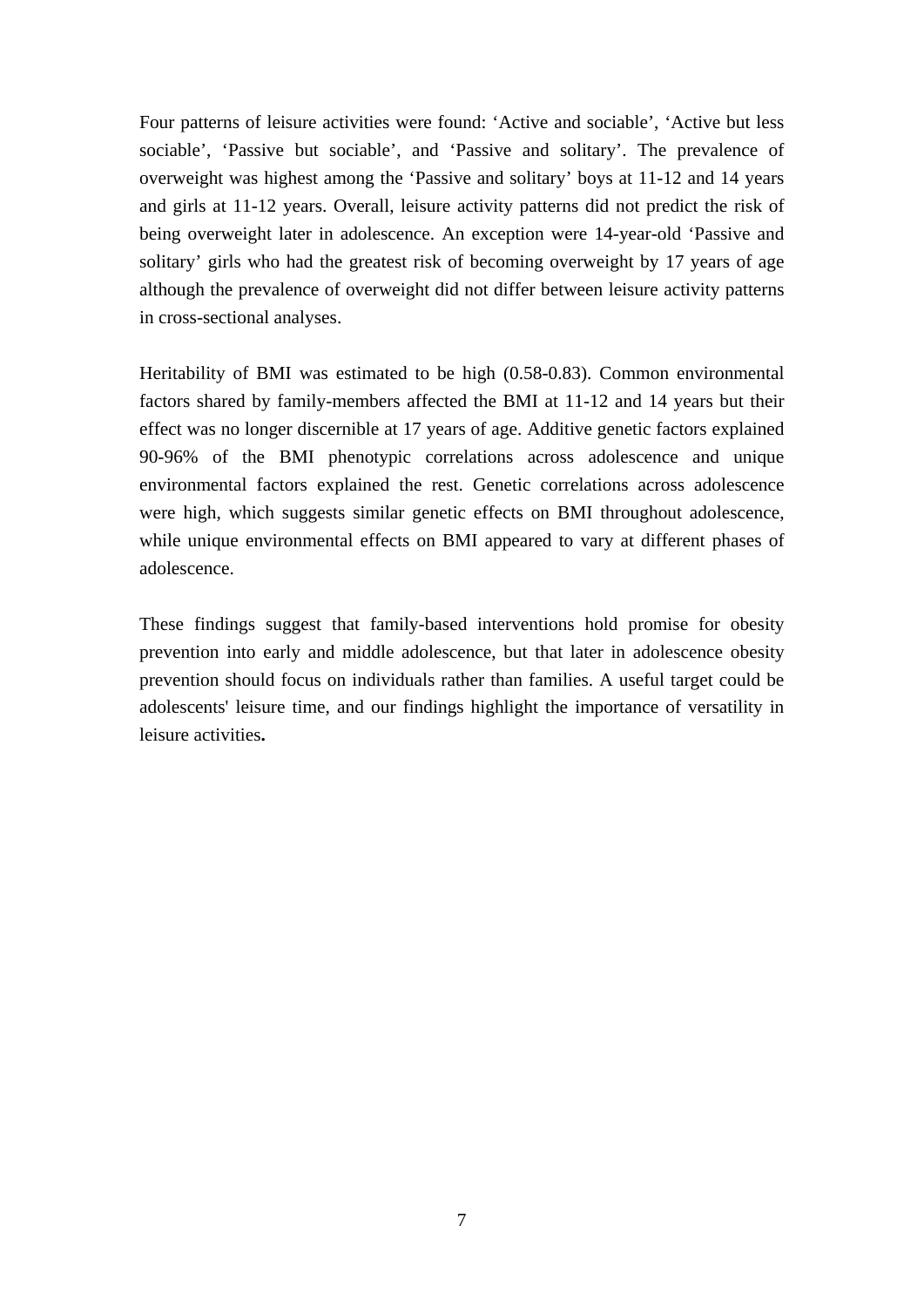# TIIVISTELMÄ

Tämän väitöskirjatyön tavoitteina oli 1) selvittää harrastusten, harrastusprofiilien ja tietokoneen sekä matkapuhelimen käytön yhteyksiä nuorten painoon ja 2) selvittää ympäristötekijöiden ja perinnöllisten tekijöiden suhteellista vaikutusta painoindeksiin nuoruusiässä.

Väestöpohjainen otos vuosina 1983-1987 syntyneitä, suomalaisia kaksosia vastasi postikyselyihin 11-12-, 14- ja 17-vuotiaina. Myös heidän vanhempansa vastasivat kyselyyn tutkimuksen alussa. Kaksosista 5184 (92%) palautti kyselylomakkeen 11- 12-vuotiaana ja vielä 17-vuotiaanakin mukana oli 4168 eli 74% kaksosista. Painoindeksi (paino/pituus<sup>2</sup>) laskettiin kaksosten itsensä ilmoittamien painojen ja pituuksien perusteella. Kyselylomakkeissa tiedusteltiin television katselun, videoiden katselun, tietokonepelien pelaamisen, musiikin kuuntelun, lautapelien pelaamisen, soittoharrastuksen, lukemisen, piirtämisen tai maalaamisen, kavereiden kanssa ajanvieton, kerhossa tai partiossa käymisen, urheilun ja ulkoilun yleisyyttä sekä tietokoneen käyttötunteja, tietokoneen omistamista ja kuukausittaisen puhelinlaskun suuruutta. Näiden sekä harrastusprofiilien yhteyksiä ylipainoisuuteen tutkittiin logistisilla ja lineaarisilla regressiomalleilla. Harrastusprofiileja tutkittiin käyttäen latenttiluokka-analyysiä. Ympäristötekijöiden ja perinnöllisten tekijöiden vaikutuksia painoindeksiin ja painoindeksikorrelaatioihin eri ikäpisteiden välillä tutkittiin kaksosmallinnuksella lineaariseen rakenneyhtälömallinnukseen perustuvien kvantitatiivisen genetiikan menetelmien avulla.

Yksittäisiä harrastuksia tarkasteltaessa urheilu oli yhteydessä pienempään ylipainoisuuden riskiin pojilla sekä poikkileikkaus- että pitkittäisasetelmissa mutta tytöillä vain poikkileikkausasetelmassa. Useat fyysisesti passiiviset harrastukset, kuten videoiden katselu (pojat/tytöt), piirtäminen tai maalaaminen (pojat), musiikin kuuntelu (pojat), käsityöt (tytöt) ja lautapelien pelaaminen (tytöt) olivat yhteydessä suurempaan ylipainoisuuden riskiin poikittaisissa ja/tai pitkittäisissä analyyseissä. Tietokoneen käyttö oli yhteydessä suurempaan ylipainoisuuden esiintyvyyteen ja kännykän käytöllä oli heikko positiivinen korrelaatio painoindeksin kanssa tytöillä ja pojilla poikkileikkausasetelmassa. Yllättäen soittoharrastus, joka nähdään fyysisesti passiivisena ajanviettotapana, oli kuitenkin pojilla yhteydessä pienempään ylipainoisuuden riskiin. Tämä viittaa siihen, että kaikki harrastusten ja ylipainoisuuden väliset yhteydet eivät välttämättä selity ainoastaan harrastusten suorilla vaikutuksilla energian kulutukseen vaan myös erilaisilla harrastuksiin liittyvillä elämäntavoilla.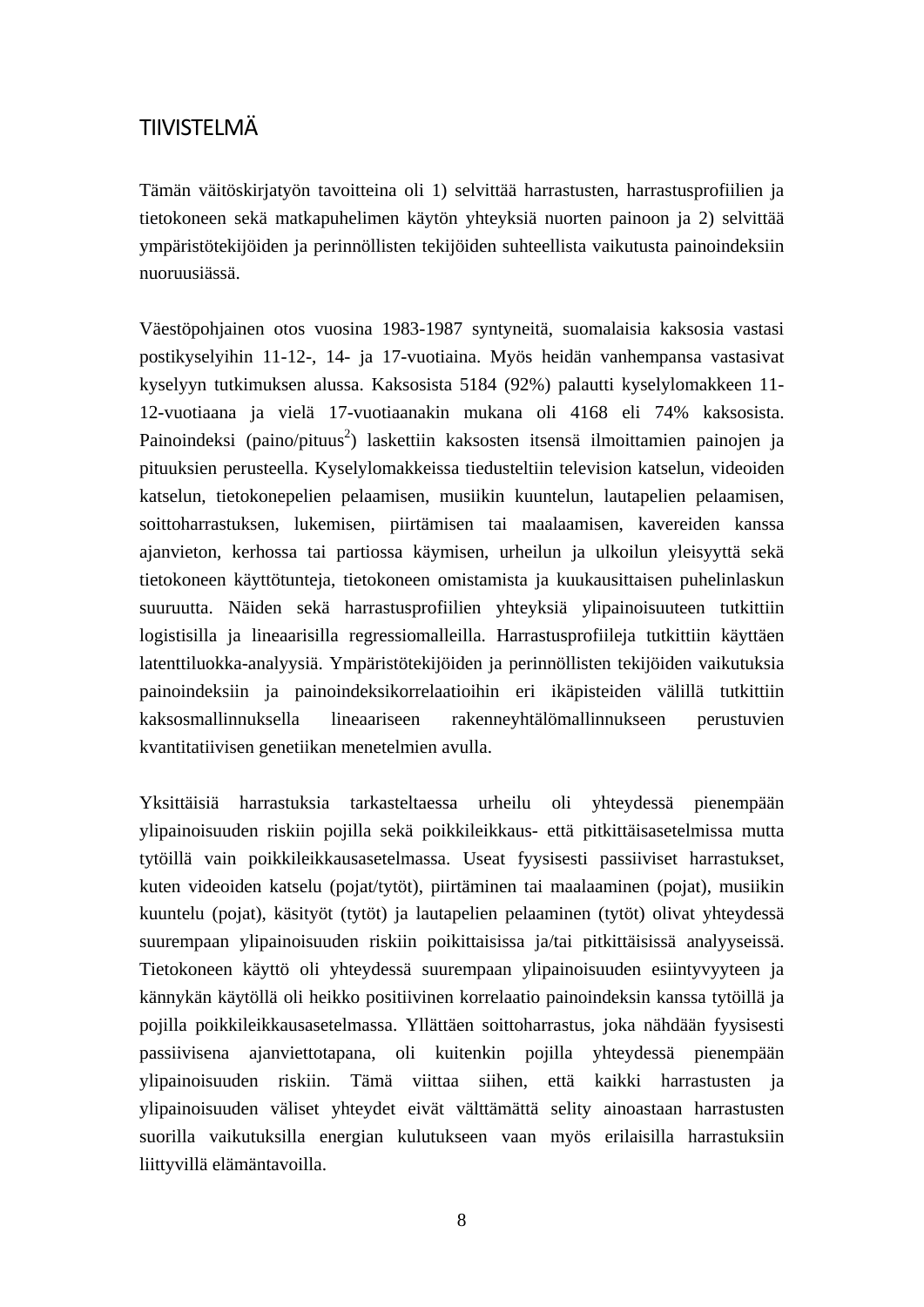Analyyseissä löytyi neljä erilaista harrastusprofiilia: 'Aktiivinen ja sosiaalinen', 'Aktiivinen mutta vähemmän sosiaalinen', 'Passiivinen mutta sosiaalinen' ja 'Passiivinen ja yksinäinen'. Ylipainoisuus oli yleisintä 'passiivisilla ja yksinäisillä' pojilla ja 11–12-vuotiailla tytöillä. Yleisesti ottaen eri harrastusryhmiin kuuluminen ei kuitenkaan ennustanut myöhempää ylipainoisuuden riskiä. Poikkeuksena olivat 14 vuotiaat tytöt, joilla ylipainoisuuden vallitsevuudessa ei ollut eroja eri harrastusryhmien välillä, mutta kaikkein passiivisimpaan ja yksinäisimpään ryhmään kuuluvilla tytöillä oli suurin ylipainoiseksi tulemisen riski 14–17-vuotiaana.

Painoindeksin periytyvyysaste arvioitiin korkeaksi (0.58-0.83). Yhteiset eli perheensisäiset ympäristötekijät vaikuttivat painoindeksiin 11–12- ja 14-vuotiaana, mutta eivät enää 17-vuotiaana. Additiiviset geneettiset tekijät selittivät 90-96% painoindeksikorrelaatioista eri ikäpisteiden välillä yksilöllisten ympäristötekijöiden selittäessä loput. Painoindeksin geneettiset korrelaatiot eri ikäpisteiden välillä olivat korkeita, mikä viittaa siihen, että painoindeksiin vaikuttavat geneettiset tekijät olivat samankaltaisia eri ikäpisteissä kun taas yksilölliset ympäristötekijät muuttuivat nuoruuden aikana.

Nämä löydökset viittaavat siihen, että perheisiin kohdistuvilla interventioilla on onnistumisedellytyksiä nuorten lihavuuden ehkäisyssä ainakin murrosiän keskivaiheeseen asti, mutta murrosiän loppuvaiheesta lähtien lihavuuden ehkäisyohjelmat kannattaisi suunnata nuoriin yksilöinä eikä heidän perheisiinsä. Yksi kohde voisi olla nuorten vapaa-ajan vietto: tutkimuksen tulokset korostavat monipuolisen vapaa-ajanvieton tärkeyttä.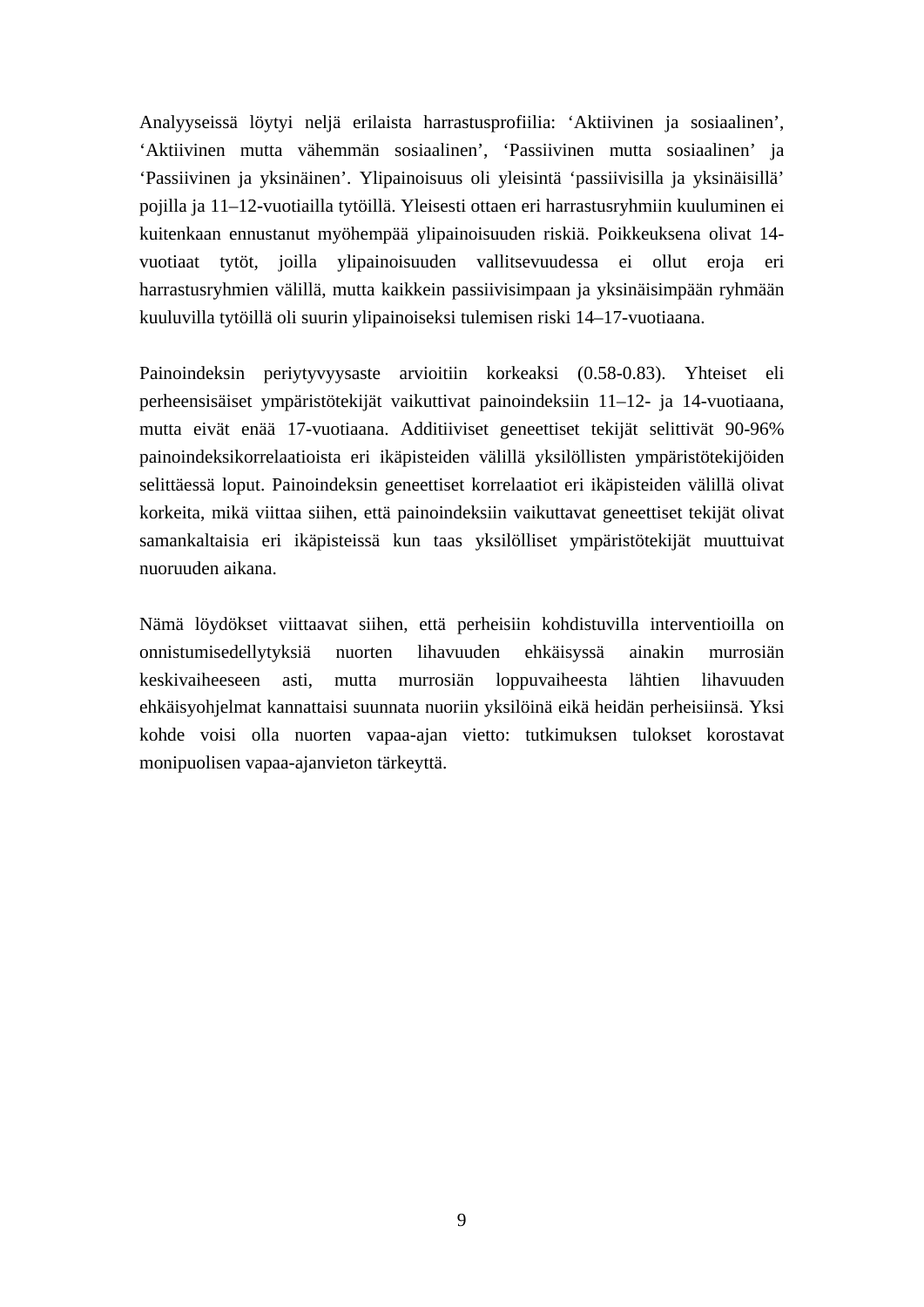# ABBREVIATIONS

| A                 | Additive genetic effect                                       |  |  |  |  |
|-------------------|---------------------------------------------------------------|--|--|--|--|
| <b>ACE</b>        | A model containing additive genetic, common and unique        |  |  |  |  |
|                   | environmental effects                                         |  |  |  |  |
| ADE               | A model containing additive and dominant genetic and unique   |  |  |  |  |
|                   | environmental effects                                         |  |  |  |  |
| <b>BMI</b>        | Body mass index                                               |  |  |  |  |
| $\mathbf C$       | Common environmental effect                                   |  |  |  |  |
| CI                | Confidence interval                                           |  |  |  |  |
| <b>CT</b>         | Computerized axial tomography                                 |  |  |  |  |
| D                 | Dominant genetic effect                                       |  |  |  |  |
| <b>DEXA</b>       | Dual-energy x-ray absorptiometry                              |  |  |  |  |
| df.               | Degrees of freedom                                            |  |  |  |  |
| DZ                | Dizygotic                                                     |  |  |  |  |
| E                 | Unique environmental effect                                   |  |  |  |  |
| <b>FTO</b>        | Fat mass and obesity associated (gene)                        |  |  |  |  |
| GNPDA2            | Glucosamine-6-phosphate deaminase 2 (gene)                    |  |  |  |  |
| <b>GxE</b>        | Genotype-environment interaction                              |  |  |  |  |
| <b>GWA</b>        | Genome-wide association (study)                               |  |  |  |  |
| KCTD15            | Potassium channel tetramerisation domain containing 15 (gene) |  |  |  |  |
| <b>LCA</b>        | Latent class analysis                                         |  |  |  |  |
| <b>LDL</b>        | Low-density lipoprotein                                       |  |  |  |  |
| MZ                | Monozygotic                                                   |  |  |  |  |
| MC4R              | Melanocortin 4 receptor (gene)                                |  |  |  |  |
| <b>MRI</b>        | Magnetic resonance imaging                                    |  |  |  |  |
| MTCH <sub>2</sub> | Mitochondrial carrier homolog 2 (gene)                        |  |  |  |  |
| N (or n)          | Number of participants                                        |  |  |  |  |
| NEGR1             | Neuronal growth regulator 1 (gene)                            |  |  |  |  |
| <b>OS</b>         | Opposite-sex                                                  |  |  |  |  |
| <b>OSDZ</b>       | Opposite-sex dizygotic                                        |  |  |  |  |
| <b>OR</b>         | Odds ratio                                                    |  |  |  |  |
| PCSK <sub>1</sub> | Prohormone convertase 1/3                                     |  |  |  |  |
| <b>PDS</b>        | Pubertal development scale                                    |  |  |  |  |
| r                 | <b>Correlation coefficient</b>                                |  |  |  |  |
| rGE               | Genotype-environment correlation                              |  |  |  |  |
| <b>SD</b>         | <b>Standard deviation</b>                                     |  |  |  |  |
| <b>SES</b>        | Socio-economic status                                         |  |  |  |  |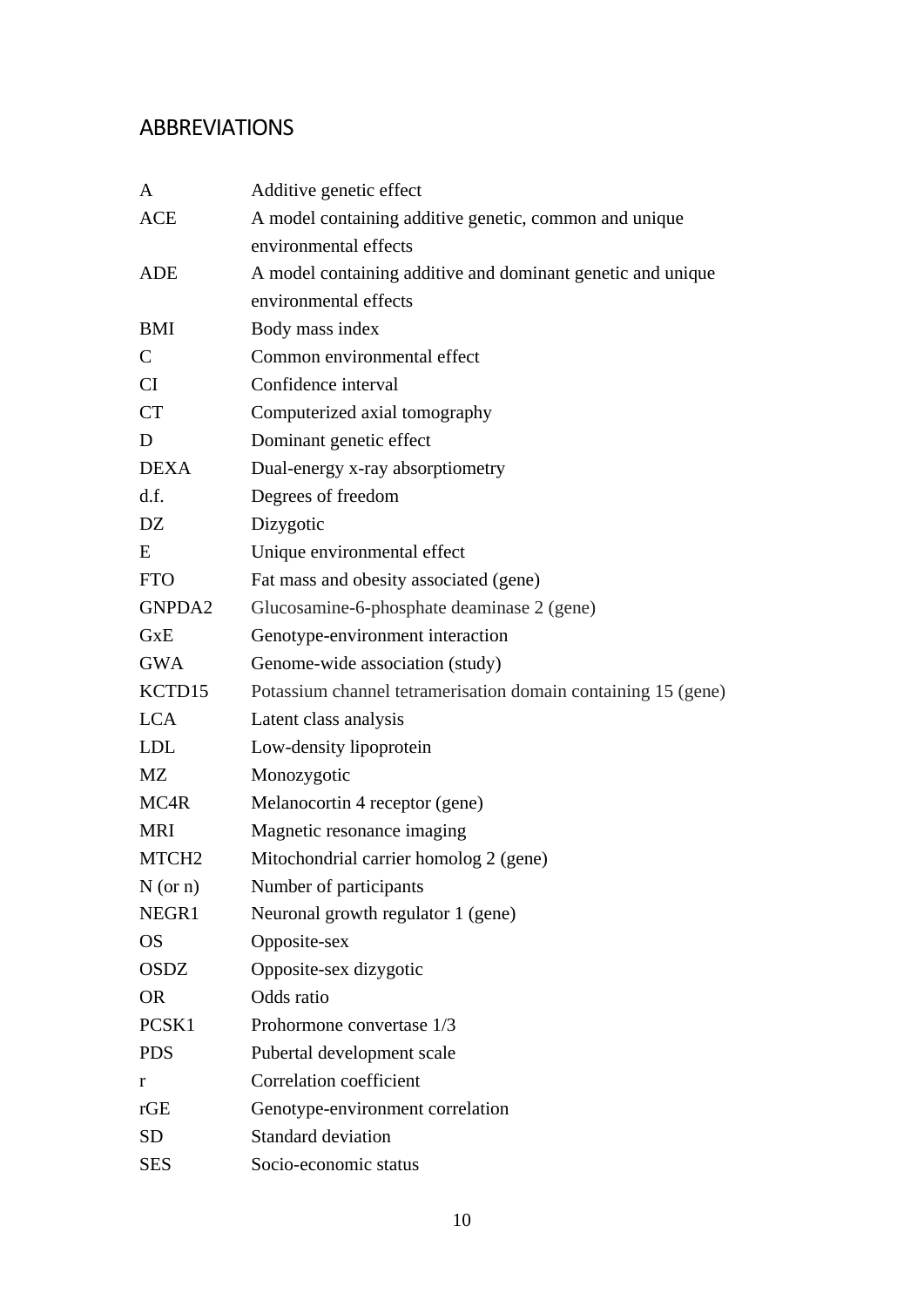| SH <sub>2</sub> B <sub>1</sub> | SH <sub>2</sub> B adaptor protein 1 (gene) |
|--------------------------------|--------------------------------------------|
| TMEM18                         | Transmembrane protein 18 (gene)            |
| <b>WHO</b>                     | World Health Organization                  |
| $\chi^2$                       | Chi-squared                                |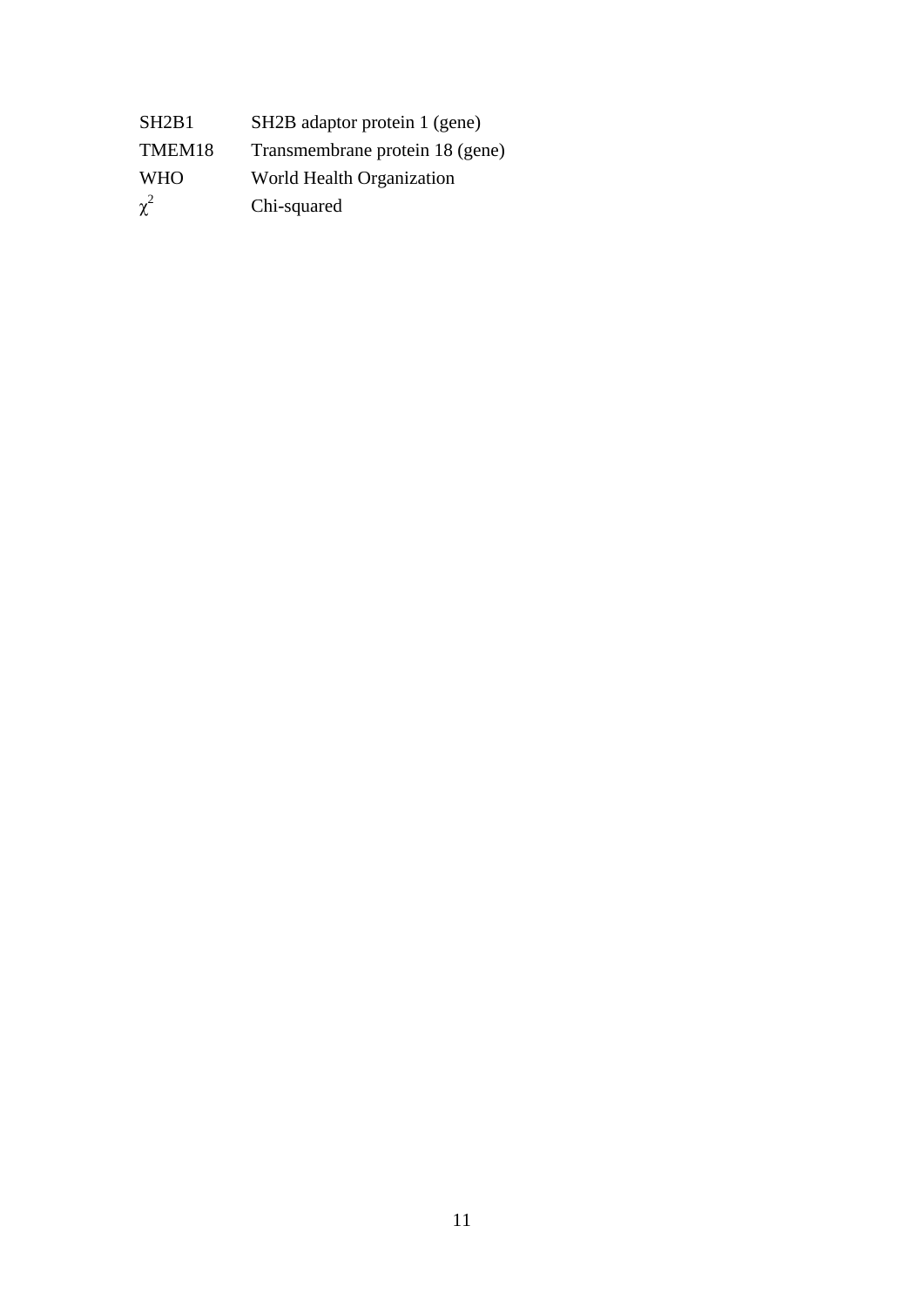# LIST OF ORIGINAL PUBLICATIONS

The thesis is based on the following original publications, which are referred to in the text by their Roman numerals (I-V).

I. Nuorten harrastukset ja niiden yhteydet ylipainoisuuteen 14- ja 17-vuotiailla. Lajunen H-R, Keski-Rahkonen A, Pulkkinen L, Rissanen A, Kaprio J. *Sosiaalilääketieteellinen aikakauslehti.* 2004;41:276-288.

II. Are computer and cell phone use associated with body mass index and overweight? A population study among twin adolescents. Lajunen H-R, Keski-Rahkonen A, Pulkkinen L, Rose RJ, Rissanen A, Kaprio J. *BMC Public Health.* 2007;7:24.

III. Leisure activity patterns and their associations with overweight: a prospective study among adolescents. Lajunen H-R, Keski-Rahkonen A, Pulkkinen L, Rose RJ, Rissanen A, Kaprio J. *J Adolesc.* 2009;32:1089-1103.

IV. Genetic and environmental effects on body mass index during adolescence: a prospective study among Finnish twins. Lajunen H-R, Kaprio J, Keski-Rahkonen A, Rose RJ, Pulkkinen L, Rissanen A, Silventoinen K. *Int J Obes.* 2009;33:559-567.

V. Genetic influences on the difference in variability of height, weight and body mass index between Caucasian and East Asian adolescent twins. Hur Y-M, Kaprio J, Iacono WG, Boomsma DI, McGue M, Silventoinen K, Martin NG, Luciano M, Visscher PM, Rose RJ, He M, Ando J, Ooki S, Nonaka K, Lin CCH, Lajunen H-R, Cornes BK, Bartels M, van Beijsterveldt CEM, Cherny SS, Mitchell K. *Int J Obes.* 2008;32:1455-1467.

The papers are reprinted with the permission of the original publishers.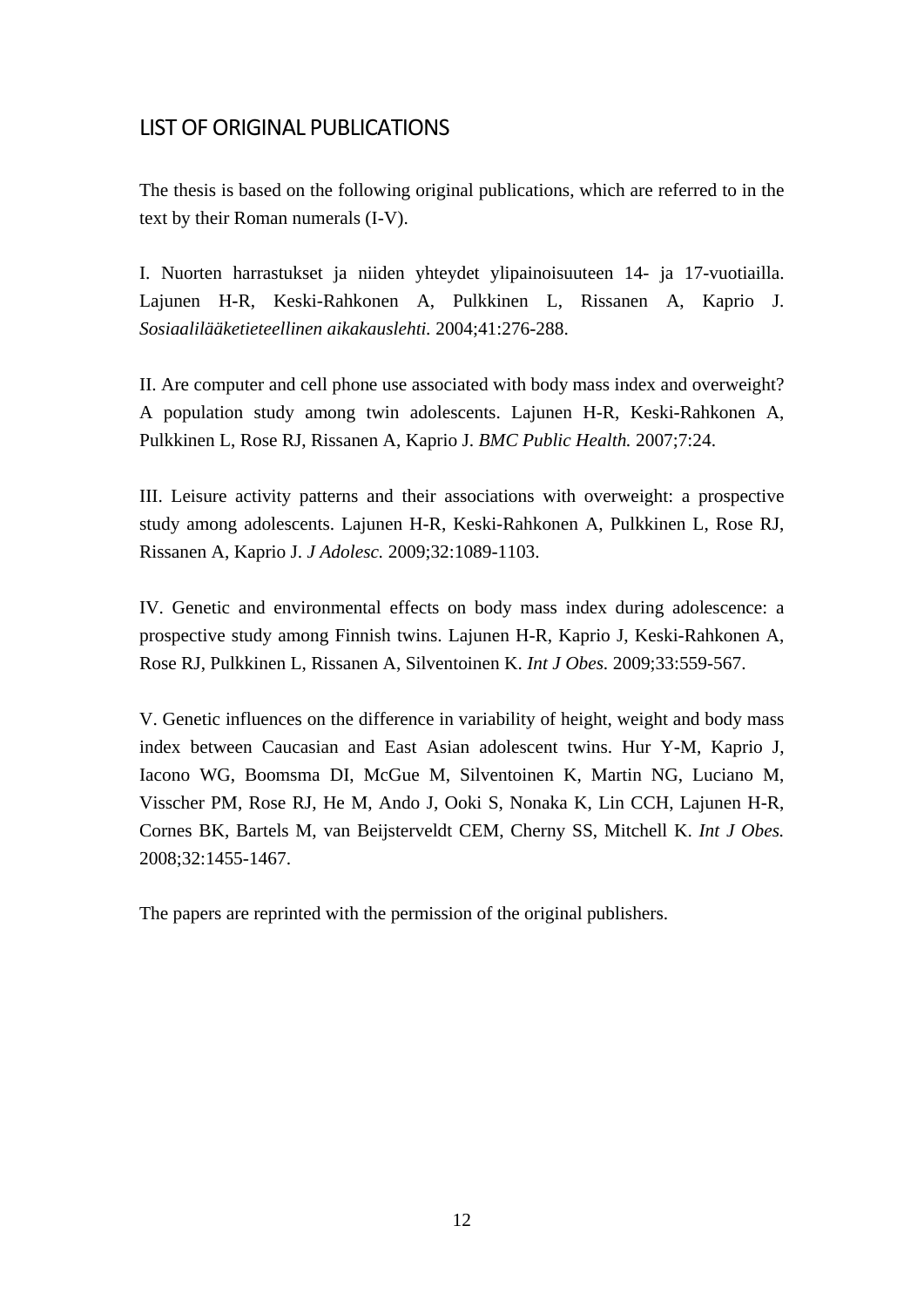## 1 INTRODUCTION

About 10% of the world's school aged children were obese or overweight based on surveys conducted between 1990 and 2003, and the prevalence was on the rise in most countries (Lobstein et al., 2004). In Finland, the prevalence of overweight among 13 year-olds has increased from 6-7% to 12-17% in less than 20 years (Välimaa & Ojala, 2004). This development has led to many health problems, including type 2 diabetes, previously considered an adults' disease, which has started to occur among youngsters. For instance, impaired glucose tolerance was found in 21-25% of obese American children and adolescents and 4% of the adolescents had previously undiagnosed type 2 diabetes (Sinha et al., 2002). Childhood obesity is also associated with other cardiovascular risk factors (Lobstein et al., 2004) and appears to have a direct association with increased risk of coronary heart disease in adulthood (Baker et al., 2007). In addition to its many somatic health risks, childhood and adolescent obesity also leads to psychological and social problems (Regan & Betts, 2006).

Although fundamentally obesity is a result of excess energy intake in relation to energy expenditure and that required for growth, the underlying mechanisms are complex. It is commonly thought that the process is initiated by increased energy intake or by decreased physical activity, but surprisingly this has proved difficult to substantiate. It has even been speculated that the process could be initiated by adipose tissue actively enhancing the amount of energy stored as fat, with increased energy intake and/or decreased physical activity being merely consequences of the actions of adipose tissue (Sørensen, 2009). However, this highly speculative theory could well prove even more difficult to substantiate.

Genetic factors have a significant role in the etiology of obesity: they explain much of the variation in relative weight during childhood and adolescence (Maes et al., 1997). The effect of genetic factors on body mass index was even shown to increase with age from 4 to 11 years in a British study (Haworth et al., 2008b). The sole longitudinal study of adolescents of both genders (Cornes et al., 2007) was unable to confirm that the increase in heritability continues beyond childhood. A meta-analysis of eight twin studies (both cross-sectional and longitudinal) conducted among children and adolescents estimated the heritability of BMI to be lowest in mid-childhood but to increase in adolescence (Silventoinen et al., 2009a).

Common environmental factors shared by family members have also affected BMI in childhood (Koeppen-Schomerus et al., 2001; van Dommelen et al., 2004; Silventoinen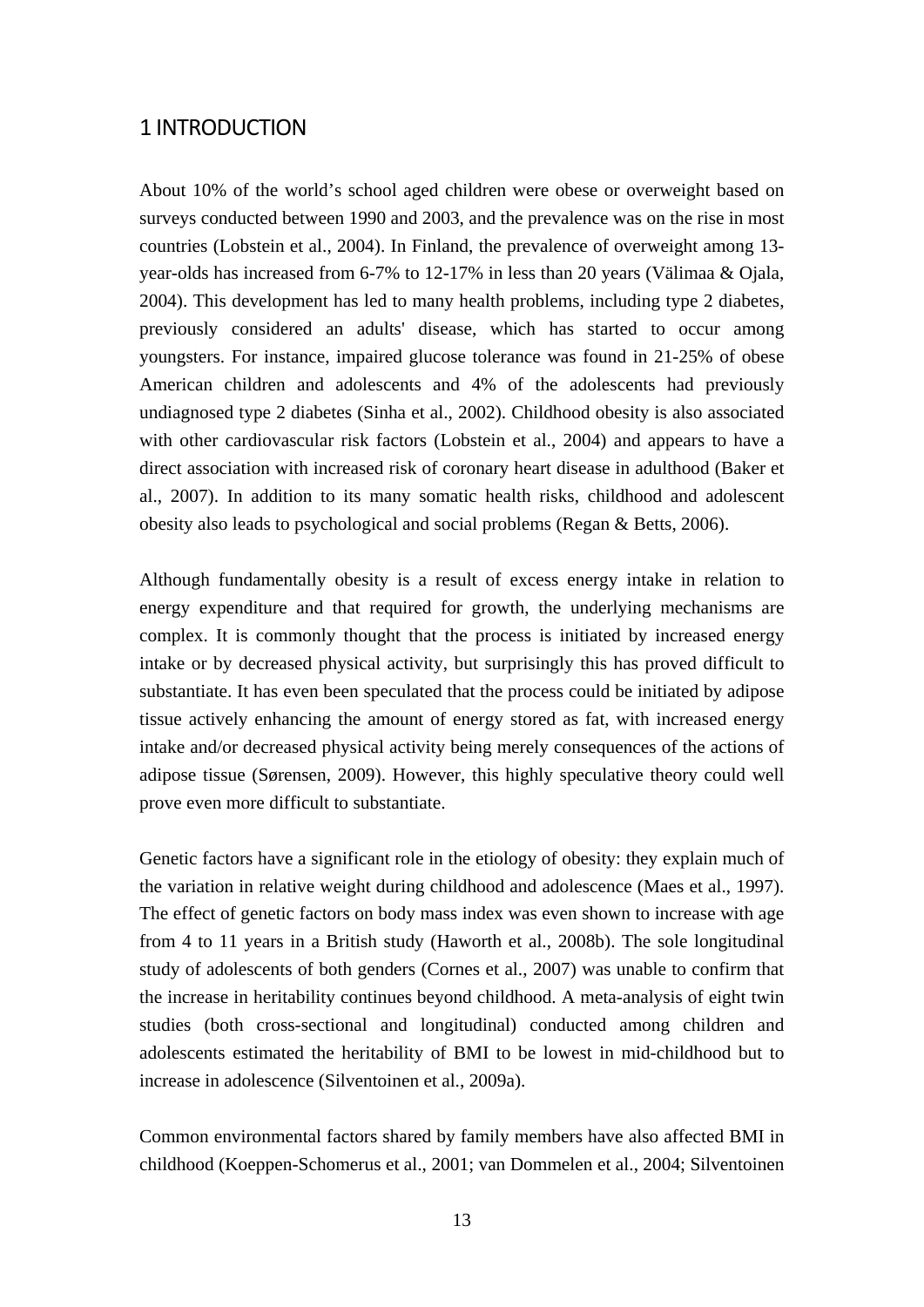et al., 2007a; Haworth et al., 2008a; Haworth et al., 2008b; Wardle et al., 2008a), but the effect has not been evident in adulthood (Maes et al., 1997). It is not clear when the common environmental effect disappears, although it decreased by age from 4 to 11 years (Haworth et al., 2008b) and the meta-analysis estimated that it would disappear after 13 years (Silventoinen et al., 2009a).

Despite the high heritability of BMI, environmental factors must also play a role in the obesity epidemic - based on current knowledge, gene distribution cannot have changed as rapidly as the obesity epidemic has spread. Some genetic factors may also act by predisposing people to certain environmental factors. Most of the discovered monogenetic defects leading to obesity appear to be neuroendocrine in nature and to affect feeding behavior (Blakemore & Froguel, 2008). *FTO*, the first gene found to affect BMI at a population level, has been hypothesized to affect food intake or satiety (Cecil et al., 2008; Timpson et al., 2008; Wardle et al., 2008b; Wardle, 2009), and six new loci preliminarily found to be associated with BMI are also highly expressed or known to act in the central nervous system (Willer et al., 2009). Thus, genetic and environmental factors affecting BMI cannot be considered as totally independent entities but they interact and correlate with each other.

If the relationship between genetic and environmental factors is complex, the actions and interactions of environmental factors are even more so. Television viewing has been hypothesized to increase body weight by displacing more physically active leisure interests and by increasing snacking and intake of energy-dense foods (Robinson, 2001). The protective effect of physical exercise (Reichert et al., 2009) is more straightforward, but what makes some people go to the gym and others to stay watching television is not known. At the individual level, explanations may lie in psychology, personal values, or a particular lifestyle. At the population level, the causes for different eating and exercise patterns may be cultural or related to common values and lifestyles in a society. Society also affects individuals' choices by offering or restricting options for healthy behavior. For instance, a parent cannot choose to take a child to a playground instead of letting a child to watch television indoors if there are no playgrounds and the streets are full of traffic. Similarly, healthy foods are not an option if local stores do not stock them, or if they are too expensive for most people to afford. The diversity of influences on the selection and pricing of foods or on the built environment and so on leads to the conclusion that the causes of obesity can also be economic, political, or environmental.

Our prospective, population-based sample of Finnish twins offered us a unique opportunity to concentrate on some specific environmental factors not extensively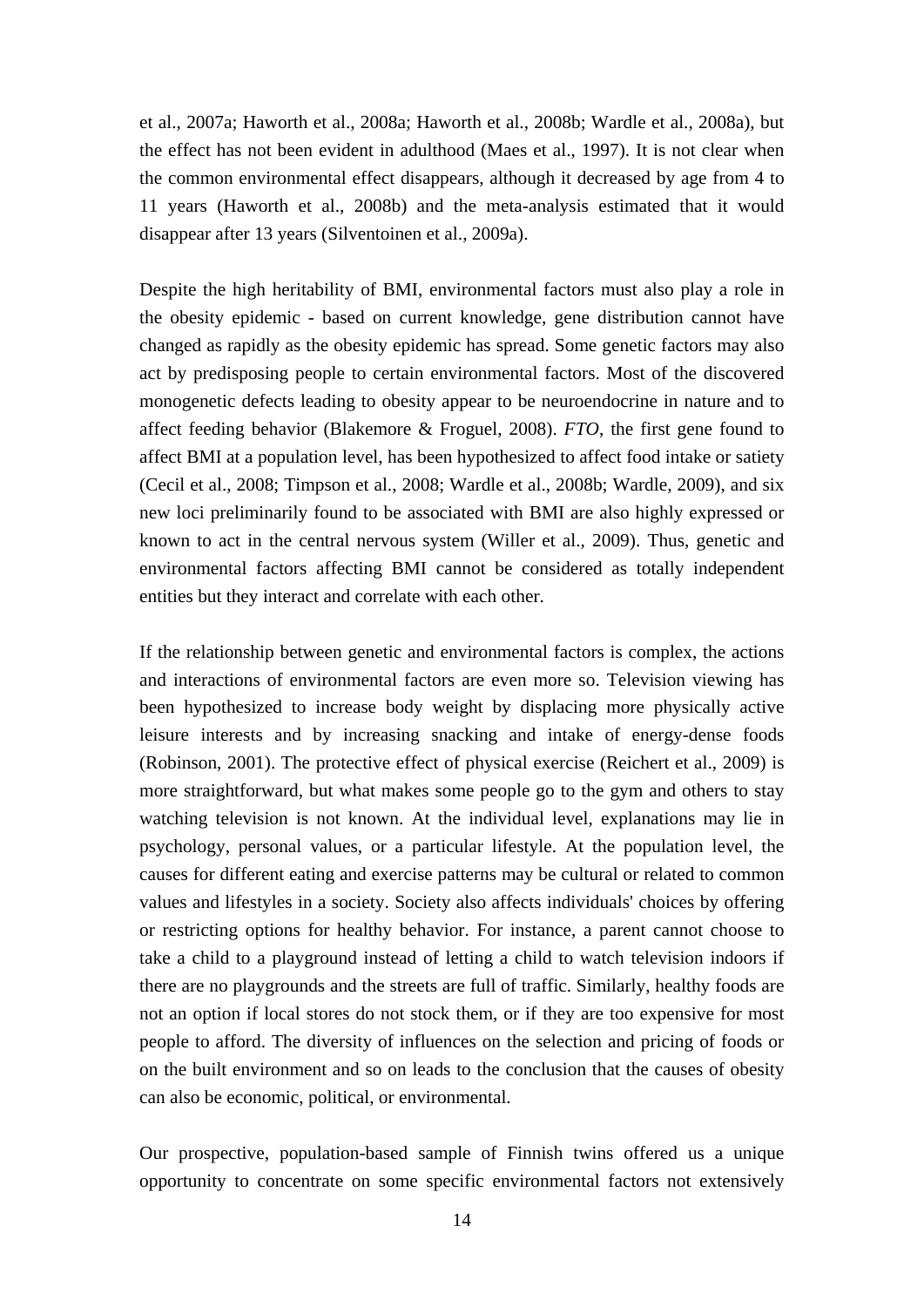studied in relation to obesity – leisure activities and leisure activity patterns thought to represent different lifestyles – as well as genetic and environmental factors affecting BMI in general. The findings of this study could be useful in the design of interventions to prevent obesity, by helping to evaluate the magnitude of their possible effects on BMI and to focus them on specific population groups particularly prone to obesity.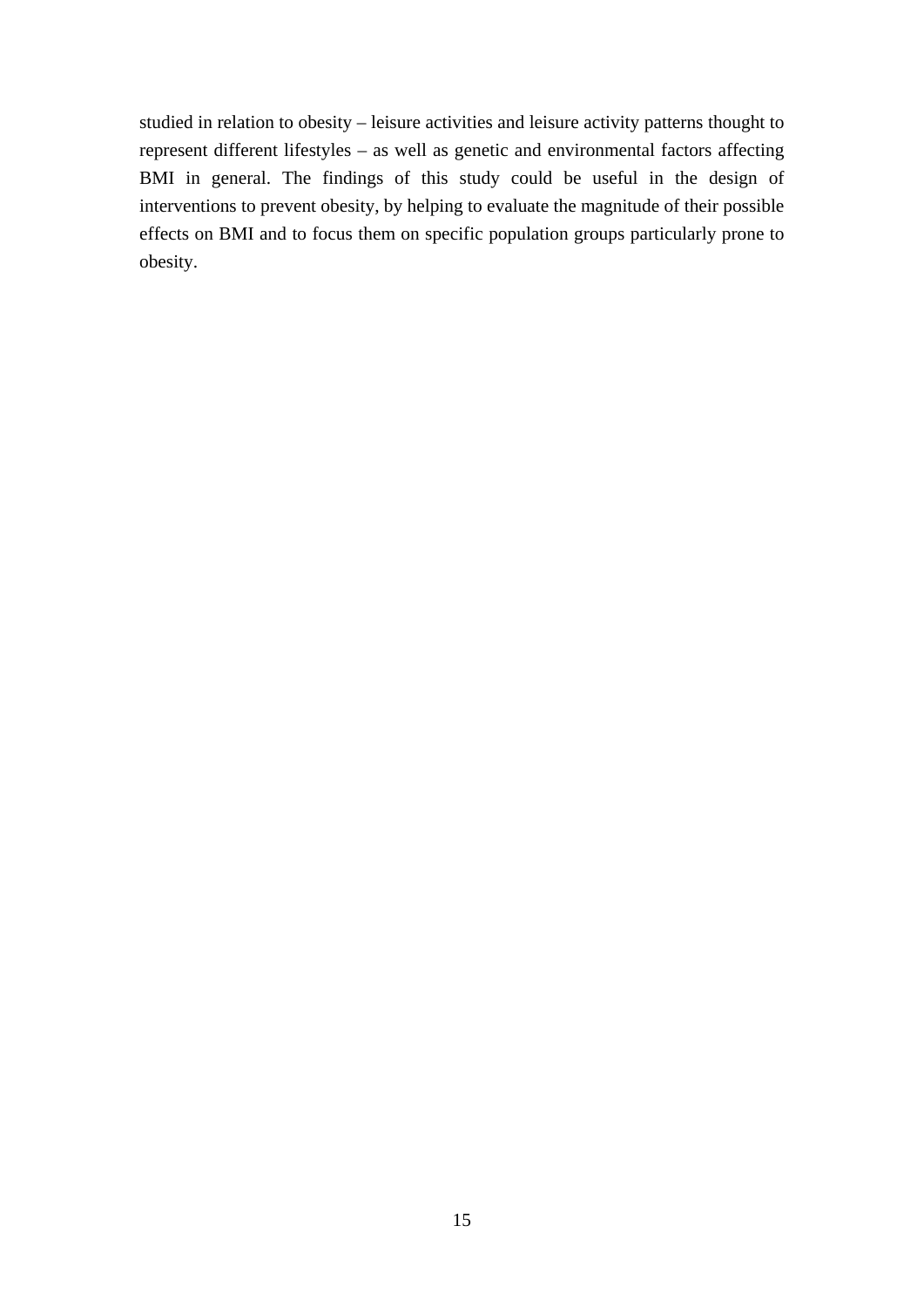## 2 REVIEW OF THE LITERATURE

#### **2.1 TWIN STUDIES IN MEDICAL RESEARCH**

Twins offer many unique opportunities for medical research (Boomsma et al., 2002). The classical twin analysis estimates the proportions of phenotypic variation explained by genetic and environmental factors by comparing monozygotic (MZ) with dizygotic (DZ) twins.

A major difference between MZ and DZ twins is that MZ twins are genetically identical whereas DZ twins share, on average, half of their segregating genes. This means that if a trait is genetically determined, MZ twins within twin pairs will resemble each other more than DZ twins. Genetic effects can be divided into additive (A), dominant (D), and epistatic effects. An additive genetic effect means that the effect of the two individual gene alleles at a locus is simply the sum of their individual effects. A dominant genetic effect means that the effect of a heterozygotic allele combination deviates from the mean effect of the homozygotic allele combinations. Epistasis refers to interaction between alleles at different loci. A correlation for genetic effects is always 1.0 within MZ twin pairs, but within DZ twin pairs it is 0.5 if the genetic effects are purely additive and 0.25 if the genetic effects are purely dominant. (Posthuma et al., 2003). Epistatic effects are not parameterized in twin models but they are modeled as part of a dominance genetic effect if the loci are not linked, and as part of additive genetic factors if the loci inherit together due to a close linkage between them.

Members of a twin pair who are reared together resemble each other because they share their genes but also part of their environment. The part of the environment that is shared within twin pairs and makes co-twins similar to each other is called the common environment. Common environmental factors are assumed to affect both MZ and DZ twins to the same extent. The correlation of common environmental effects (C) between members of a twin pair is 1.0 in both MZ and DZ twin pairs. There are also environmental factors not shared by co-twins called unique environmental factors (E). This component also includes measurement error in twin analyses. The correlation for these effects is, by definition, 0 within both MZ and DZ pairs. In addition to an assumption of equality of C for MZ and DZ pairs, classical twin models assume random mating. The effects of gene-environment interactions and correlations cannot be estimated in classical twin models. (Posthuma et al., 2003), but it is possible to study them separately with special models.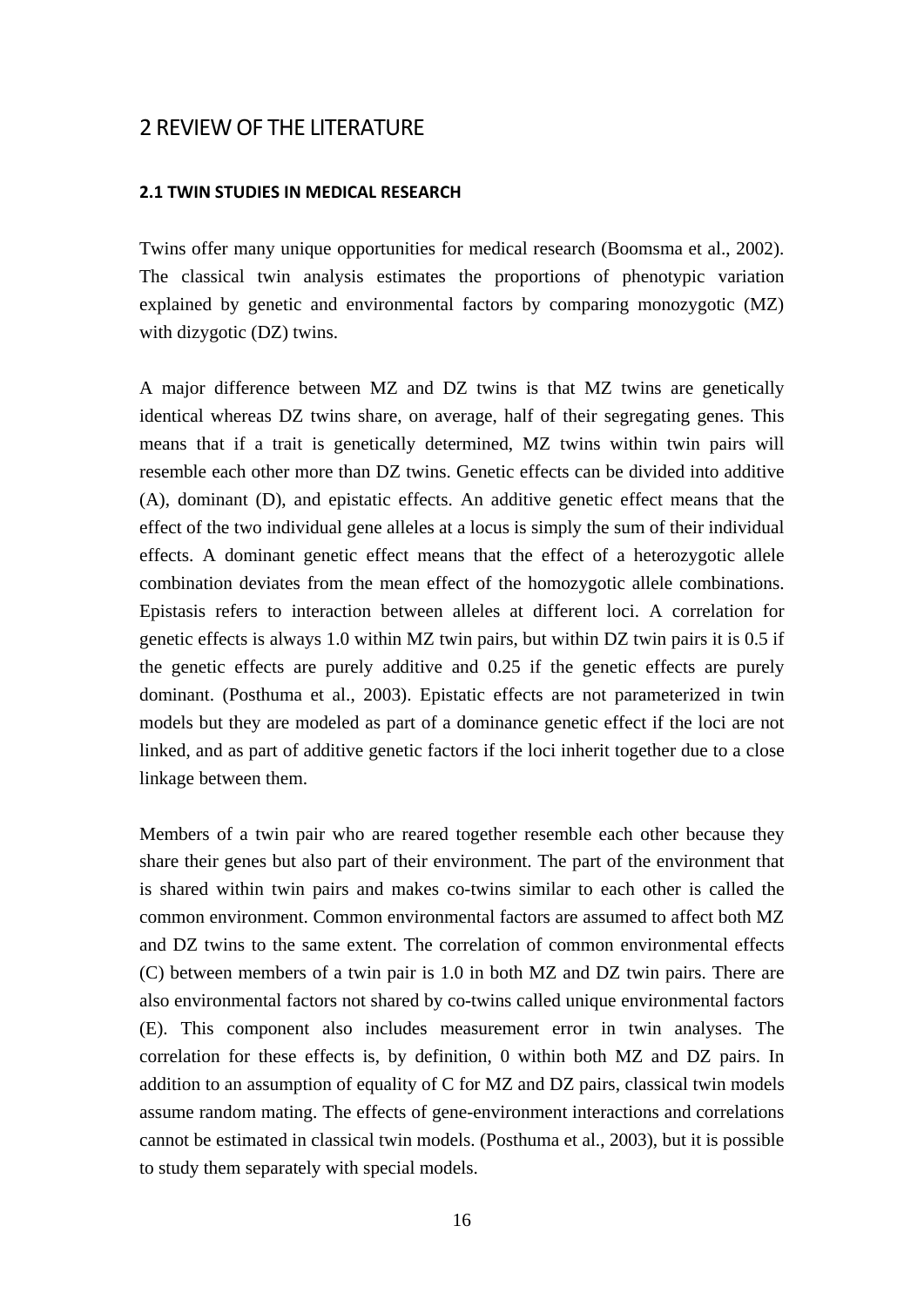In classical twin modeling the total variance of a phenotype is divided to four variance components caused by the above mentioned four different types of factors: additive genetic (A), dominant genetic (D), common environmental (C), and unique environmental (E) factors. The variance components of a phenotype (in this case BMI) and correlations between them within a twin pair are shown schematically in Figure 1 (adjusted from Neale & Cardon, 1992). The magnitude of variance components A, E, and either C or D can be estimated when employing a design including MZ and DZ twins reared together. When data from opposite-sex pairs are available, the presence of genetic effects specific to one gender can be tested (Neale & Cardon, 1992). Finding significant gender-specific genetic effects indicates that genetic factors are somewhat different between males and females. Opposite-sex (OS) pairs also enable estimation of gender differences in the magnitude of variance components or if the proportions of the total variance explained by genetic and environmental factors differ between males and females (Neale & Cardon, 1992).



Abbreviations: MZ=monozygotic DZ=dizygotic A=additive genetic component D=dominant genetic component C=common environmental component E=unique environmental component  $BMI_{TWIN1/2}$ =body mass index in twin1 or twin2 r=correlation

**Figure 1: Variance components of a phenotype (BMI) and the correlations between the components within MZ and DZ twin pairs.**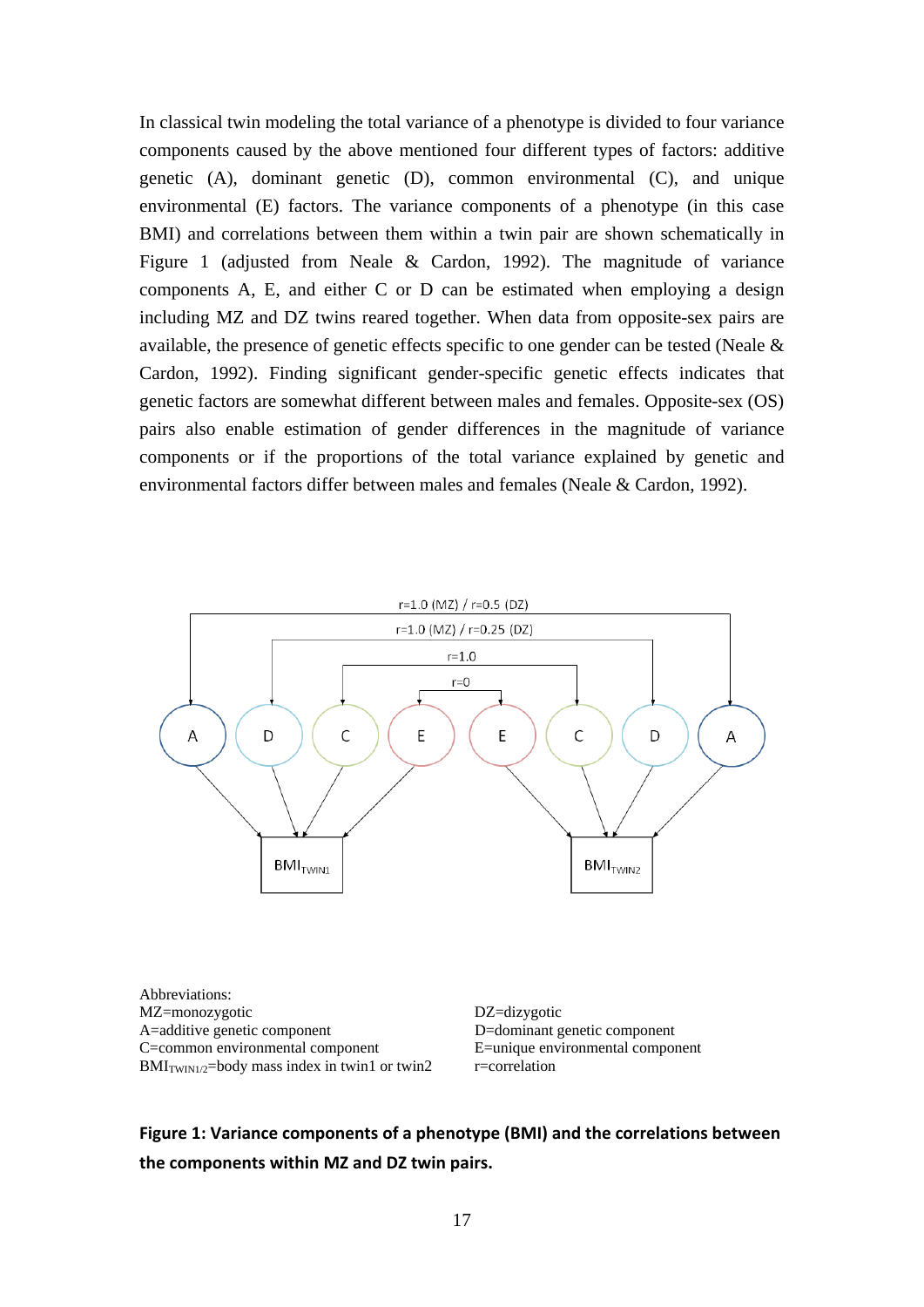Classical twin studies can be extended to multivariate analyses which make it possible to explore causes of co-morbidity of two or more traits, to test if there is interaction between genotype and environment, and to analyze causes of phenotypic stability or change over time in longitudinal analyses (Boomsma et al., 2002).

There are also many other applications of twin studies. Co-twin control studies explore cases and controls of MZ twin pairs discordant for a trait or a disease. This can be very useful because MZ twins are perfectly matched for genes and family background. Studying gene expression in discordant MZ twins can, for example, reveal which changes in gene expression are consequences rather than causes of a disease (Boomsma et al., 2002).

Extended twin studies include twins and their families. Including parents, spouses, siblings, or offspring of MZ twins makes it possible to study cultural transmission, genetic and environmental stability, assortative mating, special twin effects, maternal effects, genotype-environment correlation, and imprinting (Boomsma et al., 2002).

Twins are valuable in molecular genetic studies, too. Genotyping of MZ twins can help detect variability genes and to estimate penetrance. Genotyping of DZ twins can help to estimate associations within and between families and to detect linkage with a quantitative trait loci. Selecting informative families can help to find quantitative trait loci of small effects (Boomsma et al., 2002).

### **2.2 PSYCHOSOCIAL DEVELOPMENT FROM 11 TO 17 YEARS**

Children change a lot both physically and psychologically during the period lasting from 11 to 17 years of age. Children at the age of 11-12 years are, according to Freud's theory of psycho-sexual development (Freud, 1940/1964), at the end of the ´latency period´ lasting from 6 to 12 years. During this period sexual desires are hidden and psychic energy is channeled into constructive, both intellectual and social activities (Siegler et al., 2006). According to the theory of Erik H. Erikson (Erikson, 1963; Erikson, 1968) one of the main tasks at this stage is to develop a positive impression of one's own abilities at home, school and in peer groups (Siegler et al., 2006). Leisure activities may aid this development by strengthening both operational and social abilities as well as by nurturing the feeling of competence (Nurmi et al., 2006). Children still identify themselves with the same-sex parent, and the parents and school environment have an important role in the development (Dunderfelt, 1998).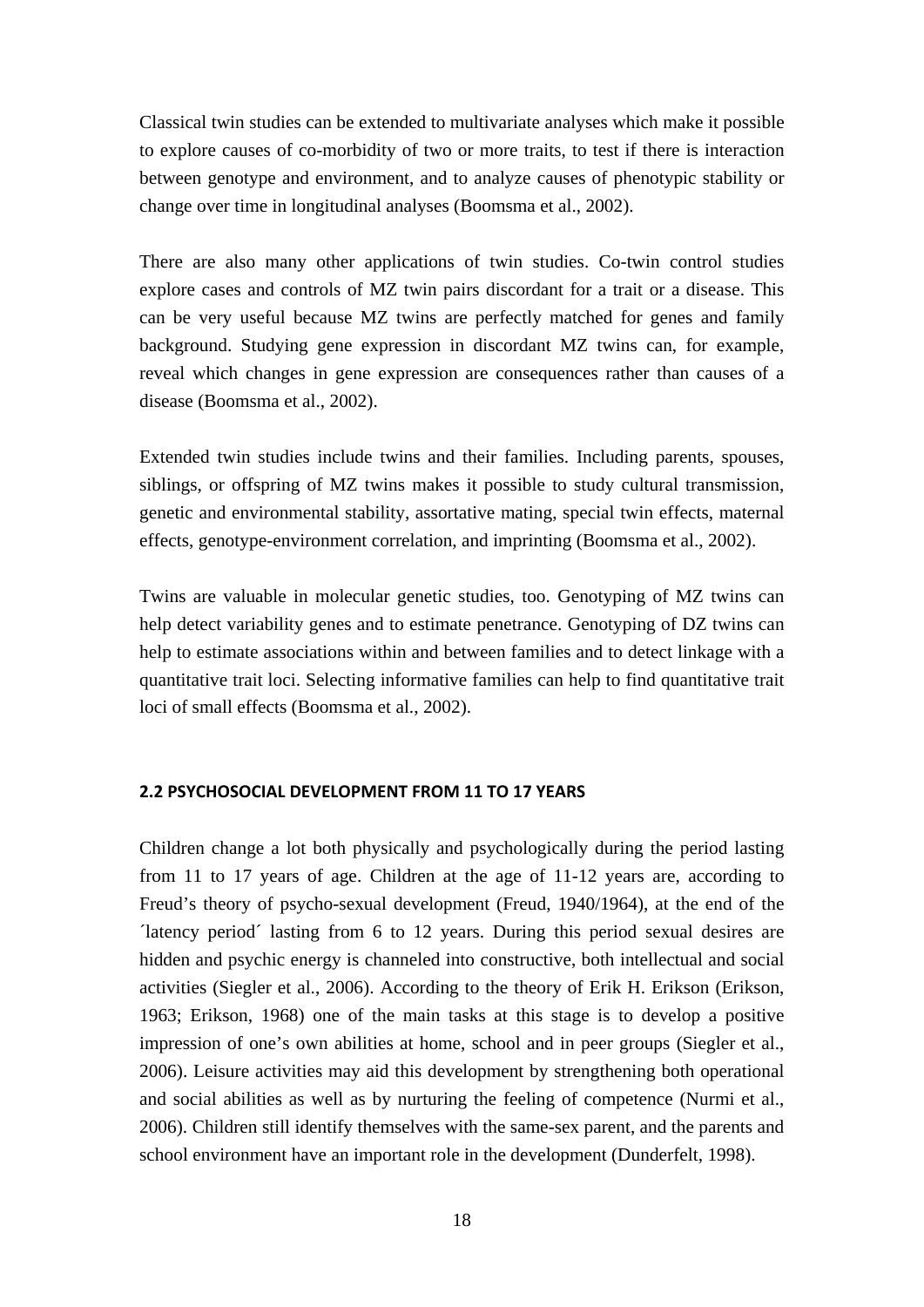Adolescence is a period from age 12/14 years to 20/25 years. According to the psycho-sexual development theory (Freud, 1940/1964) it is defined as the 'genital stage' of development. The sexual energy that has been hidden surfaces and gets to be directed toward opposite-sex peers. According to Erikson's theory (Erikson 1963, Erikson 1968) the main task during adolescence and early adulthood is to achieve a core sense of identity. Adolescents have to resolve who they really are and what they want to do in their lives. (Siegler et al., 2006). They have to gain independence from the parents, learn to get into more mature social relationships, and eventually start an independent life of their own. (Dunderfelt, 1998; Nurmi et al., 2006).

In early adolescence (13-16 years) main focus is in human relationships. Adolescents protest against the rules of their parents and other authorities and peers become very important. Peers may act as surrogate objects for parents and help in that way gaining independence from the parents. (Dunderfelt, 1998; Nurmi et al., 2006). In middle adolescence (16-19 years) a main focus is in finding one's own identity. Self-concept becomes clearer during this phase, youngsters look for their boundaries and may engage in their first serious relationships (Dunderfelt, 1998). Especially when moving from early to middle adolescence young people's independence in decision making increases (Nurmi et al., 2006). In late adolescence (19-20/25 years) a main task is to find one's own ideology. Young people hopefully calm down and find their own place in a society. (Dunderfelt, 1998).

#### **2.3 OBESITY IN CHILDHOOD AND ADOLESCENCE**

## **2.3.1 Prevalence and assessment**  *Measurement of body composition*

Obesity is defined as excess of body fat that presents a health risk (WHO, 2006). Unfortunately, adiposity is difficult to measure: even dual-energy x-ray absorptiometry (DEXA) and isotope dilution, which are among the most accurate measures, give slightly different results (Regan & Betts, 2006). Methods used to estimate body composition are listed in Table 1.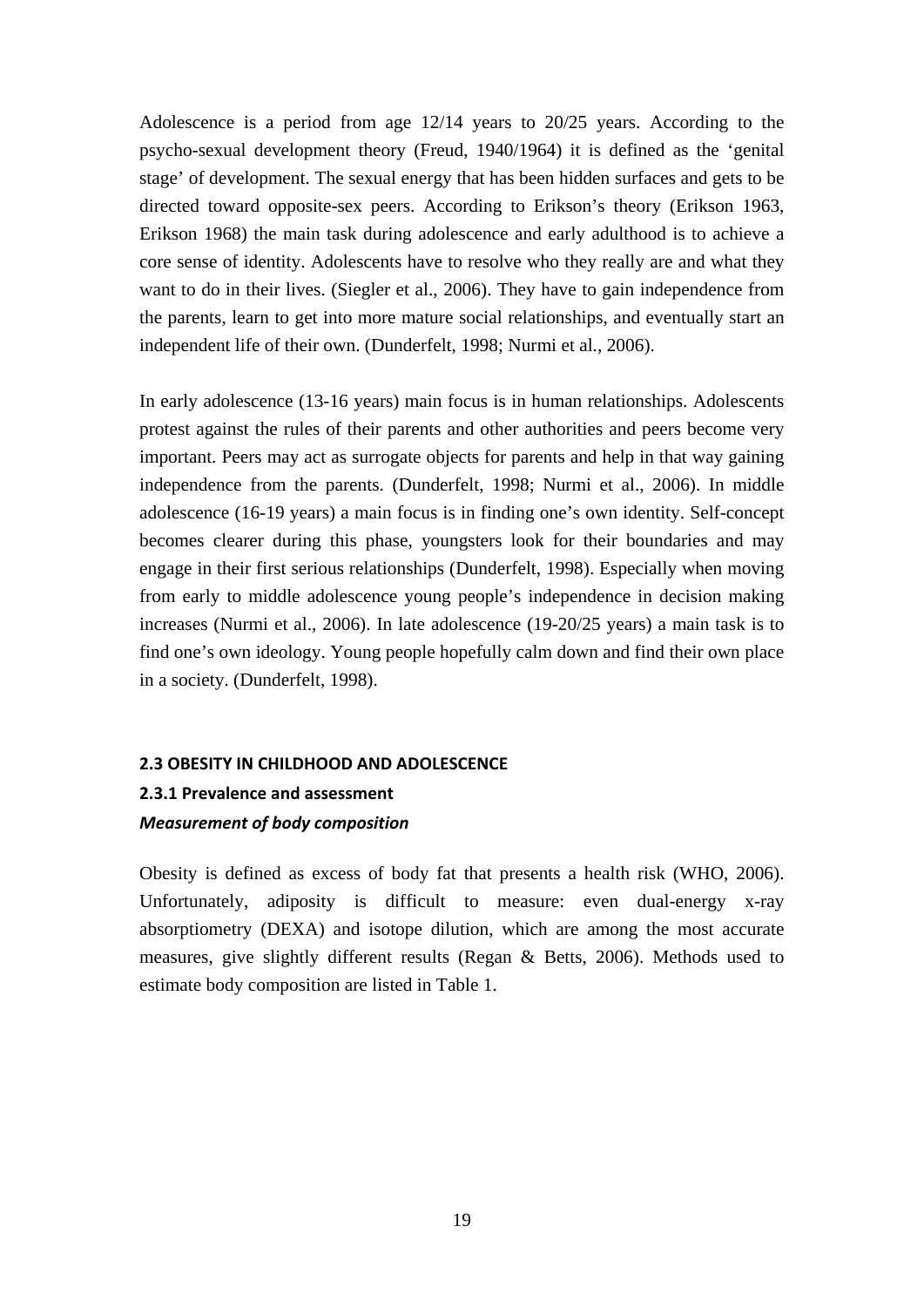| Method                                     | <b>Basis</b>                                                                                                                                                                                                                                                  |
|--------------------------------------------|---------------------------------------------------------------------------------------------------------------------------------------------------------------------------------------------------------------------------------------------------------------|
| Dual-energy x-ray absoptiometry<br>(DEXA)  | Attenuation of a low-dose X-ray beam as it<br>passes through different tissues of the body.                                                                                                                                                                   |
| Isotope dilution                           | Differences in water content between<br>specific tissues. Measurement of total body<br>water content based on volume and<br>concentration of an isotope tracer.                                                                                               |
| Underwater weighing or gas<br>displacement | Density differences of specific body tissues<br>and measured whole body density.                                                                                                                                                                              |
| Bioelectrical impedance analysis           | Differences in electrical conductivity<br>between fat and fat-free mass.                                                                                                                                                                                      |
| Measurement of body potassium              | Differences in potassium content between<br>muscle and fat mass. Measurement of<br>gamma emissions of potassium-40 isotope.                                                                                                                                   |
| Magnetic resonance imaging (MRI)           | Differences in water content between<br>specific tissues. Hydrogen protons (of water<br>molecules) align in a magnetic field. A<br>specific radio frequency changes their<br>alignment, and when they change back, they<br>emit energy which can be detected. |
| Computerized axial tomography (CT)         | Digitally processed large series of two-<br>dimensional X-ray images taken around a<br>single axis of rotation.                                                                                                                                               |
| Anthropometry                              | Measurements of skin fold thickness as<br>indicators of subcutaneous adipose tissue.                                                                                                                                                                          |

**Table 1: Methods for estimating body composition (Malina, 2004)**

Most of these methods are too laborious, expensive, and time-consuming for population level screening or for epidemiological studies (Cole, 2006). Moreover, the application of these methods to children and adolescents is not straightforward because the assumptions underlying the methods are based on adults. Children's body density also varies during childhood and adolescence and there are gender differences (Malina et al., 2004). Males tend to have higher body densities because they have a lower percentage of body fat. This difference is clear from 5-6 years of age onwards (Malina et al., 2004). The percentage of body fat increases rapidly during infancy among both genders and then declines during early childhood. It increases gradually through adolescence among girls, whereas among boys relative fatness increases gradually until just before the adolescent growth spurt and then declines until about 16-17 years of age, followed by another increase (Malina et al., 2004).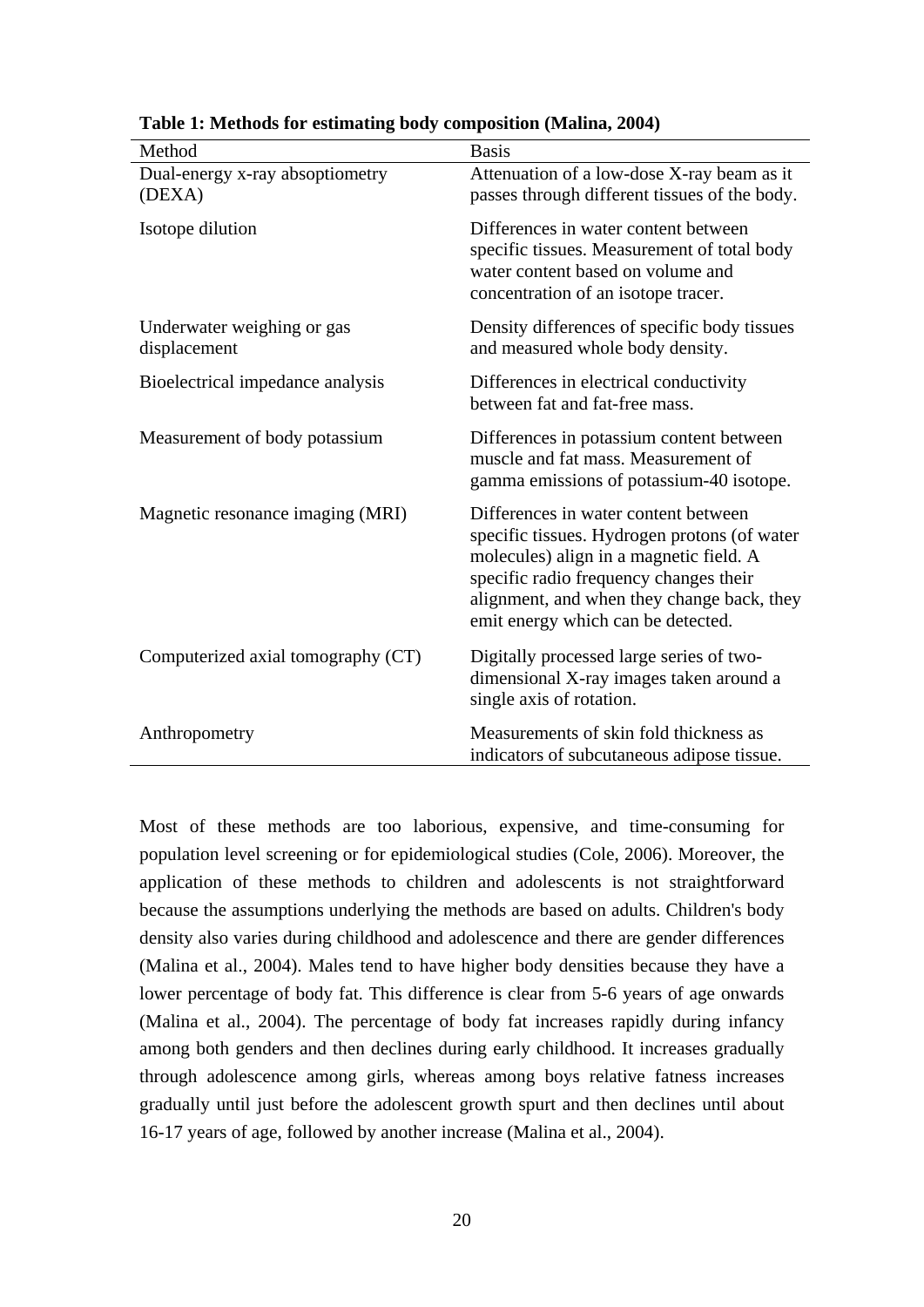#### *Definitions based on weight and height*

For practical reasons, obesity definitions based on weight and height are commonly used in population studies. To take into account the effect of height on weight several methods have been used. The simplest one is weight-for-height ratio, but because it is highly correlated with height it is not the best one (Michielutte et al., 1984).

The Benn index (weight/length<sup>p</sup>), where the exponent p varies with gestation or age, and the ponderal index (weight/length<sup>3</sup>) have been used mainly to estimate birth weight adjusted for length (Cole et al., 1997). Body mass index (BMI, weight/height<sup>2</sup>,  $\text{kg/m}^2$ ) is the most common measure of obesity in epidemiological studies among older children, adolescents, and adults. It is almost independent of height among adults (Malina et al., 2004) but among children BMI shows some residual correlation with height (Michielutte et al., 1984). Therefore the Benn index (weight/height<sup>p</sup>) with the exponent p varying from 2.0-3.5 could be more appropriate for children under 16 years of age (Franklin, 1999). A non-constant exponent of height varying with age would, however, be difficult and too complicated to use. Residual correlation between BMI and height means that taller children are more easily considered as obese (Franklin, 1999). True positive rates of BMI for a high percentage of body fat measured with DEXA varied between 0.67-0.83 and false positive rates between 0.03- 0.13 among children and adolescents (Lazarus et al., 1996; Sardinha et al., 1999). Thus, the majority of children defined as overweight based on BMI are genuinely overweight, but some overweight children may not be detected when using BMI (Lobstein et al., 2004).

BMI increases from birth to 1 year of age and starts to decline thereafter. After reaching the nadir at 5 to 6 years, it increases steadily during childhood and then rapidly during adolescence, when sexual maturation and a physical growth spurt occur. The development of BMI is also different among boys and girls, particularly during puberty. Therefore, a single cut-off point is not feasible for defining overweight among children and adolescents. (Malina et al., 2004). A workshop on childhood obesity concluded that, regardless of its limitations, BMI may be an appropriate method for defining obesity among children because it has been validated against measurements of body density, and there is a pressing need for a consistent and pragmatic definition of childhood obesity (Bellizzi & Dietz, 1999).

Among adults, a BMI ( $\text{kg/m}^2$ ) of 25 or above is defined as overweight and a BMI of 30 or above as obesity. These are clinically significant figures because mortality has been found to be lowest at BMIs of 22.5-25 (Prospective Studies Collaboration,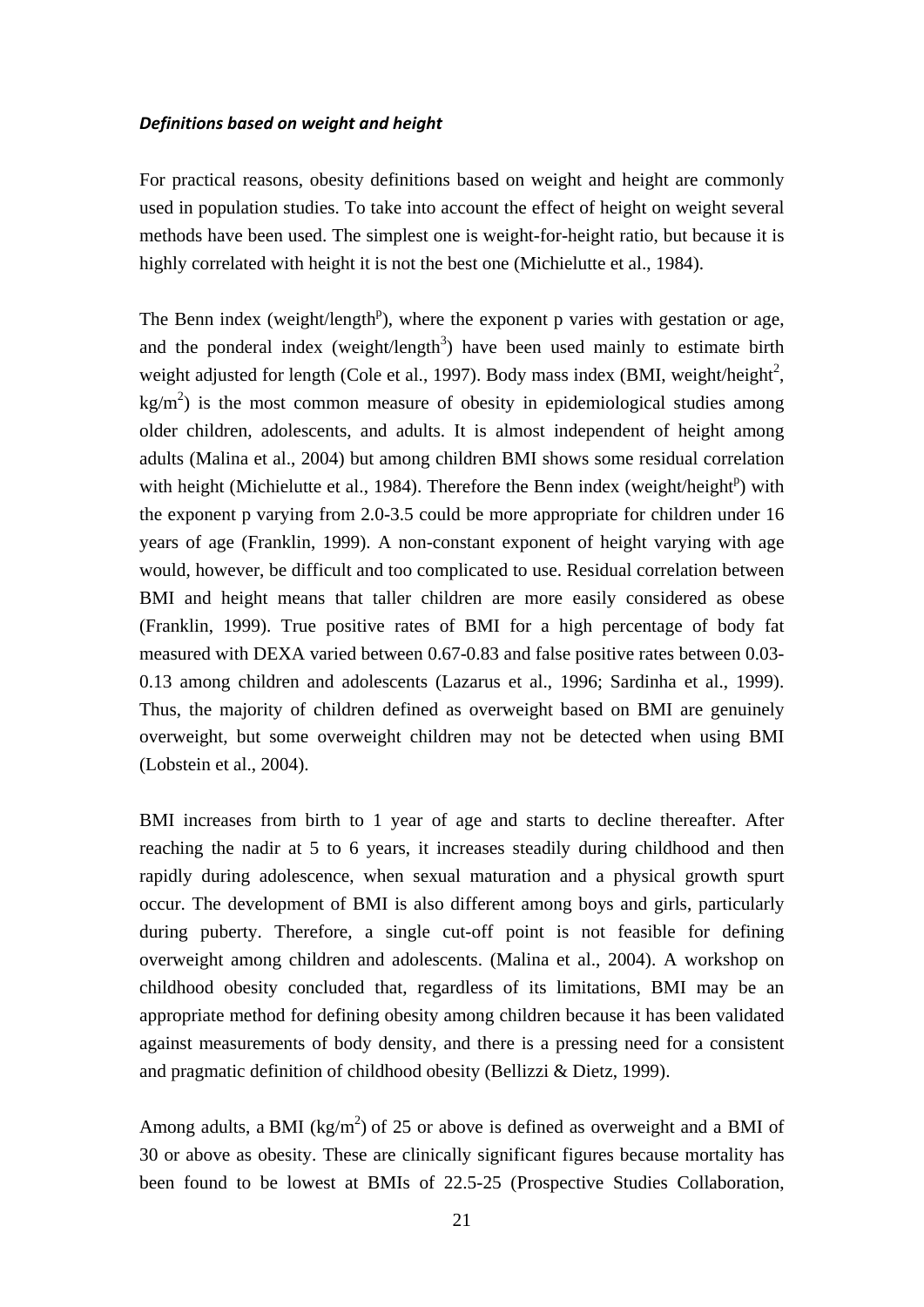2009), or at 25.3 among men and 24.3 among women (Pischon, 2008), and to increase at higher BMI levels (WHO, 1995; Pischon et al., 2008; Prospective Studies Collaboration, 2009) among adults.

Among children and adolescents health risks are not as easy to define because of low morbidity and mortality. Investigating associations with adult morbidity and mortality requires long follow-up times and is confounded by the tracking of BMI from adolescence to adulthood (Yang et al., 2007). Positive associations between adolescent overweight and risk of mortality among men (Must et al., 1992) as well as between the BMI of 7-13-year-olds and adult risk of coronary heart disease (Baker et al., 2007) and between the childhood BMI and the risk of young adult-onset diabetes (Lammi et al., 2009) have been found. Several overweight and obesity definitions (most based on BMI) have been used in the literature but they are not based on mortality or morbidity analyses. Some of them are presented in Table 2.

In Finland, the definitions for childhood overweight and obesity in clinical use are based on the weight-for-height measure. Pre-school-age children are defined as being overweight if they weigh over  $+10-+20\%$  of the mean weight of children of the same age, height and gender in the Finnish reference data. School-age children are defined as being overweight if they weigh over +20-+40% of the mean weight in the reference data. Obesity is defined as weight-for-height over +20% for pre-school-age children and over +40% for children of school-age. After height growth has ceased, adult definitions based on BMI are recommended for defining adolescents as being overweight or obese (Salo et al., 2005).

Local definitions of overweight and obesity are not practical for scientific use because they do not allow comparison of results between different countries. International Obesity Task Force gender- and age-specific BMI cut-offs for overweight and obesity according to Cole et al. have been used increasingly since their release in 2000 (Cole et al., 2000). These values are based on an international sample of children and adolescents and the cut-off curves were mathematically fitted to pass the adult obesity and overweight cut-offs at 18 years of age. Their relation to long-term morbidity and mortality still waits to be established although their existence is a vast improvement on the earlier situation of various local definitions.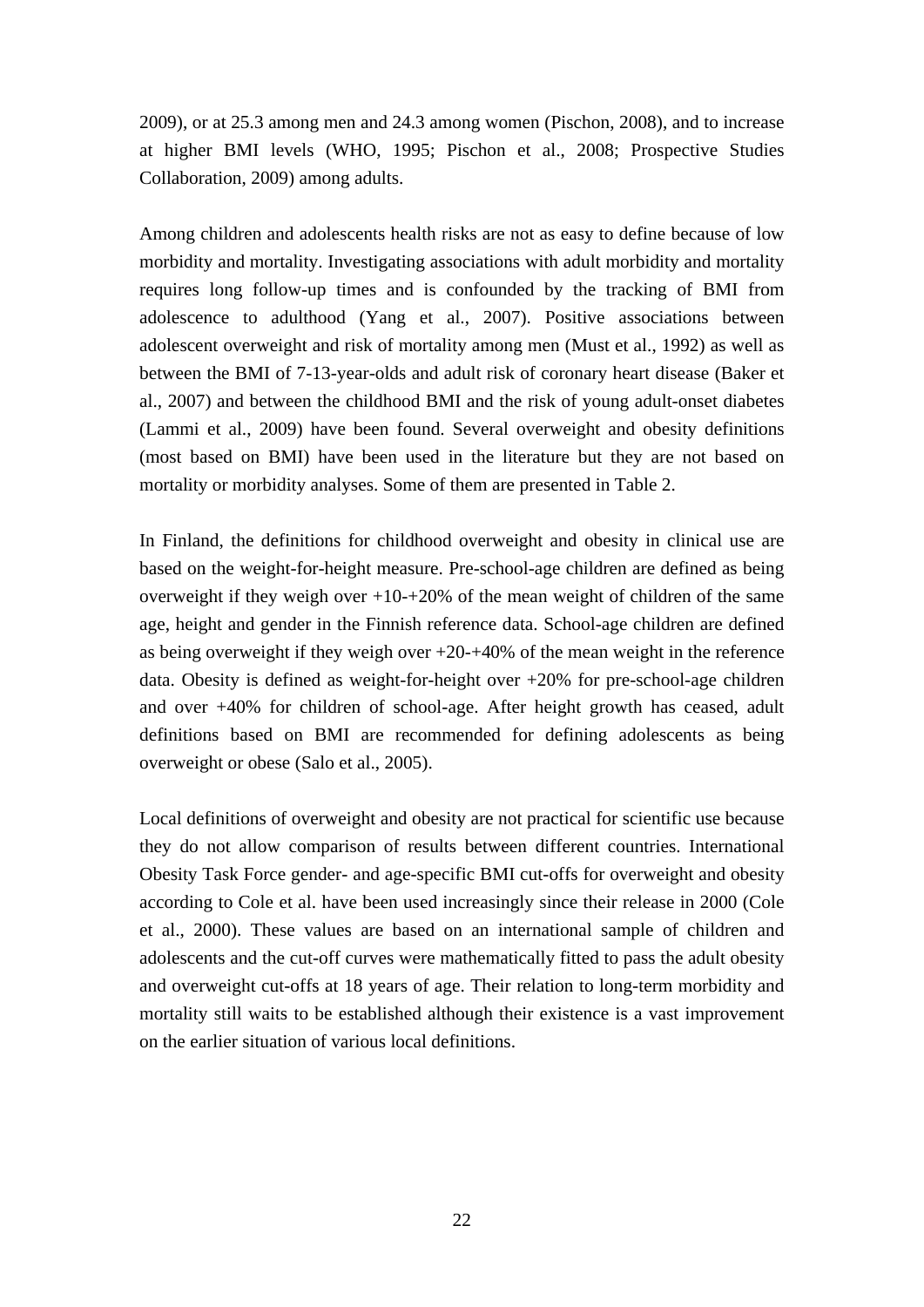| ravit 2.<br>Reference                   | Age                      | various over weight and obesity<br>Reference data                                                                                                                                                                                | achintons based on weight and height<br>Overweight definition                                                                                                                              | Obesity definition                                                                                                                                      |
|-----------------------------------------|--------------------------|----------------------------------------------------------------------------------------------------------------------------------------------------------------------------------------------------------------------------------|--------------------------------------------------------------------------------------------------------------------------------------------------------------------------------------------|---------------------------------------------------------------------------------------------------------------------------------------------------------|
| Must et<br>al., 1991a<br>& b            | 6<br>months-<br>74 years | U.S. National Health and<br>Nutrition Examination<br>Survey I (NHANES I)<br>collected in 1971-74 (Must<br>et al, 1991 a & b).                                                                                                    | 'Obesity' 85-95th<br>percentile of BMI for<br>age, gender, and<br>ethnicity.                                                                                                               | 'Superobesity' over<br>95th percentile of BMI<br>for age, gender, and<br>ethnicity.                                                                     |
| Himes &<br>Dietz,<br>1994               | $10 - 20$<br>years       | U.S. National Health and<br>Nutrition Examination<br>Survey I (NHANES I)<br>collected in 1971-74 (Must<br>et al., 1991 a & b).                                                                                                   | BMI at or above the<br>95th percentile of<br>BMI for age and<br>gender or over 30<br>$kg/m2$ .<br>'At risk for<br>overweight' 85th-<br>95th percentile and<br>below 30 kg/m <sup>2</sup> . | .                                                                                                                                                       |
| Ogden et<br>al., 2002                   | $2-19$<br>years          | Year 2000 Centers for<br>Disease Control and<br>Prevention growth charts<br>for the U.S (Kuczmarski et<br>al., 2002).                                                                                                            | BMI at or above the<br>95th percentile of<br>BMI for age and<br>gender.<br>'At risk for<br>overweight' 85th-<br>95th percentile.                                                           | .                                                                                                                                                       |
| WHO,<br>1995                            | $10-18$<br>years         | U.S. National Health and<br>Nutrition Examination<br>Survey I (NHANES I)<br>collected in 1971-74<br>(Johnson et al., 1981; Must<br>et al. 1991 a $& b$ or a local<br>reference data                                              | 'At risk for<br>overweight' BMI at<br>or above 85th<br>percentile of BMI for<br>age and gender.                                                                                            | BMI at or above 85th<br>percentile and both<br>subscapular and<br>triceps skinfold<br>thicknesses at or above<br>90th percentile for age<br>and gender. |
| WHO,<br>1995                            | $0 - 10$<br>years        | <b>US National Center for</b><br>Health Statistics – the<br>NCHS/WHO reference<br>(Waterlow et al., 1977;<br>WHO, 1983)                                                                                                          | Weight-for-height<br>$over + 2 SD.$                                                                                                                                                        | .                                                                                                                                                       |
| <b>WHO</b><br>(de Onis et<br>al., 2007) | $5-19$<br>years          | Smoothed BMI for age SD<br>curves based on U.S.<br>National Health<br><b>Examination Survey</b><br>(NHES II and III) and U.S.<br>National Health and<br><b>Nutrition Examination</b><br>Survey (NHANES I) data<br>(Hamill, 1977) | No new definition for<br>overweight but BMI<br>$+1$ SD at 19 years is<br>very close to adult<br>definition of<br>overweight (25<br>$kg/m2$ ).                                              | No new definition for<br>obesity but $BMI +2$<br>SD at 19 years is very<br>close to adult<br>definition of obesity<br>$(30 \text{ kg/m}^2)$ .           |
| Cole et al.,<br>2000                    |                          | Nationally representative<br>samples from Brazil, Great<br>Britain, Hong Kong,<br>Netherlands, Singapore,<br>United States (Cole, 2000)                                                                                          | Averaged age- and<br>gender-specific BMI<br>centiles<br>corresponding to<br>prevalence of adult<br>overweight (BMI at<br>or above 25 kg/m <sup>2</sup> )                                   | Averaged age- and<br>gender-specific BMI<br>centiles corresponding<br>to prevalence of adult<br>obesity (BMI at or<br>above 30 kg/m <sup>2</sup> )      |

|  | Table 2: Various overweight and obesity definitions based on weight and height |  |  |  |
|--|--------------------------------------------------------------------------------|--|--|--|
|  |                                                                                |  |  |  |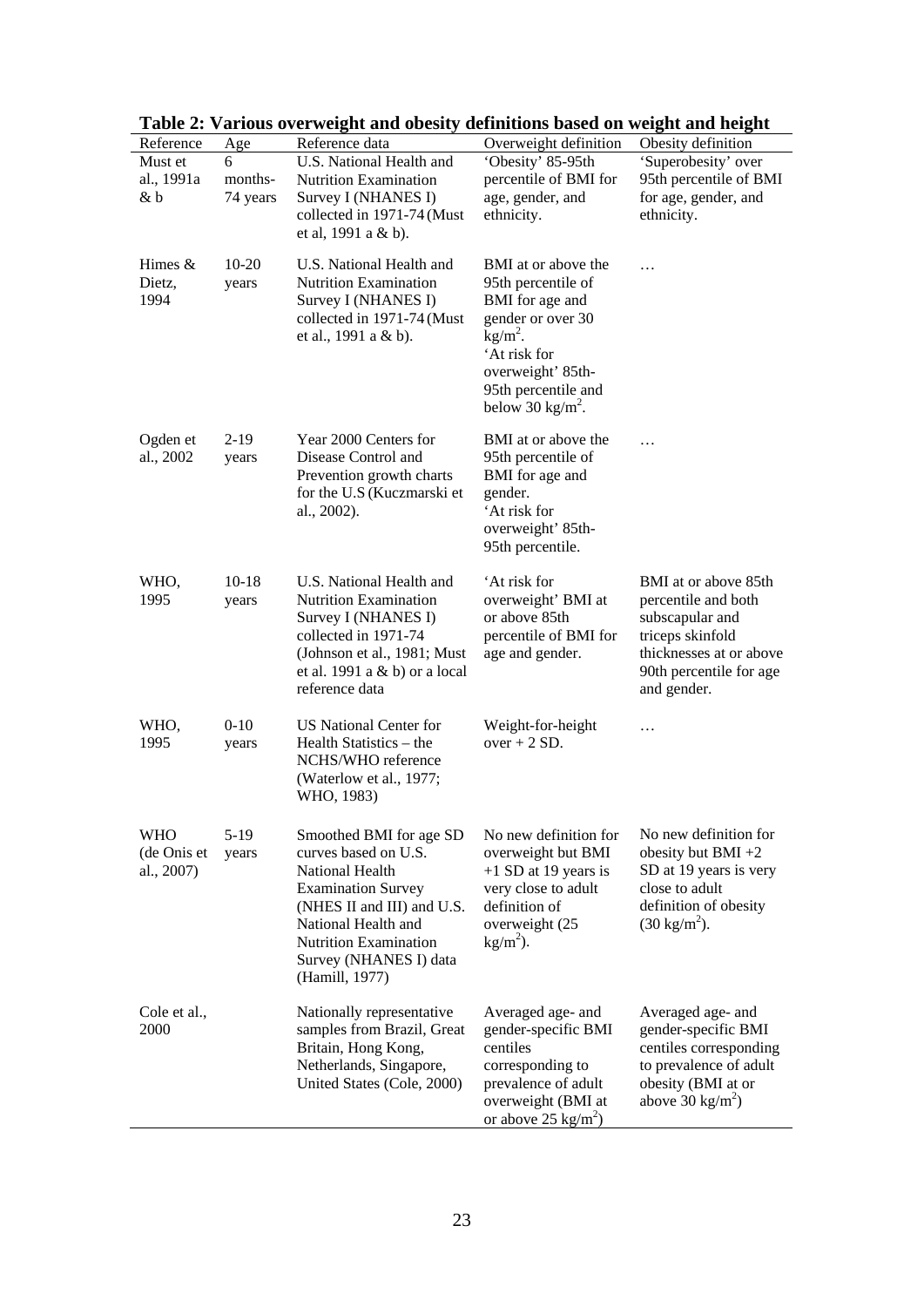#### *Prevalence of overweight and obesity*

The combined prevalence of overweight and obesity (defined according to Cole et al., 2000) among school aged children was 25.5% in Europe (Wang & Lobstein, 2006) but varied between countries (Jackson-Leach & Lobstein, 2006) in surveys between 1992 and 2003. It was 27.7% in Americas in 1988-2002 but only 1.6% in Africa at the same time (Wang & Lobstein, 2006). The prevalence of childhood obesity was 5.4% in European children and adolescents, 9.6% among Americans, and 0.2% in Africa (Wang & Lobstein, 2006). The prevalence increased in most countries from the 1970s to the end of the 1990s among school aged children (Lobstein et al., 2004; Wang & Lobstein, 2006). Even the rate of annual change in the prevalence of childhood overweight was found to be increasing when several European surveys were analyzed in 2006 (Jackson-Leach & Lobstein, 2006).

In Finland the development has been similar although obesity prevalence among children and adolescents has not been systematically monitored at the population level and most of the data available are based on self-report. Over the period 1979 to 2005 the combined prevalence of overweight and obesity (based on self-reported weight and height) increased among 12-18-year-old Finnish boys from 7-8% to 20-27% and among girls from about 4-6% to 13-18% based on the 'Adolescent Health and Lifestyle Survey' (Kautiainen et al., 2009). The youngest age cohorts (12-year-olds) had the highest prevalence of overweight and obesity throughout the whole time period (Kautiainen et al., 2009). According to the 'Health Behavior in School-aged Children Study' (HBSC), 7% of Finnish boys and 6% of girls aged 13 years were overweight in 1984 based on self-reported weight and height, while the corresponding figures were 17% and 12% in 2002, respectively. In 15-year-olds the prevalence increased from 8% to 18% among boys and from 3% to 9% among girls between 1984 and 2002 (Välimaa & Ojala, 2004). By 2006 the prevalence had increased further to 20% among boys and to over 10% among girls (Ojala et al., 2006). In the 1966 Northern Finland birth cohort, the prevalence of overweight (including obesity) based on self-report was 8% at 14 years among boys and 6% among girls, while the measured prevalence among children born 20 years later was 16% at 15-16 years among boys and 14% among girls (Laitinen & Sovio, 2005). It seems that the prevalence of overweight and obesity among adolescents has increased two-to-three fold in Finland over the last two or three decades. To inform of recent developments obesity prevalence should be constantly monitored and instead of merely weight and height, more data on children's and adolescents' body compositions should also be acquired.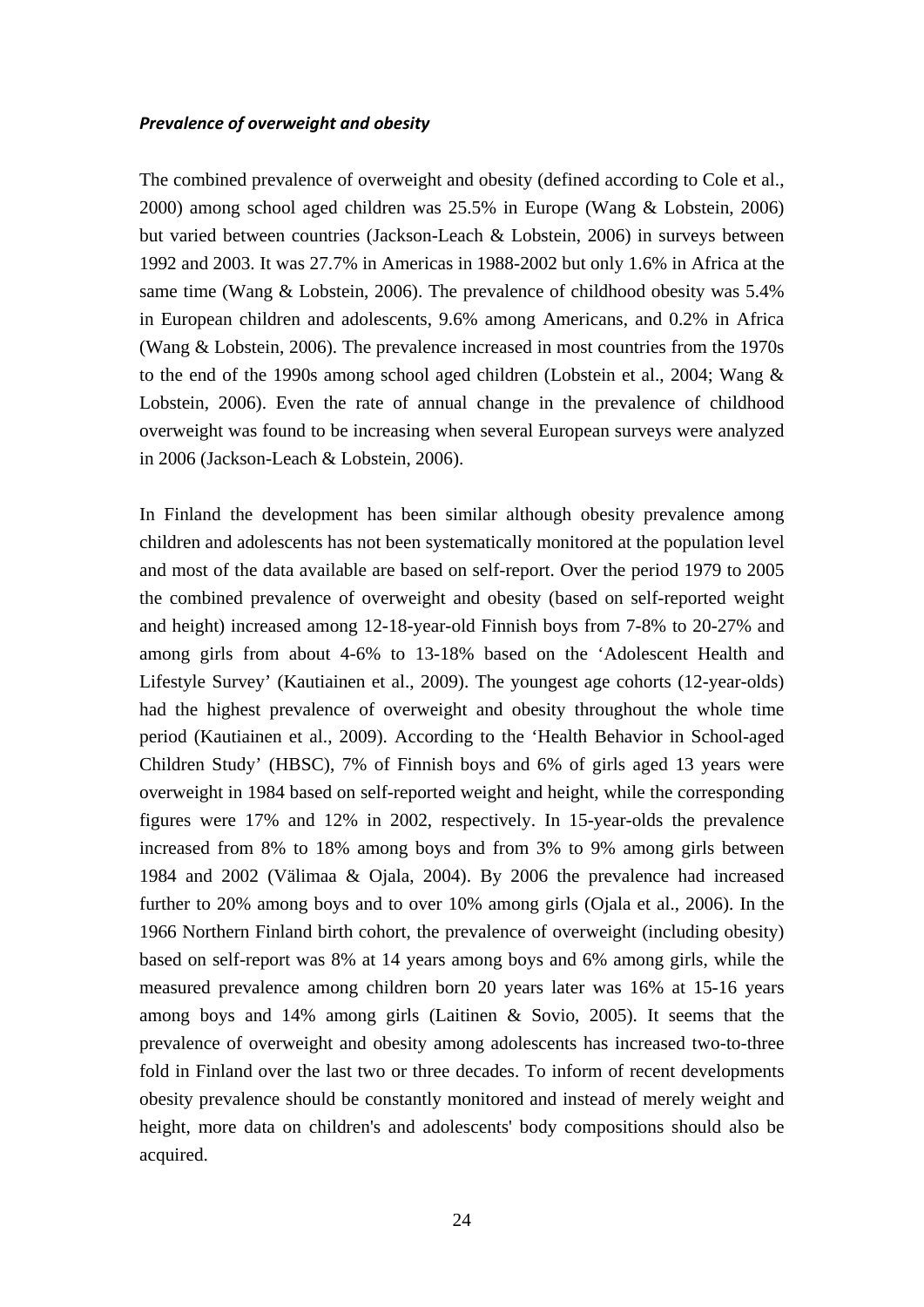#### **2.3.2 Consequences of childhood obesity**

Childhood obesity can cause problems in many organ systems during childhood and adolescence (Lobstein et al., 2004; Regan & Betts, 2006). Some of these are listed in Table 3. Obesity in adolescence has also been associated with increased adult coronary heart disease risk (Baker et al., 2007) and increased mortality in adulthood among men (Must et al., 1992). Higher BMI at the BMI rebound has been associated with increased risk of young adult-onset type 2 diabetes (Lammi et al., 2009).

| Organ system     | Consequences                                  |  |  |  |
|------------------|-----------------------------------------------|--|--|--|
| Endocrine        | insulin resistance/impaired glucose tolerance |  |  |  |
|                  | type 2 diabetes                               |  |  |  |
|                  | hypercortisolism                              |  |  |  |
|                  | polycystic ovary syndrome                     |  |  |  |
|                  | menstrual abnormalities                       |  |  |  |
|                  | earlier puberty in girls                      |  |  |  |
|                  | delayed puberty and gynecomastia in boys      |  |  |  |
|                  | advanced bone age                             |  |  |  |
| Cardiovascular   | increase in left ventricular mass             |  |  |  |
|                  | hypertension                                  |  |  |  |
|                  | raised cholesterol, LDL, triglycerides        |  |  |  |
| Pulmonary        | reduction in functional residual capacity     |  |  |  |
|                  | impairment of diffusion capacity              |  |  |  |
|                  | restrictive defect                            |  |  |  |
|                  | obstructive changes                           |  |  |  |
|                  | obstructive sleep apnea                       |  |  |  |
| Gastrointestinal | non-alcoholic fatty liver disease             |  |  |  |
|                  | gallstones                                    |  |  |  |
|                  | gastro-esophageal reflux                      |  |  |  |
| Orthopedic       | Blount's disease (tibia vara)                 |  |  |  |
|                  | slipped capital femoral epiphysis             |  |  |  |
|                  | tibial torsion                                |  |  |  |
|                  | flat feet                                     |  |  |  |
|                  | ankle sprains                                 |  |  |  |
| Neurological     | idiopathic intracranial hypertension          |  |  |  |

**Table 3: Somatic consequences of childhood obesity** 

Childhood obesity is also related to psychosocial problems. Obese children may be the object of weight-based stigmatization, teasing and bullying, not only by their peers but also by teachers and parents (Puhl, 2007). Obesity may also be associated with body dissatisfaction, lower self-esteem, and depression, but the findings are not unequivocal (Wardle, 2005). Some studies have shown inverse associations between cognitive/academic abilities and obesity (Li, 1995; Mo-suwan, 1999) but the causal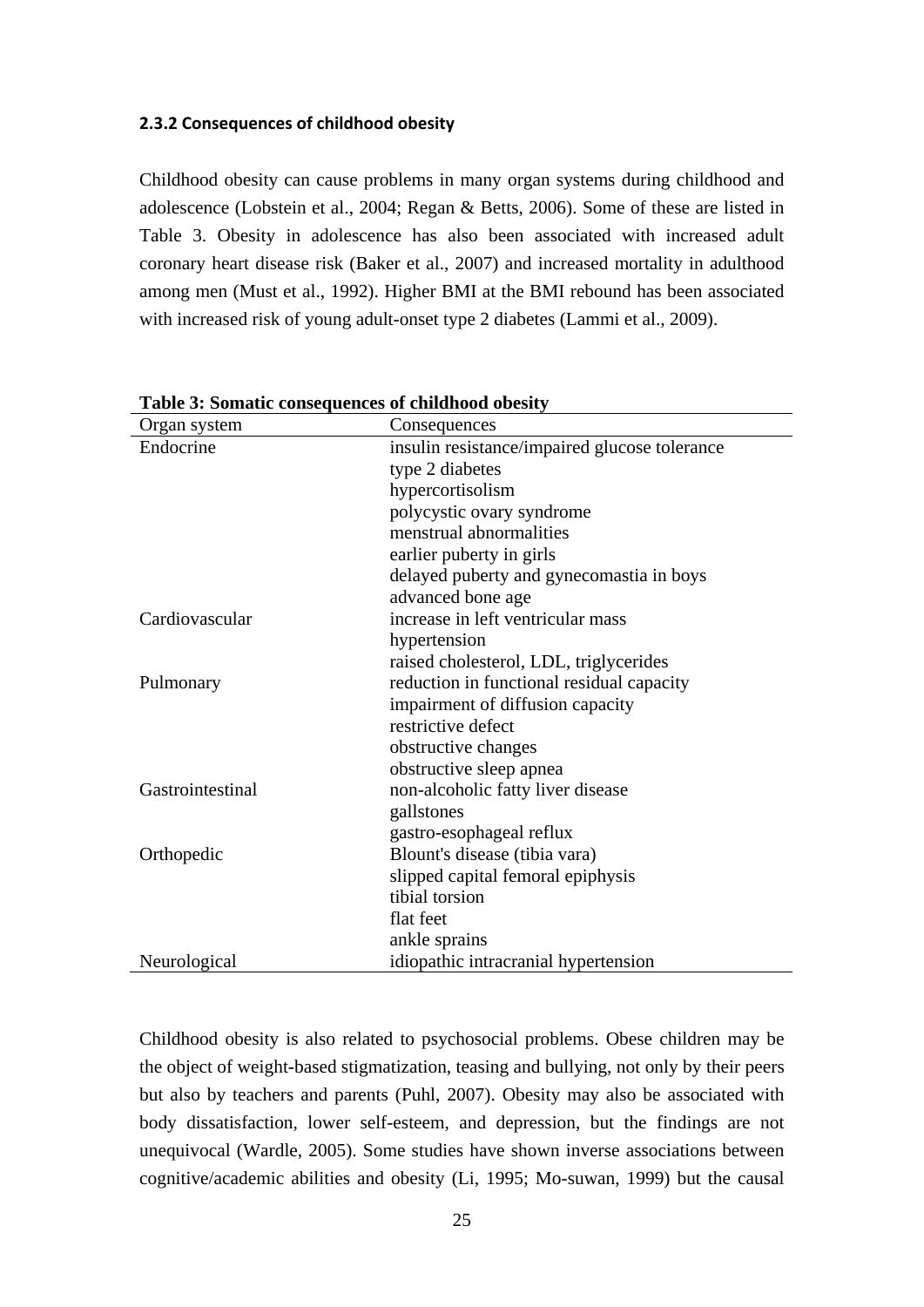direction of the relationship is not clear (Puhl & Latner, 2007). A recent study of a large sample of 10-11-year-olds included academic performance, self-esteem and obesity status as well as other factors in a structural equation model and found that obesity was associated independently with lowered self-esteem. An association of obesity with lowered academic performance was detected but was mediated by other factors (Wang & Veugelers, 2008). The consequences of adolescent obesity may even carry into adulthood: weight status in adolescence was negatively correlated with earnings in young adulthood (Sargent & Blanchflower, 1994; Puhl & Latner, 2007) and obese 18-year-old men were more likely to move downwards and less likely to move upwards in the social hierarchy by age 30 than their normal weight peers (Karnehed et al., 2008).

#### **2.4 FACTORS PREDISPOSING TO OBESITY**

#### **2.4.1 Growth and developmental patterns**

Several studies suggest a relationship between birth weight and later obesity. Most report a direct, positive relationship (Oken & Gillman, 2003; Rogers, 2003; Adair, 2008) and some a U-shaped one (Rogers, 2003; Lobstein et al., 2004) with the highest risk among those with the lowest and the highest birth weights. Some studies suggest that while the relationship between birth weight and BMI may be direct, the relationship between birth weight and abdominal obesity is U-shaped (Rogers, 2003; Tian et al., 2006). Rapid weight gain during the first months of life also increases the risk of obesity (Baird et al., 2005), even independently of birth weight, gestational age, weight at 1 year, and maternal BMI and education (Stettler et al., 2002; Lobstein et al., 2004). Particularly infants with low birth weight who undergo early postnatal catch-up growth may be at risk for later obesity (Lobstein et al., 2004; Dunger & Ong, 2006).

The second increase of BMI at the age of 5-7 years is called adiposity rebound. Many studies have found a positive association between early adiposity rebound and increased risk of later obesity (Rolland-Cachera et al., 1984; Williams & Goulding, 2009). It has been suggested that it may be the increased BMI before or during adiposity rebound that really predicts later obesity, but some studies have found this association also while adjusting for prior or present BMI at adiposity rebound (Rolland-Cachera et al., 2006; Adair, 2008). Tracking of BMI is evident during childhood and adolescence, e.g. BMI at 6 and 7 years of age was significantly correlated with adolescent and young adult BMI (Fuentes et al., 2003; Magarey et al., 2003).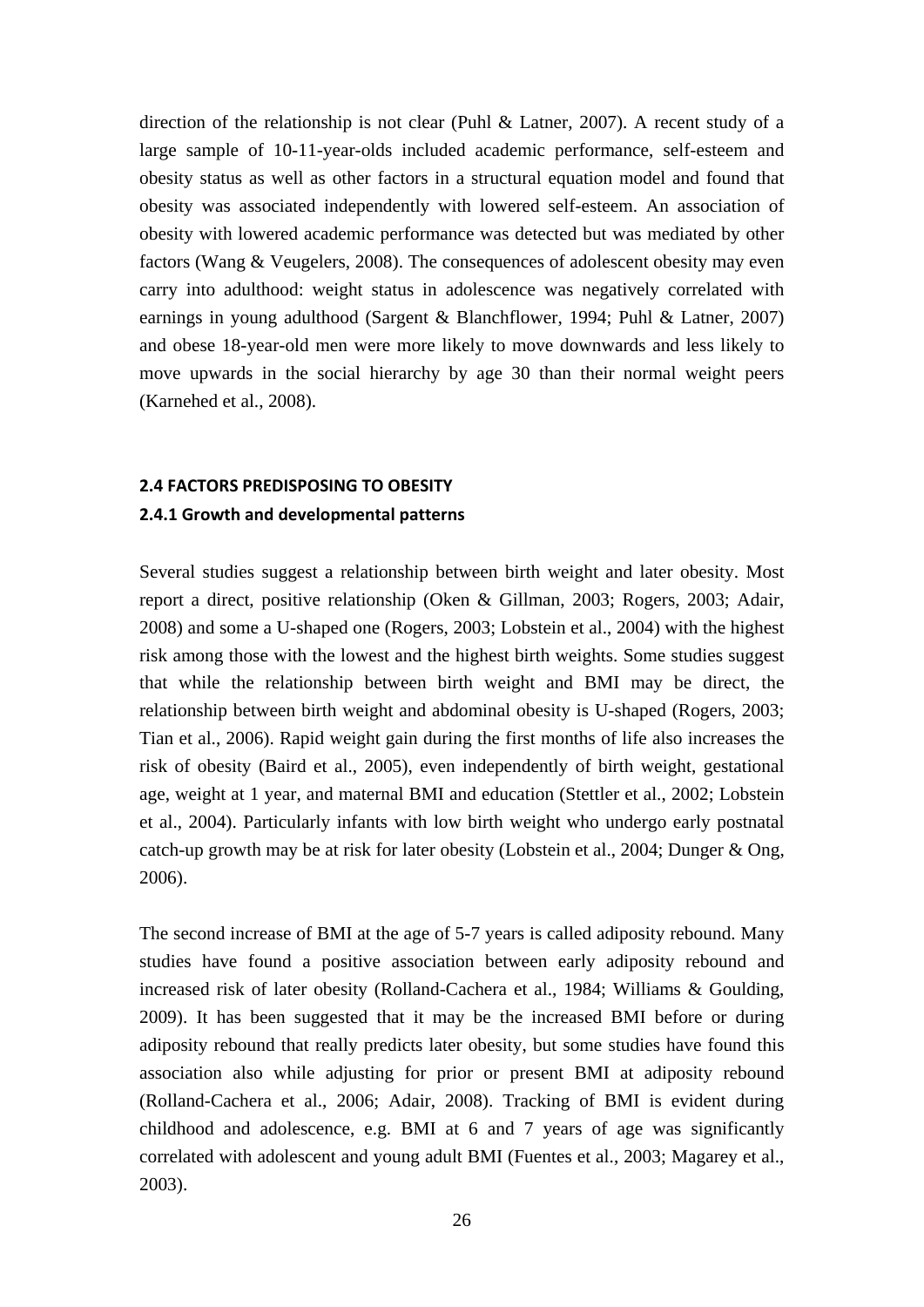Girls who mature early have increased risk of being overweight as adults (Adair & Gordon-Larsen, 2001; Harris et al., 2008). It is unclear if this association is direct or dependent on pre-pubertal BMI because higher pre-pubertal BMI is associated with early maturation among girls (Davison et al., 2003) as well as with higher subsequent BMI (Adair, 2008). In one study, both early pubertal maturation and high pre-pubertal weight status increased the risk of being overweight in young adulthood among boys and girls (Mamun et al., 2009). Pubertal development and BMI also share a substantial proportion of their genetic effects (Kaprio et al., 1995).

#### **2.4.2 Genetic factors**

Heritability is defined as the proportion of phenotypic variation that is attributable to genetic variation in a population. Previous twin studies have estimated the heritability of BMI to be 0.31-0.85 at 1-12 years (Bodurtha et al., 1990; Koeppen-Schomerus et al., 2001; van Dommelen et al., 2004; Silventoinen et al., 2007a; Haworth et al., 2008a; Haworth et al., 2008b; Wardle et al., 2008a) and 0.81-0.90 at 12-19 years (Allison et al., 1994; Pietiläinen et al., 1999; Cornes et al., 2007; Hur, 2007) (Table 4).

Only a few longitudinal twin studies (Cornes et al. 2007; Silventoinen et al., 2007a & b; Haworth et al., 2008b) (Table 4) have explored age-changes in heritability of BMI or genetic and environmental influences on BMI trait correlations (or stability of BMI) during childhood and adolescence. Findings of cross-sectional studies at different ages may suggest how genetic and environmental influences change with age, but the results are not directly comparable to each other because heritability of a trait is always relative to the distribution of genetic and environmental factors in a population. Therefore, differences in estimates between cross-sectional studies of younger and older participants can also be attributed to population, cohort or some other effects rather than simply an effect of age. Longitudinal twin studies are needed to reliably investigate how genetic and environmental effects change with age. Only longitudinal twin studies can show which factors are responsible for a stability or change of traits with age and if genetic and environmental factors at different ages remain the same or differ.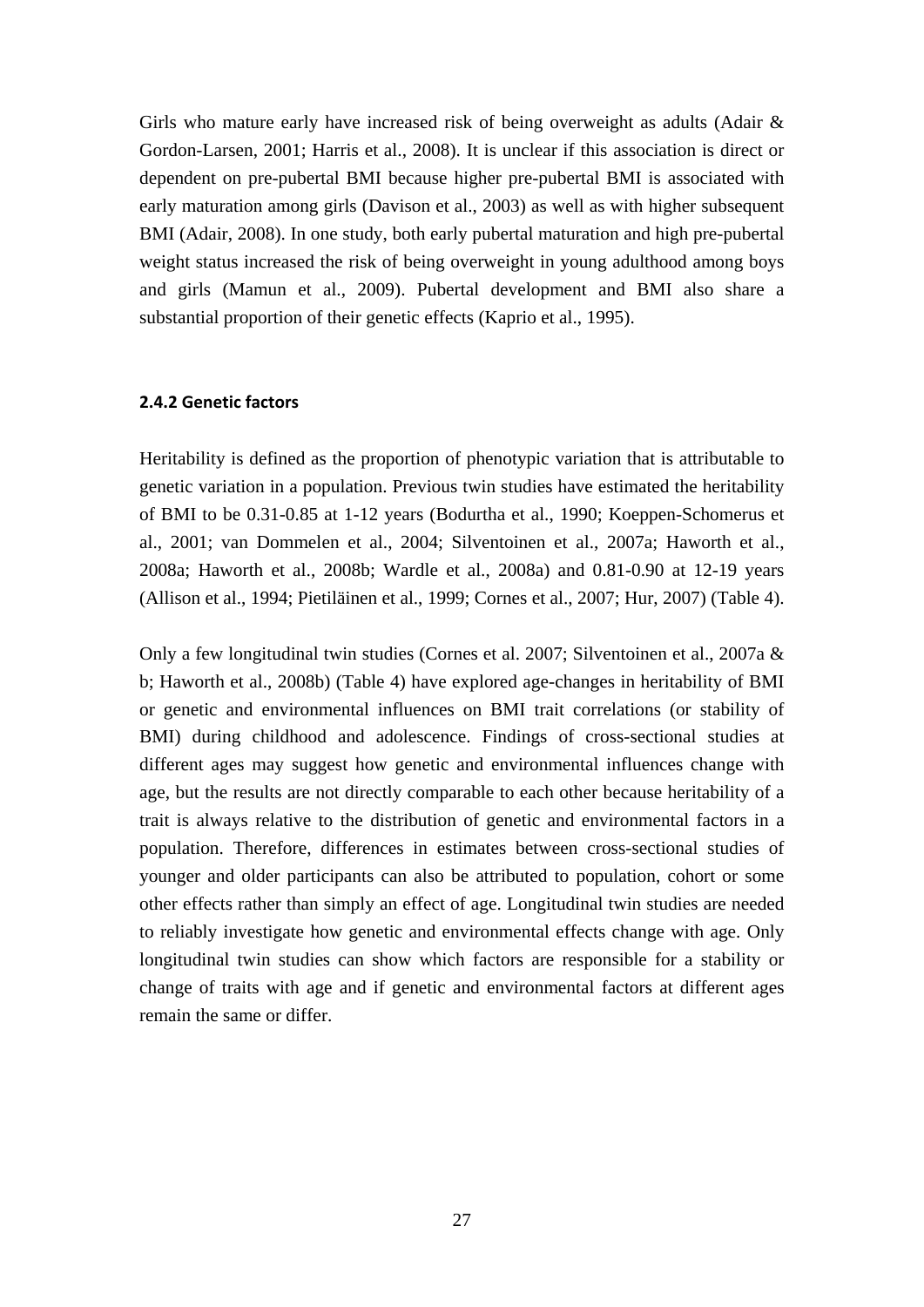| Publication                           | Age                     | Country        | Sample                                                  | Model                                                       | Heritability  | Common                       | Additional                                                                                             |
|---------------------------------------|-------------------------|----------------|---------------------------------------------------------|-------------------------------------------------------------|---------------|------------------------------|--------------------------------------------------------------------------------------------------------|
| Van<br>Dommelen<br>et al., 2004       | $1 - 2$<br>years        | Holland        | size<br>4649<br>pairs                                   | <b>ACE</b>                                                  | $0.55 - 0.64$ | environment<br>$0.17 - 0.31$ | information<br>Results for<br>weight                                                                   |
| Silventoinen<br>et al., 2007a         | $3-12$<br>years         | Holland        | 7755<br>pairs                                           | <b>ACE</b>                                                  | 0.31-0.82     | $0.08 - 0.47$                | Longitudinal<br>study                                                                                  |
| Koeppen-<br>Schomerus<br>et al., 2001 | $\overline{4}$<br>years | U.K.           | 3636<br>twins                                           | <b>ACE</b>                                                  | $0.61 - 0.64$ | $0.24 - 0.25$                | Results<br>reported for<br>weight<br>corrected for<br>height, but<br>results for BMI<br>highly similar |
| Haworth et<br>al., 2008b              | $4 - 11$<br>years       | U.K.           | 3148-<br>4251<br>pairs                                  | <b>ACE</b>                                                  | $0.49 - 0.85$ | $0.03 - 0.36$                | Longitudinal<br>study                                                                                  |
| Haworth et<br>al., 2008a              | $7-10$<br>years         | U.K.           | 23427-<br>and<br>3526<br>$10-$<br>year-<br>old<br>pairs | <b>ACE</b>                                                  | $0.60 - 0.74$ | $0.12 - 0.22$                | $\cdots$                                                                                               |
| Wardle et<br>al., 2008a               | $8 - 11$<br>years       | U.K.           | 5092<br>pairs                                           | <b>ACE</b>                                                  | 0.77          | 0.10                         | .                                                                                                      |
| Bodurtha et<br>al., 1990              | 11<br>years             | <b>USA</b>     | 259<br>pairs                                            | AE                                                          | .             | .                            | Results<br>reported for<br>weight                                                                      |
| Silventoinen<br>et al., 2007b         | $1 - 18$<br>years       | Sweden         | 375<br>pairs                                            | AE                                                          | 0.83-0.92     | $\cdots$                     | Longitudinal<br>study                                                                                  |
| Allison et<br>al., 1994               | $12 - 18$<br>years      | <b>USA</b>     | 238<br>pairs                                            | AE                                                          | $0.89 - 0.90$ | .                            | .                                                                                                      |
| Hur, 2007                             | $13-19$<br>years        | South<br>Korea | 888<br>pairs                                            | AE                                                          | $0.82 - 0.87$ | .                            | South Korean<br>twins                                                                                  |
| Pietiläinen<br>et al., 1999           | 16-17<br>years          | Finland        | 2111<br>pairs                                           | AE                                                          | 0.814-0.865   | $\cdots$                     | .                                                                                                      |
| Cornes et<br>al., 2007                | $12-16$<br>years        | Australia      | 1143<br>pairs                                           | AE at<br>$12 - 14$<br>years<br>and<br>ADE at<br>16<br>years | 0.87-0.89     | $\cdots$                     | Longitudinal<br>study.<br>D component<br>found at 16<br>years was 0.59<br>and A 0.28                   |

#### **Table 4: Review of the twin studies estimating genetic and environmental effects on BMI and/or weight in childhood and adolescence**

Abbreviations: ACE, a model containing additive genetic (A), common (C) and unique (E) environmental effects;

AE, a model containing additive genetic (A) and unique environmental (E) effects;

ADE, a model containing additive (A) and dominant (D) genetic and unique environmental (E) effects.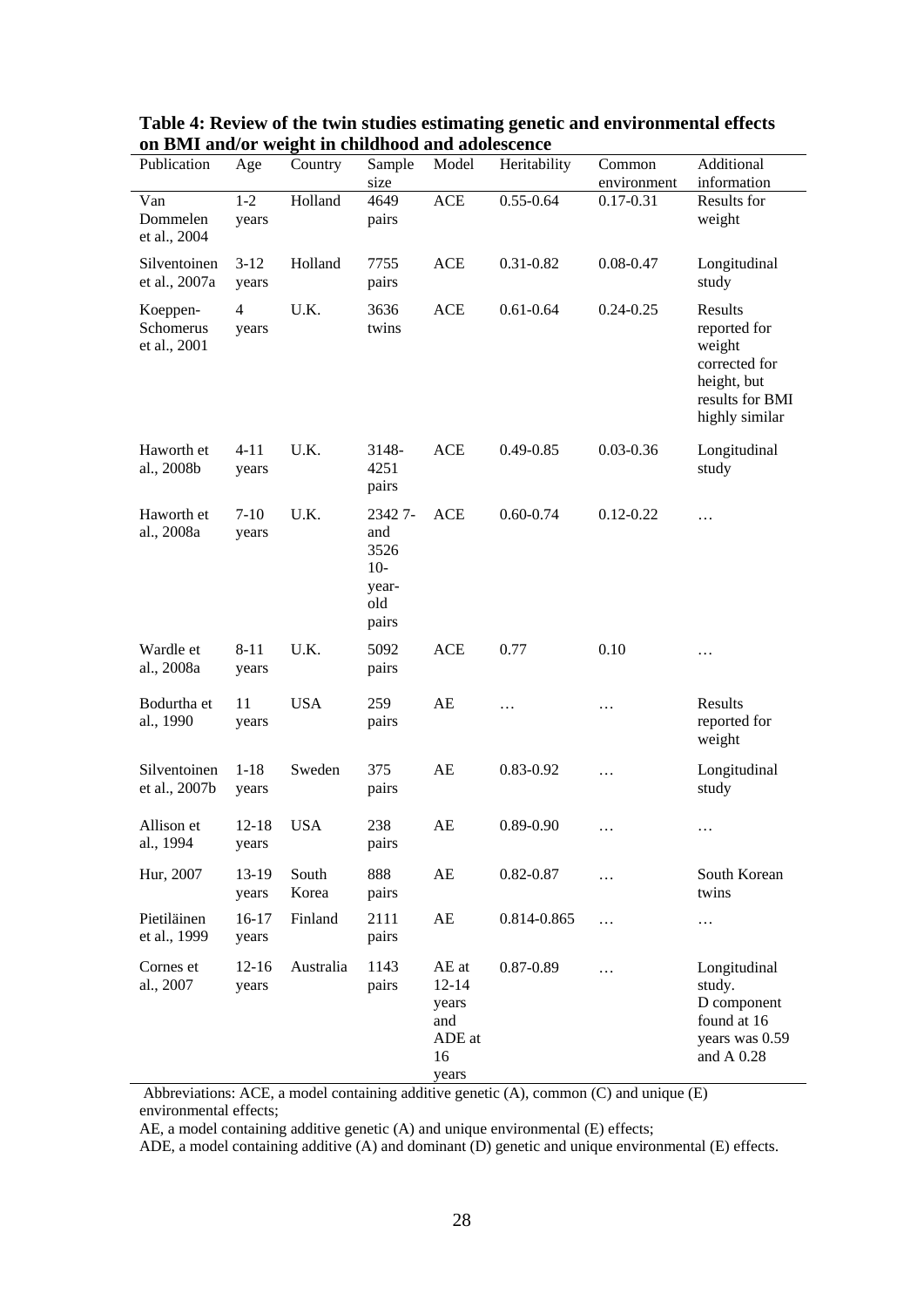In the longitudinal studies, genetic factors accounted for 57-88% of BMI trait correlations (or stability of BMI) among Dutch children at 3 to 12 years (Silventoinen et al., 2007a), for 76-89% among British children at 4 to 11 years (Haworth et al., 2008b), and for 81-95% among Swedish males at 2 to 18 years (Silventoinen et al., 2007b). The heritability estimates in Dutch children at 3 to 12 years did not show a systematic age pattern (Silventoinen et al., 2007b), and were quite stable in Swedish boys at 2 to 18 years (Silventoinen et al., 2007b), but among British children the heritability estimates increased with age (Haworth et al., 2008b). The heritability estimates were stable between 12 and 16 years among Australian twins (Cornes et al., 2007). It was found that the same set of genes accounted for most of the BMI variation at 12, 14, and 16 years, but some new genetic effects emerged at 14 years in girls and at 16 years in both genders (Cornes et al., 2007).

Despite the high heritability of BMI, most of the underlying genes remain unknown: only 7% of rare, severe, early-onset obesity in children was a result of a monogenic defect. These genes coded leptin, leptin receptor, proopiomelanocortin, melanocortin-4-receptor (MC4R), prohormone convertase (PCSK1), and neurotrophin receptor. (Farooqi & O'Rahilly, 2006). These extremely rare monogenic defects do not explain the variation of BMI at a population level. Copy number variation has also been associated with severe, early-onset obesity and developmental delay and may play a role in human obesity (Bochukova et al, 2009). In the human obesity gene map constructed in 2006, based on studies published so far and conducted with many different methods, over 600 putative loci potentially affecting weight status were found on all chromosomes except Y (Rankinen et al., 2006). This finding reflects the complexity of genetic effects on obesity.

*Fat mass and obesity associated (FTO)* gene allele variants were found to have an effect on BMI at the population level in 2007. About 1% of the variability of BMI in adults was explained by *FTO* allele variation and the per risk allele effect on BMI was 0.08-0.12 z-score units among children aged 7-11 years and 0.05 z-score units among 14-year-old children (Frayling et al., 2007). There are also some common allele variants affecting BMI at a population level near the *MC4R* gene. The per risk allele effect in children aged 7-11 years was 0.13 BMI z-score units (Loos et al., 2008). When the effect of both *MC4R* and *FTO* was taken into account it was calculated that adolescents with 3-4 risk alleles would have on average 0.33 z-score units higher BMI and almost three times higher risk of obesity when compared to those with no risk alleles (Cauchi et al., 2009).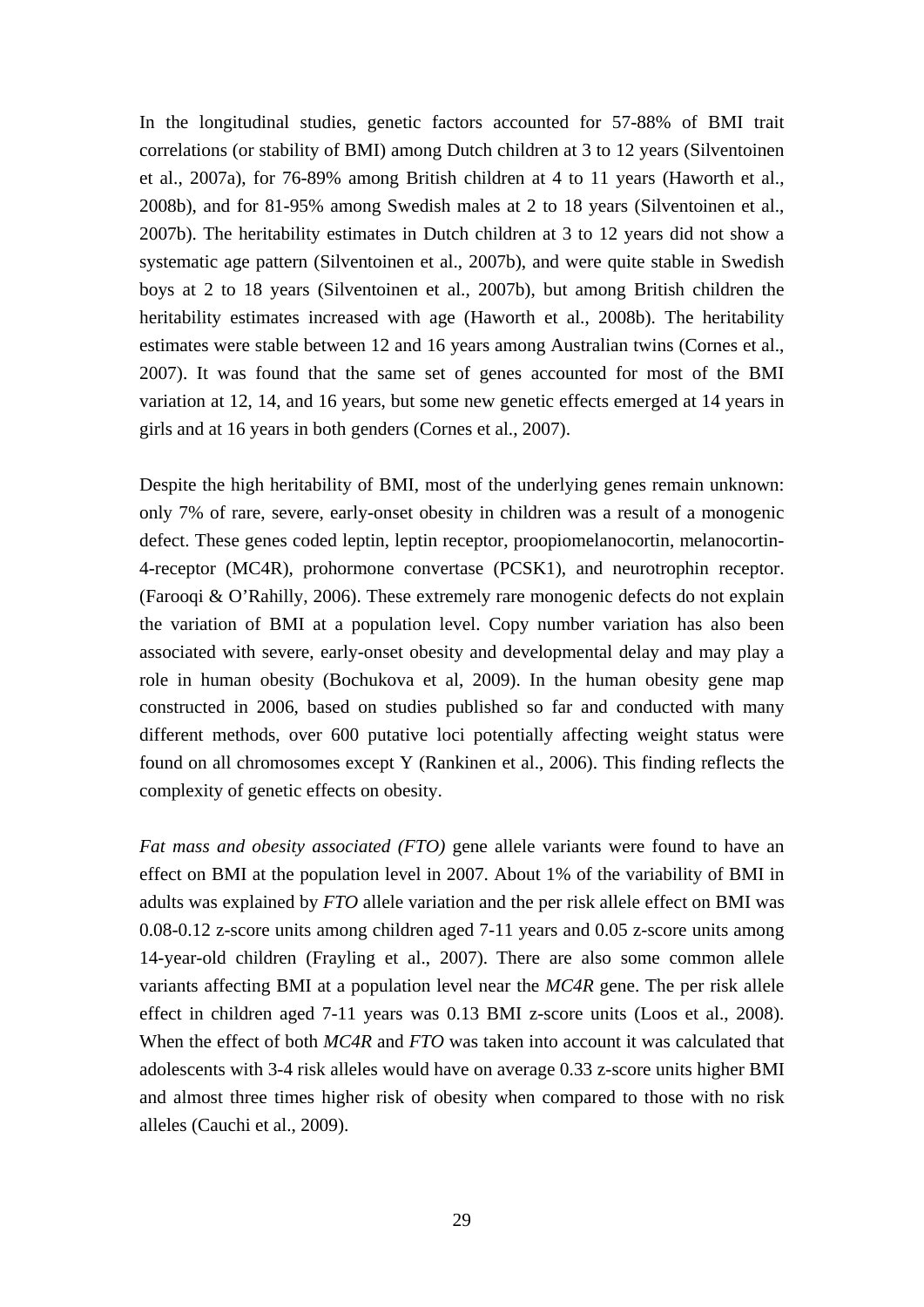Other genes with a population level effect on BMI still remain to be found but recent genome-wide association (GWA) studies have identified some potential risk loci: *glucosamine-6-phosphate deaminase 2 (GNPDA2), potassium channel tetramerisation domain containing 15 (KCTD15), mitochondrial carrier homolog 2 (MTCH2), neuronal growth regulator 1 (NEGR1), SH2B adaptor protein 1 (SH2B1), transmembrane protein 18 (TMEM18)* (Willer, 2009), and *prohormone convertase 1/3 (PCSK1)* (Benzinou, 2008). Four of these gene loci (*TMEM18, SH2B1, KCTD15, NEGR1*) came up also in another GWA study (Thorleifsson, 2009). When loci reported in previous studies were investigated, *SH2B1, MTCH2, NEGR1*, and *GNPDA2* in addition to *FTO* and *MC4R* were associated with weight status although the associations of the other loci were very weak when compared to those of *FTO*  (Renström, 2009). These studies have been conducted mainly among adults. One study investigated 13 loci reported to be associated with BMI in previous GWAs in a pediatric population. Four loci (*FTO, TMEM18, GNPDA2, MC4R*) had a significant association with BMI in this study when alfa level correction for multiple testing was considered (Zhao et al., 2009).

While the exact mechanisms of genetic influences on BMI remain unknown, most of the discovered monogenetic defects leading to obesity are neuroendocrine in nature and affect weight via feeding behavior (Blakemore & Froguel, 2008). *FTO* gene variants have been found to be associated with satiety (Wardle et al., 2008b), measured food intake (Wardle et al., 2009), and energy (Cecil et al., 2008; Timpson et al., 2008) intake in most but not all (Hakanen et al., 2009) studies among children and *MC4R* allele variants were associated with eating behavior in both children and adults (Stutzmann et al., 2009). Seven new loci *(GNPDA2, KCTD15, MTCH2, NEGR1, SH2B1, TMEM18, PCSK1)* found to be preliminarily associated with BMI (Benzinou et al., 2008; Willer et al., 2009) are also highly expressed or known to act in the central nervous system (Benzinou et al., 2008; Willer et al., 2009).

## **2.4.3 Environmental factors**  *Familial factors*

Studies in children have often (Koeppen-Schomerus et al., 2001; van Dommelen et al., 2004; Silventoinen et al., 2007a; Haworth et al., 2008a; Haworth et al., 2008b; Wardle et al., 2008a) but not always (Bodurtha et al., 1990; Silventoinen et al., 2007b) shown that common environmental effects, shared by family members, are of importance and account for 0.03-0.47 of the inter-individual variation of BMI (Table 4). Cross-sectional studies in adolescents (Allison et al., 1994; Pietiläinen et al., 1999;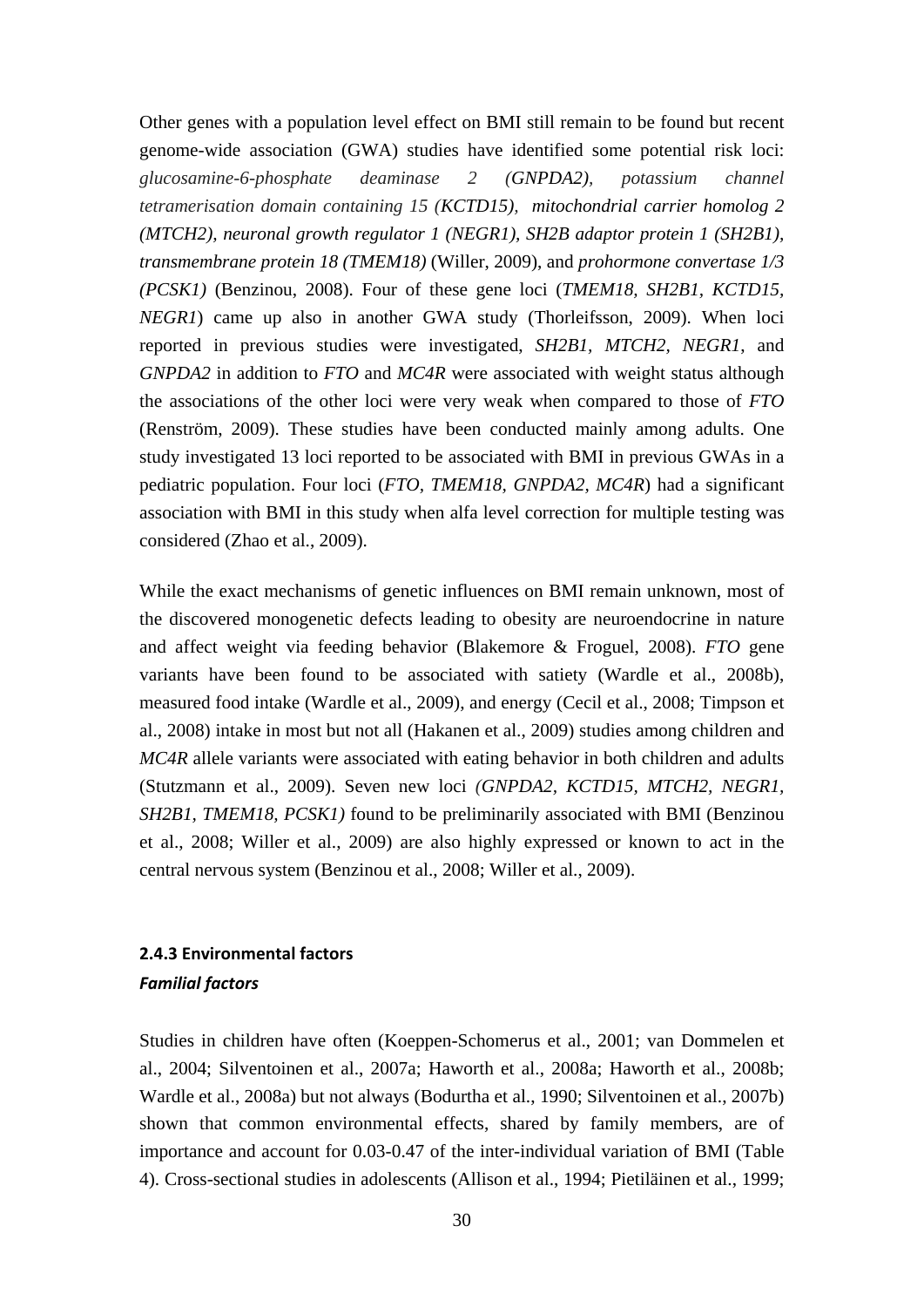Hur, 2007) (Table 4) and adults (Maes et al., 1997) do not show evidence for a persistent effect of this childhood common environment. Common environmental effects have been found to decrease but not disappear during childhood (Haworth et al., 2008b), but the two previous longitudinal studies in adolescents (Cornes et al., 2007; Silventoinen et al., 2007b) (Table 4) failed to substantiate that these effects would disappear during adolescence. This could be due to lack of statistical power (Silventoinen et al., 2007b) or to sample characteristics (Cornes et al., 2007). To find out how genetic and environmental factors impacting BMI change during adolescence longitudinal studies of adolescents in large, population-based twin samples are needed.

The magnitude of common environmental component is an approximation of the effect of non-genetic familial factors on a trait. Some of the real non-genetic familial influences may be modeled as part of 1) genetic effects if children respond differently to the same familial factors because of their genetic background, or 2) as part of unique environmental effects if parents do not treat each of their children in exactly the same way or if the children respond differently to the same within-family factors due to some unique environmental factors, e.g. different social networks. Additionally, twin models are able to measure the influences of only those factors that vary in the population and therefore influences of familial factors that affect BMI but do not vary between families are not seen in the estimates of the common environment. Common environmental variance component is thus not simply a sum of the influences of individual non-genetic familial factors on a trait.

Parental obesity is an important risk factor for childhood obesity because parents and their offspring share approximately half of their segregating genes but usually also live in the same environment. Shared environmental factors which may predispose a child to obesity include, for example, low socio-economic status of a family (Shrewsbury & Wardle, 2008) and neighborhood characteristics (Nelson et al., 2006; Grafova, 2008; Spence et al., 2008). Mother's weight can influence the child's weight by also affecting prenatal fetal conditions. Maternal smoking (Oken & Gillman, 2008) and diabetes during pregnancy (Lobstein et al., 2004; Adair, 2008) result in offspring with higher risk of later obesity. Breastfeeding may protect children from obesity (Cope & Allison, 2008) and other non-genetic familial factors shared by siblings and possibly associated with children's weight status are parenting styles (Wake et al., 2007; Ventura & Birch, 2008), eating family meals together (Yuasa et al., 2008) and school type (Procter et al., 2008)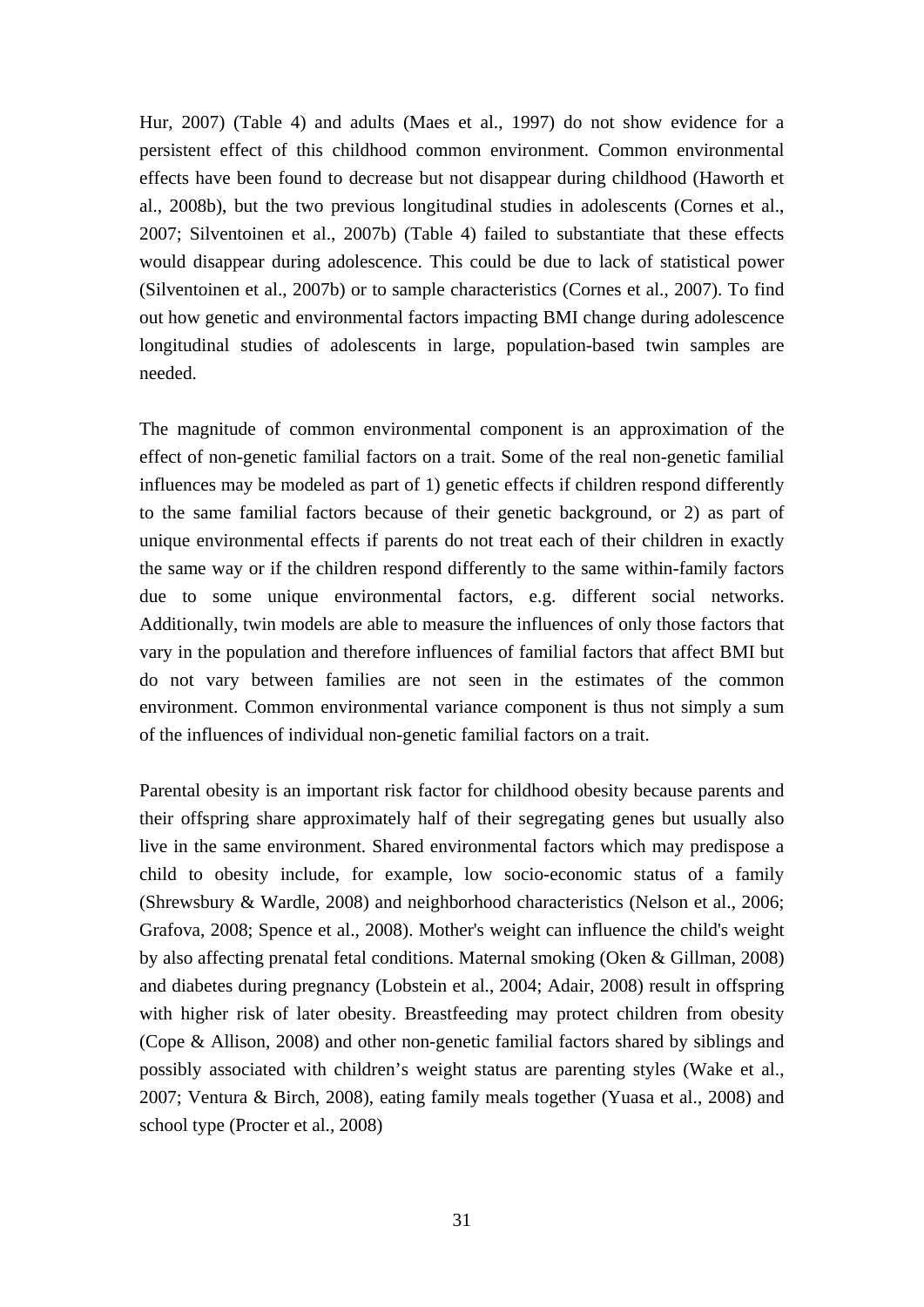#### *Behavioral factors*

Overweight results from over-intake of energy in relation to energy expenditure and that required for growth among children. The reasons for the energy imbalance have been surprisingly difficult to show in longitudinal epidemiological studies, probably due to measurement problems. Such difficulties are worsened by the tendency of obese people to under-report their dietary intake (Heitmann & Lissner, 1995; Lissner et al., 2007) and overestimate their physical activity (Irwin et al., 2001; Brown & Werner, 2008).

Some dietary factors, however, have been found to be associated with obesity. The World Health Organization (WHO) reported that there was convincing scientific evidence for high intake of dietary fiber to be negatively and high intake of energydense micronutrient-poor foods to be positively associated with obesity (WHO, 2003) and a recent study of dietary patterns found a positive association between an energydense, low-fiber, high-fat dietary pattern and fatness in childhood (Johnson et al., 2008). Very high intake of sugar-sweetened soft drinks and fruit juices was found to have a probable positive association with obesity (WHO, 2003), but it is debatable if reducing normal level use of sugar-sweetened drinks results in weight loss (Allison & Mattes, 2009).

#### *Leisure activities*

In most cross-sectional studies among children and adolescents physical activity has been negatively (Must, 2005; Reichert et al., 2009) and television viewing positively (Must & Tybor, 2005; Marshall et al., 2004) associated with childhood overweight, but the mixed results of prospective studies give a less clear picture (Must & Tybor, 2005). This may be due to low adherence to long-term changes (WHO, 2003), to measurement problems, or to bidirectional associations between obesity and physical activity (Petersen et al., 2004).

Finnish elementary school pupils reported 5.95 hours of daily leisure time during the week and 9.85 hours per day during weekends/holidays in 1999-2000. Television viewing took up 32% and sports/exercise 13% of the reported leisure time (Pääkkönen, 2002). Thus, about 55% of children's and adolescents' leisure time was devoted to something other than television viewing or sports/exercise. According to Statistics Finland (Statistics Finland, 2006c) 34-52% of 10-19-year-olds in 2002 were engaged in drawing or painting, 49-60% in crafts, 26-38% played an instrument, 33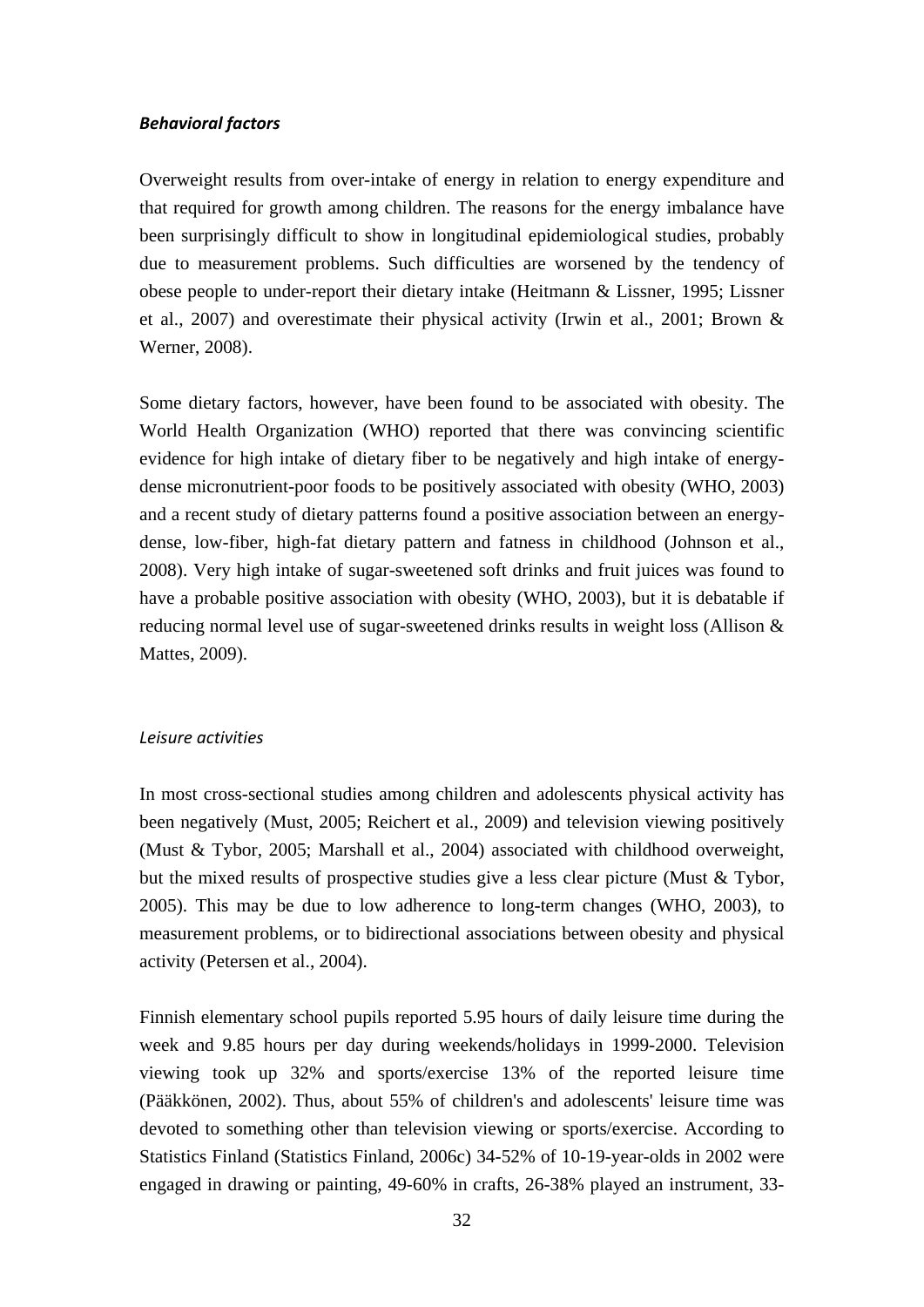42% had read more than five books during the last six months, and 61-82% listened to music daily.

Despite their high frequency, leisure activities other than television viewing and physical activity have barely been studied in relation to overweight risk and prospective studies are almost non-existent. A positive association between use of electronic games and weight has been found in Canadian (O'Loughlin et al., 2000) and Swiss (Stettler et al., 2004) children but not in American (McMurray et al., 2000), Finnish (Kautiainen et al., 2005) or Australian (Burke et al., 2006) adolescents. Reading and doing homework were associated with higher BMI among American boys but not girls(Utter et al., 2003). Overweight adolescents were also more likely to be socially isolated than their normal-weight peers in the USA (Falkner et al., 2001; Strauss & Pollack, 2003).

In addition to the 'traditional' leisure activities mentioned above, adolescents spend time using information and communication technologies. Households with children were more likely than others to have electronic devices such as computers, widescreen TVs, or video cameras in 1997-2002 (Kangassalo, 2002). In 1997, about 35% of Finnish households had a home computer and the percentage increased to 55% by 2002 (Kangassalo, 2002). Internet and computer use is very common among 15-19 year-olds in Finland (Statistics Finland, 2006b; Statistics Finland, 2007). Of the 16- 29-year-olds, 99% had used the Internet during the past three months in 2008 and of all Internet-users between 16-74 years of age 80% had used it daily or almost daily (Statistics Finland, 2009). Of Finnish 15-year-olds, 58.5% communicated with their friends with cell phone or the Internet almost daily in 2002 and the number had increased to 69.6% by 2006 (Kuntsche et al., 2009). The use of cell phones started to spread rapidly in Finland in the mid 1990s. Cell phone subscriptions increased from about 1 million to 6 million over the period 1995-2007 (Statistics Finland, 2008), coinciding with the rise in adolescent obesity prevalence (Pietikäinen, 2007). Still, the role of information and communication technology use in the development of overweight is not clear.

The few studies on the use of these new technologies and obesity are conflicting. Computer time/video games were not associated with BMI among Australian boys and girls (Wake et al., 2003). On the other hand, computer use alone was positively associated with weight status among American (Utter et al., 2003) and Finnish girls (Kautiainen et al., 2005), and among both boys and girls in the USA (Lutfiyya et al., 2007), although other studies did not find any association among Canadian (Janssen et al., 2004), Australian (Burke et al., 2006) or European (te Velde et al., 2007) children.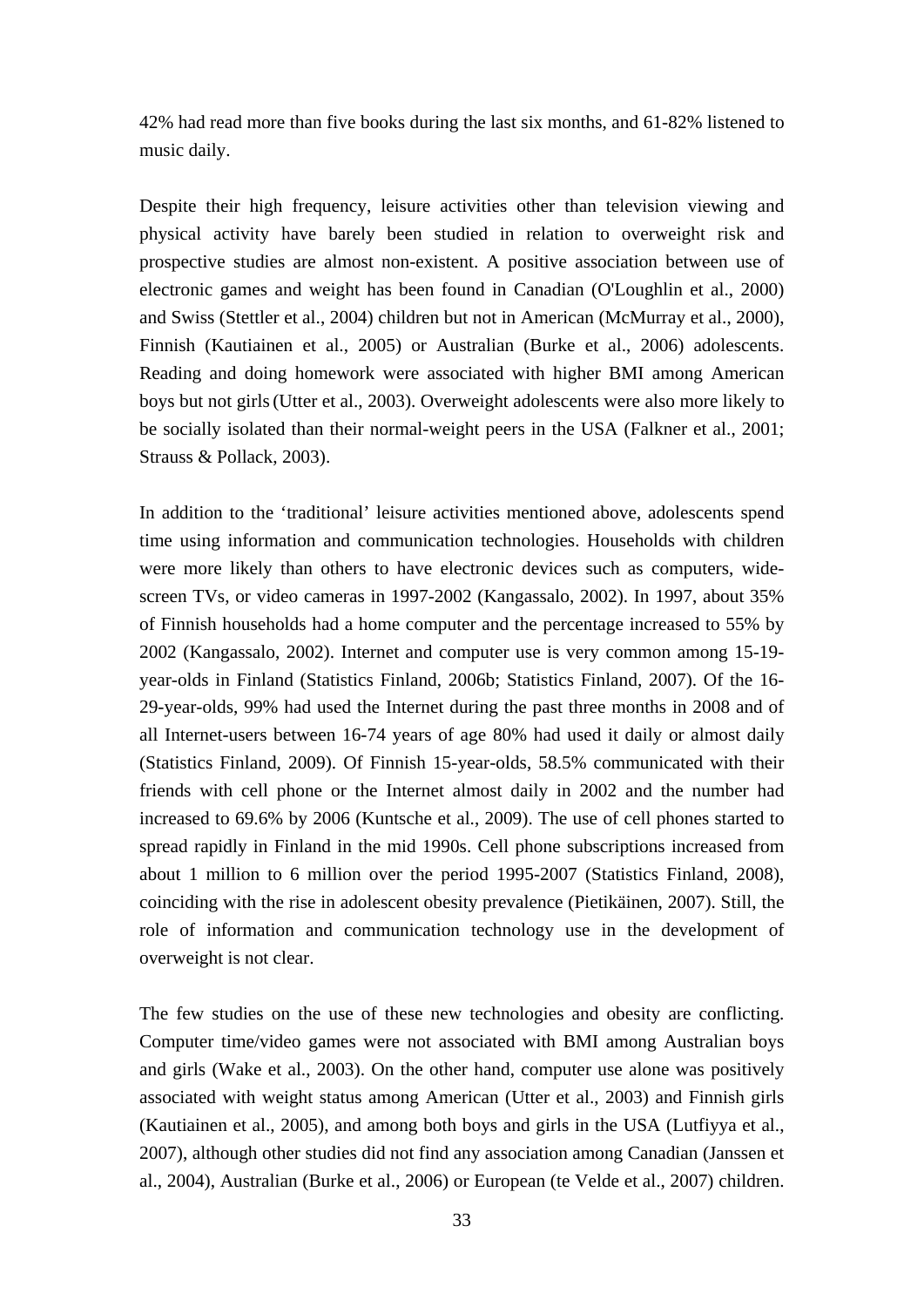One longitudinal study found that computer/video games were associated with a decreased risk of overweight 1 year later among Asian boys, while they were associated with an increased risk of overweight among Asian girls; there was no association between computer/video games and risk of overweight among other ethnic groups (Gordon-Larsen et al., 2002).

Thus, the role of leisure activities other than sports and television viewing in obesity development is unclear and should be studied further. Special attention should be paid to information and communication technology usage that forms an integral part of the leisure time of today's children and adolescents. A more holistic perspective when investigating the etiology of obesity is also essential. So far, studies have concentrated mainly on individual activities and their effects on weight status, whereas people's behavior is far more complex. To discover the lifestyles that predispose to weight gain studies of behavior patterns rather than individual behaviors could be useful.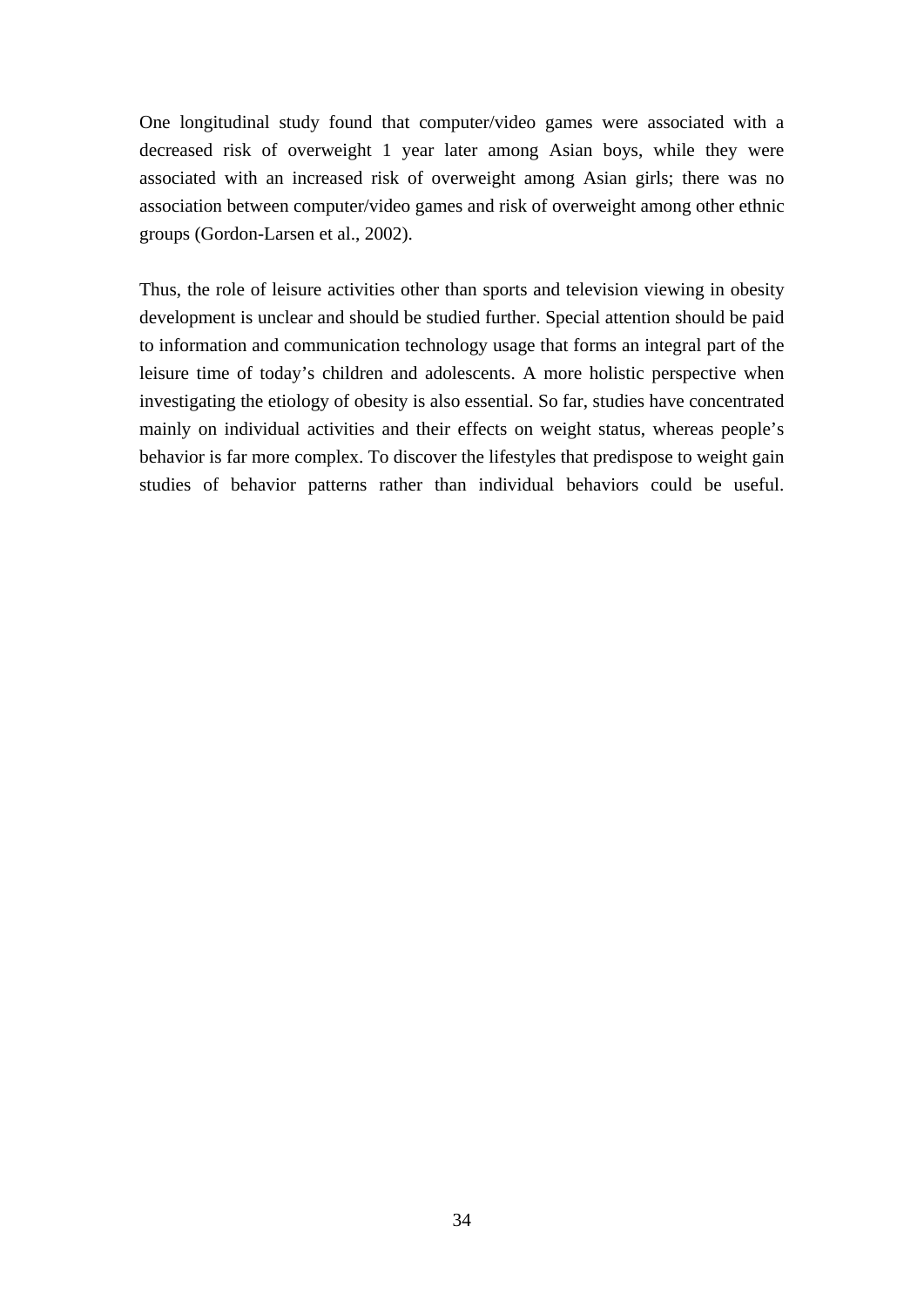# 3 AIMS OF THE STUDY

The aims of this study were 1) to explore associations of adolescents' weight status with individual leisure activities, leisure activity patterns and information and communication technology use, and 2) to estimate contributions of genetic and environmental factors to adolescent BMI.

The specific aims of the study were as follows:

1. To explore the prevalence of leisure activities, computer and cell phone use and ownership, and the cross-sectional associations of these with BMI and overweight during adolescence (I, II).

2. To determine if individual leisure activities predict weight gain during adolescence (III).

3. To explore leisure activity patterns and their cross-sectional and longitudinal associations with being overweight during adolescence (III)

4. To explore the relative contributions of genetic and environmental factors to adolescent BMI and to determine if there are gender differences in genetic and environmental effects on BMI (IV).

5. To compare BMI and variance components of BMI among Finnish 14-year-old twins to those among other Caucasian and East Asian twins of the same age (V).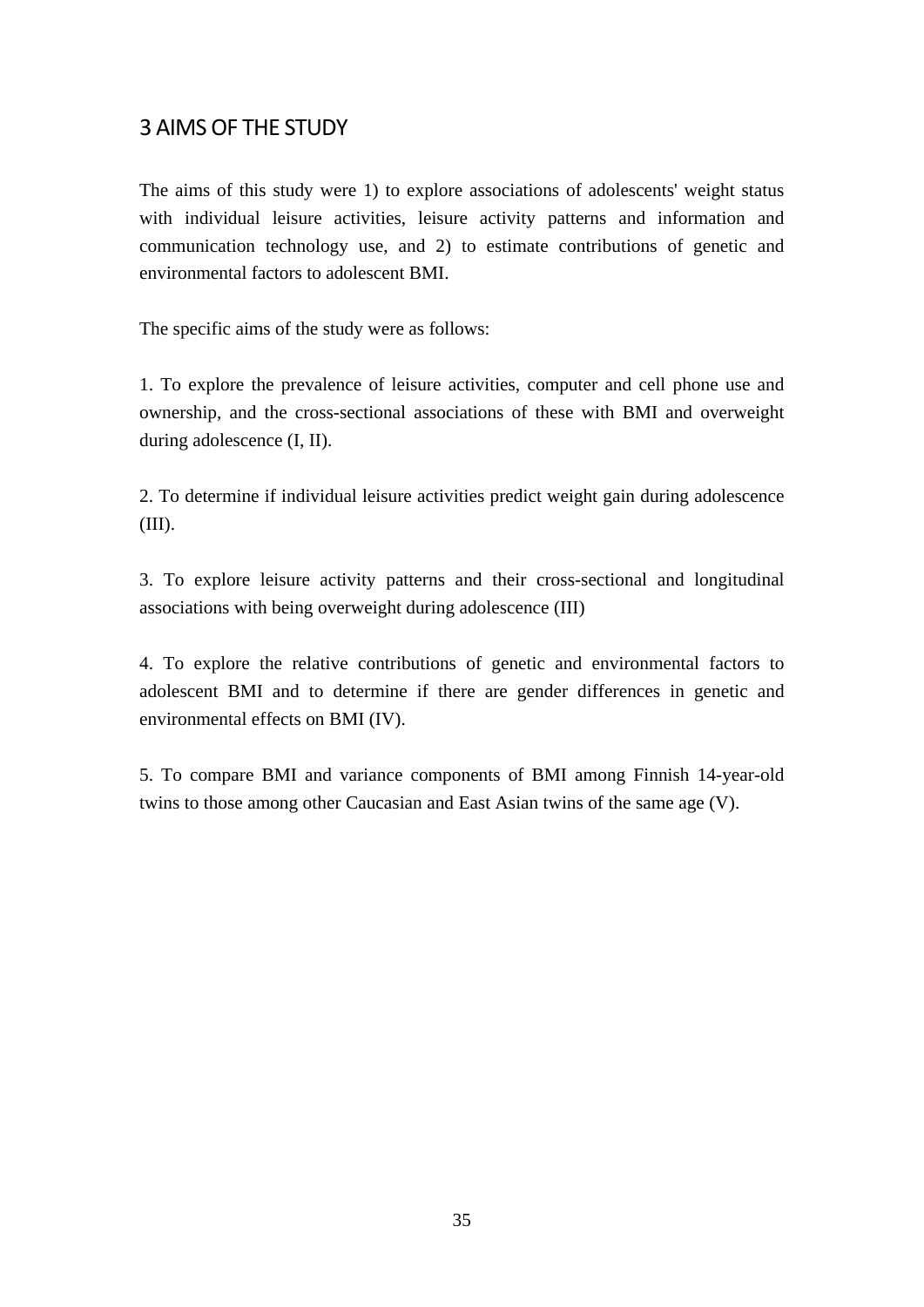## 4 METHODS

#### **4.1 PARTICIPANTS**

*FinnTwin12* is a longitudinal study of health-related behaviors among Finnish twins born in 1983-1987 (Kaprio et al., 2002). All twins in these birth cohorts were ascertained from the Population Register Center. Twins responded to postal questionnaires at 11-12 years (N=5184, participation rate 92%), 14 years (N=4643, 82% of the original sample), and 17 years (N=4168, 74% of the original sample). Separate questionnaires were sent also to children's both parents at baseline and 2736 mothers (94%) and 2636 fathers (88%), responded. Of particular interest in this study was their education level and occupational group. The questionnaires were mailed to twin individuals and their parents in the autumn of the year in which the twins reached 11 years of age. A minority  $(~10\%)$  returned the questionnaires very early in the year in which their birth cohort turned 12. Mean age at response was 11.4 (SD 0.30) years. The twins were sent follow-up questionnaires in the month of their 14th birthday and the mean age at response was 14.1 (SD 0.08) years. The last follow-up questionnaires were mailed at average age 17.5 years in 2000-2005. Mean age at response was 17.6 (SD 0.26) years. The local ethics committee approved the study protocol; written informed consent was obtained from the participating families.

Numbers of participants in each study and gender ratios at each age are presented in Table 5. They differ somewhat between studies. Only data on three (1983-1985) out of the five birth cohorts of 17-year-olds were included in study I because data collection in this wave of the study (during 2000-2005) was still ongoing when study I was being conducted. The number of participants in study II excludes those with BMI z-score over 5 or under -5 and those with missing height or weight, but all twins who responded to the questionnaires are included in the participant numbers for study III. However, the number of participants at 14 years of age differs somewhat from the number reported in study I. This is because 96 subjects who had not responded to the 11-12-year-olds' questionnaire but to whom the 14-year-olds' questionnaire was erroneously sent, were included in study I but not in study III. The numbers reported for study IV include only complete twin pairs without missing or outlying BMIs. Not all Finnish twins were included into study V because samples from other countries were considerably smaller than the Finnish sample. Therefore only twin pairs from whom a response to the 14-year-olds' questionnaire was received from both co-twins during the same day were included in order to reduce age variability. Study V also included 13-15-year-old twins from Australia (N of twin pairs=739), China (N of twin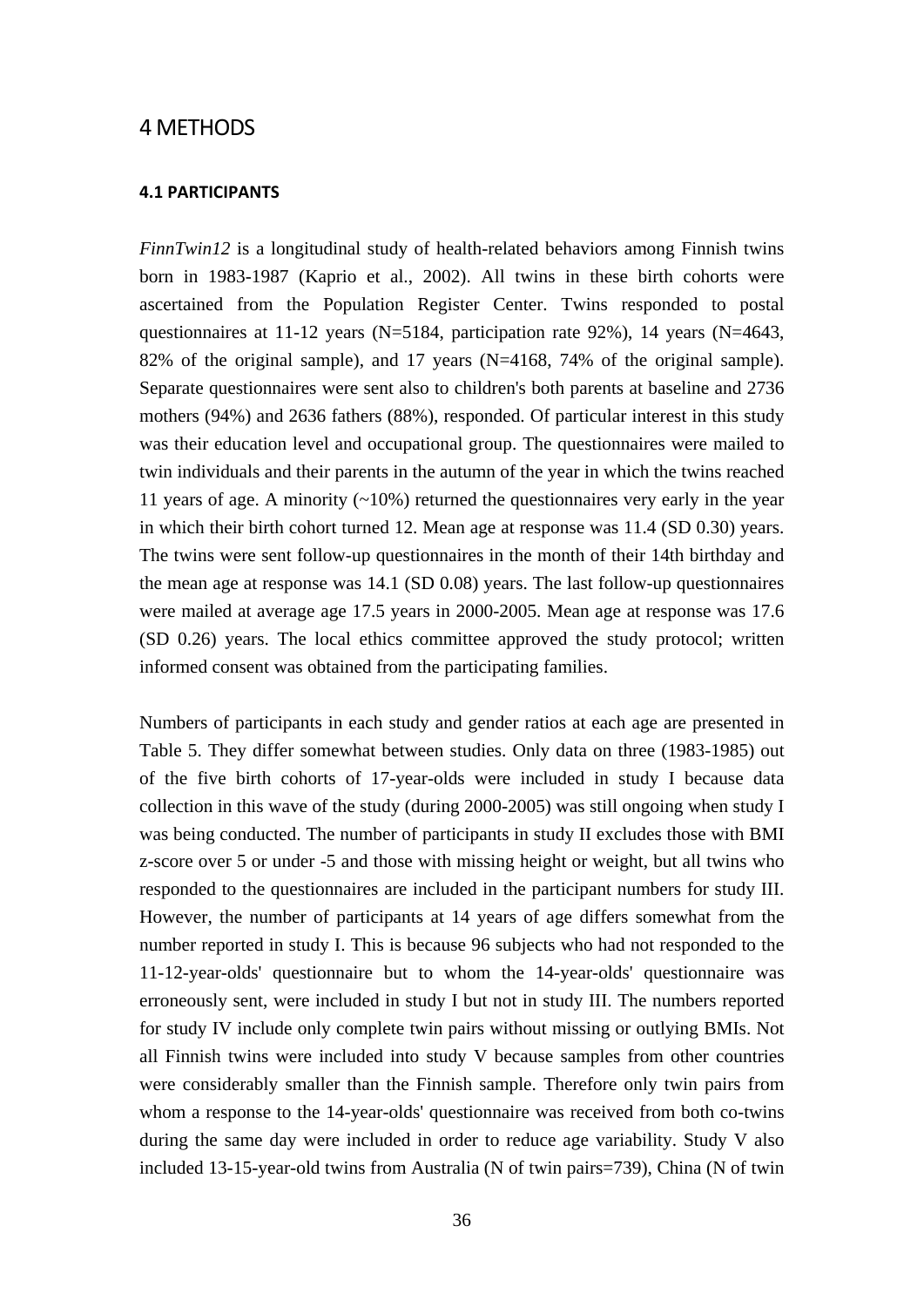pairs=170), Japan (N of twin pairs=627), the Netherlands (N of twin pairs=797), South Korea (N of twin pairs=697), Taiwan (N of twin pairs=90), and the United States (N of twin pairs=621). The mean age was 14.1 years (SD 0.4) among Caucasians and 14.0 (SD 0.7) among East Asian twins.

| Tuoit C. T. Milliotlo of pul depublico      |      |               |                     |
|---------------------------------------------|------|---------------|---------------------|
| Original publication N at 11-12 years       |      | N at 14 years | N at 17 years       |
|                                             |      | 4739          | $2669$ <sup>1</sup> |
|                                             |      |               | 4098                |
| Ш                                           | 5184 | 4643          | 4168                |
| IV                                          | 4826 | 4350          | 3929                |
|                                             |      | $2572^2$      |                     |
| % boys                                      | 51   | 50            | 48                  |
| $\frac{1}{1}$ In this sample 47% were boys. |      |               |                     |

**Table 5: Numbers of participants** 

<sup>2</sup> The number includes only Finnish twins.

#### **4.2 MEASURES**

#### **4.2.1 Outcome variables**

#### *Body mass index*

BMI (weight/height<sup>2</sup>) was calculated using self-reported height and weight at 11-12, 14, and 17 years. At 11-12 years 4%, at 14 years 3%, and at 17 years 2% of the participants had a missing BMI. To eliminate outliers resulting from data errors, participants with z-scores over 5 or under –5 were excluded from the analyses in studies II and III (3 participants at 11-12 years, 1 participant at 14 years, and 3 participants at 17 years). Z-scores were created using the 1990 British Growth Reference data (Cole et al., 1998). In study IV 3 participants at 17 years were excluded because they had a z-score of log<sub>e</sub>-transformed BMI under -5 or over 5. Loge-transformed BMI was used in study IV to reduce positive skewness of the BMI distribution. In study II the analyses were conducted with both log-transformed and raw BMI and the results were similar either way. There were no differences in mean BMI and prevalence of overweight at 11-12 or at 14 years between adolescents who responded and did not respond to later questionnaires.

#### *Overweight*

In study I, participants with BMI higher than the 90th percentile were defined as overweight. In studies II and III, overweight was defined according to the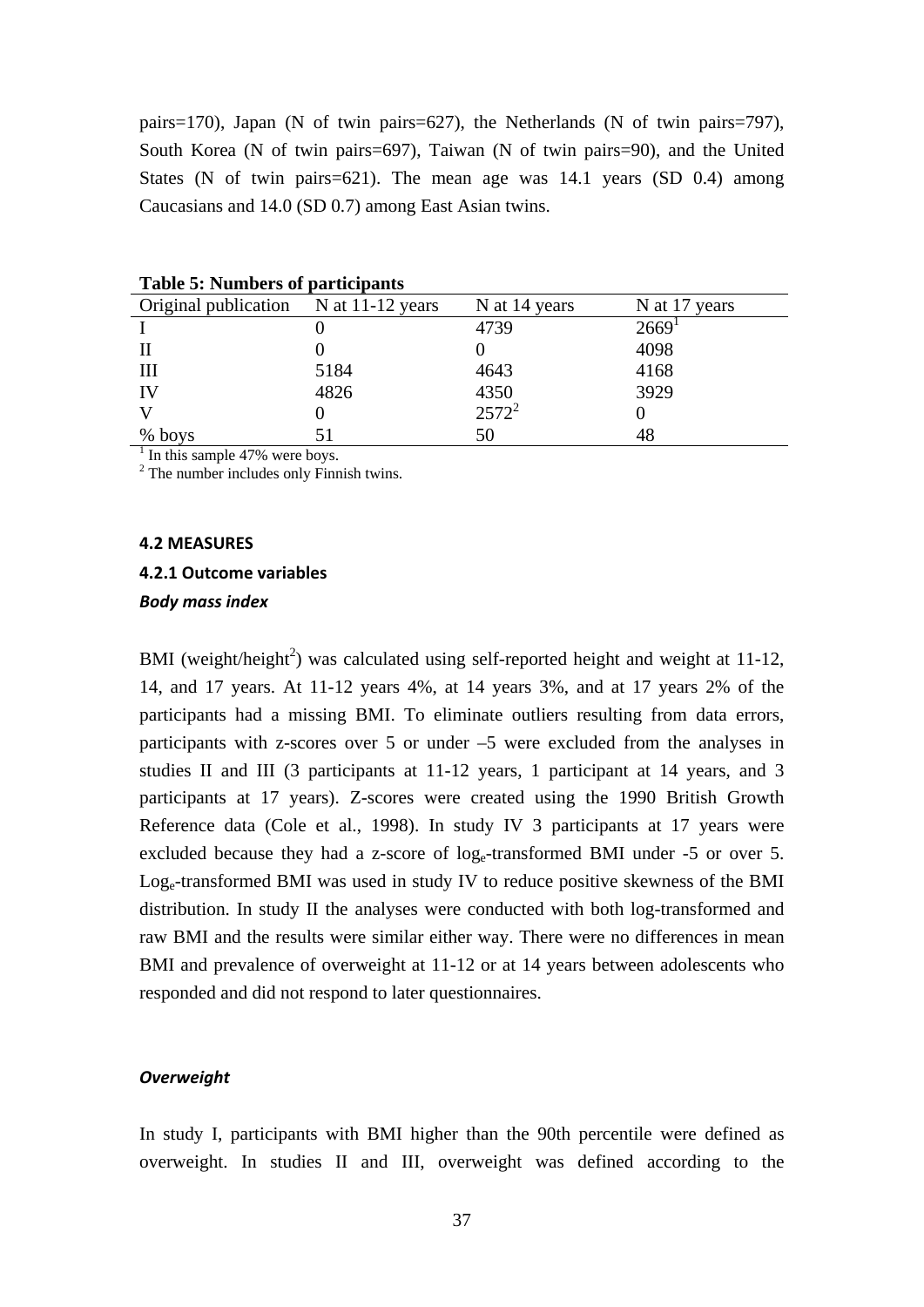International Obesity Task Force age- and gender-specific BMI cut-off points (Cole et al., 2000), analogous to BMI cut-off points of 25 kg/m<sup>2</sup> and 30 kg/m<sup>2</sup> for adult overweight and obesity. The function *zbmicat* in Stata was used to categorize adolescents as normal weight, overweight, or obese based on the above-mentioned BMI cut-off points and the exact age at response. Participants who were 18 years or older when responding to the 17 year questionnaire (5%) were categorized using adult definitions of overweight and obesity (25 and 30 kg/m<sup>2</sup>, respectively). Because of low numbers, the last two categories (overweight and obesity) were merged.

## **4.2.2 Exposure variables**

#### *Leisure activities*

Participation in individual leisure activities was studied with a 15-item instrument (Pulkkinen & Narusk, 1987) at 11-12 and 14 years. Leisure activities included were: television viewing, video viewing, computer games, listening to music, board games, musical instrument playing, reading, arts, crafts, meeting peers at home, meeting peers at friends' home, meeting peers away from home, clubs or scouts, sports, and outdoor activities (Pulkkinen & Narusk, 1987). Arts were defined in the questionnaires as drawing or painting and crafts as handicrafts, woodwork, and building scale models.

The original frequency scale given for leisure activities in the 15-item instrument was: daily, 2-3 times a week, 2-3 times a month, 2-3 times half-yearly, and never. All the activities were dichotomized in the individual activity analyses by defining a frequency of daily and 2-3 times a week as high participation and less often as low participation. Television viewing, listening to music, and outdoor activities were, however, dichotomized, defining daily as high participation and less often as low participation because of the original distribution of the variables.

Leisure activities were also included in the 17 year questionnaire, but the items were somewhat different from those at 11-12 and 14 years. These data were only used in study I. The frequency scale was daily, 2-3 times a week, once a week, once a month, once half yearly, and never. Individual leisure activities were: television viewing, video viewing, computer games, musical instrument playing, reading, arts, crafts, meeting peers away from home, and clubs, which were also included in the 11-12 and 14 year questionnaires. High participation was defined as a frequency of 2-3 times a week or more often as at previous ages. In addition, the frequencies of going to theater or concerts, bars, nightclubs, and movies, and engaging in religious activities were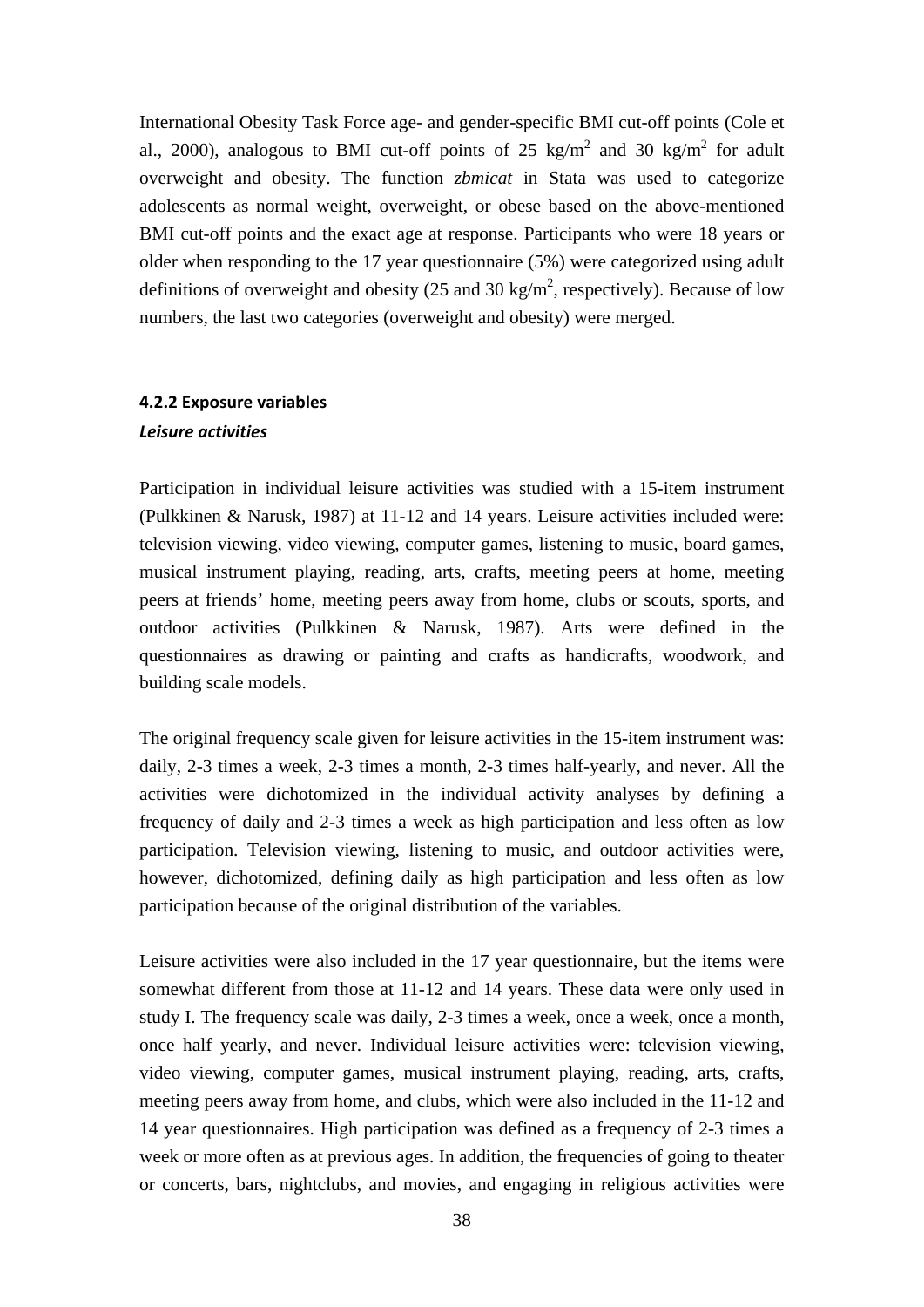asked. Because the frequency distributions of these activities were totally different from the distributions of other activities, dichotomization was done by comparing those who never participated and those who participated sometimes (once half yearly or more often).

In study I three items on socializing (meeting peers at home, meeting peers at friends' home, meeting peers away from home) were analyzed separately in the analyses of the prevalence of leisure activities to enable comparison to 17-year-olds whose questionnaire was different from the one used at 11-12 and 14 years. In logistic regression analyses of study I a combined variable of the three items was used to reduce the number of models. In the later conducted study III the two variables, meeting peers at home and at friends' home, were again combined to one variable called socializing at home when analyzing individual leisure activities but meeting peers away from home was analyzed separately because it was thought to represent somewhat different aspect of leisure time than socializing at home. In leisure activity pattern analyses (study III) the number of leisure activity variables did not affect the number of tests conducted and therefore the three items on socializing were used separately. When describing leisure activity patterns in study III the term socializing referred to all three of the above mentioned activities.

The frequency of physical activity was not asked similarly at every age. At 11-12 years, the frequency of sports (for example team sports or sports training) and the frequency of outdoor activities were inquired in the 15-item leisure activity instrument described above. At 14 years, these two items were identical but in addition there was a specific item on any physical activity. The frequency scale for this item was: almost every day, 4-5 times a week, 2-3 times a week, once a week, 1-2 times a month, less than once a month, and never. At 17 years, this was the only item on physical activity and the frequency of 2-3 times a week was defined as high participation. In study I logistic regression models this item was also used to validate sports participation item at 14 years so that to be defined as highly active in sports, a participant had to pick the frequency of 2-3 times a week or more often for both sports and any physical activity. Combining the items also reduced the number of tests. This variable was called as sports/physical activity. In the analyses of leisure activity prevalences (study I) physical activity and sports had to be analyzed separately to enable comparison between 14- and 17-year-olds. In study III, to avoid problems of slightly different items at different ages, only data from the 15-item leisure activity instrument were used because the instrument was identical for both 11-12- and 14-year-olds from whom leisure activity information was used in this study.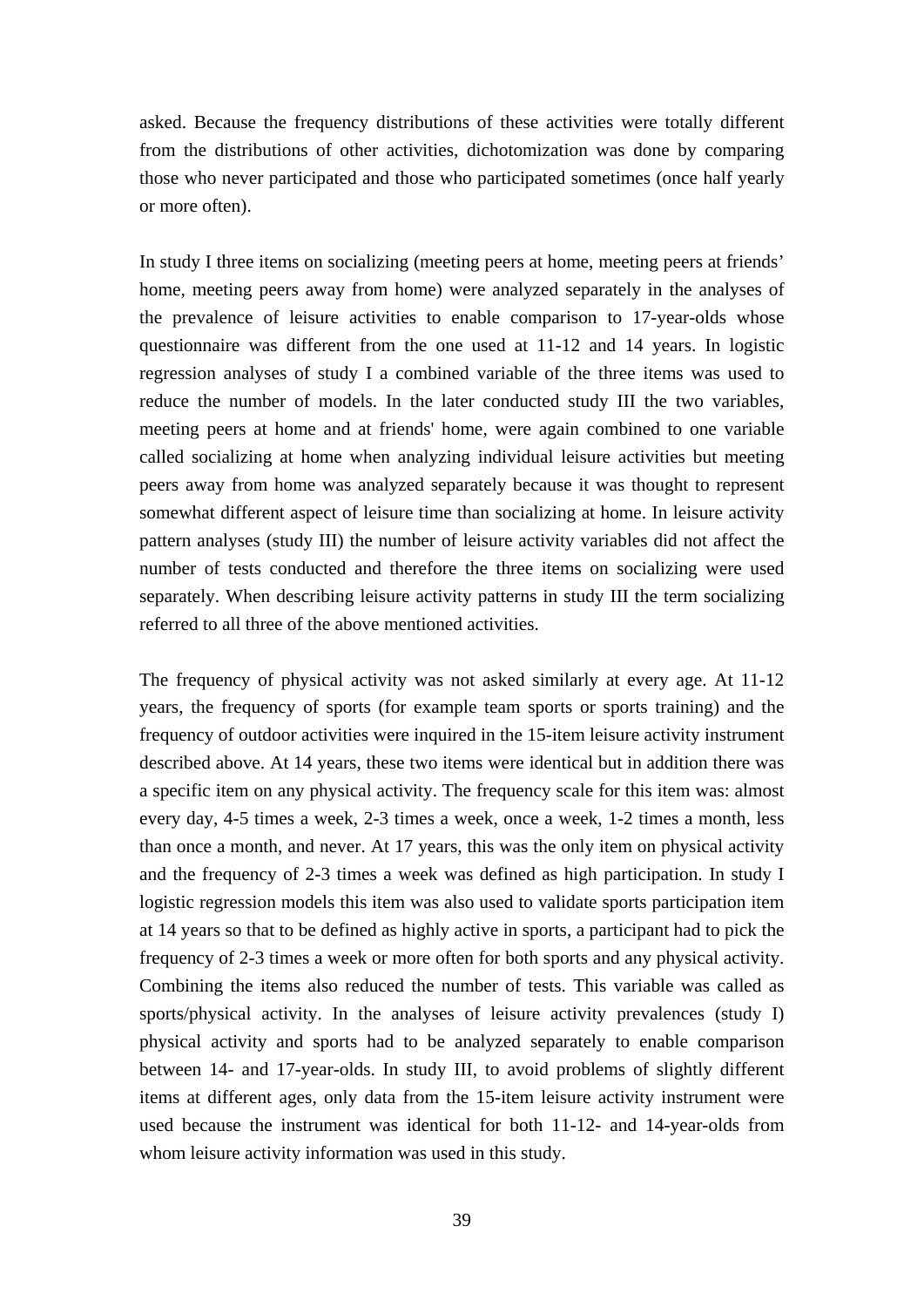#### *Computer use and ownership and cell phone use*

Participants were asked whether or not they had a computer at home and if it had an Internet connection. They were also asked how many hours a week they usually used a computer for school/work and recreation. A categorical variable of computer use hours was formed because the distribution was extremely skewed. Five quintile-based categories of computer use were therefore formed. Cell phone use was determined via the amount of the participants' monthly cell phone bill, with the following response options: no cell phone, monthly bill less than  $10$  euros,  $10 - 20$  euros,  $20 - 35$  euros, 35 – 85 euros, and over 85 euros. The two highest categories were combined, because there were too few observations in the top category.

## *Zygosity*

Zygosity was determined by well-validated questionnaire items on physical similarity and confusability at school age supplemented by parental response to items developed for zygosity classification of twin children (Goldsmith, 1991). Additional information obtained from twins' mothers and school photographs was used to determine zygosity of same-sex twin pairs whose zygosity could not be determined by the above methods. After exclusion of those whose zygosity still remained uncertain (n=340) the final number of participants was 4844, and the final number of complete twin pairs at 11-12 years was 2413, including 796 monozygotic (MZ), 815 dizygotic (DZ), and 802 opposite-sex (OSDZ) twin pairs. Our method of determining zygosity has previously shown high reliability in Finnish twin data (Sarna et al., 1978), and in our data the zygosity definition based on questionnaire reports was confirmed among 93% of the 216 same-sex pairs whose DNA was tested.

# **4.2.3 Confounding factors**   *Pubertal development*

Pubertal development level was measured by the Pubertal Development Scale (PDS) (Petersen et al., 1988; Dick et al., 2001) at 11-12 and 14 years. PDS is based on responses given by adolescents to five questions concerning their physical maturation: growth spurt, skin changes, growth of body hair, and either breast development and age at menarche, or voice change and growth of beard. A missing pubertal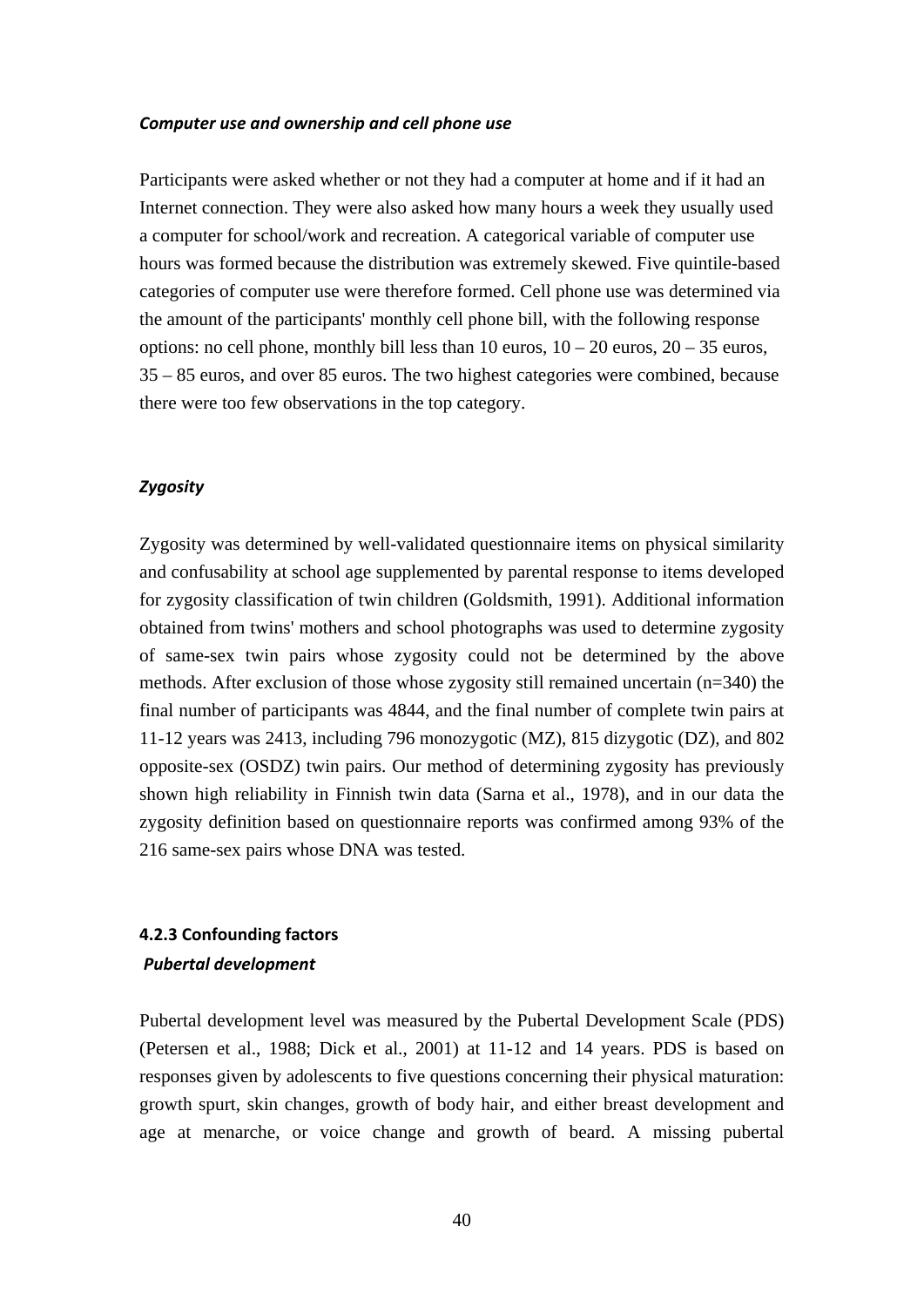development level measure (2% of participants at 11-12 years and 3% at 14 years) was replaced by the mean of the PDS in the specific gender and age group.

#### *Self-reported health and physical fitness*

The items on self-reported health in the questionnaires at 14 and 17 years and on physical fitness in the 17-year-olds' questionnaires had five response options: very good, good, medium, fairly poor, and poor. Good or very good was defined as 'good' and medium, fairly poor, or poor as 'poor' health or fitness.

#### *Parental education level and occupational group*

The items on parental education level and occupation were included in the questionnaires sent to both parents at baseline when the twins were 11-12 years. Parents with the minimum nine years of mandatory education plus senior high school were classified as having 'high education', whereas those who had not graduated from senior high school were classified as having 'low education'. Missing answers (2% for mothers and 12% for fathers) were placed in a third category of education variables. Seven occupational categories were formed: 1) self-employed; 2) upperlevel employees; 3) lower-level employees; 4) manual workers; 5) students; 6) pensioners, and 7) others (unemployed, not classified elsewhere) (Statistics Finland, 1989; Statistics Finland, 2006a). The last three categories were collapsed into one because there were too few observations.

#### *Parental body mass index*

Mothers' and fathers' height and weight were also asked in parents' questionnaires at baseline when the twins were 11-12 years, and body mass indices  $(kg/m<sup>2</sup>)$  were calculated.

#### *Age*

Exact ages at response were calculated from the twin's date of birth and the dates the questionnaires were returned to the study center.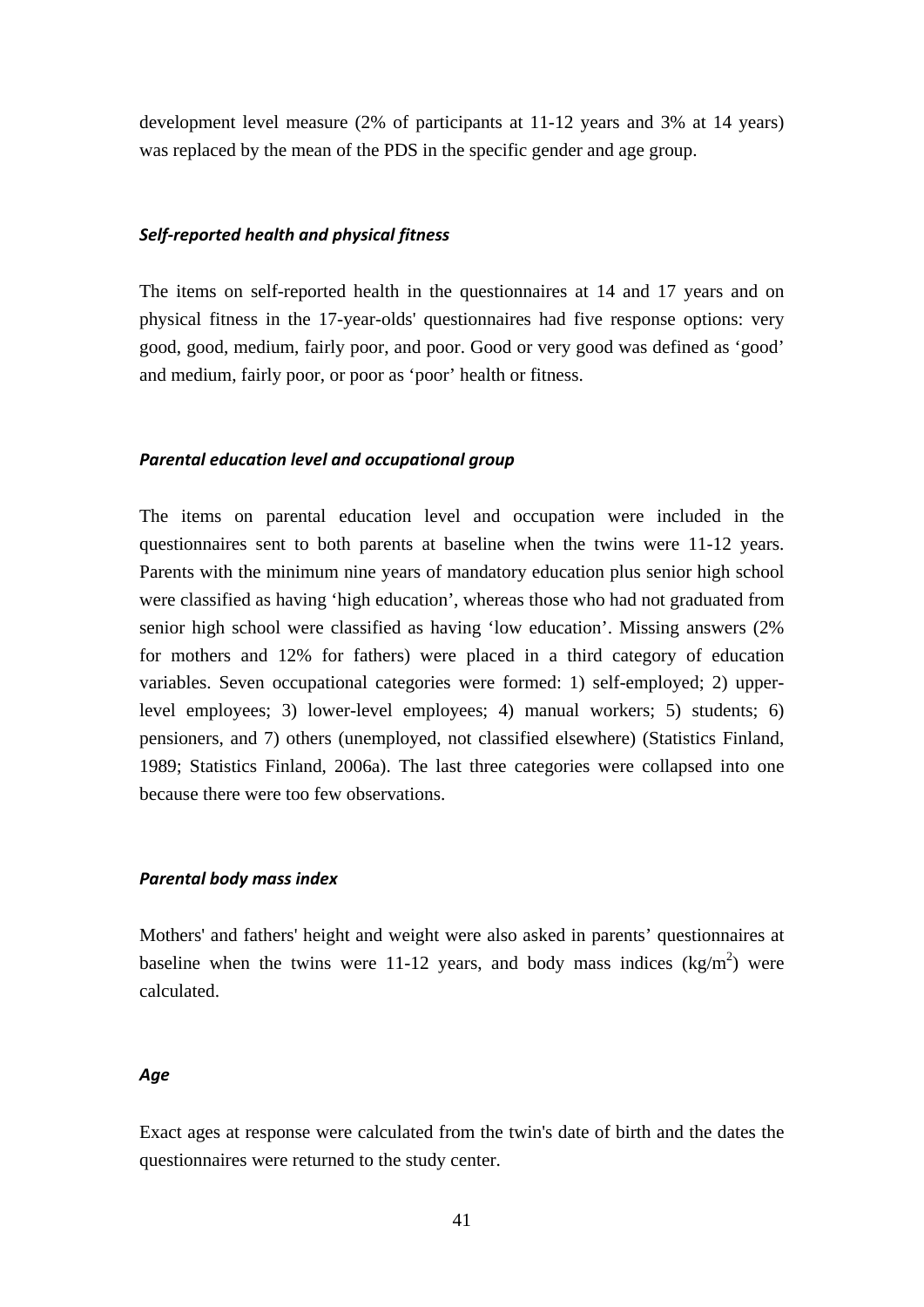#### **4.3 DATA ANALYSIS**

#### **4.3.1 Prevalence of leisure activities**

Prevalences of leisure activities between boys and girls at 14 and 17 years were compared in study I using a chi-squared test developed for a complex data set such as ours, as co-twins are part of the same family and may resemble each other. Prevalences of leisure activities between 14- and 17-year-olds were compared with the Stuart Maxwell marginal homogeneity test (Maxwell, 1970). Tetrachoric correlations were used to study how well leisure activities at 14 and 17 years correlated. In study I the proportions of adolescents who continued their high participation in individual leisure activities from 14 to17 years, the proportions who continued their low participation in these activities over the same period, and the proportions who changed their low participation to high participation in individual leisure activities from 14 to 17 years were also calculated.

#### **4.3.2 Cross-sectional associations of individual leisure activities with weight status**

Simple logistic regression was used to study cross-sectional associations of individual leisure activities with being overweight at 14 and 17 years in study I. The leisure activities which had an association with being overweight in simple logistic regression analyses were then entered into a multiple logistic regression model adjusted for mother's and father's BMI, mother's and father's education level, pubertal development level, and self-reported health and physical fitness. In the multiple logistic regression models of 17-year-olds the effect of BMI and pubertal development level at 14 years was also studied by including these variables in the models. Backward stepwise regression was used to eliminate variables that were not statistically significantly associated with overweight to reach the final model containing only variables that were associated with the outcome. All the analyses in study I described above were conducted separately for boys and girls.

Multiple logistic regression analysis was also used to study associations of computer ownership and use and cell phone use with being overweight among all five birth cohorts of 17-year-olds in study II. To study associations of these factors with BMI, multiple linear regression analysis was used in the same age group. A likelihood-ratio test, which determines whether a more complex model (with a study variable) fits data significantly better than a simpler one (without a study variable), was used to determine the overall significance of the study variables.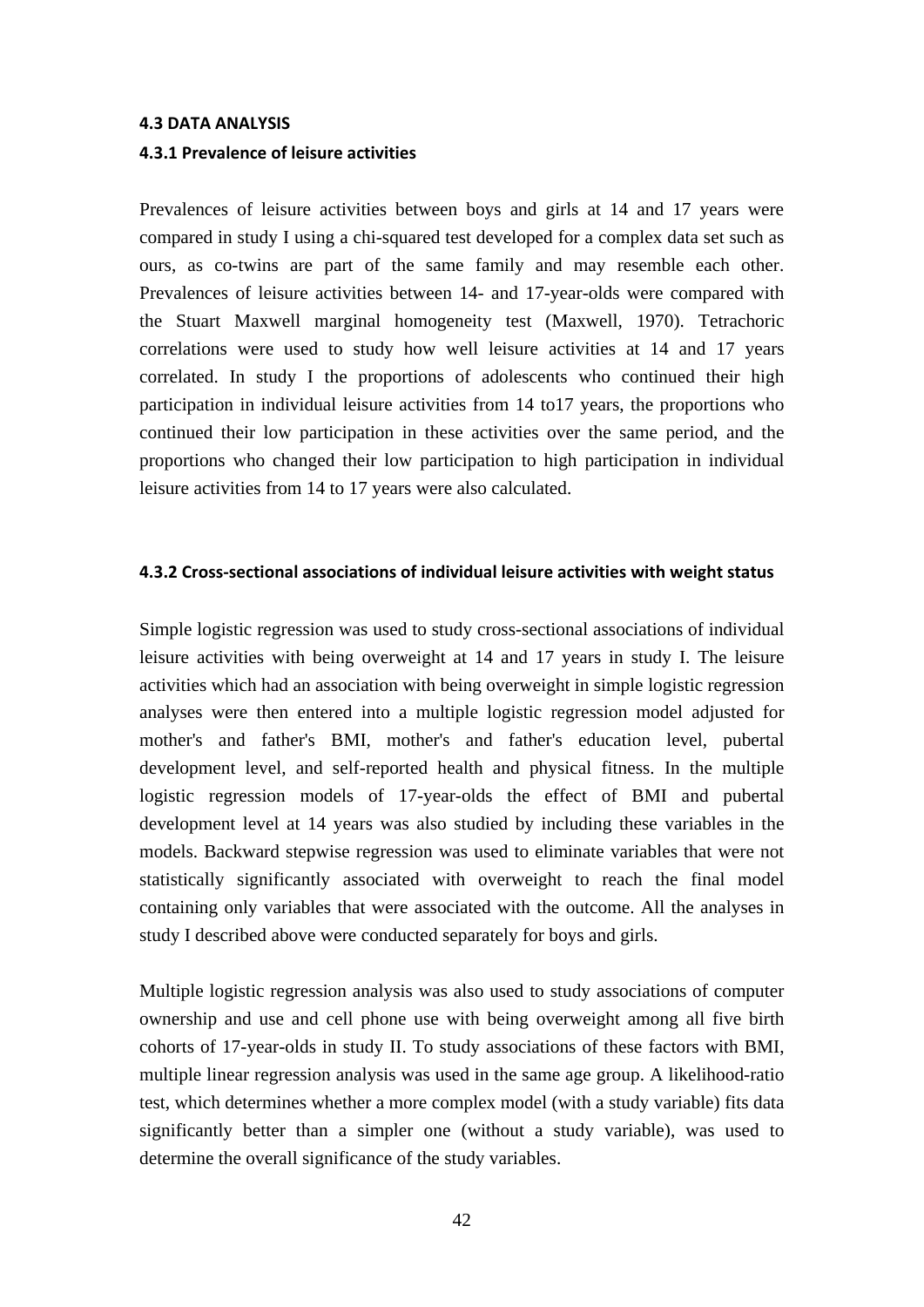The association of cell phone bill with weight status was analyzed in two ways: 1) in a trend test where categories of monthly cell phone bill were numbered consecutively 1- 5, and 2) as a categorical variable, with the most prevalent category chosen as the reference group. The most prevalent group was chosen as the reference group for statistical stability because the prevalence of the lowest group (no cell phone) was only 6% in the whole sample and in the 1987 cohort only 1%. The lowest category of computer use hours (0-1 h) was chosen as the reference category. The models were adjusted for gender, physical exercise (times a week), and mother's and father's education levels and occupational classes.

The effect of potential non-independence of observations (twins within twin pairs may resemble each other) was taken into account in regression models by computing robust estimators of variance and correcting for clustered sampling of families to obtain correct confidence intervals (Williams, 2000).

## **4.3.3 Leisure activity patterns**

Latent class analysis (LCA) was conducted in study III using the software Latent Gold 4.0 to group the subjects into distinct classes based on their participation in the leisure activities measured with the 15-item instrument described earlier (4.2.2. Exposure variables). LCA treats ordinal leisure activity ratings as imperfect indicators of an otherwise unobserved discrete and categorical variable (Magidson & Vermunt, 2004; Vermunt & Magidson, 2005) and classifies participants with similar profiles of leisure activity participation into a same class. The optimal number of categories or classes can be determined in a variety of ways (Magidson & Vermunt, 2004; Dunn et al., 2006), but in study III the smallest number of classes that afforded adequate fit to the data (as measured by reduction of the likelihood-ratio goodness-of-fit value or  $L^2$ ) and that could be interpreted was selected.

Both cross-sectional and longitudinal associations of leisure activity classes were studied by multiple logistic regression models. The longitudinal models are described below and the cross-sectional models were similar but without adjustment for BMI at the outset (not necessary in cross-sectional analyses).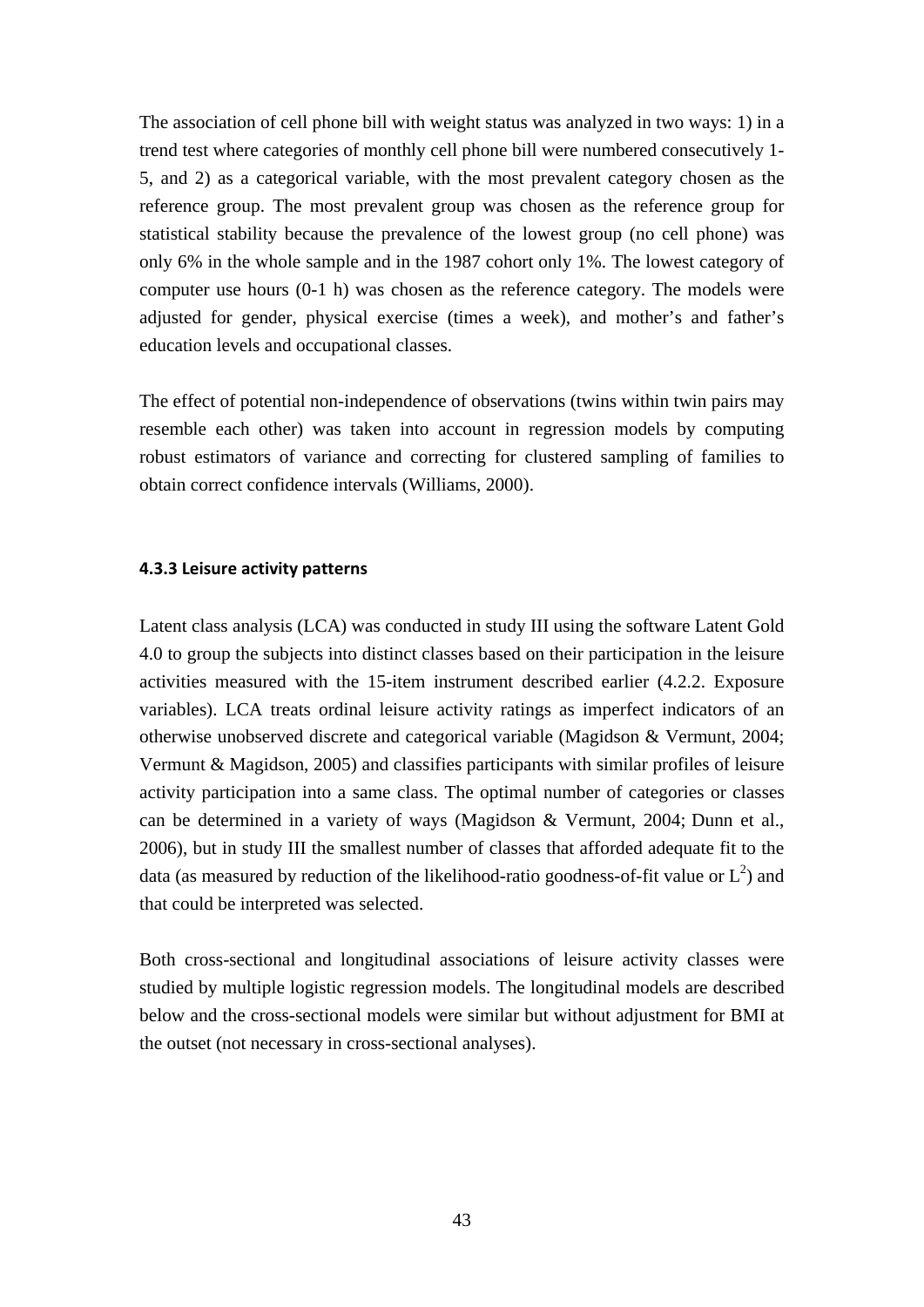#### **4.3.4 Longitudinal associations of leisure activities with being overweight**

The associations of individual leisure activities with becoming overweight between 14 and 17 years of age were preliminarily studied in three (1983-1985) of the five birth cohorts in study I by including only normal weight 14-year-olds in simple logistic regression models and investigating the associations of their leisure activity participation with the risk of being overweight at 17 years.

Multiple logistic regression analysis was used to study the associations of individual leisure activities and leisure activity classes (formed by LCA, see the section above) with overweight in the whole sample at 11-12, 14, and 17 years of age. Either baseline age (11-12 years) or age at first follow-up (14 years) was used as the starting point for the prospective analyses and being overweight at either 14 or 17 years was defined as the outcome. The most passive and solitary pattern of leisure activities, the 'Passive and solitary' class (the class with the lowest frequency of participation in almost all leisure interests, sports, sedentary activities, and socializing) served as the reference class in leisure activity pattern analyses.

The models were adjusted for pubertal development level, parental education, and BMI at the outset. The analyses were also conducted in a subsample of adolescents who were all normal weight at the outset to examine the risk of becoming overweight during follow-up; these analyses were otherwise similar to the ones described above. Television viewing could not be reliably investigated as an independent predictor of later overweight risk, because daily television viewing was so common that there was no proper reference group and more accurate measures of daily television viewing hours were not available. All the analyses were corrected for clustered sampling within families to obtain correct confidence intervals (Williams, 2000).

#### **4.3.5 Genetic and environmental effects on BMI**

Twin modeling was used to estimate contributions of genetic and environmental factors to total variance of BMI at 11-12, 14, and 17 years of age. In the models the total variance of BMI was divided into variance components: additive genetic (A), dominant genetic (D), common environmental (C), and unique environmental (E). The significance and magnitude (the proportion of the total variance explained by each component) of these variance components were assessed to find out a model that fits into the co-variance patterns of the data best. This was done using methods of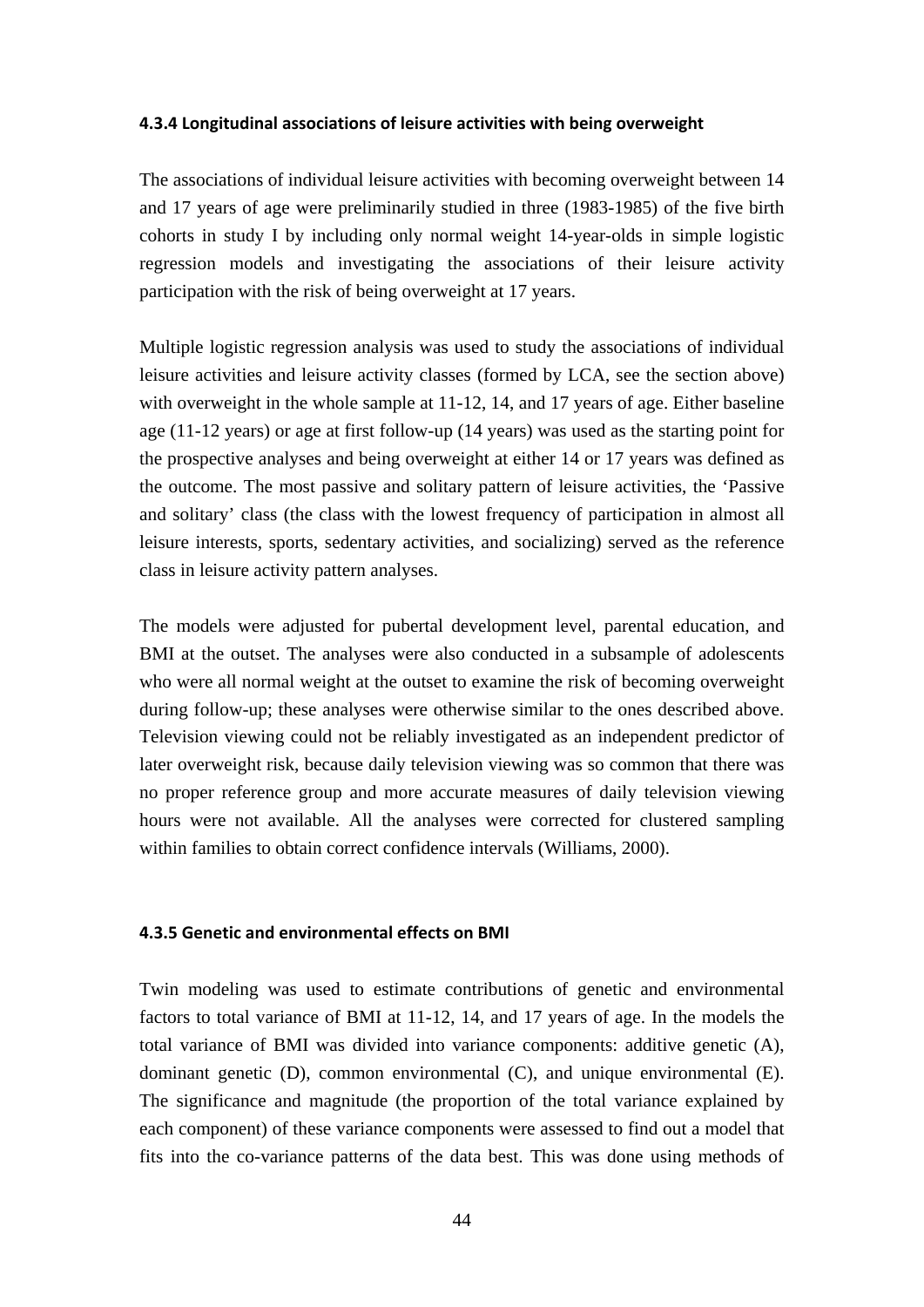quantitative genetic analysis based on structural equation modeling in Mx software (Neale, 1997).

Univariate models for variance of BMI were fitted separately at 11-12, 14, and 17 years of age in study IV to investigate how heritability and environmental effects differed between age groups and whether gender-specific genetic effects (different genetic factors affecting BMI in boys and girls) or gender differences in the magnitudes of variance components (A, C, D, E) existed. In study V separate univariate models for variance of BMI were fitted among East Asian and Caucasian twins to discover any differences between the two ethnic groups.

The basic assumptions of twin modeling (equal means and variances for MZ and DZ twins) were first tested by comparing saturated models, which make no such assumptions, to genetic models. If the fit of genetic models to the data is not significantly worse than the fit of saturated models it means that the basic assumptions are fulfilled.

After examining the intra-class or twin pair correlations of BMI among MZ and DZ twins, an ACE model (containing additive genetic, common and unique environmental effects) or an ADE model (containing additive and dominant genetic and unique environmental effects) was taken as the starting point for genetic modeling. Higher intra-class correlations among MZ than DZ twin pairs suggest a genetic effect (A or D). Intra-class correlations among DZ twin pairs that are above half of the correlations for MZ pairs suggest that there are also common environmental (C) factors that make co-twins to resemble each other, while intra-class correlations of DZ twins that are below half of the intra-class correlations of MZ twins suggest a dominant genetic (D) effect. The unique environmental (E) component is always incorporated in twin models because it includes measurement error in addition to the effect of environmental factors that make co-twins different from each other. After fitting the ACE or ADE model, it was tested whether it was possible to eliminate the C component from the ACE model or the D component from the ADE model without decreasing the fit of the model significantly.

Lower intra-class correlations of BMI among opposite-sex compared to same-sex DZ pairs suggest a gender-specific genetic effect on BMI, and its significance was tested by removing the gender-specific genetic effect from the model and comparing the fit of the two hierarchical models. By constraining the variance components (A, E, C or D) equal for both genders and comparing this model to one with parameter estimates not constrained it was tested whether the magnitudes of parameters differed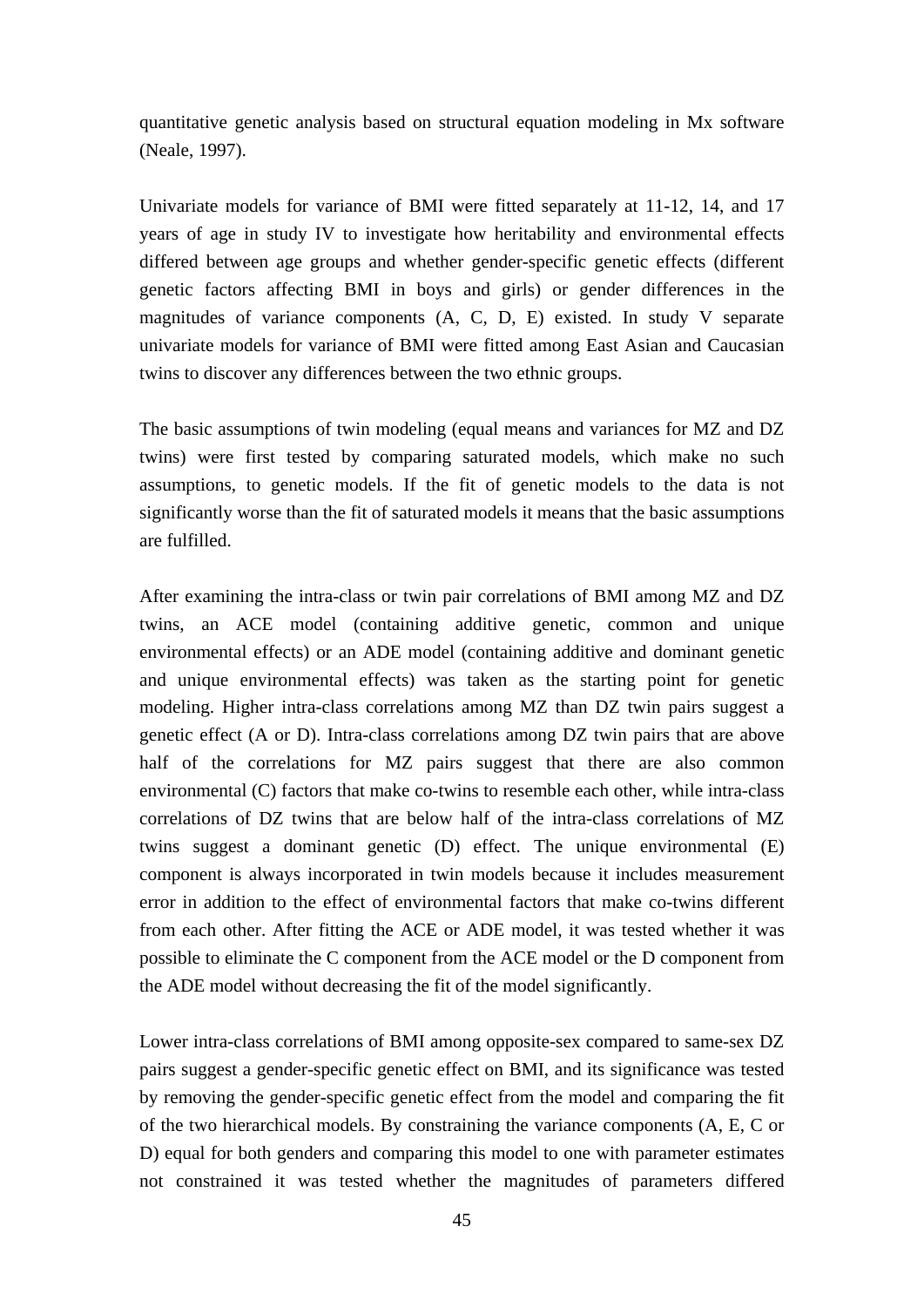significantly between the genders. In study V, a parameter or an effect was removed from the model only if it could be removed from the models of both Caucasians and East Asians, in order to enable comparisons between the two groups. χ2-goodness-offit statistics and degrees of freedom (d.f.) were used for testing the relative fit of these hierarchical models. In studies IV and V we adjusted all the models for the participants' exact age at assessment and in study V for their country of residence.

Multivariate twin modeling with BMI at three ages included to the same model was used in study IV to estimate relative contributions of genetic and environmental factors on trait correlations of BMI over time (or stability of BMI) in a longitudinal setting and to examine how genetic and environmental factors affecting BMI correlate across ages. Cholesky decomposition was used for these multivariate analyzes. This procedure makes no assumptions about the underlying variance structure but simply decomposes the variation and co-variation in the data into a series of uncorrelated genetic and environmental factors. It is a useful method when the number of measurements is limited and the variance structure of a trait is not known and may even change during the follow-up.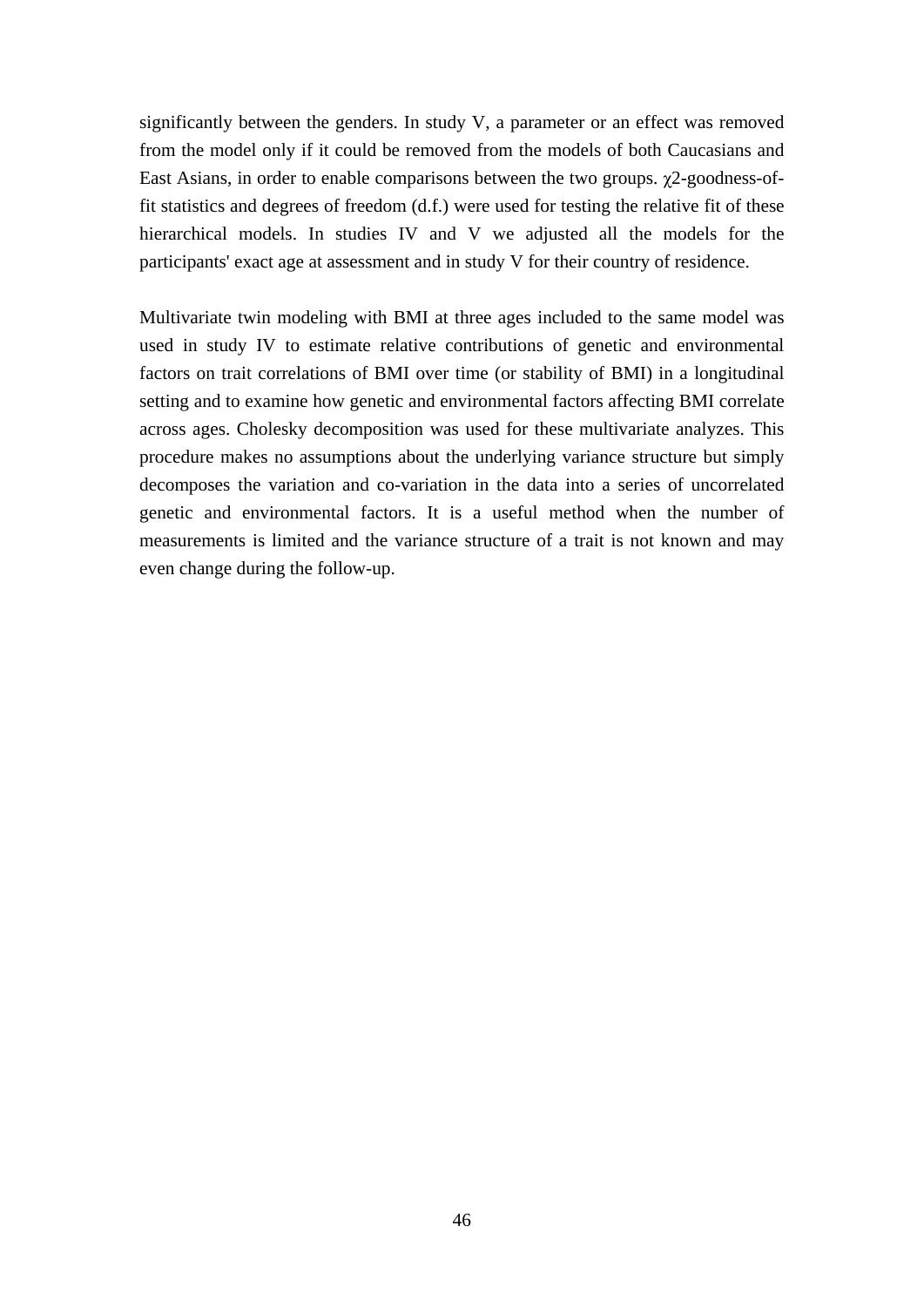# 5 RESULTS

## **5.1 BODY MASS INDEX AND PREVALENCE OF OVERWEIGHT**

Mean BMI and combined prevalence of overweight and obesity at 11-12, 14, and 17 years among boys and girls are shown in Table 6. Of the normal weight 14-year-old boys 3.8% and of the girls 4.2% became overweight by 17 years as reported in study I. They represented 38% of the overweight boys and 39% of the overweight girls at 17 years (study I). When using the International Obesity Task Force criteria (Cole et al., 2000) for defining overweight in all the five birth cohorts, 5.8% of the normal weight 14-year-old boys and 2.9% of the girls became overweight by 17 years. Of the normal weight 11-12-year-old boys 4.1% and of the girls 3.2% became overweight by 14 years.

| Age              |       | Mean BMI (SD) |       |      | obesity     |         | Prevalence of overweight and |     |
|------------------|-------|---------------|-------|------|-------------|---------|------------------------------|-----|
|                  | boys  | n             | girls | n    | boys $(\%)$ | n       | girls $(\%)$                 | n   |
| $11-12$ years    | 17.7  | 2527          | 17.6  | 2445 | 10.3        | 261     | 9.3                          | 227 |
| $(in 1994-1999)$ | (2.6) |               | (2.6) |      |             |         |                              |     |
| 14 years         | 19.3  | 2228          | 19.4  | 2273 | 10.2        | 228 7.9 |                              | 180 |
| $(in 1997-2002)$ | (2.7) |               | (2.7) |      |             |         |                              |     |
| 17 years         | 21.8  | 1981          | 21.0  | 2117 | 11.9        | 235 7.9 |                              | 168 |
| $(in 2000-2005)$ | (3.0) |               | (3.0) |      |             |         |                              |     |

**Table 6: Mean BMI and prevalence of overweight and obesity among Finnish twins** 

<sup>1</sup> Defined according to International Obesity Task Force age- and gender-specific BMI cut-offs (Cole et al., 2000).

There was no cohort effect on BMI, that is, the level of BMI did not differ between cohorts, but for combined prevalence of overweight and obesity there was a trend of increasing prevalence with cohort (OR 1.2, 95% CI 1.1-1.3) among 11-12-year-old girls, but not among boys and not among either gender at 14 or 17 years of age.

The mean BMI of Finnish 14-year-old twins  $(19.3-19.4 \text{ kg/m}^2$  among boys and 19.3  $\text{kg/m}^2$  among girls of same-sex pairs) was lower than among 14-year-old Australians and Americans, about the same level as among East-Asians, and a little higher among boys but at the same level among girls when compared to Dutch twins (Table 7).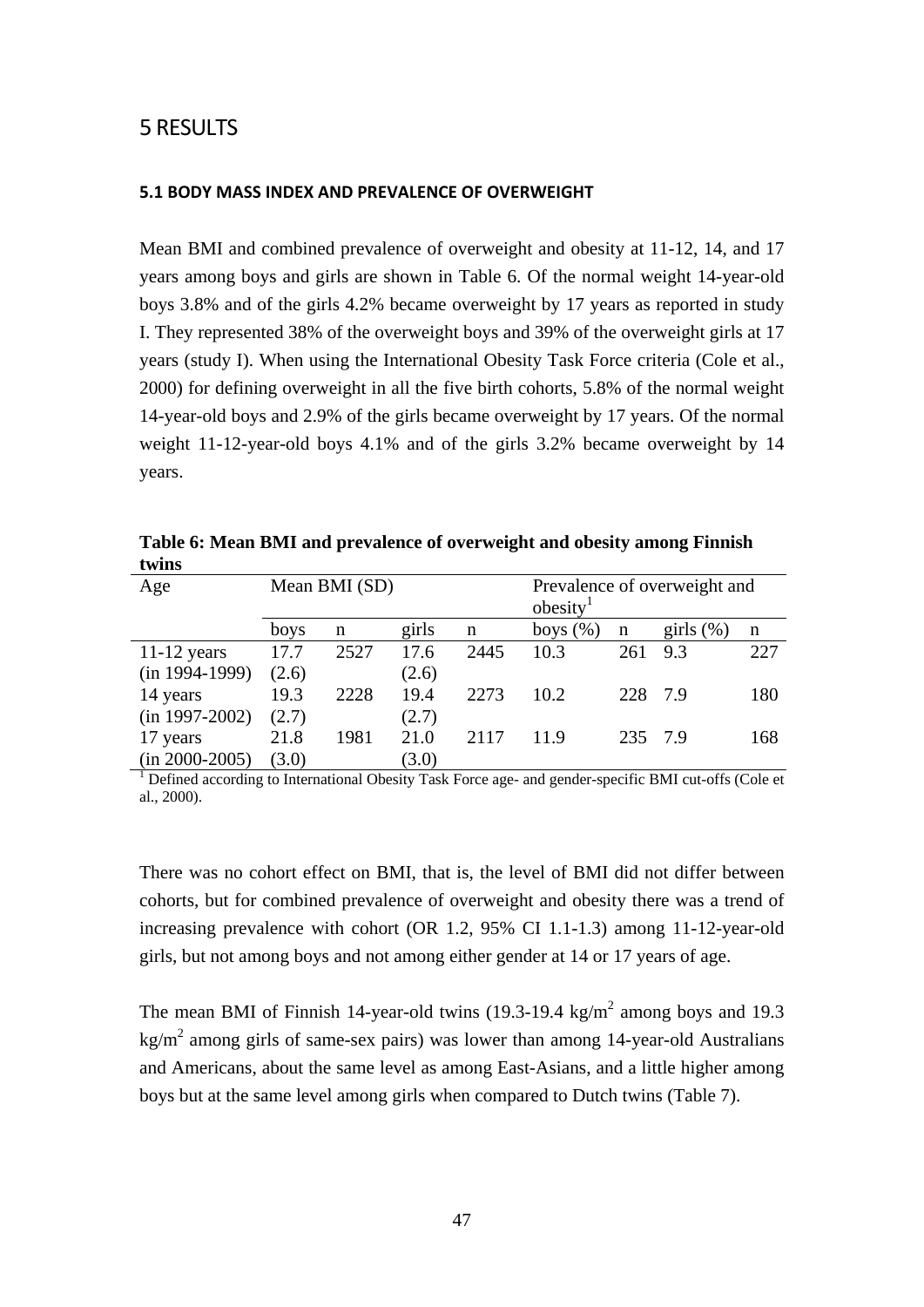| Population                                   | Country            | N    | BMI $(kg/m^2)$ |        |        |        |             |
|----------------------------------------------|--------------------|------|----------------|--------|--------|--------|-------------|
|                                              |                    |      | boys           |        | girls  |        | both        |
|                                              |                    |      | MZ             | DZ     | MZ     | DZ     | <b>OSDZ</b> |
| Caucasians                                   | Australia          | 1478 | 19.7           | 20.3   | 20.8   | 20.3   | 20.8        |
|                                              |                    |      | (8.4)          | (13.7) | (15.2) | (11.6) | (11.6)      |
|                                              | Finland            | 2572 | 19.3           | 19.4   | 19.3   | 19.3   | 19.5        |
|                                              |                    |      | (6.8)          | (8.4)  | (7.3)  | (6.8)  | (8.4)       |
|                                              | <b>Netherlands</b> | 1594 | 18.9           | 18.8   | 19.3   | 19.3   | 18.9        |
|                                              |                    |      | (5.8)          | (4.8)  | (6.8)  | (6.8)  | (4.8)       |
|                                              | <b>USA</b>         | 1242 | 21.4           | 21.6   | 21.8   | 22.9   | .           |
|                                              |                    |      | (13.7)         | (17.6) | (16.0) | (24.0) |             |
|                                              | Total              | 7470 | 20.1           | 20.0   | 20.4   | 20.5   | 19.7        |
|                                              |                    |      | (10.2)         | (12.3) | (12.3) | (14.4) | (9.0)       |
| <b>East Asians</b>                           | East Asia          | 3168 | 19.5           | 19.0   | 19.3   | 19.3   | 19.2        |
|                                              | (total)            |      | (7.8)          | (7.3)  | (5.8)  | (5.3)  | (6.8)       |
| Including China, Japan, South Korea, Taiwan. |                    |      |                |        |        |        |             |

**Table 7: Mean BMI (variance) among Caucasian and East Asian twins**.

Abbreviations: MZ, monozygotic; DZ, dizygotic; OSDZ, opposite-sex dizygotic.

#### **5.2 LEISURE ACTIVITIES AND WEIGHT STATUS**

#### **5.2.1 Prevalence of leisure activities and computer and cell phone use**

High participation in leisure activities was more common overall at 14 than 17 years of age. The only exception was 'meeting peers away from home', which was more common at 17 than 14 years. Participation in most leisure activities varied with gender (I).

The proportion of 17-year-olds who did not have a computer at home decreased from 18% to 8% from 2000 to 2005. Weekly computer use hours varied between 0 and 115 hours a week. The median was 4 hours a week overall and it increased from 3 to 5 hours during 2000-2005. The proportion of adolescents without a personal cell phone decreased from 12% to 1% between 2000 and 2005 (II).

#### **5.2.2 Individual leisure activities and overweight**

The significant associations of individual leisure activities with being overweight among boys are presented in Table 8. At 14 years, the prevalence of overweight was lower among boys who engaged frequently in outdoor activities, sports/physical exercise, and spending time with peers compared to boys not doing so (I). Among those frequently engaged in arts/drawing and video viewing the prevalence of overweight was higher when compared to those not thus engaged (I). At 17 years, the prevalence of overweight was lower in boys frequently playing a musical instrument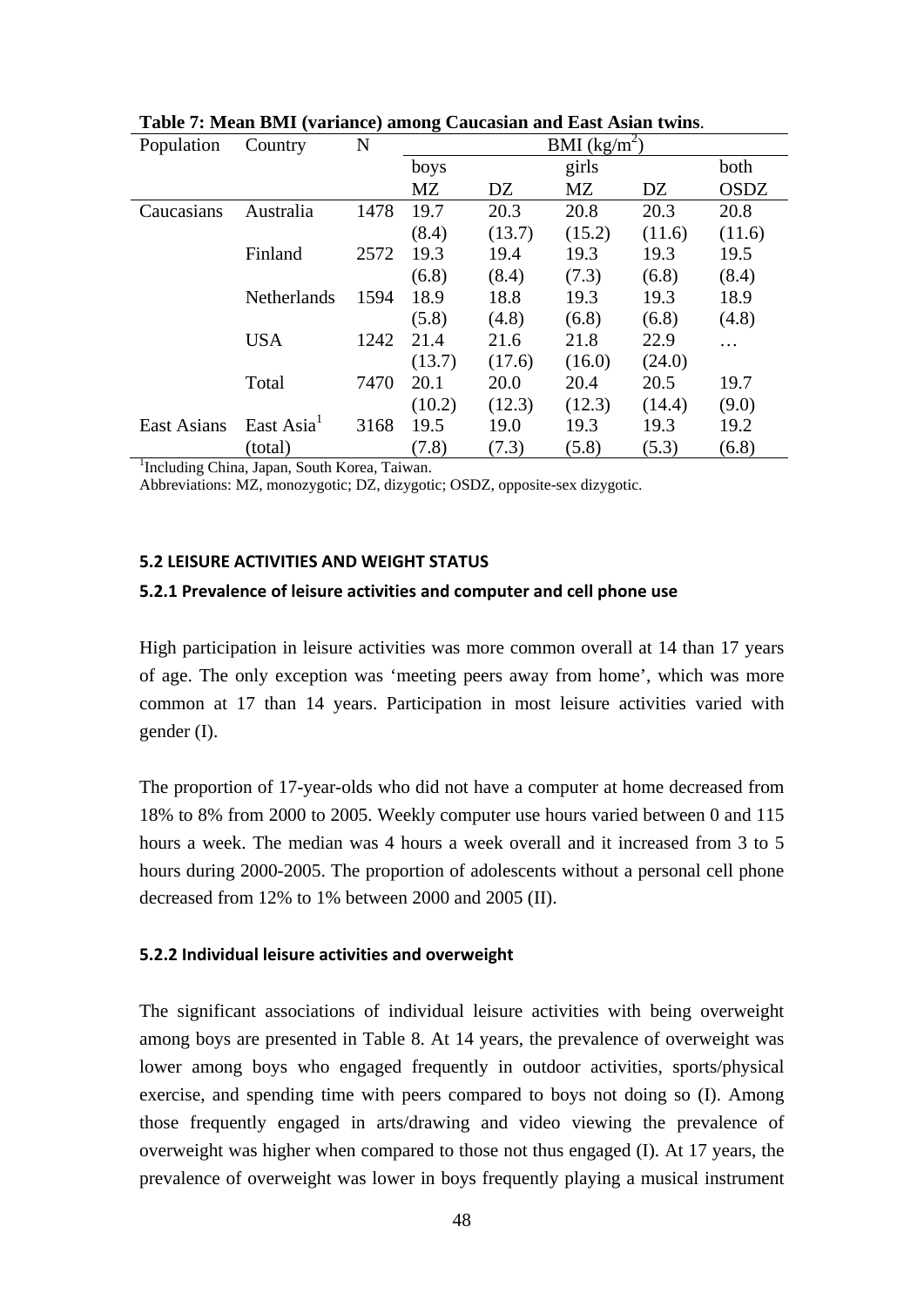(I). Video viewing had a positive and physical exercise a negative association with being overweight among 17-year-old boys in simple logistic regression models, but in the multivariate models they lost their significance. Poor self-reported physical fitness, however, had a significant, positive association with being overweight both in univariate (OR 4.8, 95% CI 3.2-7.3) and multivariate (OR 3.9, 95% CI 2.1-6.9) models. In prospective analyses (III) among boys, frequent sports activity at 11-12 years was associated with a decreased overweight risk at 14 years. Musical instrument playing and boys' clubs or scouts at 14 years were associated with a decreased overweight risk at 17 years. Listening to music at 11-12 years, arts, and socializing at home at 14 years were associated with an increased overweight risk at 17 years. (Table 8).

| Leisure                              | Age       | Participation | Overweight at 14         | Overweight at 17        |  |
|--------------------------------------|-----------|---------------|--------------------------|-------------------------|--|
| activity                             | (years)   |               | years (OR, 95% CI)       | years (OR, 95% CI)      |  |
| Sports/                              | 11-12     | no            | 1.0                      | .                       |  |
| exercise                             |           | yes           | $0.63 (0.41 - 0.98)^{3}$ | .                       |  |
|                                      | 14        | no            | 1.0                      |                         |  |
|                                      |           | yes           | $0.58 (0.40 - 0.85)^2$   |                         |  |
| Listening to                         | $11 - 12$ | no            |                          | 1.0                     |  |
| music                                |           | yes           | .                        | 1.4 $(1.0 - 2.1)^3$     |  |
| Musical                              | 14        | no            | .                        | 1.0                     |  |
| instrument                           |           | yes           |                          | $0.58(0.38-0.90)^{3}$   |  |
| playing                              | 17        | no            |                          | 1.0                     |  |
|                                      |           | yes           | .                        | $0.33 (0.14 - 0.77)^2$  |  |
| Arts                                 | 14        | no            | 1.0                      | 1.0                     |  |
|                                      |           | yes           | $1.9(1.3-2.8)^2$         | $1.5 (1.0 - 2.3)^{3}$   |  |
| Socializing <sup>4</sup>             | 14        | no            | 1.0                      | 1.0                     |  |
|                                      |           | yes           | $0.50 (0.32 - 0.77)^2$   | 1.8 $(1.2 - 2.7)^3$     |  |
| Boys' clubs                          | 14        | $\rm no$      |                          | 1.0                     |  |
| or scouts                            |           | yes           |                          | $0.66 (0.43 - 1.0)^{3}$ |  |
| Outdoor                              | 14        | no            | 1.0                      |                         |  |
| activities                           |           | yes           | $0.58 (0.40 - 0.84)^2$   |                         |  |
| Video                                | 14        | no            | 1.0                      |                         |  |
| viewing                              |           | yes           | 1.6 $(1.1 - 2.3)^2$      | .                       |  |
| Only significant associations shown. |           |               |                          |                         |  |

**Table 8: Cross-sectional and longitudinal associations of leisure activities with being overweight among boys<sup>1</sup>**

<sup>2</sup> Overweight defined as BMI over 90th percentile. Study I.

<sup>3</sup> Overweight defined according to International Obesity Task Force (Cole et al., 2000). Study III.

<sup>4</sup> In cross-sectional analyses (study I) this was a composite measure of three socializing variables but in prospective analyses (study III) a composite measure of only two variables (called socializing at home) was used.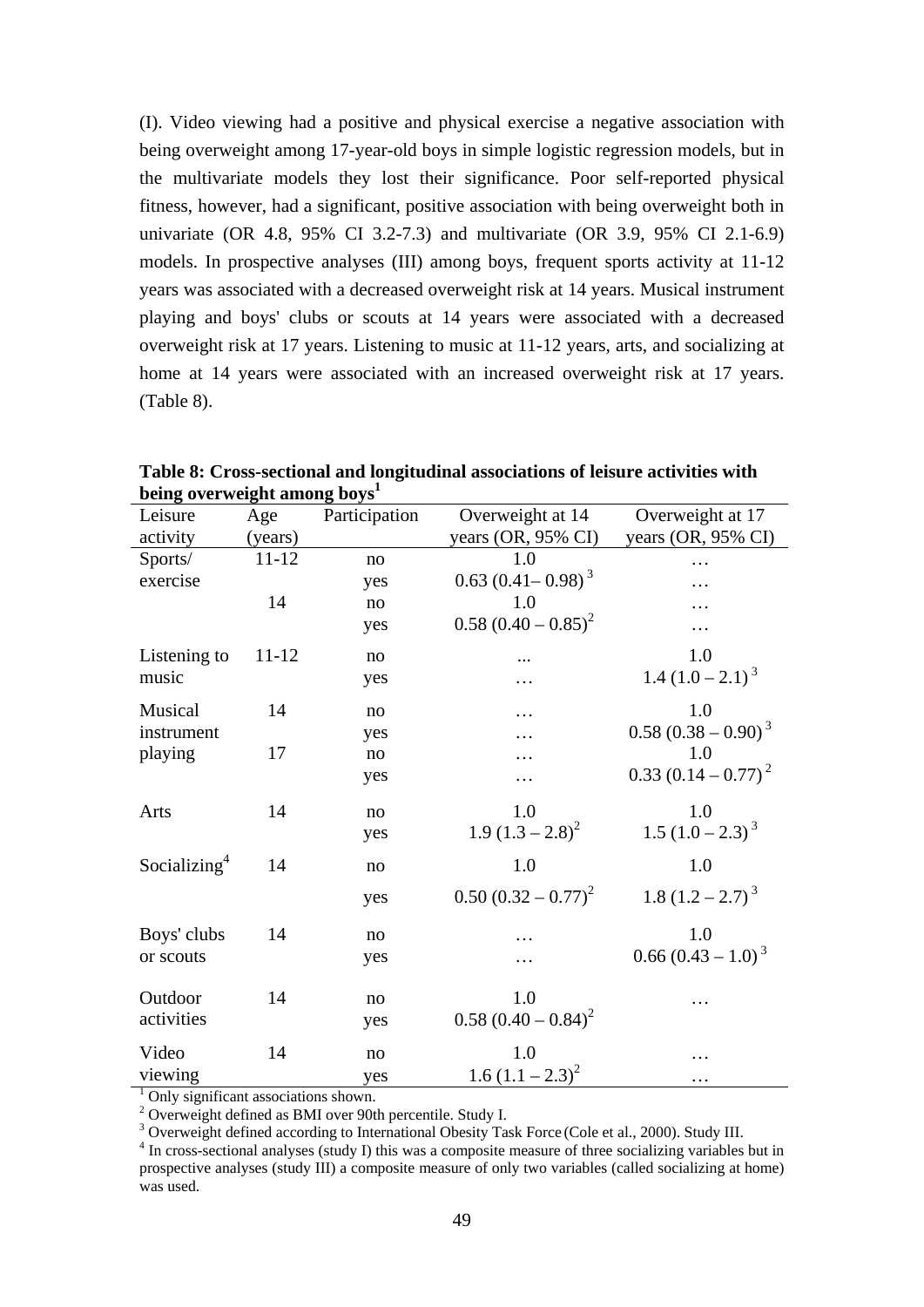Girls who at 14 years participated frequently in sports/physical exercise were less likely to be overweight than girls not doing so, but other leisure activities had no significant associations with the prevalence of overweight at 14 years in the multivariate model (Table 9). Among 17-year-old girls the only leisure interest associated with the prevalence of overweight in the multivariate model was crafts: the prevalence of overweight was higher among girls doing crafts frequently (I). However, poor self-reported physical fitness had a significant association with being overweight both in univariate (OR 3.9, 95% CI 2.6-5.8) and multivariate (OR 2.8, 95% CI 1.7-4.7) models (I). In prospective analyses (III) among girls, video viewing at 11-12 years, and crafts and board games at 14 years, were associated with an increased overweight risk at 17 years. The results of cross-sectional and longitudinal analyses among girls are presented in Table 9.

| Leisure  | Age                                  | Participation | Overweight at 14              | Overweight at 17              |  |  |  |
|----------|--------------------------------------|---------------|-------------------------------|-------------------------------|--|--|--|
| activity | (years)                              |               | years $(OR, 95\% \text{ CI})$ | years $(OR, 95\% \text{ CI})$ |  |  |  |
| Video    | $11 - 12$                            | no            | $\cdots$                      | 1.0                           |  |  |  |
| viewing  |                                      | yes           | $\cdots$                      | $1.6 (1.0 - 2.5)^{3}$         |  |  |  |
| Crafts   | 14                                   | no            | $\cdots$                      | 1.0                           |  |  |  |
|          |                                      | yes           | $\cdots$                      | $1.7 (1.0 - 2.9)^{3}$         |  |  |  |
|          | 17                                   | no            | $\cdots$                      | 1.0                           |  |  |  |
|          |                                      | yes           | $\cdots$                      | $3.5(1.3-9.6)^2$              |  |  |  |
| Board    | 14                                   | no            | .                             | 1.0                           |  |  |  |
| games    |                                      | yes           | $\cdots$                      | $2.0 (1.1 - 3.5)^{3}$         |  |  |  |
| Sports/  | 14                                   | no            | 1.0                           | $\cdots$                      |  |  |  |
| exercise |                                      | yes           | $0.60 (0.40 - 0.89)^2$        | $\cdots$                      |  |  |  |
|          | Only significant associations shown. |               |                               |                               |  |  |  |

**Table 9: Cross-sectional and longitudinal associations of leisure activities with being overweight among girls<sup>1</sup>**

<sup>2</sup> Overweight defined as BMI over 90th percentile. Study I.

<sup>3</sup> Overweight defined according to International Obesity Task Force (Cole et al., 2000). Study III.

#### **5.2.3 Computer and cell phone use and ownership and weight status**

Having a home computer (without an Internet connection) was associated with a higher BMI (beta 0.57, 95% CI 0.15-0.98) and prevalence of overweight (OR 2.3, 95% CI 1.4-3.8) when compared to 17-year-olds without a home computer. However, having a home computer with an Internet connection was not associated with weight status. Those belonging to the highest quintile (OR 1.8, 95% CI 1.2-2.8) and the second-highest quintile (OR 1.6, 95% CI 1.1-2.4) of weekly computer use were more likely to be overweight than those belonging to the lowest quintile (Figure 2).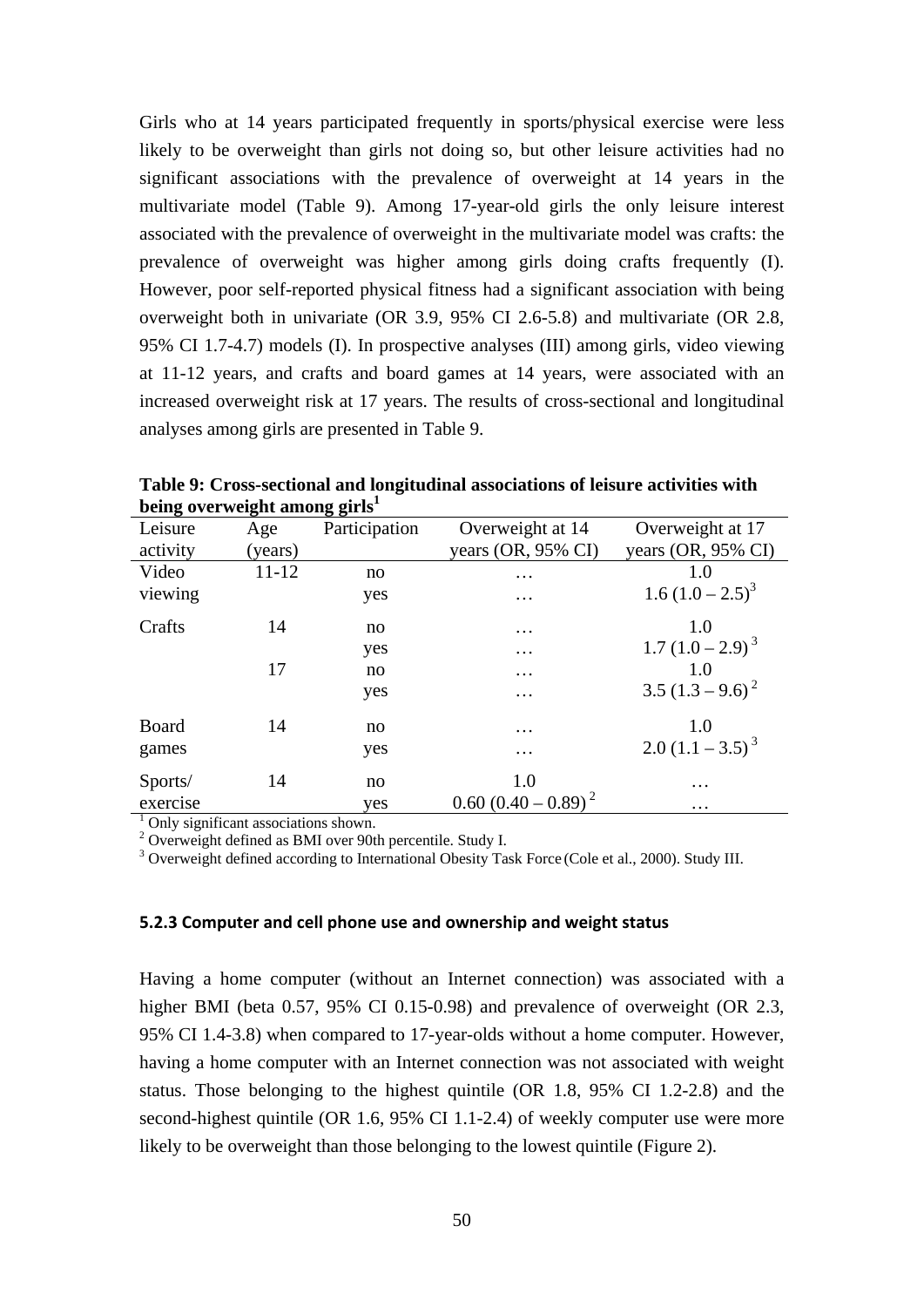

## **Figure 2: Overweight risk (OR, 95% CI) among 17-year-old boys and girls by weekly computer use hours. Reference group 0-1 hours.**

Weekly computer use hours were not statistically significantly associated with BMI. There was a trend of increasing BMI with rising computer use hours but it was not significant (p=0.106) in the analysis adjusted for gender (Table 10).

| Weekly<br>computer use for<br>school, work, | $n (%)^1$ | Mean<br><b>BMI</b><br>(SD) | Linear regression <sup>2</sup><br>Beta coefficient, 95%<br>confidence interval | p-value   |
|---------------------------------------------|-----------|----------------------------|--------------------------------------------------------------------------------|-----------|
| and recreation                              |           |                            |                                                                                |           |
| (hours)                                     |           |                            |                                                                                |           |
| $0-1$                                       | 689 (20)  | 21.1(3.0)                  | (reference)                                                                    | $\ddotsc$ |
| $1-3$                                       | 801 (23)  |                            | $21.2(2.9)$ 0.10 (-0.21 to 0.41)                                               | 0.52      |
| $3-6$                                       | 731 (21)  |                            | $21.3(2.9)$ 0.12 (-0.20 to 0.44)                                               | 0.46      |
| $6 - 12$                                    | 620(18)   |                            | $21.6(3.0)$ 0.31 (-0.0.38 to 0.65)                                             | 0.081     |
| $12 - 115$                                  | 620(18)   | 21.7(3.4)                  | $0.25$ (-0.14 to 0.65)                                                         | 0.21      |

**Table 10: Associations of weekly computer use hours with BMI among 17-yearold boys and girls**

 $<sup>1</sup>$  number of participants who did not have missing values in any of the variables which were included</sup> in the model.

 $2$  adjusted for gender, physical exercise, and parents' socio-economic status.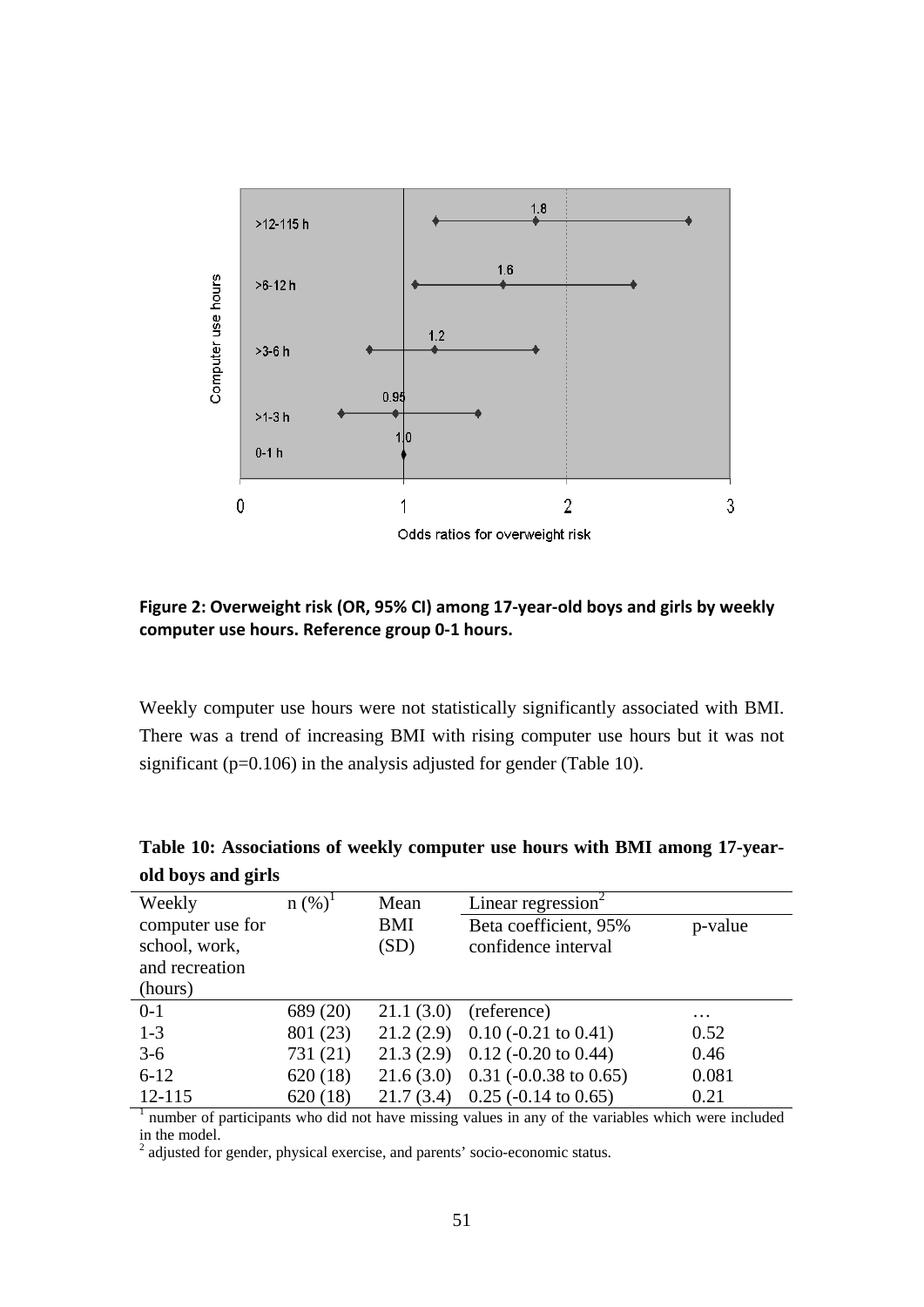There was a positive linear trend of increasing monthly phone bill with BMI (beta 0.18, 95% CI 0.06 to 0.30,  $p=0.003$ ), but this association was very weak when one of the categories was chosen as a reference and the others were compared to it (Table 11). There was no association between cell phone bill and overweight.

| Cell phone bill $n (\%)^1$ |           |           | Mean BMI Linear regression <sup>2</sup>      |          |
|----------------------------|-----------|-----------|----------------------------------------------|----------|
| for one month<br>(euros)   |           | (SD)      | Beta coefficient, 95%<br>confidence interval | p-value  |
| No cell phone              | 223(6)    | 21.0(3.4) | $-0.53$ ( $-1.09$ to 0.04)                   | 0.068    |
| < 10                       | 424(12)   | 21.3(3.6) | $-0.20$ ( $-0.60$ to $0.21$ )                | 0.34     |
| $10 - 20$                  | 1204 (34) | 21.3(2.9) | $-0.25$ ( $-0.49$ to $-0.006$ )              | 0.045    |
| $20 - 35$                  | 1343 (38) | 21.4(2.9) | (reference)                                  | $\cdots$ |
| $35 - 85$                  | 369(10)   | 21.7(2.9) | $0.29$ (-0.04 to 0.63)                       | 0.085    |

**Table 11: Association of cell phone use with BMI at 17 years** 

<sup>1</sup> number of participants without missing values in any of the variables that were included in the model.<sup>2</sup> adjusted for gender, physical exercise, and parents' socioeconomic status.

Computer and cell phone use (and ownership) had similar associations with weight status among both boys and girls and therefore separate analyses for the two genders were not conducted but the analyses were adjusted for gender. Although computer and cell phone use and ownership increased in 2000-2005, the analyses were not adjusted for the study year because the level of BMI and prevalence of overweight among 17 year-olds did not differ between the study years. Significance of the study year was anyway tested by adding it to the models: it did not have significant associations with dependent variables and adding it to the models did not change the interpretation of the results. When analyses were conducted stratified by the study year it was found that the association of computer ownership and BMI in linear regression models was stronger in the last cohort in which the computer ownership was more common than in the preceding cohorts (II, pre-publication history).

#### **5.2.4 Leisure activity patterns and overweight**

Four different leisure activity patterns or classes were identified: "Active and sociable", 'Active but less sociable', 'Passive but sociable', and 'Passive and solitary' (III). The patterns with a low frequency of involvement in sports and outdoor activities but also in sedentary activities, such as computer games, musical instrument playing, reading, arts, crafts, and clubs, were classed as 'passive', while the profiles with a higher frequency of participation in these leisure activities were classed as 'active'. The adolescents in the different classes also differed in the level of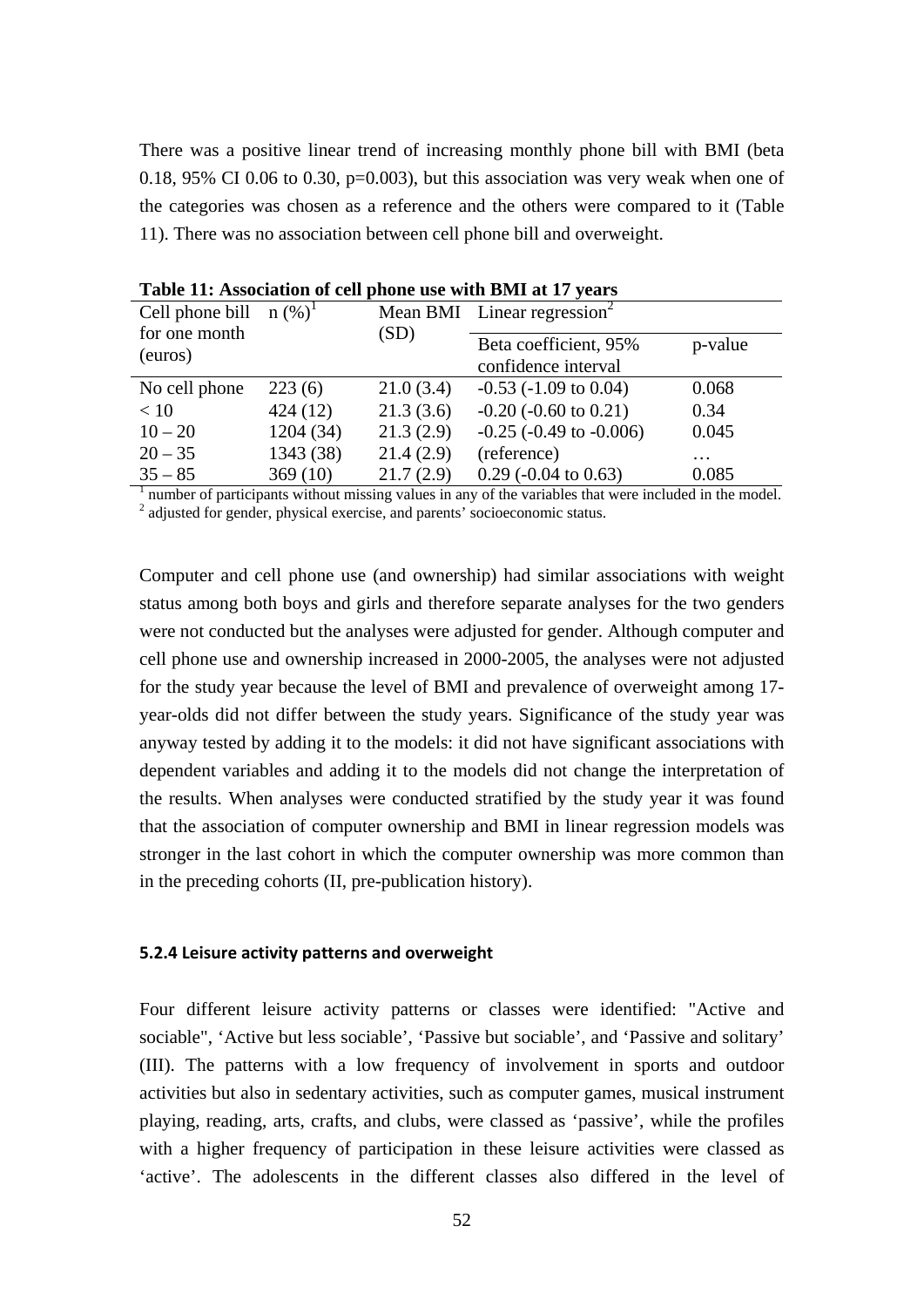sociability. The classes in which adolescents had a high frequency of socializing (meeting peers at home, meeting peers at friends' home, and meeting peers away from home) were defined as 'sociable', those with a lower frequency of socializing as 'less sociable', and those with the lowest frequency of socializing as 'solitary'. Leisure activity patterns were quite similar among both  $11-12$ - and  $14$ -year-olds and they were called in a similar way in both age groups.

The associations of 11-12-year-olds' leisure activity patterns with overweight risk at 11-12, 14, and 17 years of age are shown in Figure 3. The proportion of overweight boys at 11-12 years was lower in the 'Active and sociable', 'Active but less sociable', and 'Passive but sociable' than in the 'Passive and solitary' class (the reference class), but belonging to a specific leisure activity class did not predict overweight risk later in adolescence. Among 11-12-year-old girls, the proportion of overweight was lower in the 'Passive but sociable' than in the 'Passive and solitary' class. Belonging to a specific leisure activity class at 11-12 years did not predict risk of overweight at 14 or 17 years.



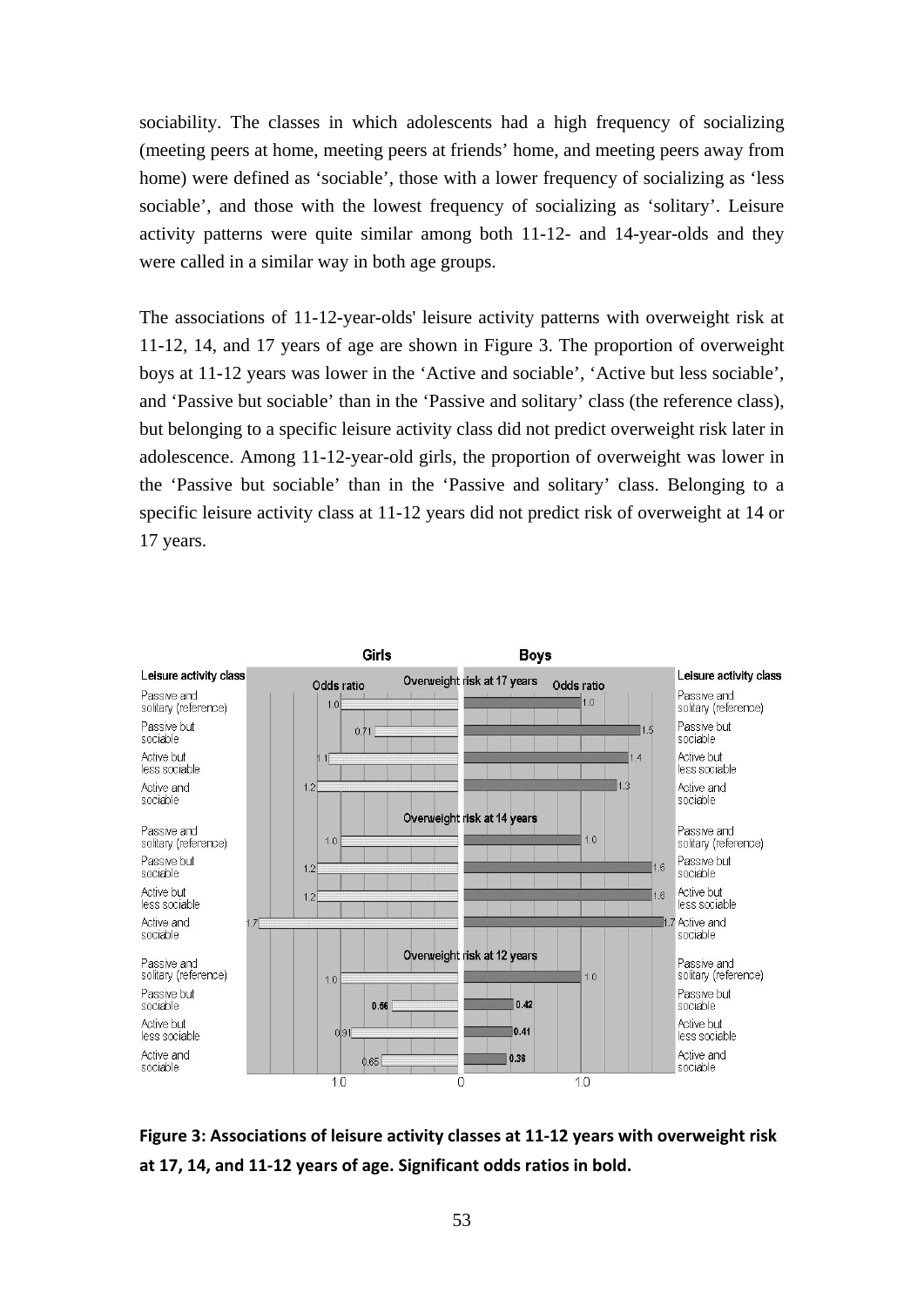The associations of 14-year-olds' leisure activity classes with overweight risk at 14 and 17 years of age are shown in Figure 4. Boys in the 'Passive but sociable', 'Active but less sociable', and 'Active and sociable' classes were less likely to be overweight than boys in the 'Passive and solitary' class at 14 years, but belonging to a specific class did not predict overweight risk at 17 years. Among 14-year-old girls (n=2273), leisure activity patterns had no cross-sectional associations with being overweight, but in the prospective analyses, 14-year-old girls in the 'Passive but sociable' leisure activity class had a smaller risk of overweight at 17 years than the girls in the 'Passive and solitary' class. When the analysis was limited to girls of normal-weight at 14 years (n=2045) in order to predict the risk of becoming overweight between 14 and 17 years of age, the girls in the 'Passive but sociable' (OR 0.12 95% CI 0.03-0.44), 'Active but less sociable' (OR 0.32 95% CI 0.14-0.76), and 'Active and sociable' (OR 0.36 95% CI 0.16-0.82) classes had a smaller risk of becoming overweight than the girls in the 'Passive and solitary' class (reference class).



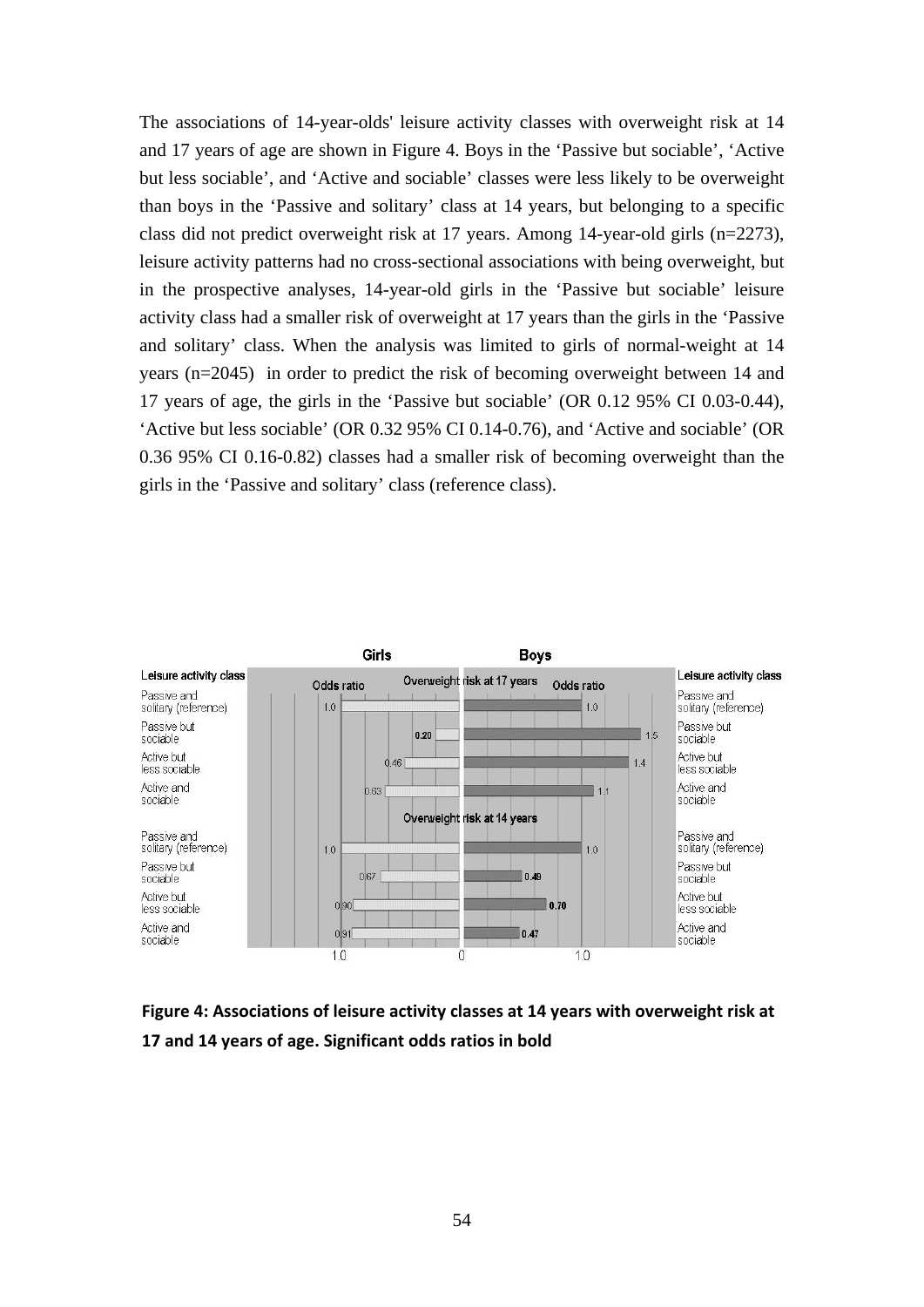### **5.3 GENETIC AND ENVIRONMENTAL EFFECTS ON BMI**

#### **5.3.1 Cross-sectional analyses (univariate models)**

Higher intra-class correlations of BMI within MZ than DZ pairs suggested additive genetic (A) effects on BMI. The intra-class correlations within DZ pairs were greater than half of the MZ correlations at 11-12 and 14 years and among 17-year-old girls, which suggested that there were also environmental factors that made co-twins similar to each other, that is, common environmental (C) factors. Unique environmental (E) factors are always included in twin models because they include also measurement error. Based on the intra-class correlations, an ACE model containing additive genetic (A), common environmental (C), and unique environmental (E) components was taken as the starting point of genetic modeling. An ADE model, containing A, E, and a dominant genetic (D) components, was also tested at 17 years because DZ correlations in relation to MZ correlations were lower than among younger twins. A lower intra-class correlation in opposite-sex than in same-sex DZ pairs suggested a gender-specific genetic effect on BMI and therefore importance of gender-specific genetic effects and different parameter estimates for boys and girls were tested.

By comparing the fit of the saturated models to the ACE models at 11-12 and 14 years and to ACE and ADE models at 17 years, it was concluded that the assumptions of twin modeling (equality of means and variances in MZ and DZ twins and in the first and second twin of all pairs) were fulfilled. By comparing the fit of hierarchical models, it was found that the ACE model was the best fitting model at 11-12 and 14 years, while the AE model with only additive genetic (A) and unique environmental (E) component and without common environmental (C) or dominant genetic (D) component had the best fit at 17 years. Additive genetic correlation for OS pairs could not be fixed at 0.5 at any age without worsening the fit, indicating gender-specific genetic effects meaning that genetic factors affecting BMI among boys and girls were not all identical. Further, setting parameter estimates as equal between boys and girls worsened the fit of the model significantly except at 14 years, but for the sake of uniformity and because the sample size was sufficient, the parameter estimates were calculated separately for boys and girls at each age.

The results from cross-sectional analyses estimating genetic and environmental effects on BMI separately at 11-12, 14, and 17 years of age are presented in Figure 5 for boys and in Figure 6 for girls. Heritability of BMI among boys was 69% at 11-12 years, 66% at 14 years, and 83% at 17 years. Among girls it was 58% at 11-12 and 14 years, and 77% at 17 years. Common environmental factors contributed to BMI at 11-12 and at 14 years, but the effect disappeared by 17 years. Unique environmental effect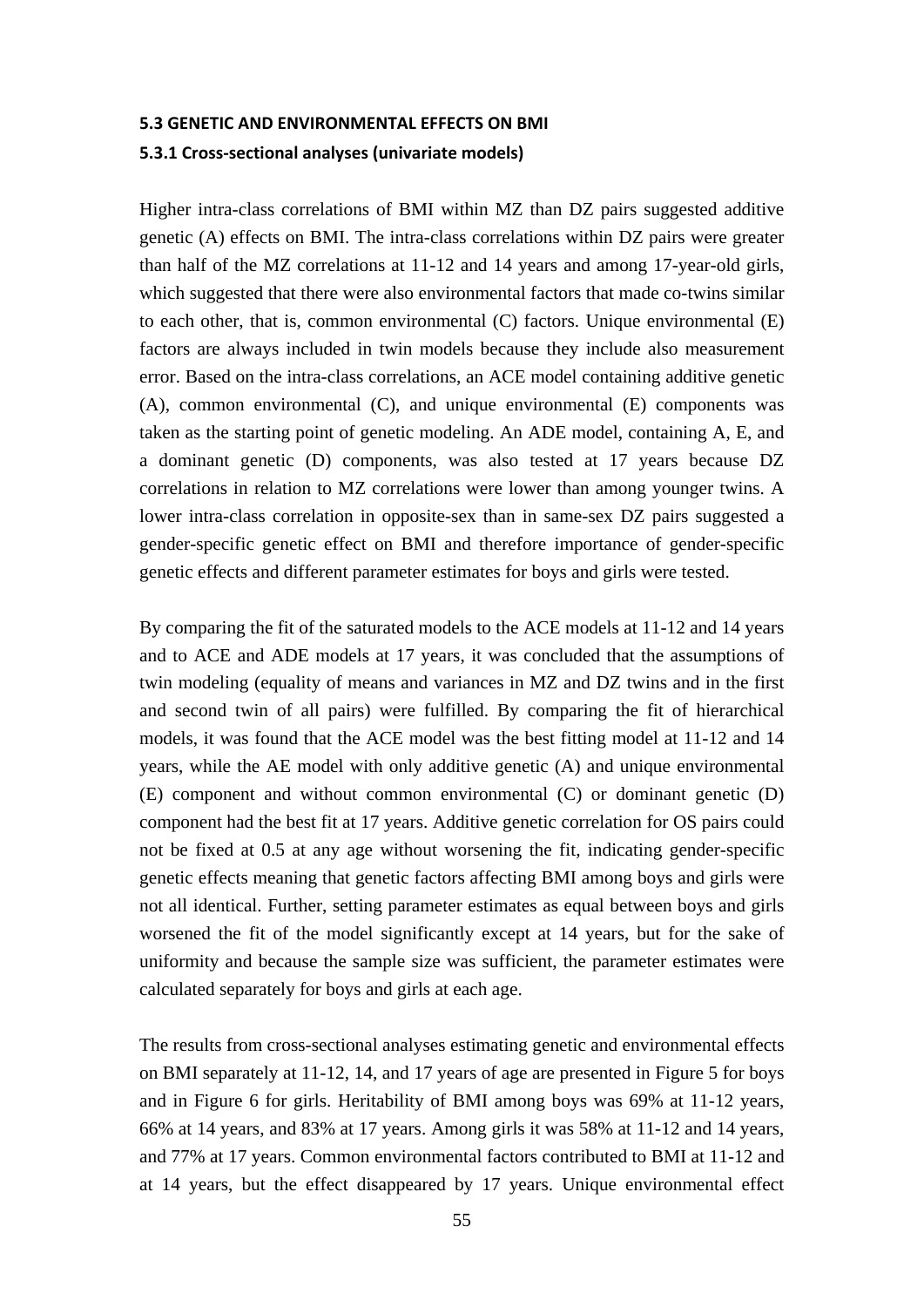explained 15-23% of the inter-individual variance of BMI among adolescents. To show that disappearance of common environmental effects by 17 years was not due to decreasing statistical power (decreased number of participants), also ACE models were conducted at 17 years. From these results - C among boys 0% (95% CI 0-11%) and C among girls  $3\%$  (95% CI 0-20%) – it was obvious that C had indeed disappeared by 17 years.



**Figure 5: Genetic and environmental effects on BMI at 11-12, 14, and 17 years of age among Finnish boys.** 



**Figure 6: Genetic and environmental effects on BMI at 11-12, 14, and 17 years of age among Finnish girls.**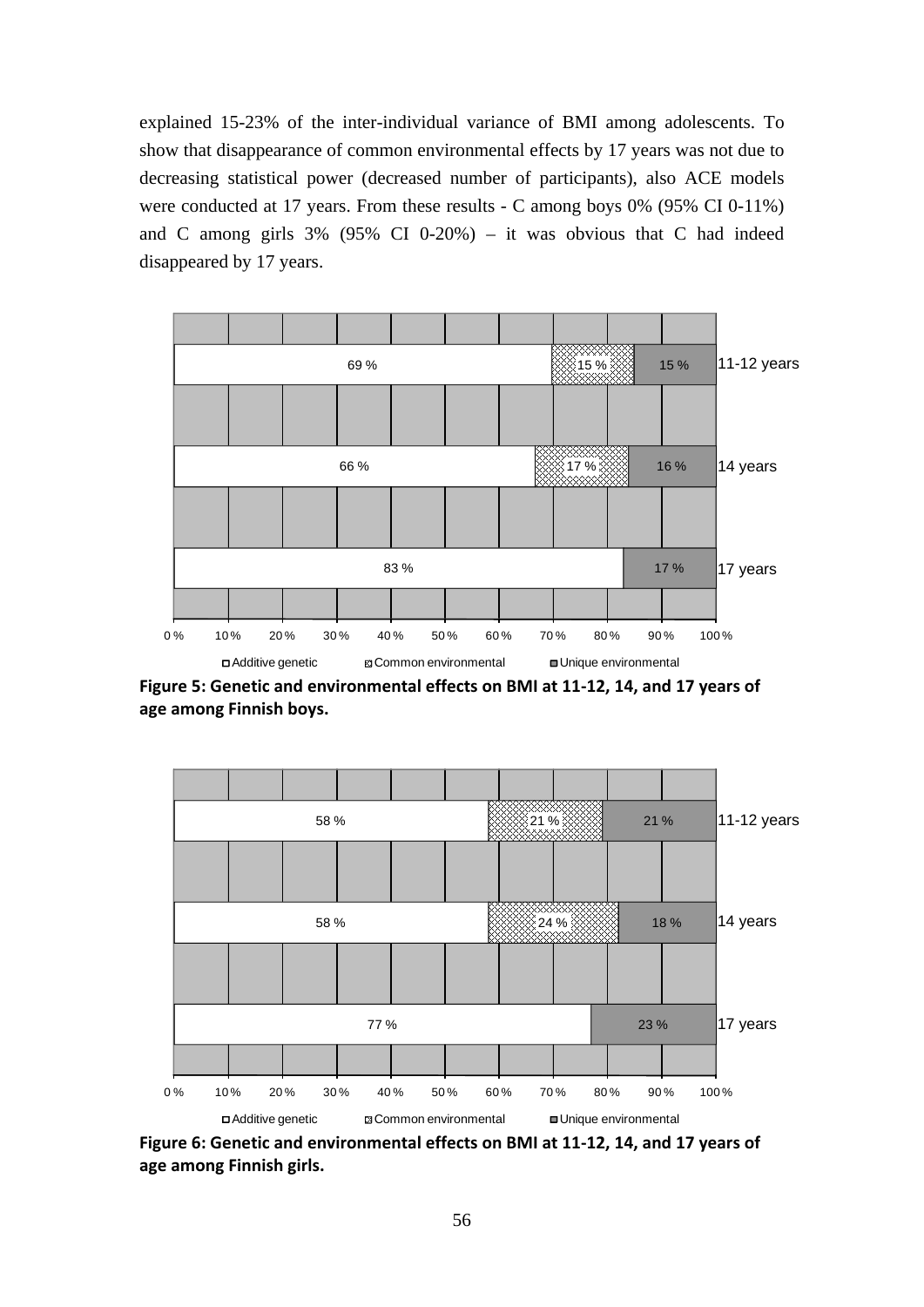In study V twin model fitting for BMI was done separately for East Asian and Caucasian 14-year-old boys and girls. Additive genetic and both common and unique environmental factors made a significant contribution to the total inter-individual variation of BMI. These relative contributions based on the best fitting models are presented in Figure 7 for boys and in Figure 8 for girls.



**Figure 7: Genetic and environmental effects on BMI among 14-year-old Caucasian and East Asian boys** 



**Figure 8: Genetic and environmental effects on BMI among 14-year-old Caucasian and East Asian girls**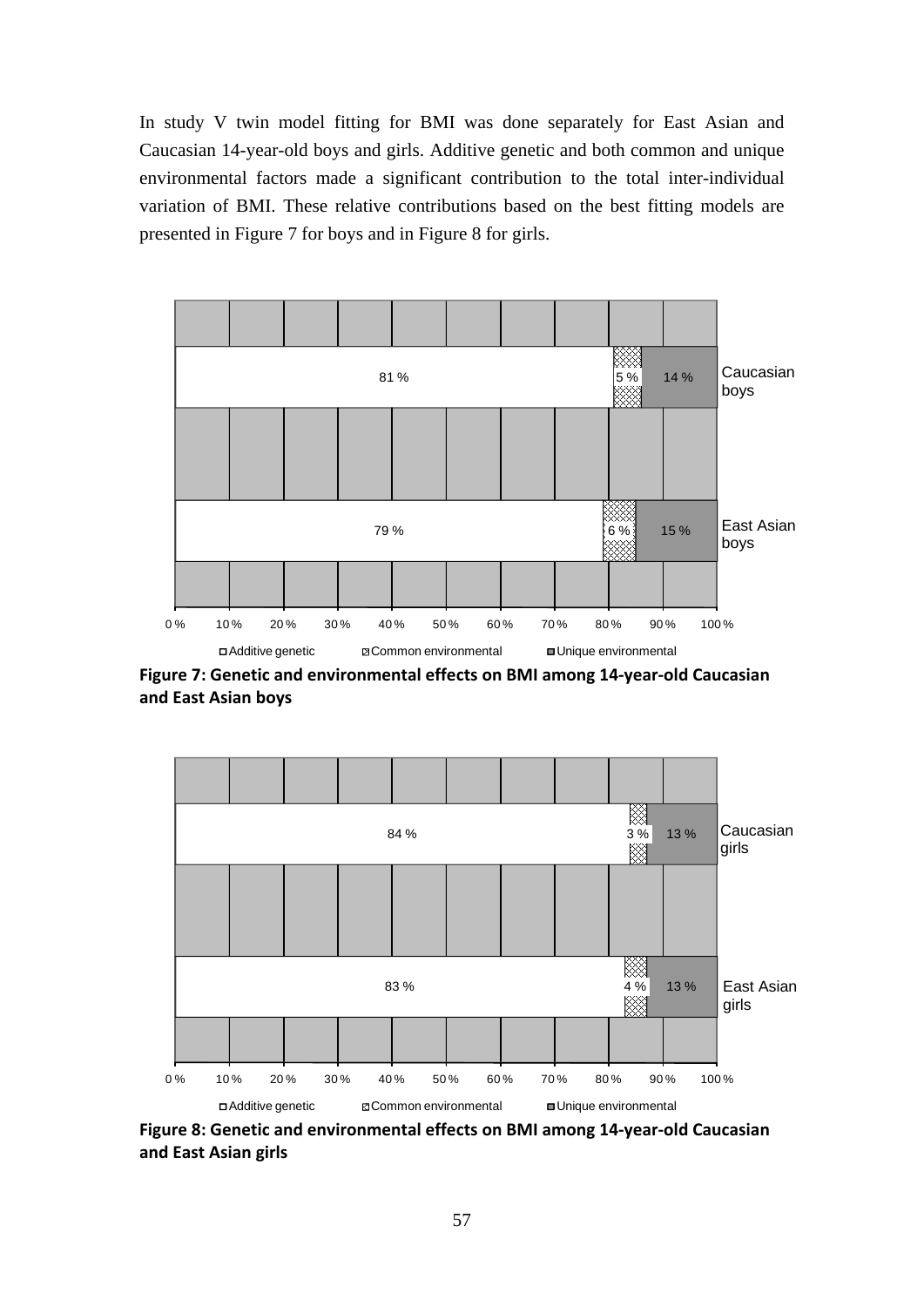The relative contributions of genetic and environmental factors were similar among East Asian and Caucasian twins (Figures 7 and 8). However, total variance of BMI was slightly greater among Caucasian boys (38) than East Asian boys (35) and the difference was attributable to greater genetic variation among Caucasian boys. Among Caucasian girls, the total variation of BMI was clearly higher (42) than among East Asian girls (27). The majority (80%) of this difference was attributable to higher genetic variation, with 20% being due to higher unique environmental variation among Caucasian than East Asian girls.

#### **5.3.2 Longitudinal analyses (multivariate models)**

To model correlations of genetic and environmental factors affecting BMI between different ages Cholesky decomposition including BMI at 11-12, 14, and 17 years of age was used (Figure 9, adjusted from Neale & Cardon, 1992). By estimating genetic and environmental correlations across ages it was possible to study if genetic and environmental factors affecting BMI were mainly same or different at different ages and how much of the stability of BMI was explained by genetic and environmental factors. Based on univariate model fitting results presented before, A, C, and E components were included into the model at 11-12 and 14 years and A and E components at 17 years. Because the correlation between common environmental (C) factors at 11-12 years and 14 years was not significant, it was not included into the final model. Thus, only A and E components and their correlations across ages were in the final longitudinal model. Table 12 and Figure 9 present the results from the longitudinal analyses. The phenotypic correlations of BMI between different ages were 0.66-0.80 during the follow-up and additive genetic factors explained 90-96% of inter-individual variation of these correlations (Table 12). Correlations between additive genetic factors affecting BMI at different ages were rather high (r=0.77-0.99) (Figure 9), suggesting that most of the genetic factors affecting BMI were the same at different ages. Unique environmental factors affecting BMI appeared to be mainly different at different ages because their correlations across adolescence were only modest (r=0.19-0.43) (Figure 9).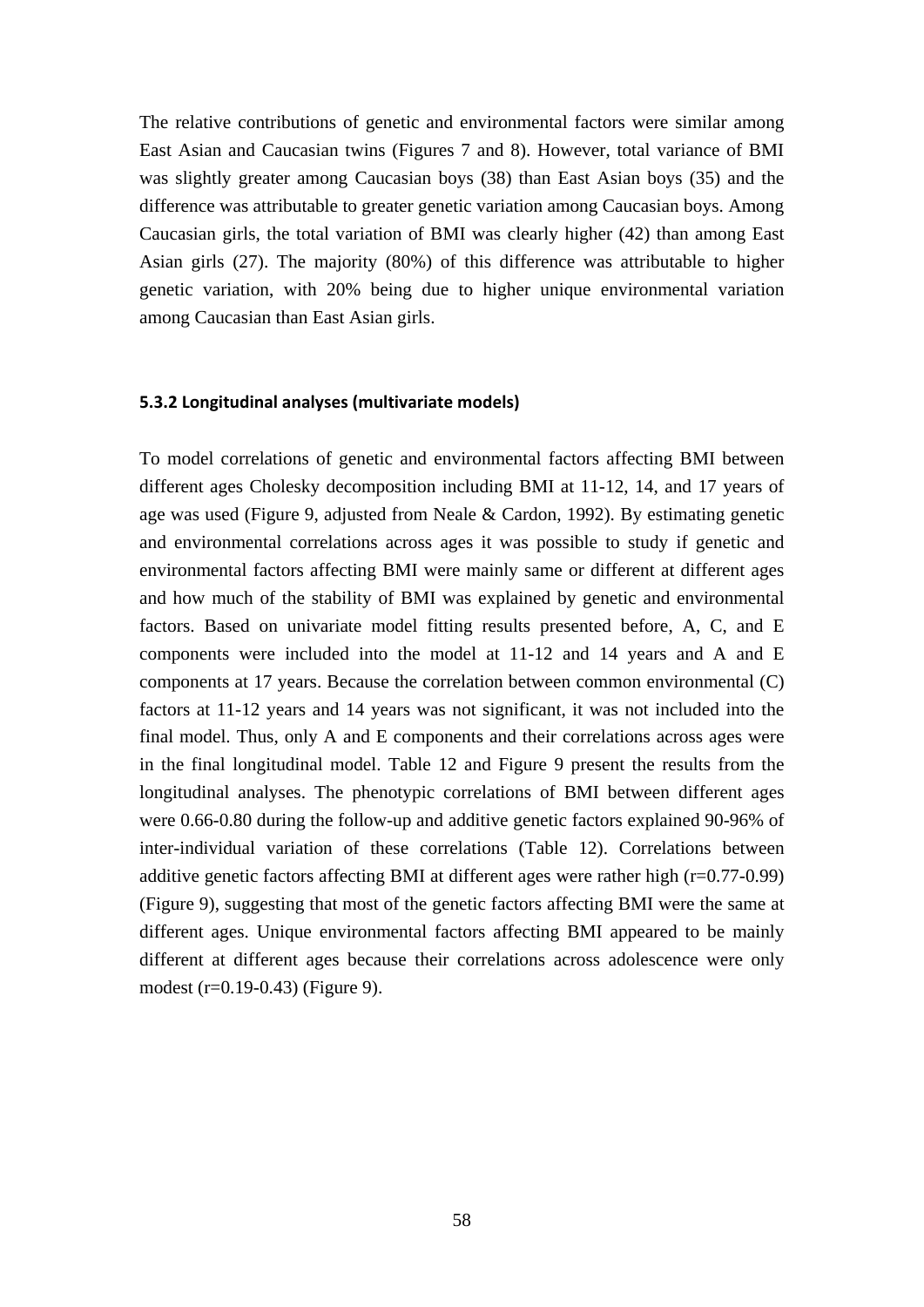|                              |                           |       | ~ ມ ສະ                                                                  |       |                                                                             |       |
|------------------------------|---------------------------|-------|-------------------------------------------------------------------------|-------|-----------------------------------------------------------------------------|-------|
| <b>BMI</b> at                | Phenotypic<br>correlation |       | % of phenotypic<br>correlation explained by<br>additive genetic factors |       | % of phenotypic correlation<br>explained by unique<br>environmental factors |       |
|                              | boys                      | girls | boys                                                                    | girls | boys                                                                        | girls |
| $11 - 12$<br>and 14<br>years | 0.80                      | 0.74  | 92                                                                      | 92    | 8                                                                           | 8     |
| 14 and<br>17 years           | 0.73                      | 0.77  | 94                                                                      | 90    | 6                                                                           | 10    |
| $11 - 12$<br>and 17<br>years | 0.67                      | 0.66  | 96                                                                      | 92    | 4                                                                           | 8     |

| Table 12: Phenotypic correlations of BMI between 11-12 and 17 years and           |
|-----------------------------------------------------------------------------------|
| proportions of them explained by genetic and environmental factors <sup>1</sup> . |

<sup>1</sup>Parameter estimates based on the trivariate Cholesky decomposition.



Abbreviations in Figure 9:

BMI 11-12, 14, 17 = body mass index at 11-12, 14, and 17 years of age  $A_{11-12, 14, 17}$  = additive genetic factors affecting BMI at 11-12, 14, and 17 years  $E_{11-12, 14, 17}$  = unique environmental factors affecting BMI at 11-12, 14, and 17 years  $r =$  correlation between factors affecting BMI at different ages

## **Figure 9: Cholesky decomposition used for longitudinal twin analyses: genetic and environmental correlations among boys and girls.**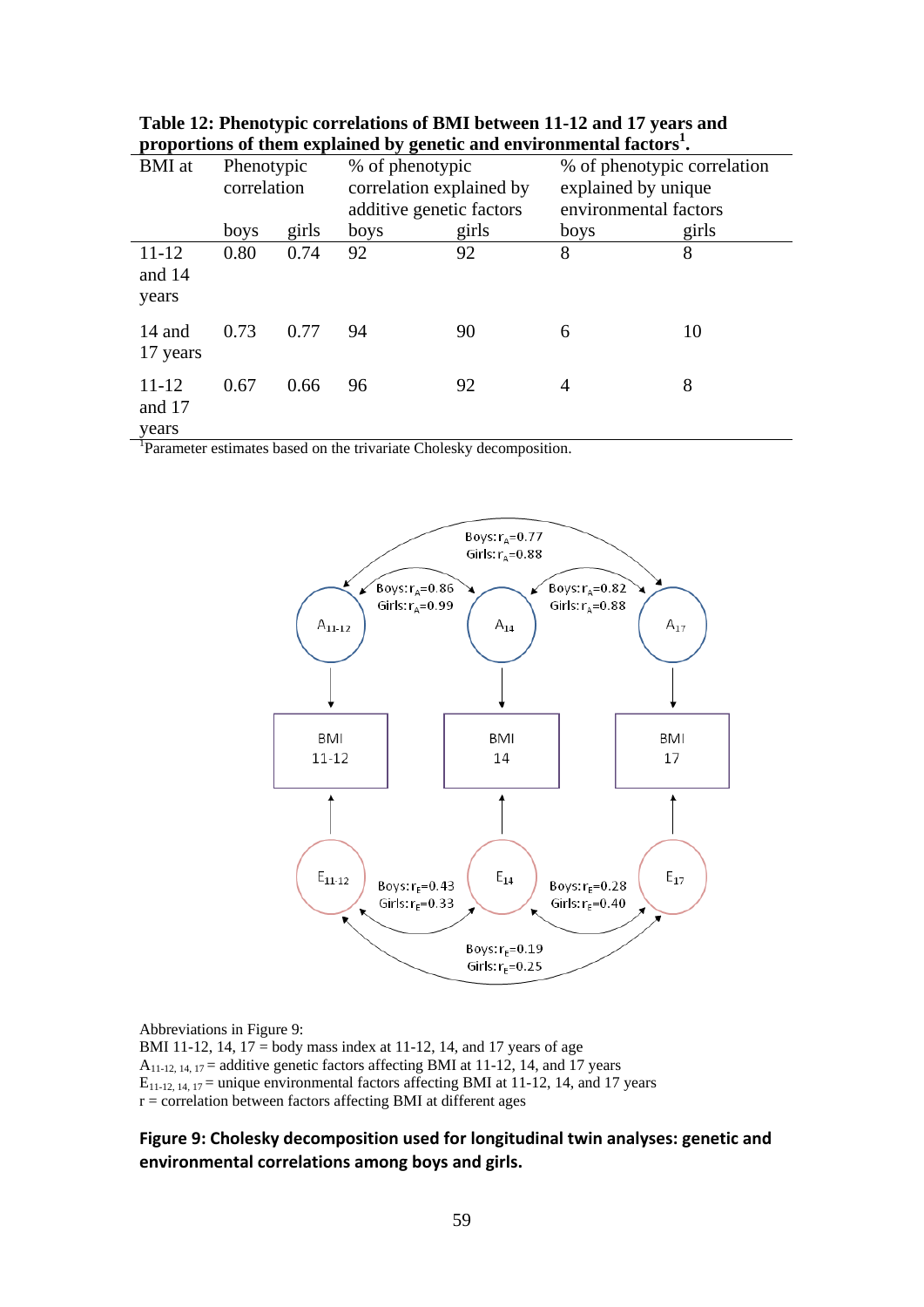# 6 DISCUSSION

# **6.1 LEISURE ACTIVITIES, COMPUTER AND CELL PHONE USE, AND OVERWEIGHT 6.1.1 Summary**

Participation in most leisure activities decreased between 14 and 17 years of age (I). Physically active leisure interests were generally associated with a lower prevalence of overweight and sedentary leisure interests with a higher overweight prevalence in cross-sectional analyses. This was most striking among 14-year-old boys, whereas only sports were associated with a decreased prevalence of overweight among 14 year-old girls (I). Among 17-year-olds there were very few associations between prevalence of overweight and leisure interests (I).

In prospective analyses across adolescence some sedentary leisure interests were associated with increased risk of overweight, while sports and musical instrument playing were associated with decreased overweight risk among boys (III). Among girls, the 'Passive and solitary' leisure pattern at 14 years predicted an increased risk of becoming overweight by the age of 17 (III).

Computer ownership and use were associated with higher BMI and/or overweight prevalence among 17-year-olds, but there was only a weak trend of increasing BMI with larger cell phone bill and no association between being overweight and the size of the cell phone bill (II).

## **6.1.2 Television and video viewing and physical exercise**

Television and video viewing and physical exercise are the most studied leisure activities in relation to weight status among children and adolescents. Most crosssectional studies confirm that television viewing is positively (Marshall et al., 2004) and physical exercise negatively associated with weight status, although the results of prospective studies are mixed (Must & Tybor, 2005). The effect size of television viewing on adiposity measurements is quite small (Marshall et al., 2004), although the results from intervention studies are more promising (Swinburn & Shelly, 2008). It has been suggested that the small effect size in population studies could be due to consistently high levels of television viewing among children, that is, small variation nowadays in time spent viewing television in most populations (Swinburn & Shelly, 2008). The measures of our study unfortunately failed to capture the true patterns of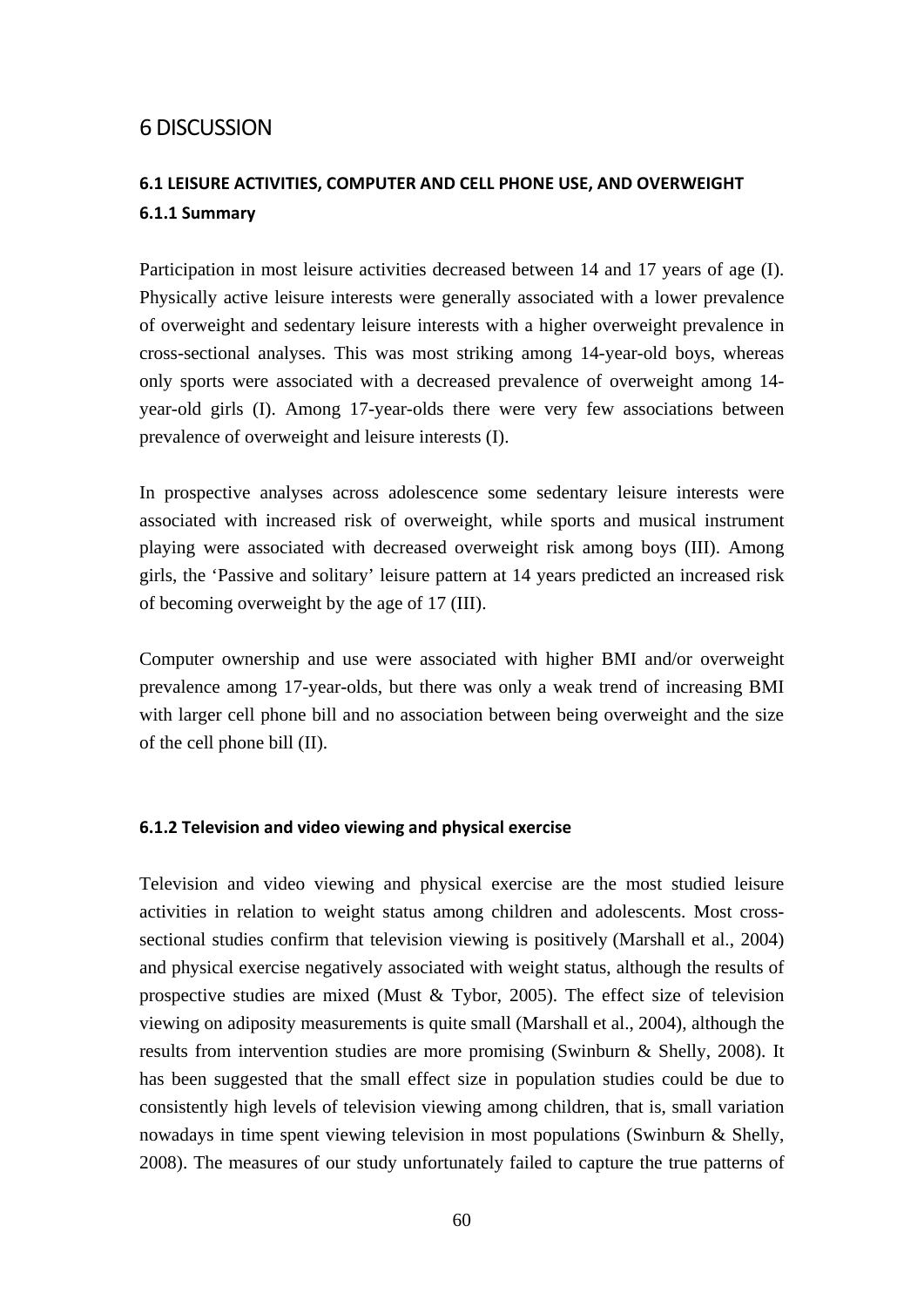television viewing. However, the measures were more suitable for video viewing, which may act in a similar way in relation to weight status. Although not fully consistently, there appeared to be a positive association between video viewing and overweight; in particular, video viewing at 11-12 years predicted later overweight risk among girls (III).

Our study confirmed that sports/exercise were associated with lower overweight prevalence in cross-sectional analyses but also in some prospective analyses among boys (III). Physical exercise is supposed to decrease weight by increasing energy expenditure. On the other hand, sedentary activities such as television and video viewing are supposed to increase weight by displacing more physically active leisure interests and possibly also by increasing energy intake due to snacking while viewing or, while television viewing, as a response to advertisements (Robinson, 2001). A negative relationship between television viewing and physical activity was found in a meta-analysis based mainly on cross-sectional studies (Marshall et al., 2004), and although video viewing was not directly associated with obesity it was inversely associated with physical activity, a negative correlate of obesity (Marshall et al., 2004). Increased snacking between meals was associated with television viewing while other dietary measures were not, in a review on correlates of television viewing (Gorely et al., 2004). There is also some evidence that television food advertisements could increase energy intake among children (Halford et al., 2007a; Halford et al., 2007b), and increased television viewing was associated with more positive attitudes towards junk food and higher reported junk food consumption (Dixon et al., 2007). Although a review on the matter, with special emphasis on Australian data, found that evidence for energy-intake-increasing effects of TV advertisements among children was equivocal and also that the link between television viewing and childhood obesity was weak (Carter, 2006), many countries have already restricted TV junk-food advertisements focused at children in order to prevent childhood obesity.

#### **6.1.3 Other leisure activities**

Sedentary leisure activities such as computer and cell phone use or video games may replace more physically active leisure interests and therefore decrease total energy expenditure. In our study, having a home computer and increased computer use hours were positively associated with weight status. These findings are in line with another Finnish study (Kautiainen et al., 2005) as well as with some American studies (Utter et al., 2003;; Lutfiyya et al., 2007) conducted among children and adolescents and with one Australian study conducted among adults (Vandelanotte et al., 2009) but not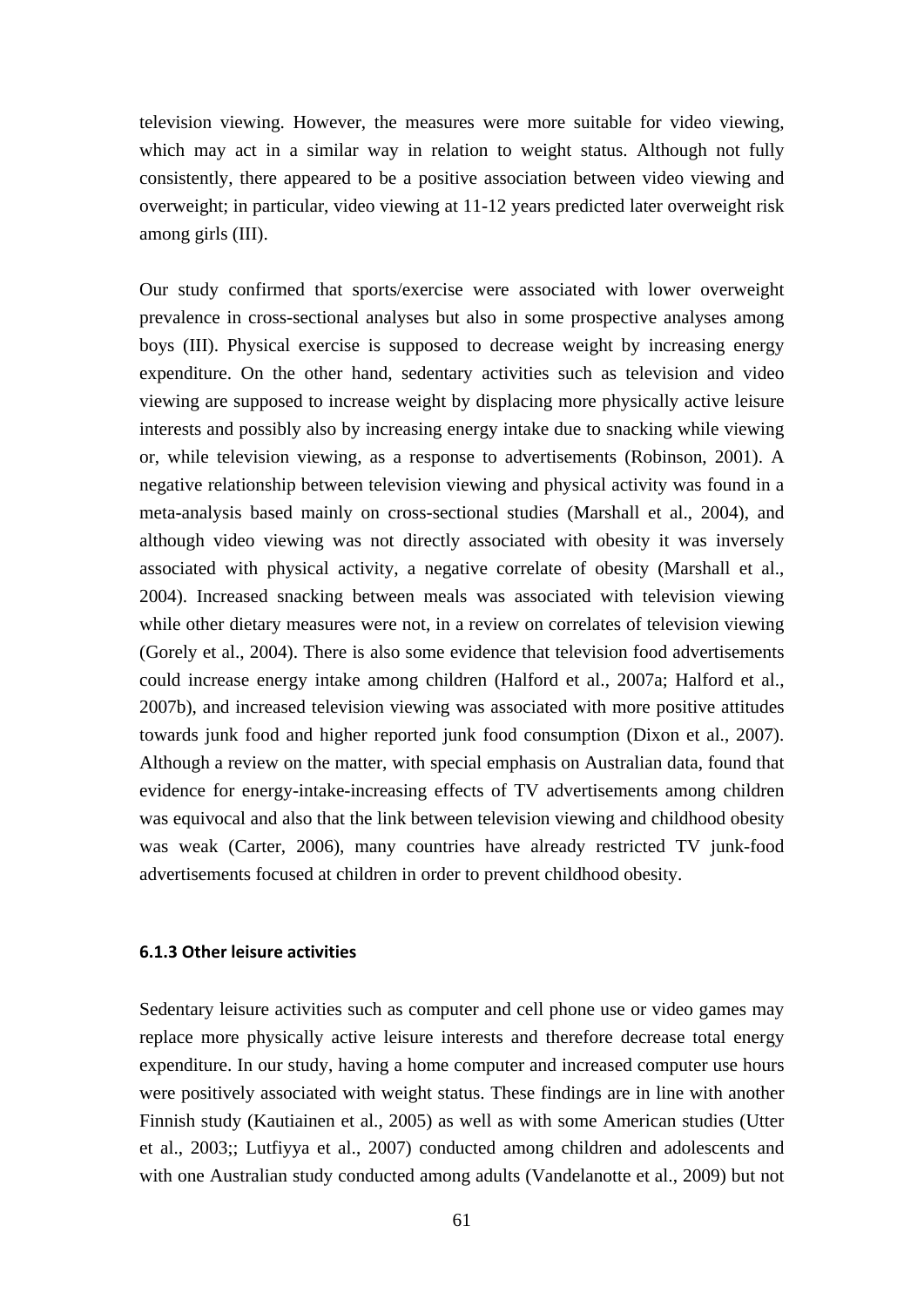with all previous cross-sectional studies (Janssen et al., 2004; Burke et al., 2006; te Velde et al., 2007). Longitudinal studies are completely lacking, and it is still unclear whether increased computer use precedes overweight or is a consequence of becoming overweight. The same applies to cell phone use: a weak positive linear trend of increasing BMI with rising cell phone bill was found in our study but there was no association between cell phone bill amount and prevalence of overweight (II). In a previous study among Finnish adolescents cell phone use was associated with some health-compromising behaviors, such as tobacco, snuff, and alcohol use (Koivusilta et al., 2005).

In line with our findings, a previous Finnish study did not find any association between use of electronic games and weight (Kautiainen et al., 2005) and these findings have been confirmed by studies conducted in Australia (Burke et al., 2006) and in the USA (McMurray et al., 2000). Studies among Canadian (O'Loughlin et al., 2000) and Swiss (Stettler et al., 2004) children have however found a positive association between use of electronic games and weight. One longitudinal study on computer/video games found only ethnicity- and gender-specific positive and negative associations with overweight (Gordon-Larsen et al., 2002). Computer and video games have been considered as potential risk factors for obesity development, but today's activity-promoting video games such as dance games and Nintendo Wii, innovations that have spread rapidly among young people, may be able to reverse the effect of video games on weight. At least energy expenditure was significantly greater among both children and adolescents while they played such games in one study (Lanningham-Foster et al., 2009), and access to them reduced sedentary screen time among children and may have facilitated slight increases in vigorous physical activity in another study (Maloney et al., 2008).

Reading and doing homework were associated with higher BMI among American adolescent boys contrary to our findings. In girls reading was not related to weight status in the same study (Utter et al., 2003) which is in line with our results. The cross-sectional and longitudinal associations of arts (boys) and crafts (girls) with increased risk of overweight found in our study are novel. It was also found that musical instrument playing was associated with decreased overweight risk (boys) in both prospective and cross-sectional analyses. In prospective analyses only, listening to music daily (boys) and playing board games (girls) increased the risk of overweight, while participating in boys' clubs decreased the risk (III). These associations have not been investigated before. The above leisure activities which had positive associations with overweight (arts, crafts, listening to music, playing board games) are sedentary in nature and do not normally include social intercourse with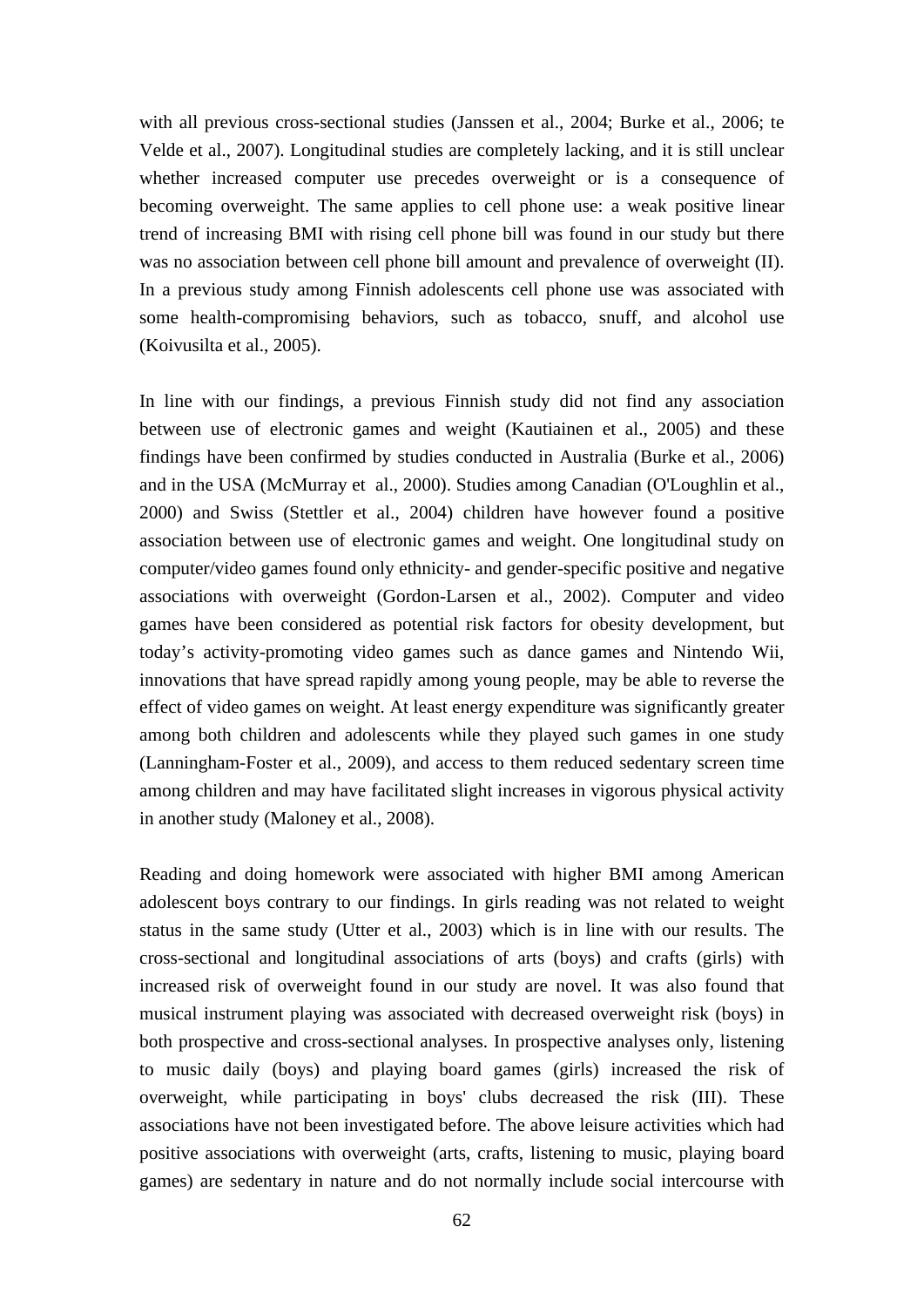peers (except for playing board games). Such activities can displace more physically active leisure interests but may also be associated with the kind of lifestyles that increase weight. Negative association of musical instrument playing with overweight risk could be explained by many things, e.g. it does not leave hands free for eating, is time-consuming and demands a lot of practice, and therefore may be associated with an overall regular life style. Residual confounding effect of parental socioeconomic status is also possible although the models were adjusted for parental education level. The risk-reducing effect of boys' clubs/scouts could be explained by its partially physically active nature and possibly also its sociability-promoting effects in addition to life-style differences.

#### **6.1.4 Leisure activities in relation to lifestyle**

Active involvement in a leisure activity can reflect a certain lifestyle that affects weight status via health habits. For instance, American students who participated in extracurricular activities and/or sports were more likely to meet exercise guidelines and consume milk and fruits/vegetables and less likely to consume alcohol, tobacco, and marijuana than students who did not participate in any activities. The students not participating in any activities had the lowest rates for measures of family and school connectedness and self-esteem, and the highest rates for emotional distress and suicidal behavior. (Harrison & Narayan, 2003). Active involvement in school clubs was associated with a lower level of externalizing problem behavior, and among boys with a lower alcohol and marijuana use in another study (Fredricks & Eccles, 2006). Sports participation was related to a lower level of depression, internalizing problem behavior, higher self-esteem, lower alcohol use (Fredricks & Eccles, 2006), better self-reported physical health status, quality of life, and quality of family and peer relationships (Iannotti et al., 2009). Television and computer use were, however, negatively associated with physical health status, quality of life, and family relationships but positively associated with quality of peer relationships (Iannotti et al., 2009). Also higher use of electronic media communication was associated with increased time spent with friends (Kuntsche et al., 2009). Youngsters in different groups formed based on their participation in out-of-school activities have been found to differ in their attitudes and perceptions about school, the level of truancy and delinquency, (Nelson & Gastic, 2009), level of academic achievement (Bartko & Eccles, 2003; Nelson & Gastic, 2009), engagement in problem behavior, depressive symptoms, as well as internalizing and externalizing problems (Bartko & Eccles, 2003).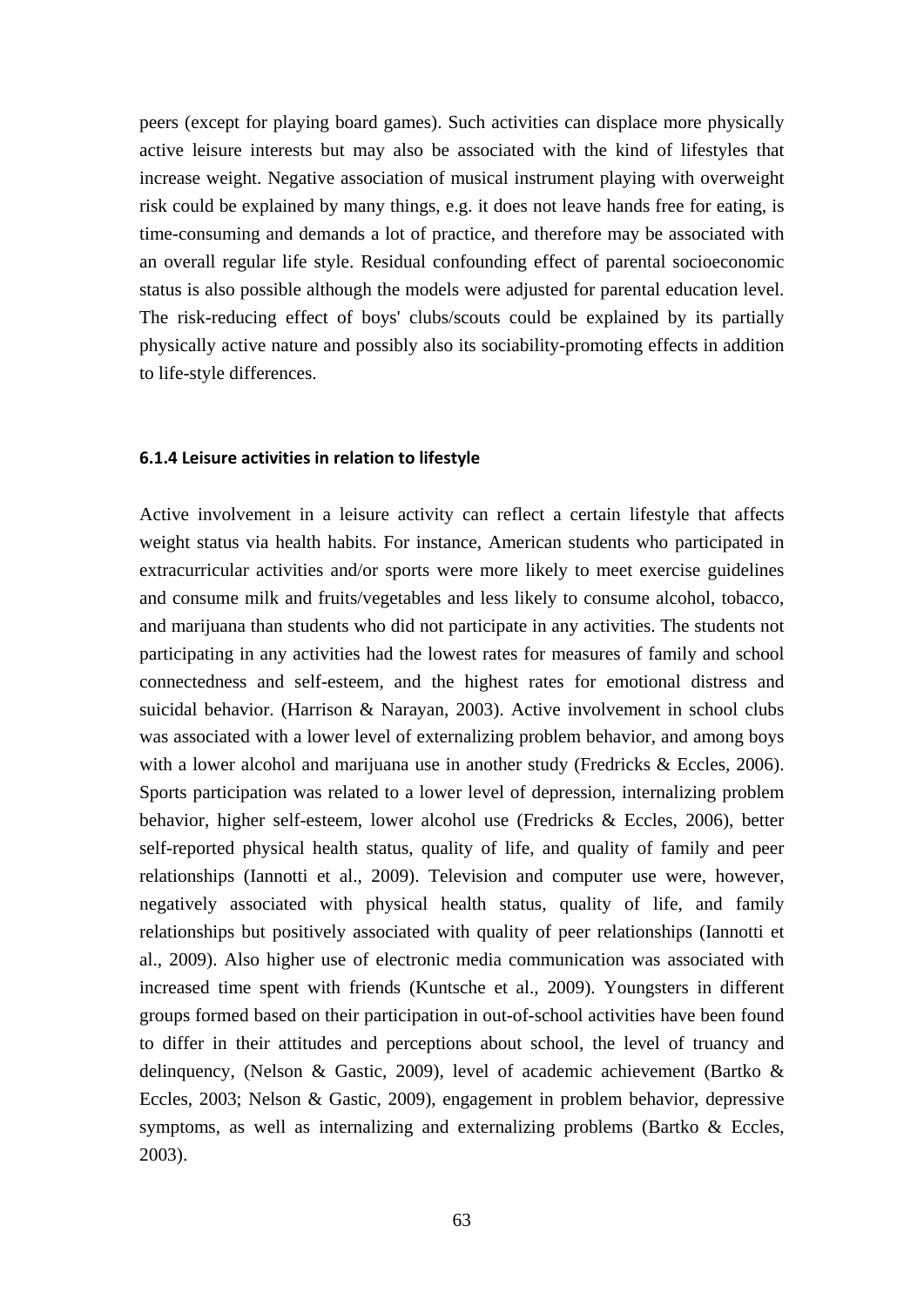To obtain a more comprehensive view of associations of leisure activities with being overweight, latent class analysis was used to group subjects based on their leisure activity profiles (III). Among boys and 11-12-year-old girls, these leisure activity profiles did not predict becoming overweight, but the prevalence of overweight was higher in the 'Passive and solitary' group. This suggests that instead of leisure activity profiles affecting weight status, adolescents' weight status may affect their leisure activity profiles, or that leisure activity profiles have already exerted their effect on weight earlier in childhood. Overweight adolescents have been previously shown to be socially isolated (Falkner et al., 2001; Strauss & Pollack, 2003) and when studied as an individual leisure activity in this study, 14-year-old boys who spent time with their peers frequently were less likely to be overweight than boys who did not do so (I). However, in prospective analyses adjusted for initial BMI level, socializing was associated with an increased risk of later overweight (III). Thus, while it seems likely that boys who are overweight do not spend time with peers as often as boys of normal weight, social isolation does not increase the risk of later overweight among boys, which is in line with the results of leisure activity patterns analyses.

Among 14-year-old girls, however, the 'Passive and solitary' cluster carried the greatest risk of becoming overweight later in adolescence (III). During adolescence peers become more important as adolescents gain independence from their parents (Dunderfelt, 1998; Nurmi et al., 2006). Girls' relationships with their friends are more intimate and provide more caring, help, and guidance than boys' relationships (Siegler et al., 2006) which could explain why belonging to the "Passive and solitary" class predicted weight gain in 14-year-old girls but not in boys. The level of involvement in organized activities has been associated with depressive symptoms (Fredricks & Eccles, 2006; Randall & Bohnert, 2009) and depressive symptoms have increased the risk of later obesity among girls but not boys (Richardson et al., 2003; Anderson et al., 2006) which could also explain gender differences. Among boys more longitudinal associations between individual leisure activities and weight status were found than among girls. It seems that leisure activity profiles among girls and individual leisure activities among boys may help to estimate the risk of later overweight in early adolescence.

Only a few previous studies have considered patterns of leisure activities instead of individual activities as risk factors for being overweight. When cluster analysis was used to study patterns of television viewing, computer use, and physical exercise in a cross-sectional setting among 11-year-old European children, clusters with high levels of television viewing/computer use and low levels of physical activity were associated with a higher overweight prevalence when compared to a cluster with low levels of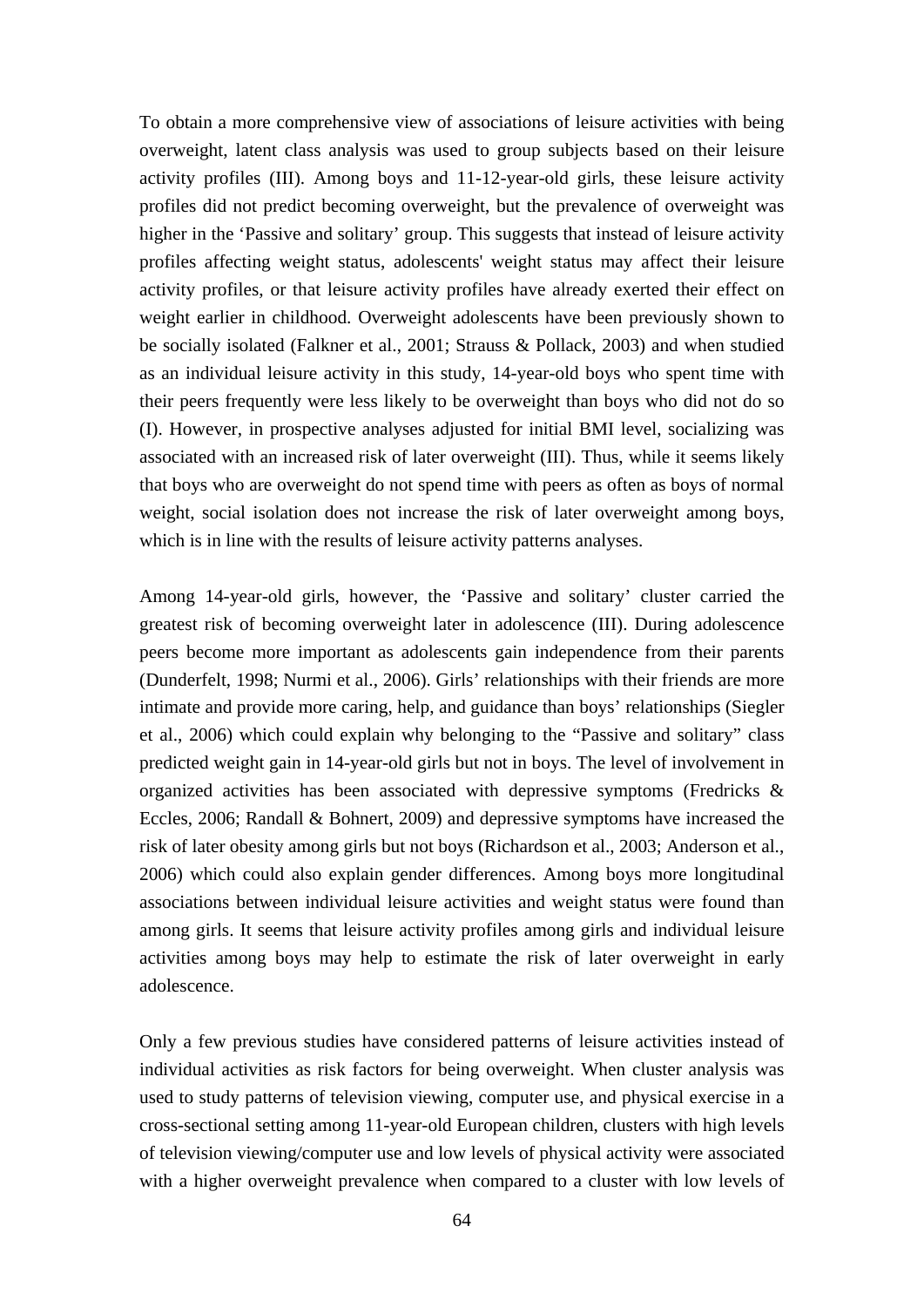television viewing/computer use and high levels of physical activity (te Velde et al., 2007).

Associations of behavior patterns with obesity have been investigated before in a longitudinal setting in only two studies: a study involving American 11-22-year-olds (Boone-Heinonen et al., 2008) and another among Chinese 6-18-year-olds (Monda & Popkin, 2005). The method used was cluster analysis rather than latent class analysis as in this study (III). Cluster input variables among Americans included diet, independence in decisions (about foods consumed and television viewing), alcohol use, smoking, dieting or exercising to lose weight, and various leisure activities (television and video viewing, computer/video games, housework, hobbies, skating, sports, exercise, hanging out, school clubs, physical education, and use of community recreation centers) (Boone-Heinonen et al., 2008). Among Chinese children and adolescents (Monda & Popkin, 2005) the input variables included four physical activities and two variables composed of sedentary activities (television/video viewing and reading/writing/drawing).

It is difficult to compare the cluster solution approach used by Boone-Heinonen et al. and Monda & Popkin with the latent class approach (III) because the behaviors on which they were based were only partly overlapping, due to the subjects' age differences and a wide age range of both studies, high number (35%) of subjects excluded in one study (Boone-Heinonen et al., 2008) and because only 51% of the subjects attended the follow-up assessment in another study (Monda & Popkin, 2005), and because behavior patterns may be culture-specific. In any case, a common finding in our study (III) and in a study of Boone-Heinonen et al. was that behaviour patterns in males did not predict the risk of overweight but among girls behaviour patterns predicted incidence of obesity. The girls who belonged to a cluster defined by active participation in school clubs and sports had a lower prevalence of overweight than other girls. Belonging to the 'School clubs & sports' cluster was also associated with a decreased 5-year-incidence of obesity when compared to girls who belonged to the 'Average diet & activity', 'Sedentary behaviors', and 'Restrictive dieting & smoking' clusters (Boone-Heinonen, 2008). The results among Chinese children (Monda & Popkin, 2005) were also somewhat consistent with our results (III): in incident longitudinal models youngsters in the high activity/high inactivity cluster had the lowest odds of overweight when compared to those in the low activity/no inactivity group (Monda & Popkin, 2005).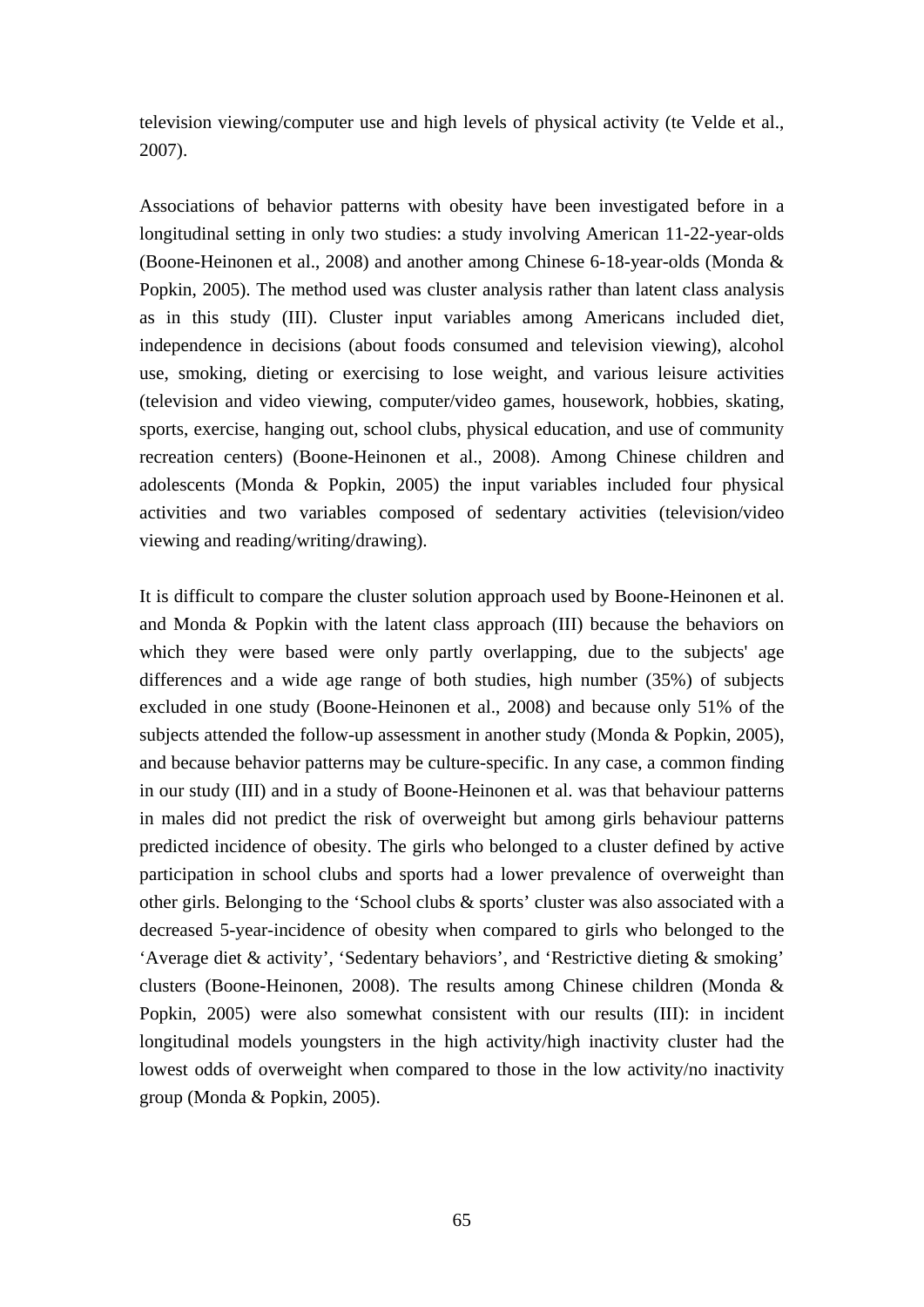#### **6.2 GENETIC AND ENVIRONMENTAL EFFECTS ON BMI**

### **6.2.1 Summary**

Additive genetic as well as unique and common environmental factors affected BMI in early adolescence (IV). Common environmental effects disappeared by the age of 17 years while heritability of BMI increased (IV). BMI trait correlations across adolescence were largely explained by additive genetic factors (IV). Genetic effects were largely similar at each age while environmental effects changed during the follow-up (IV). Genetic factors affecting BMI were somewhat different among boys and girls (IV). Total variation of BMI was higher among Caucasian than East Asian 14-year-olds and the difference was mainly due to higher genetic variation among the Caucasians (V).

#### **6.2.2 Genetic and environmental effects on the level of BMI**

As several previous studies have shown (Koeppen-Schomerus et al., 2001; van Dommelen et al., 2004; Silventoinen et al., 2007a; Haworth et al., 2008a; Haworth et al., 2008b; Wardle et al., 2008a) BMI of children is affected by common environmental factors in addition to unique environmental and additive genetic factors, although there are some divergent results, too (Bodurtha et al., 1990; Silventoinen et al., 2007b). The longitudinal British twin study (Haworth et al., 2008b) showed that heritability of BMI increased while the common environmental effect decreased during childhood from 4 to 11 years of age and a recent metaanalysis on childhood twin studies found that common environmental effects start to decrease at school age and are evident until the age of 13 years, after which they disappear and heritability estimates increase (Silventoinen et al., 2009a). These findings are in line with our results (IV). The two previous longitudinal twin studies conducted among Swedish boys (Silventoinen et al., 2007b) and among both genders in Australia (Cornes et al., 2007) did not however show that decline in common environmental influence and increase in heritability would continue in adolescence.

In one of the studies with divergent results, BMI was found to be influenced only by additive genetic and unique environmental but not by common environmental factors (Silventoinen et al., 2007b) but this was probably due to insufficient statistical power. In the other study (Cornes et al., 2007) BMI was affected by unique environmental and additive genetic factors at 12 and 14 years, but at 16 years a large dominant genetic effect was found. Dominant genetic effects were not found in our study (IV)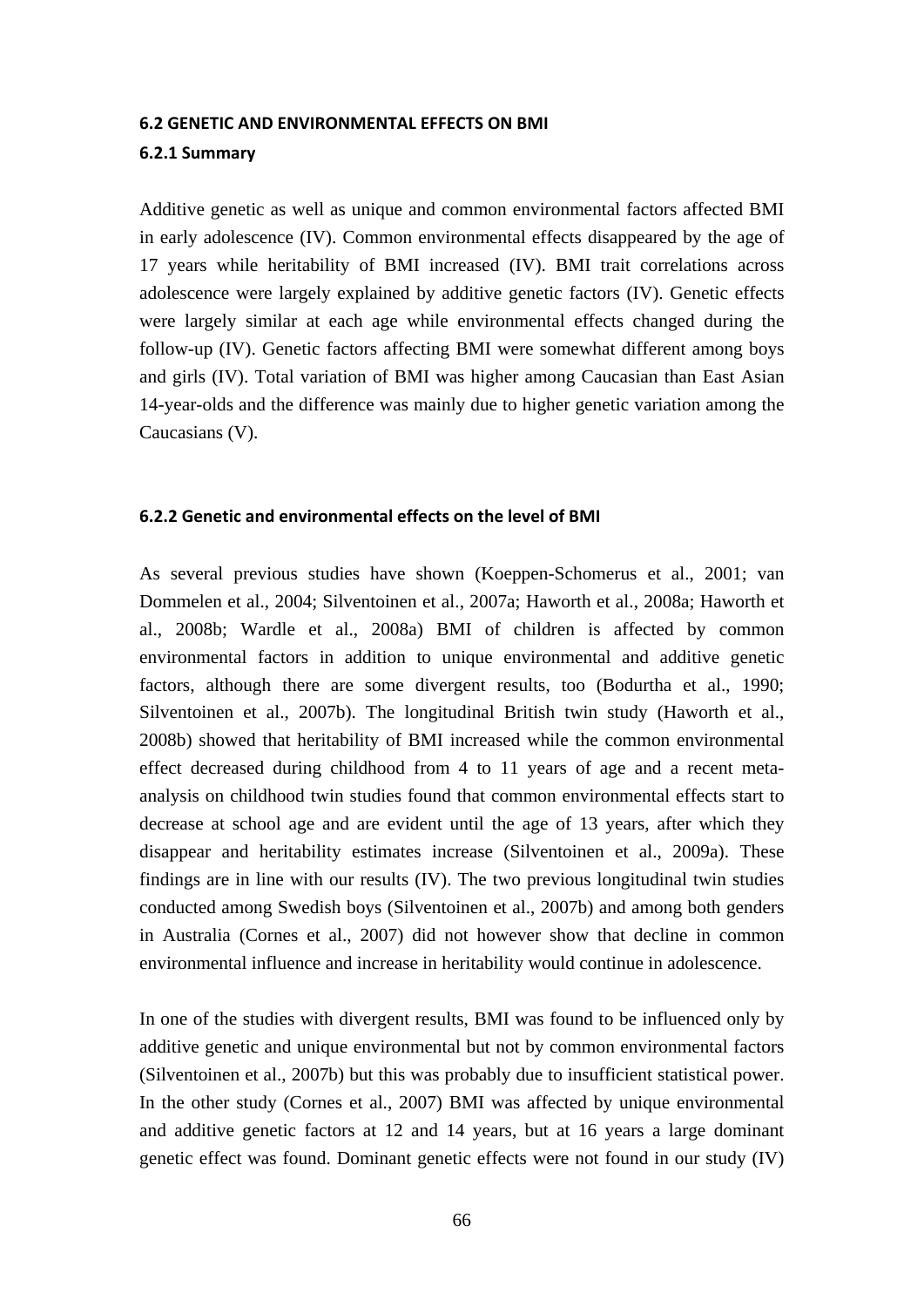and have not been usually found in other previous studies among adolescents either (Allison et al., 1994; Pietiläinen et al., 1999, Hur, 2007; Silventoinen et al., 2007b). The Australian study of Cornes et al. is the only longitudinal twin study on adolescent BMI among both genders in addition to ours (IV).

It is possible that real differences in the type of factors influencing BMI between Australian and Finnish adolescents exist. These could be based on differences in family or school environments, such as in frequency of family meals, school catering, or school class placement of co-twins, which might affect the number of shared environmental factors and thus the magnitude of the common environmental component. Differences in genetic background are also possible and genetic diversity is actually suggested to be lower among Finns than other European populations (Peltonen et al., 1999), and may also be lower than among the Australian population. Finns were also genetically distinct when whole genome polymorphisms from several Northern European, European-Australian, and European-American populations were examined (McEvoy et al., 2009). However, significant differences in variance structure of BMI between Finland and Australia were not found when genetic and environmental effects on BMI were estimated in young adults aged 20-39 years from eight countries (Schousboe et al., 2003). Study V showed that when Caucasian 14 year-old twins from Australia, Finland, Netherlands, and USA were studied in one group, the results were quite similar to the results of Finnish twins only, but the common environmental component was considerably smaller. However, the common environmental component varied by country from 2 to 17% in Caucasian and from 2 to 24% in East Asian 14-year-olds (V), which corresponds to Finnish estimates of 15- 24% (IV).

Study V showed that mean BMI and also the total variance of BMI were somewhat higher among 14-year-old Australian compared to Finnish twins. This can be also seen by comparing the whole Finnish (IV) and Australian (Cornes et al., 2007) samples at 14 years of age, when the twins were about the same age in both studies. The percentage of overweight and obesity was also higher among Australian 14-yearolds (17.1% for boys and 17.2% for girls) (Cornes et al., 2007) than among Finnish 14-year-olds (10.2% for boys and 7.9% for girls). One possible explanation for the divergent findings between Australian (Cornes et al., 2007, V) and Finnish (IV, V) twins could therefore be different BMI distributions among adolescents from the two countries, although when genetic and environmental influences were studied among 7- and 10-year-old British twins the influences were found to be quantitatively and qualitatively similar among obese and normal weight children (Haworth et al., 2008a).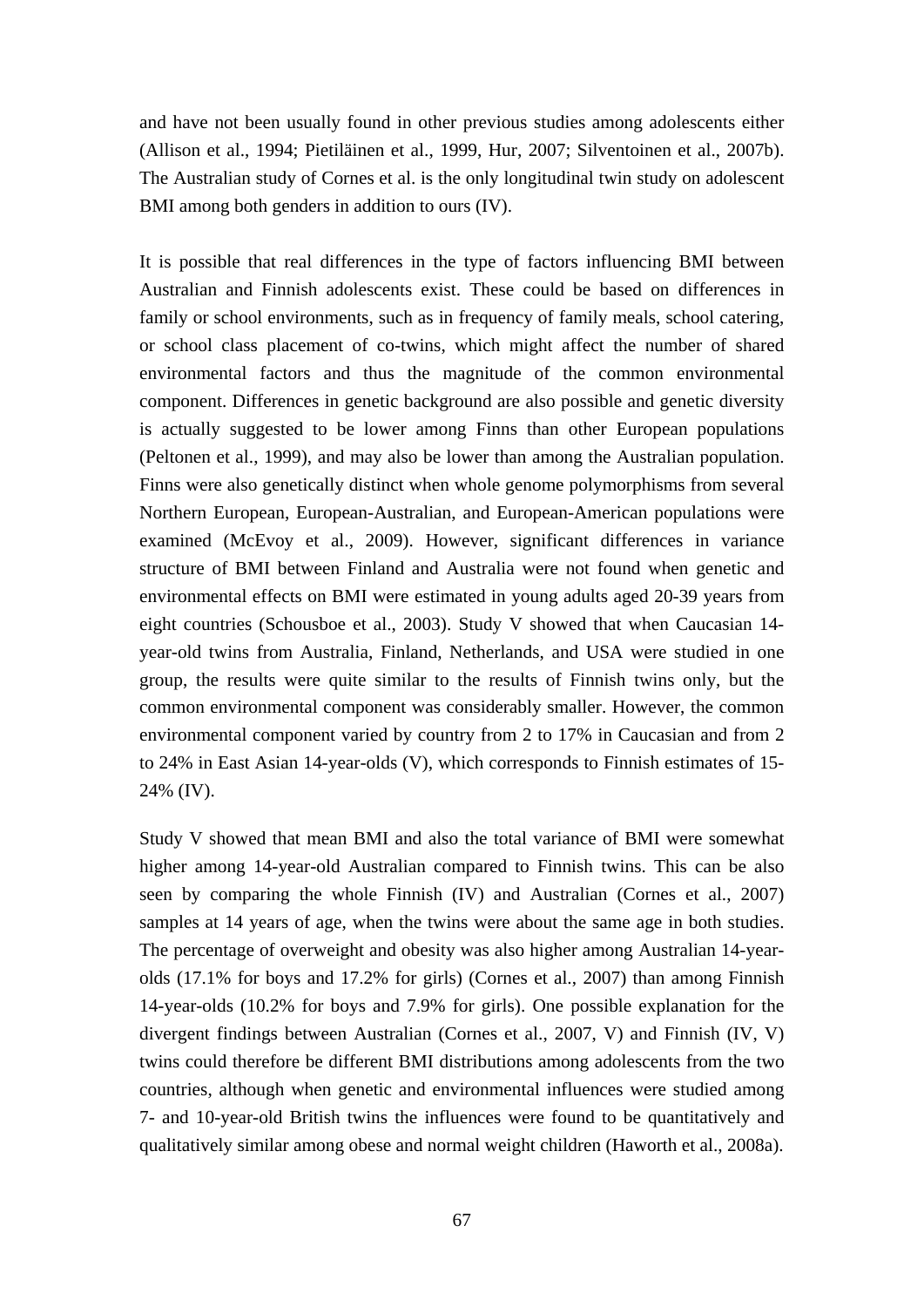Although Australian study (Cornes et al., 2007) was longitudinal, only 39% of 1143 twin pairs were measured at every age point, compared to 72% of 2251 twin pairs in our study (IV). Further, the Australian study (Cornes et al., 2007) was not populationbased, leading to the possibility of some selection bias. In our study self-report may have biased the results while in Australian study (Cornes et al., 2007) measured weight and height were used. Due to these matters it cannot be resolved without more studies in population-based samples from different countries with measured BMI whether divergent findings from Australians and Finns reflect real differences between the two countries.

A slight discrepancy between the previous literature and our study (IV, V) may be seen in the fact that common environmental influence on BMI was found at 14 years although in previous studies it has not been found among adolescents older than 12 years (Allison et al., 1994; Cornes et al., 2007; Hur, 2007; Silventoinen et al., 2007b). Two of the studies and their characteristics were discussed above (Cornes et al., 2007; Silventoinen et al., 2007b) and in the two other studies adolescents aged 12-18 years (Allison et al., 1994) and 13-19 years (Hur, 2007) were analyzed as a single group and it is therefore impossible to say if the factors contributing to BMI were different in younger than in older adolescents.

# **6.2.3 Gene-environment interaction and correlation**

In study V it was found that the genetic variation of BMI was slightly greater among Caucasians than East Asians. Larger genetic variation of BMI among Caucasians could be due to increased number of BMI-affecting genes, increased variation of the allele variants of the same BMI-affecting genes or larger impact of the same genetic factors among Caucasians. Genetic and environmental variations are population- and time-specific and depend on the prevailing environmental conditions. For this reason the last of the three explanations would appear to be the most plausible one. For instance, among people with similar genetic background the absolute genetic variance of BMI was about four times bigger in the United States than Nigeria, although heritability estimates were of the same magnitude due to an environmental variance that was also bigger in the USA. For height, heritability was clearly smaller in Nigeria than in the USA. (Luke et al., 2001). These differences could be due to geneenvironment interaction (GxE), which means that the magnitude of genetic variation is dependent on the type of environment the individual is exposed to, probably because of changing gene expression. For instance, high physical activity has been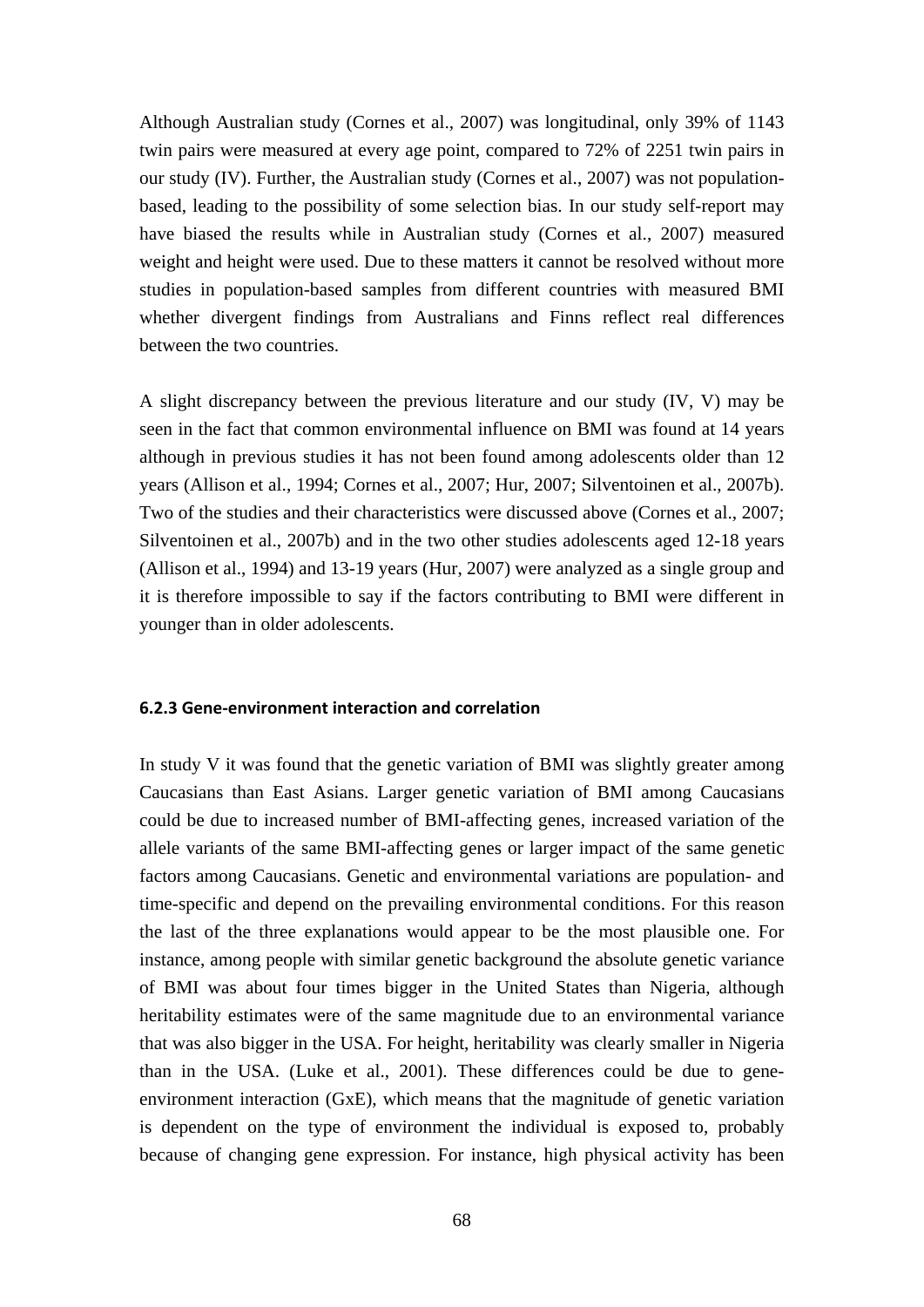shown to decrease the genetic contribution to BMI among adults (Silventoinen et al., 2009b; Mustelin et al., 2009).

Another possible explanation for different genetic variances in different environments is gene-environment correlation (rGE), which means that a correlation exists between a genotype and environmental conditions. If rGE is active, individuals select their environments based on their genotype (Jaffee & Price, 2007). For instance diet and food use patterns (Hur et al., 1998; Breen et al., 2006; Teucher et al., 2007; Keskitalo et al., 2008) and physical activity (Beunen & Thomis, 1999; Eriksson et al., 2006; Stubbe et al., 2006) are partly genetically determined and genes could affect weight status via them. Genetic variation of BMI may be higher in environments, such as ours, where individuals are free to choose a diet or a level of physical activity that suits their genotype. Alcohol use among adolescents, for example, was more genetically determined in urban than rural areas (Rose et al., 2001), possibly because adolescents in urban areas had greater choice as to whether or not to use alcohol, and their decisions were also based partly on their genetic background. Genes can thus act on phenotypes via environmental factors too, and environmental factors can modify the extent of variation explained by genetic factors.

GxE or rGE may also have affected the results of study IV. In classic twin analyses GxE effects are modeled as part of additive genetic effects if the environmental factors are shared by siblings, and as part of unique environmental effects if they are not shared. GxE could therefore explain the disappearing common environmental effect in study IV only if there were some genes whose expression was turned on only later in adolescence and these genes would interact with the common environmental factors whose effect was detected earlier. However, the high correlation between genetic effects at 14 and 17 years, suggesting that most of the genetic factors affecting BMI were similar at 14 and 17 years, makes this option unlikely.

Active rGE effects are modeled as part of additive genetic effects: they make MZ twins resemble each other more than DZ twins, as twins choose environments that suit their genotypes. Adolescents' independence in decision making increases especially when moving from early (13-16 years) to middle (16-19 years) adolescence (Nurmi et al., 2006) and therefore also rGE may increase in importance and explain the disappearing effect of common environmental factors on BMI by 17 years and the increasing heritability found in study IV, particularly if adolescents decide more independently about their eating habits and other important weight-related behaviors that are partly genetically determined.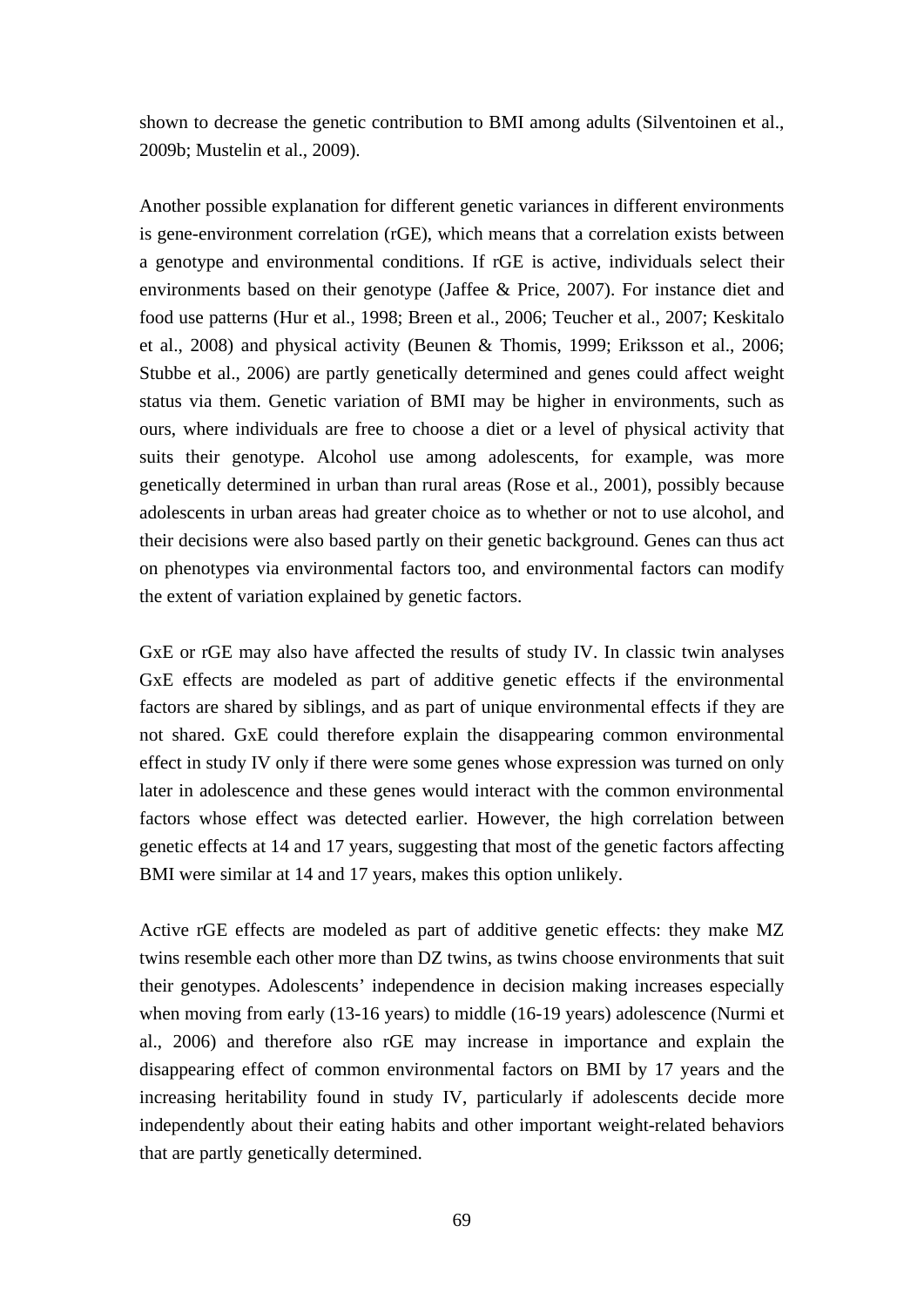#### **6.2.4 Genetic and environmental effects on stability of BMI**

Genetic and environmental effects on BMI trait correlations, or stability of BMI, have been previously explored in only a few studies during childhood and adolescence. Among Dutch children aged 3 -12 years, genetic factors accounted for 57-88% of the variance in BMI trait correlations (Silventoinen et al., 2007a), among British children aged 4 - 11 years for 76-89% (Haworth et al., 2008b), and among Swedish males aged 2 - 18 years for 81-95% (Silventoinen et al., 2007b). The last study is the only one that included adolescents and it was not reported how percentages varied with age (Silventoinen et al., 2007b). If it is assumed that the higher percentages were from adolescents, the numbers were very close to our estimates of 90-96% of the variance in BMI trait correlations to be explained by additive genetic factors (IV).

In line with our findings, transmission coefficients of genetic effects among Australian adolescents were large, suggesting that the same set of genes accounted for most of the BMI variation at 12, 14, and 16 years, although some new genetic effects also emerged at 14 years in girls and at 16 years in both genders (Cornes et al., 2007). In a study among Swedish males a similar model as in our study was used and genetic correlations between BMI at 18 years and 12-17 years ranged from 0.78 to 0.93 (Silventoinen et al., 2007b) which is comparable to the correlations found in study IV (r= 0.77-0.99). The high genetic correlations suggest that most of the genetic factors affecting BMI at different ages were the same and therefore the increase in heritability of BMI reported above (IV) is more likely to be attributed to the increasing effects of the same genetic factors rather than to new ones emerging later in adolescence.

Contrary to our findings, transmission coefficients of unique environmental effects among Australian adolescent twins were quite large during adolescence, but at each age (12, 14, 16 years) some new environmental effects also emerged (Cornes et al., 2007). Correlations between unique environmental factors affecting BMI at 18 years and at 12-17 years ranged from 0.33 to 0.85 and increased with age among Swedish males (Silventoinen et al., 2007b) while correlations between unique environmental effects in study IV were only modest (0.19-0.43), suggesting differing unique environmental factors between ages. However, it must be taken into consideration that the E component in twin analyses also includes measurement error which is larger when using self-reported than measured BMI. Correlations between common environmental factors at 11-12 and 14 years of age were not significant in study IV, but it has been found that among younger children such correlations can significantly contribute to BMI trait correlations across ages (Silventoinen et al., 2007a; Haworth et al., 2008b).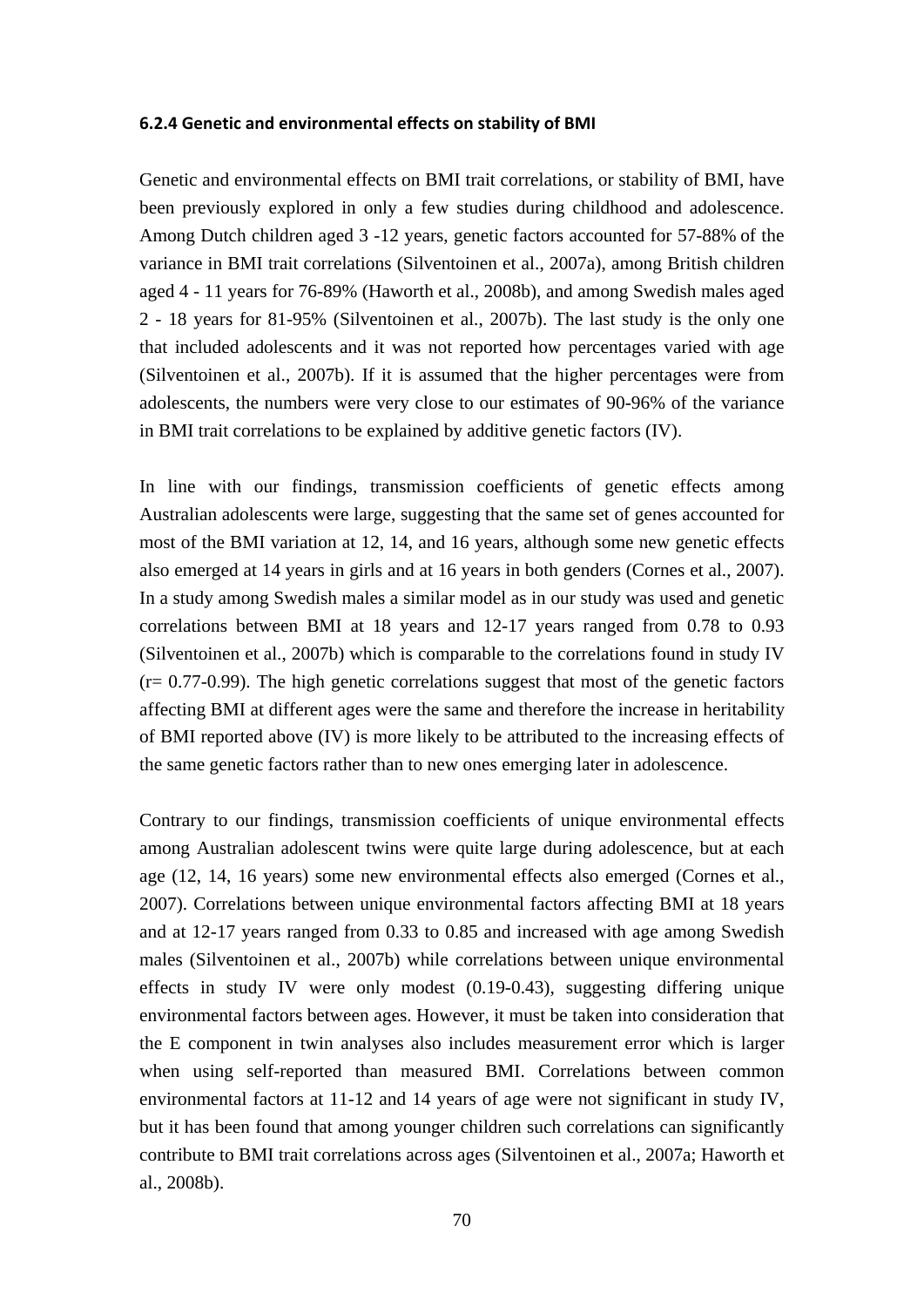#### **6.2.5 Assortative mating**

Assortative mating means that individuals choose spouses who are to some extent similar to themselves. This may confound the results of family studies because it makes the offspring more similar than in the case of random mating. Correlations between BMIs of Finnish twins and their spouses were 0.18-0.27 (Silventoinen et al., 2003), mainly because of social homogamy (choosing a mate based on a more similar environmental background, which has created similarity in BMI) rather than phenotypic assortment (choosing a mate based on a more similar phenotype). Only phenotypic assortment can result in genotypically more similar offspring. Phenotypic assortment may increase phenotypic correlations between DZ twins (Posthuma et al., 2003) and overestimate the common environmental component (Evans, 2002) or conceal the presence of dominant genetic effects and increase the possibility of observing additive genetic effects (Posthuma et al., 2003). Assortative mating cannot, however, explain our findings of diminishing effects of common environmental factors later in adolescence, because assortative mating would influence all age groups in a similar way. In our study sample the correlation between BMIs of mothers and fathers at baseline (when their children were 11-12 years old) was 0.15, which is slightly lower than among couples born in 1930–1957 (Silventoinen et al., 2003). The correlations between BMIs of parents at baseline and the BMIs of their children at 11- 17 years were higher (r=0.19-0.26) despite the two to four decades of age difference between parents and their children.

# **6.3 METHODOLOGICAL CONSIDERATIONS 6.3.1 Cross-sectional study setting and causation**

In studies I, II, and partly III a cross-sectional study setting was used. When there is no information about the timing of events, an association does not necessarily imply causation. In the case of leisure activities and overweight the associations are very likely to be bidirectional: individuals of normal weight are, for example, more likely to participate in sports than their overweight peers (Petersen et al., 2004) and sports can also decrease the risk of future overweight (Gordon-Larsen et al., 2002).

The situation is made more complicated by BMI tracking or a very high correlation of initial BMI with the BMI later in life. Previous sports participation could therefore have an association with later decreased BMI, although sports would not really decrease BMI but vice versa. This problem was tried to overcome in this study by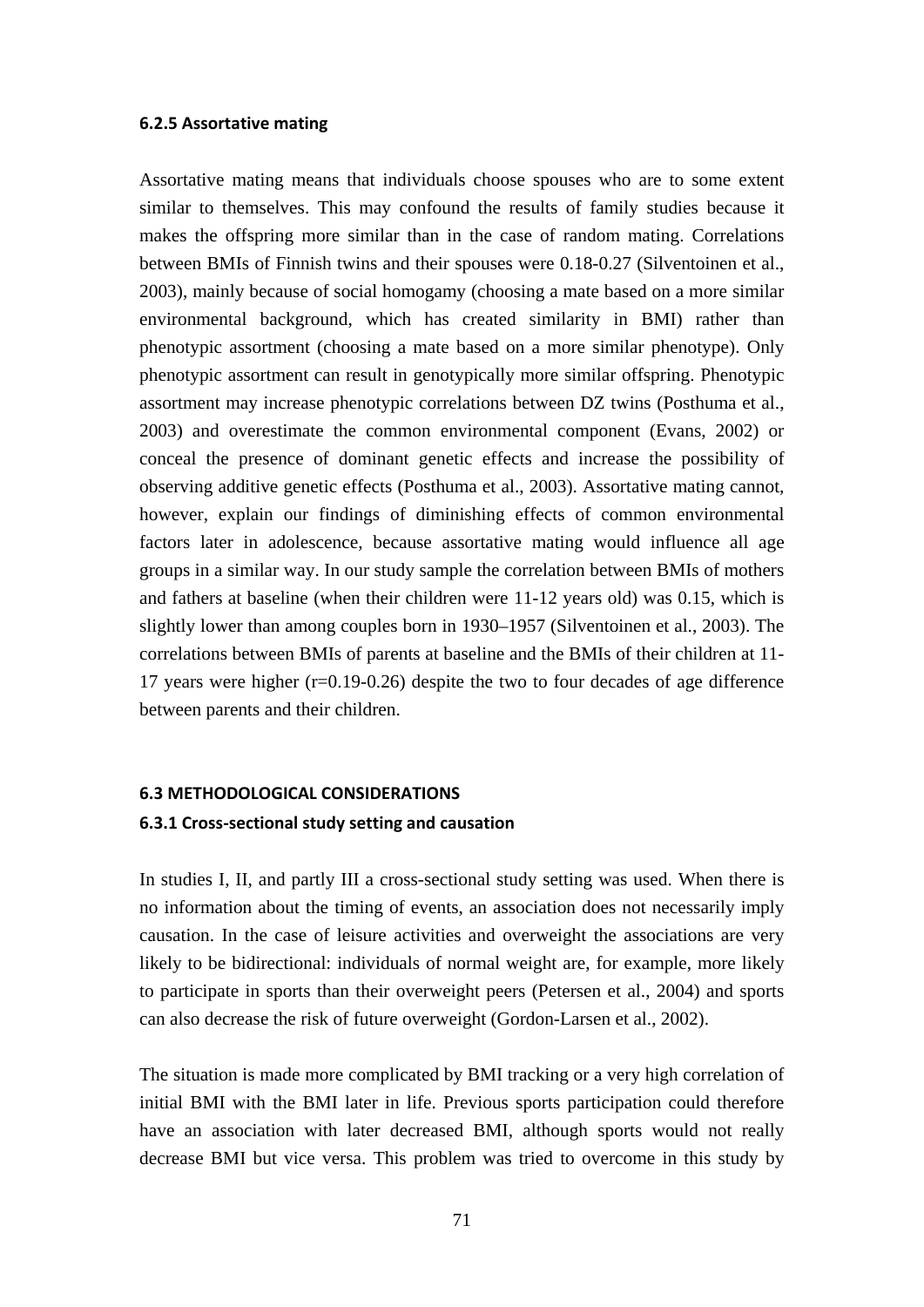adjusting for BMI level at the outset in the longitudinal analyses. This could have led to some confusing results, such as in the case of socializing among 14-year-old boys. Socializing was negatively associated with being overweight in the cross-sectional analyses (I), but positively associated with later overweight when the initial BMI was taken into account (III). Computer and cell phone use were measured at 17 years of age and only cross-sectional analyses were possible at that age. Therefore, it is not possible to draw the conclusion that computer or cell phone use increases BMI or the risk of overweight.

#### **6.3.2 Self-report and measurement bias**

Using self-reported weight and height in assessing overweight can lead to underestimation of overweight prevalence among adolescents (Crawley & Portides, 1995; Elgar et al., 2005). However, self-report bias of weight and height varying with leisure activity participation, which could create spurious associations between overweight risk and leisure activities, is unlikely to rise. On the contrary, self-report bias may attenuate the associations because underestimation of weight is more common among heavier than normal weight and underweight adolescents (Crawley & Portides, 1995; Elgar et al., 2005). Weight concerns are less common among adolescent boys than girls (Kaltiala-Heino et al., 2003) and boys may even associate being heavier with a positive image of being stronger (Adams et al., 2000) and therefore self-report bias of weight could also differ between genders.

Self-report bias of weight and height can also lead to decreased variation of BMI, because tall, thin adolescents underestimate their height while shorter and heavier adolescents overestimate their height and underestimate their weight (Crawley & Portides, 1995). However, in this study, we concentrated mainly on proportions of the total variance explained by genetic and environmental factors. Self-report bias could also lead to an increased E component in twin analyses because it includes measurement error in addition to unique environmental factors. Weight and height measurements were available from the school health records of a random sample of Finnish twins born in 1975-79. Their mean BMI and SD of BMI at 11-12 and 14 years were very close to the self-reported values of our sample (IV).

Self-report bias may concern reporting leisure activities, too. Obese adults have been shown to overestimate their physical activity more than adults of normal weight (Irwin et al., 2001; Brown & Werner, 2008), further attenuating the associations between physical exercise and overweight. Self-report bias was even more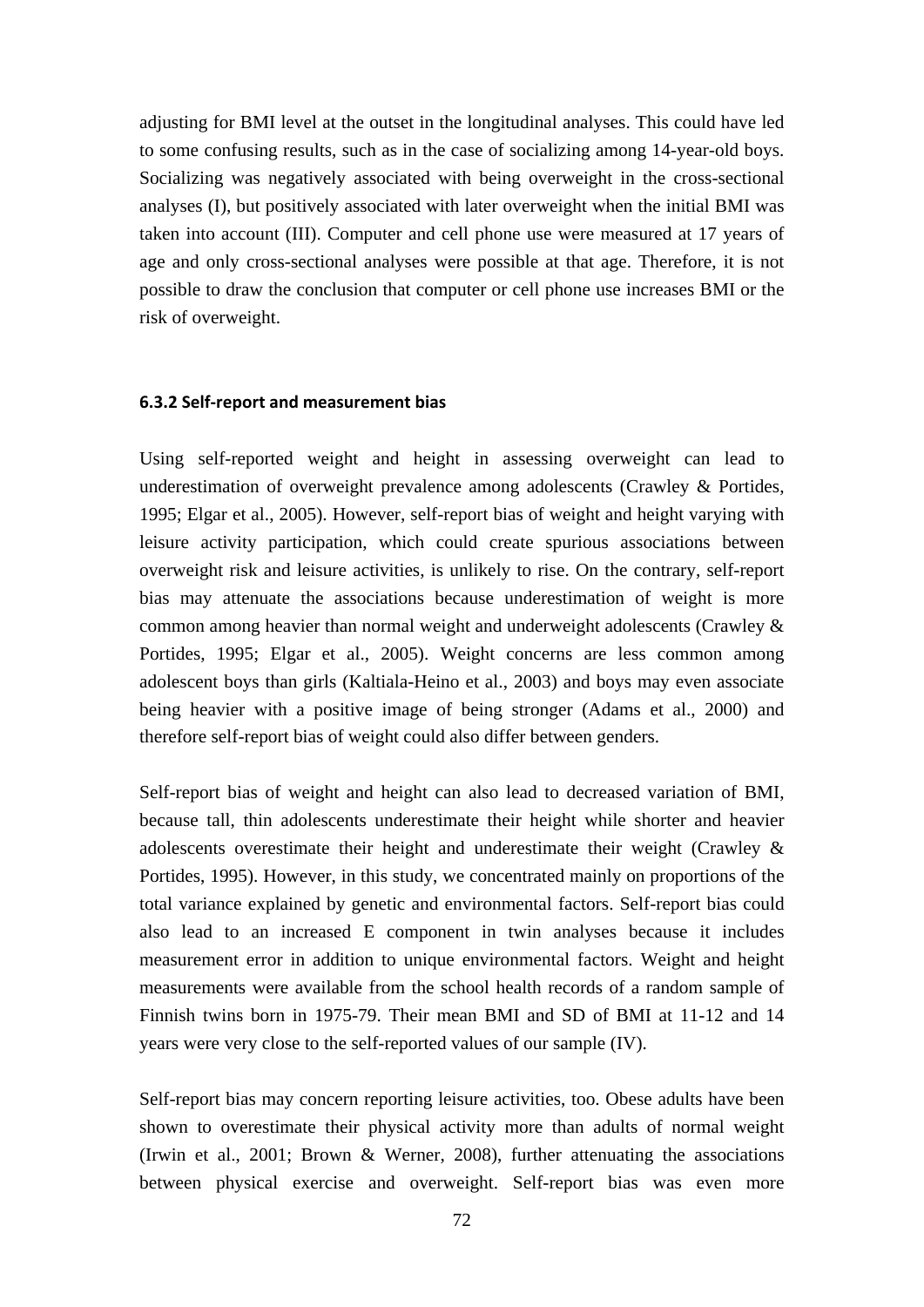pronounced among adolescents and varied by gender, education, and weight status (Slootmaker et al., 2009). In our study, physical activity variables were not exactly the same in every age group but at 11-12 and 14 years sports and not any kind of physical activity were investigated. Participation in sports is usually more organized than participation in ordinary physical activity and it could therefore be easier to report the frequency of sports truthfully. In study I an item on any physical activity was also used to validate the sports question at 14 years. The questionnaire at 11-12 years did not include the item on any physical activity and to keep the variables of 11-12- and 14-year-olds similar the item was not used in study III. At 17 years the item on sports was not included and therefore only any kind of physical activity could be investigated. Anyway, the physical activity measurements of this study were not precise and were prone to bias and this may explain why longitudinal associations with weight status were found only among boys.

Television or video viewing (and maybe playing computer games) could also be reported in different ways depending on weight status, because they are commonly considered to have an undesirable effect on weight. Other leisure activities studied are commonly considered as more neutral in relation to weight and may therefore not be susceptible to weight-dependent self-report bias. Studies investigating self-report bias of leisure activities (other than physical activity) according to weight status do not to our knowledge exist.

The questionnaire used in this study was a very crude method to measure leisure activity participation. The frequency options were the same for all the 15 leisure activities with very different frequency distributions because the questionnaire had to be simple enough for children and adolescents. Therefore it was impossible to design frequency options that would have been optimal for every activity. For instance, association of television watching with weight status could unfortunately not be reliably assessed in this study as the highest frequency option available in the questionnaire was 'daily'. The real television watching patterns were not captured because almost all adolescents watched television daily: there was not enough variation in the distribution of the variable to conduct reliable statistical analyses. Measuring daily television viewing hours would have been a better method to capture variation in television watching. Large inter-individual variation in temporal patterns of leisure activities complicated measurements still further. Measuring leisure activities directly and accurately (e.g. using videotaping) is unfortunately not possible in large, epidemiological studies without disturbing subjects' behavior. It would also require unrealistic resources and could not be assessed over long periods.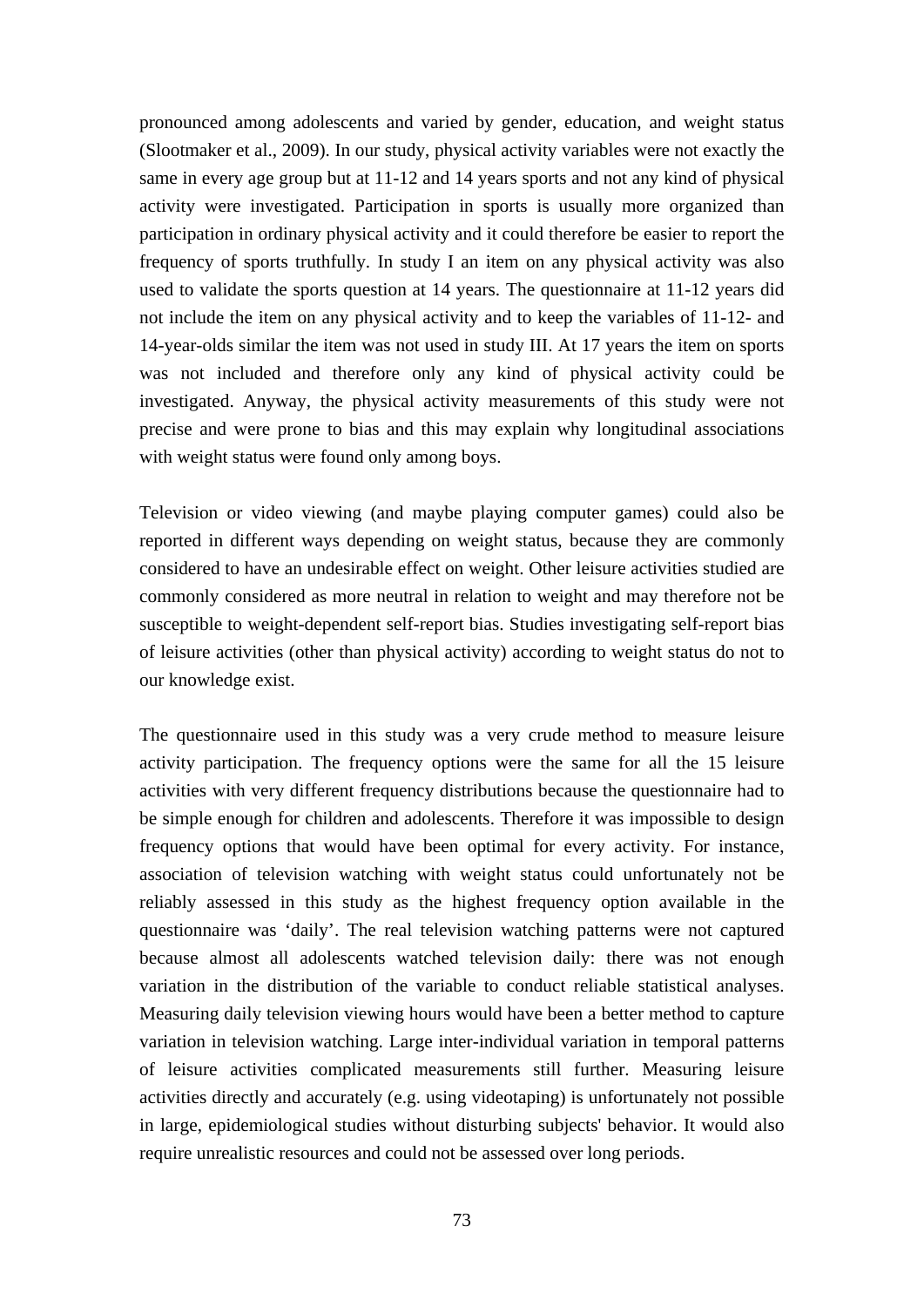### **6.3.3 Defining weight status**

Categorical overweight classification rather than continuous BMI was used as a main outcome in leisure activity analyses (I, III). This approach was chosen to identify associations between leisure interests and excess fat mass, and more exact measures of body composition were not feasible for this large, population-based sample. BMI is a problematic measure because it is poor at differentiating fat from muscle mass. Among normal-weight and underweight children and adolescents, fat-free muscle mass explained a large part of the inter-individual variation of BMI, while among children and adolescents with BMI at or over the 85th percentile it was a good indicator of adiposity (Freedman et al., 2005). Indeed, it has been found that although physical activity decreased BMI in overweight boys, it increased BMI in normalweight boys (Berkey et al., 2003). To study possible differences between continuous and categorical BMI as an outcome, the analyses were conducted using both of them in study II and some differences in the results were found. It was particularly surprising to find that physical activity frequency had a strong negative association with being overweight but no significant association with BMI (II, results for variables, such as physical activity, that were used to adjust the analyses not reported in the article).

#### **6.3.4 Twinship**

Twins may differ in some ways from singletons. At 16.5 years twins, especially boys, had lower mean BMI than singletons (Pietiläinen et al., 1999). Twins were rated higher than singletons in adaptive behaviors but no evidence was found that individual twins differ from singletons in externalizing or internalizing problem behaviors (Pulkkinen et al., 2003). When twins and singletons born in 1966 were followed from birth to adolescence it was found that sports were slightly more common among twins than singletons (Moilanen & Rantakallio, 1990), but responses to the intensity of physical activity item were very similar among Finnish twins born in 1974-77 and among Finnish singletons born in 1974 (Aarnio et al., 1997). The effect of twinship on social interactions is not straightforward but depends on the level of co-twin dependence. For some pairs the relationship between co-twins is similar to the relationship between normal siblings and unlikely to affect their social interactions with peers while twins who have a very close relationship with their co-twins may spend more time with their co-twins and less time with other friends (Penninkilampi-Kerola, et al., 2005). Twinship may diminish computer use time at home because many families own only one computer, but the situation is the same for singletons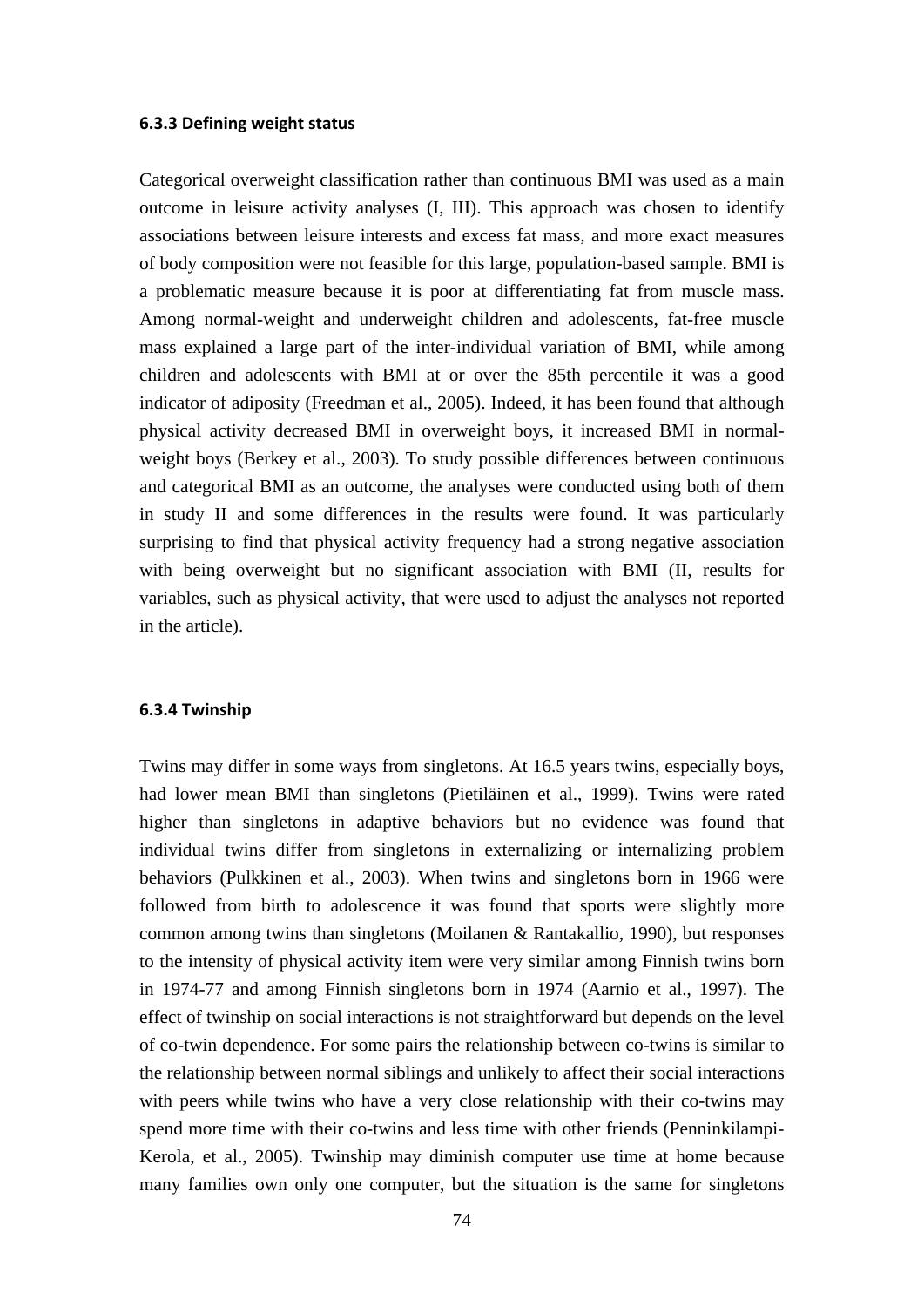who have siblings of about the same age. Differences particular to twinship are relatively minor and unlikely to affect the relationship of leisure activities or computer and cell phone use with the risk of overweight.

Twin analyses on genetic and environmental factors impacting BMI are based on variation and co-variation of BMI and are not affected by differences in mean BMI between twins and singletons. However, non-twin family studies have usually yielded heritability estimates lower than twin studies (Maes et al., 1997; Silventoinen et al., 2008), although differences in methods can also produce these differences. Twin studies can yield higher heritability estimates because of perfect age matching in twins, but also because environmental effects are assumed to be equal within MZ and DZ pairs. If MZ pairs have more similar environments and resemble each other more because of this, genetic effects are overestimated because any excess similarity of MZ pairs is regarded as a genetic effect (Evans, 2002). Larger heritability estimates in twin studies can also be due to participation bias. It was found that variance of weight was lower in twins who participated in a survey than among those who did not or whose zygosity could not be determined (Silventoinen et al., 2008). There is, however, no perfect method for determining genetic and environmental effects on certain traits; despite its limitations classic twin modeling remains one of the best.

## **6.3.5 Strengths**

The sample of this study was large and population-based and included twins of each zygosity: monozygotic, and both same-sex and opposite-sex dizygotic pairs. All twins born in Finland in 1983-87 were ascertained and the participation rates were high. Both cross-sectional and longitudinal analyses could be conducted with the data. Follow-up covered the whole period of adolescence and adolescents were assessed at every phase of puberty: pre-puberty, puberty, and post-puberty. Age at baseline and at each follow-up point was standard, which enabled studying how leisure activities and their associations with overweight and genetic and environmental effects on BMI changed with age. Information was available about a wide range of leisure activities, which enabled, with the help of advanced statistical methods, using them as markers of different life styles. Information was also available on several potential confounding factors, including pubertal development level and parental education and occupational group, which allowed adjusting the analyses for these.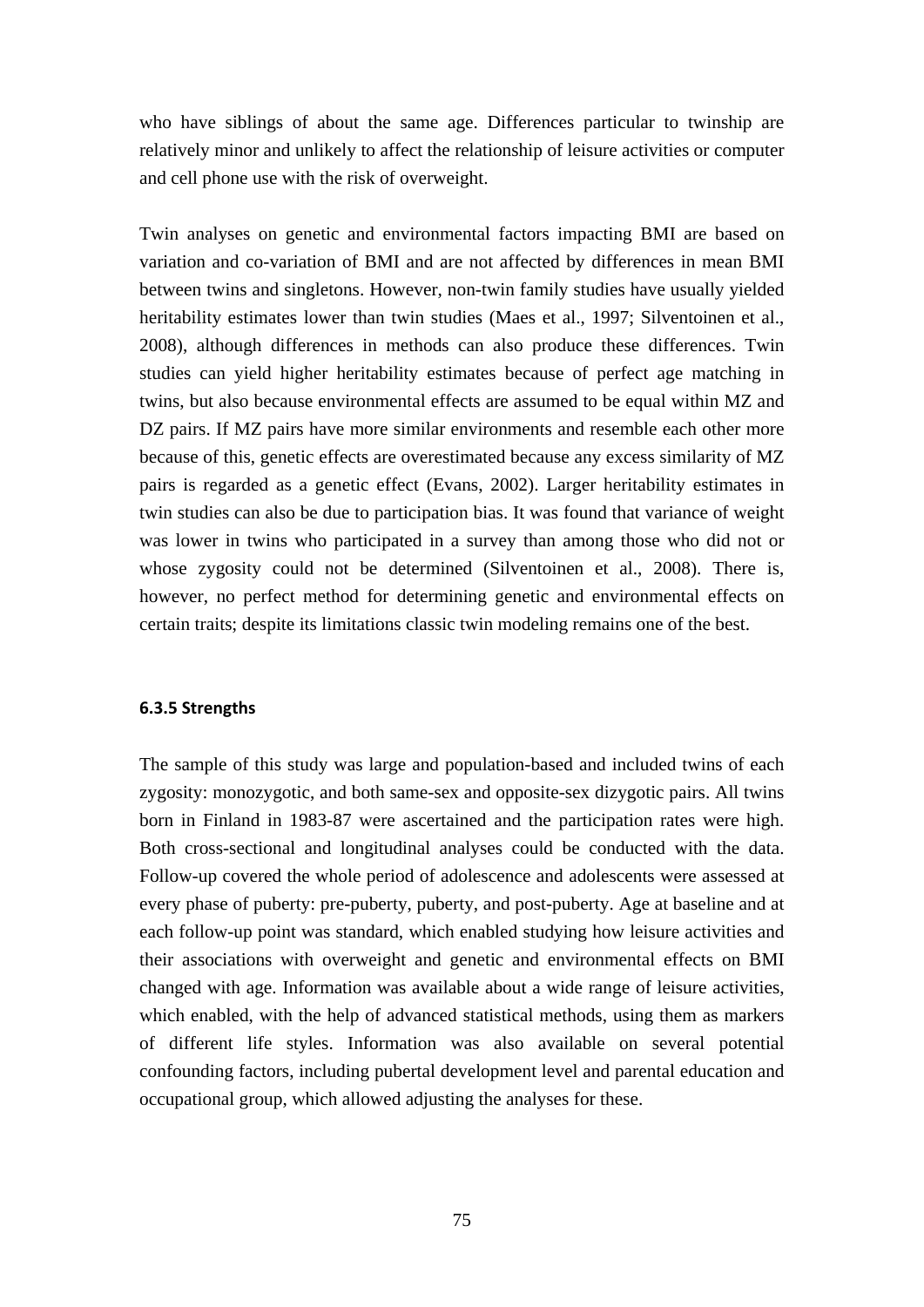### **6.5 CONCLUSIONS**

Sports had cross-sectional associations with lower overweight prevalence among both boys and girls, and sports also decreased the later risk of being overweight among boys. Many sedentary leisure activities had positive associations with being overweight, and 17-year-olds who were overweight used a computer more than their peers of normal weight. The prevalence of overweight was highest among 12-yearolds and 14-year-old boys whose leisure activity pattern was 'passive and solitary'. Among girls aged 14, this kind of a leisure activity pattern increased the risk of becoming overweight later in adolescence.

Despite the high heritability of BMI, common environmental factors shared by siblings also had an effect on BMI until 14 years of age, but the effect disappeared by 17 years. Genetic factors accounted for the stability of BMI during adolescence and unique environmental factors had only a minor impact. Genetic factors affecting BMI were quite similar at each age, but environmental factors changed during adolescence. It was also found that genetic factors affecting BMI differed somewhat between boys and girls during adolescence. Total variance of BMI of 14-year-olds was greater among Caucasians than East Asians. The difference was mainly attributable to higher genetic variation among Caucasians.

#### **6.6 IMPLICATIONS FOR HEALTH PROMOTION STRATEGIES**

The findings of this study highlight the importance of creating a versatile leisure time environment for adolescents. Sedentary leisure time may predispose adolescents to overweight. Physical activity and healthy eating should be encouraged especially among adolescents who have mainly sedentary hobbies. Internet-based prevention campaigns may be a useful approach given that overweight adolescents used computers more than their peers. On the other hand, longitudinal studies are needed to explore whether increased computer use predicts the risk of later overweight.

Low sports participation and a passive and solitary leisure activity pattern were more common among adolescents who were overweight. These results highlight the importance of also creating opportunities for overweight adolescents to enjoy participation in sports and other leisure activities. Stopping discrimination related to overweight as early as possible is crucial for preventing psychological problems and social marginalization of overweight adolescents.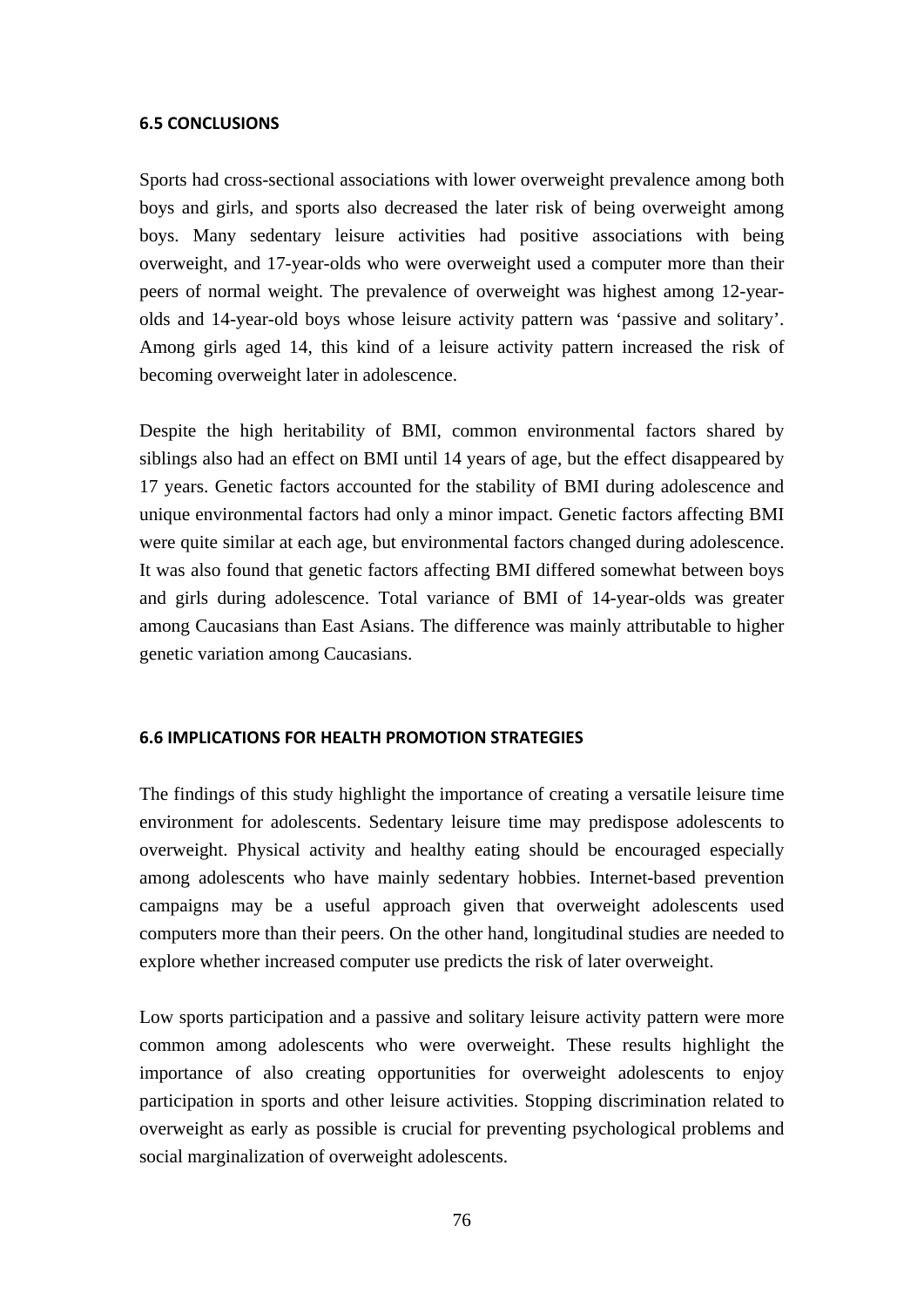Family-based interventions hold the key to controlling obesity until middle adolescence. Later in adolescence interventions should concentrate on individuals rather than families. These conclusions are based on our finding of disappearance of the common environmental effect on BMI by the age of 17 years. To confirm this finding requires longitudinal studies of genetic and environmental effects on BMI during adolescence, using measured weight and height in large, population-based samples. Studies of genetic and environmental effects on body composition measured in more accurate ways than BMI are also needed. To disentangle the complex interplay of genetic and environmental factors affecting BMI will also require more studies among various ethnic groups and among children with similar genetic backgrounds living in different environments as well as studies investigating interactions of individual environmental factors with individual genetic factors.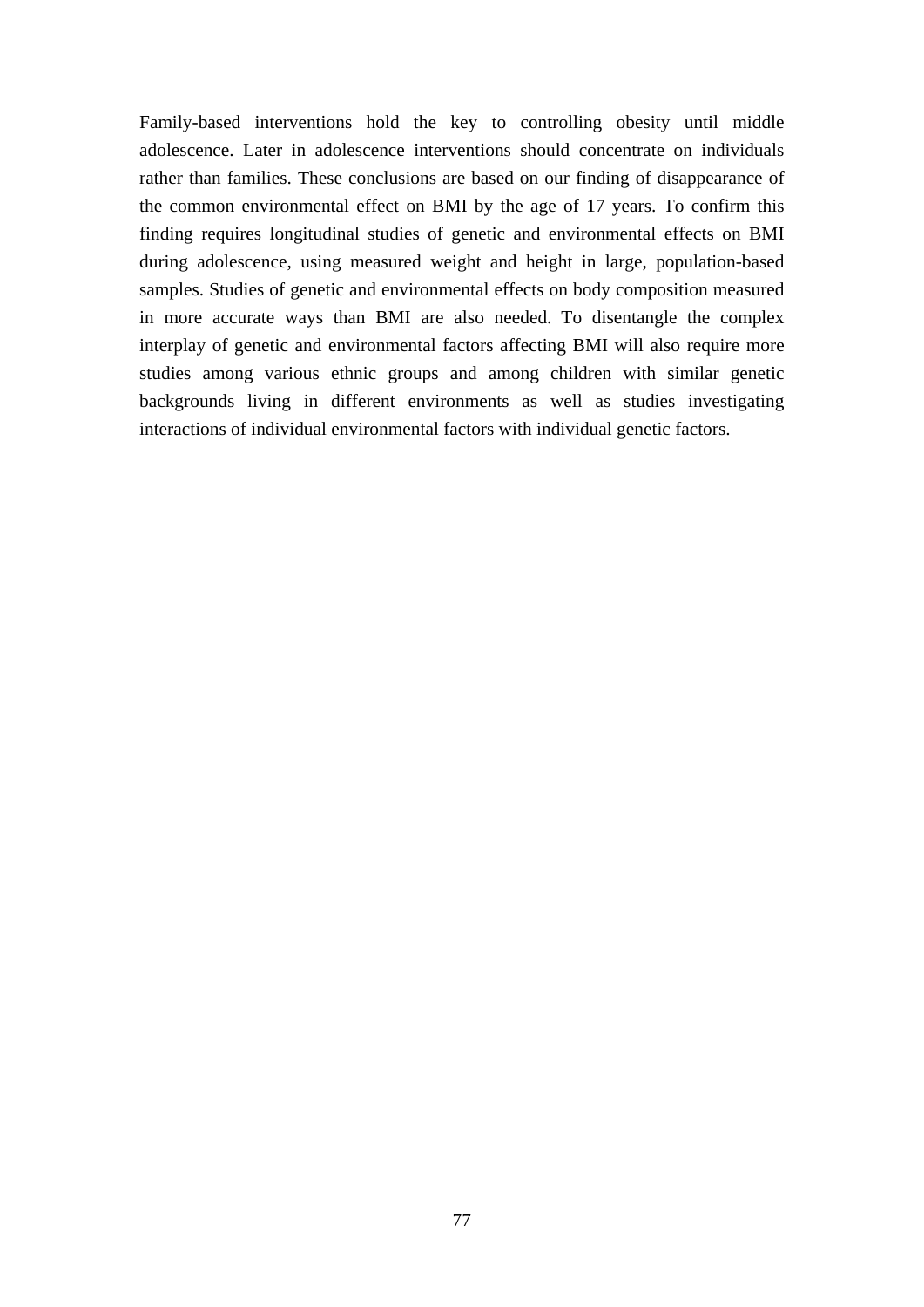# ACKNOWLEDGEMENTS

This study was carried out at the Department of Public Health, University of Helsinki. Helsinki Biomedical Graduate School supported the project during summer months of my medical studies and during the last twelve months. Many people have been involved in the project, starting from the twins who participated in FinnTwin12 study: I would like to greatly thank them for participating. A lot of work was done already before the questionnaires were sent to the twins and also after they were received in Twin Research Unit. Therefore, I am in debt for many people who have collected the data, helped me to analyze them and to report the findings.

I would like to express my sincere gratitude to my supervisors prof. Jaakko Kaprio and prof. Aila Rissanen. You have gently guided me through the whole process by offering your support and words of advice when needed but also letting me to go on with the work freely if I felt so. Jaakko, without your knowledge, great ideas, and quick and rigorous answers to my questions, this work would not have been completed. Aila, your endless optimism and trust on my work were invaluable especially during hard times. Your innovativeness and knowledge on scientific writing were also essential.

I would like to thank the official reviewers of the thesis, adjunct prof. Marjaana Lahti-Koski and prof. Päivi Rautava. Your comments helped me to improve the thesis and I am particularly grateful for your efficient actions with the statements. I would also like to thank Mr. Richard Burton for the language review of the thesis and one of the original articles. Prof. Arja Rimpelä and adjunct prof. Sirpa Sarlio-Lähteenkorva are thanked for having been members of my thesis committee. And, of course, my compliments go to prof. Marjo-Riitta Järvelin who accepted the post of being my opponent.

Adjunct prof. Anna Keski-Rahkonen and Dr. Elina Sihvola helped me to get started during my first summer in the Department of Public Health. Starting the project would have been a way more difficult without you. I think you also gave me the original idea of investigating leisure activities other than television viewing and sports. Thank you for your contribution. Anna, you also taught me the basics of biostatistics, scientific writing, and how to use statistical software. I think our collaboration during the summer months at otherwise empty Department of Public Health (everybody else was on vacation) was very nice and productive.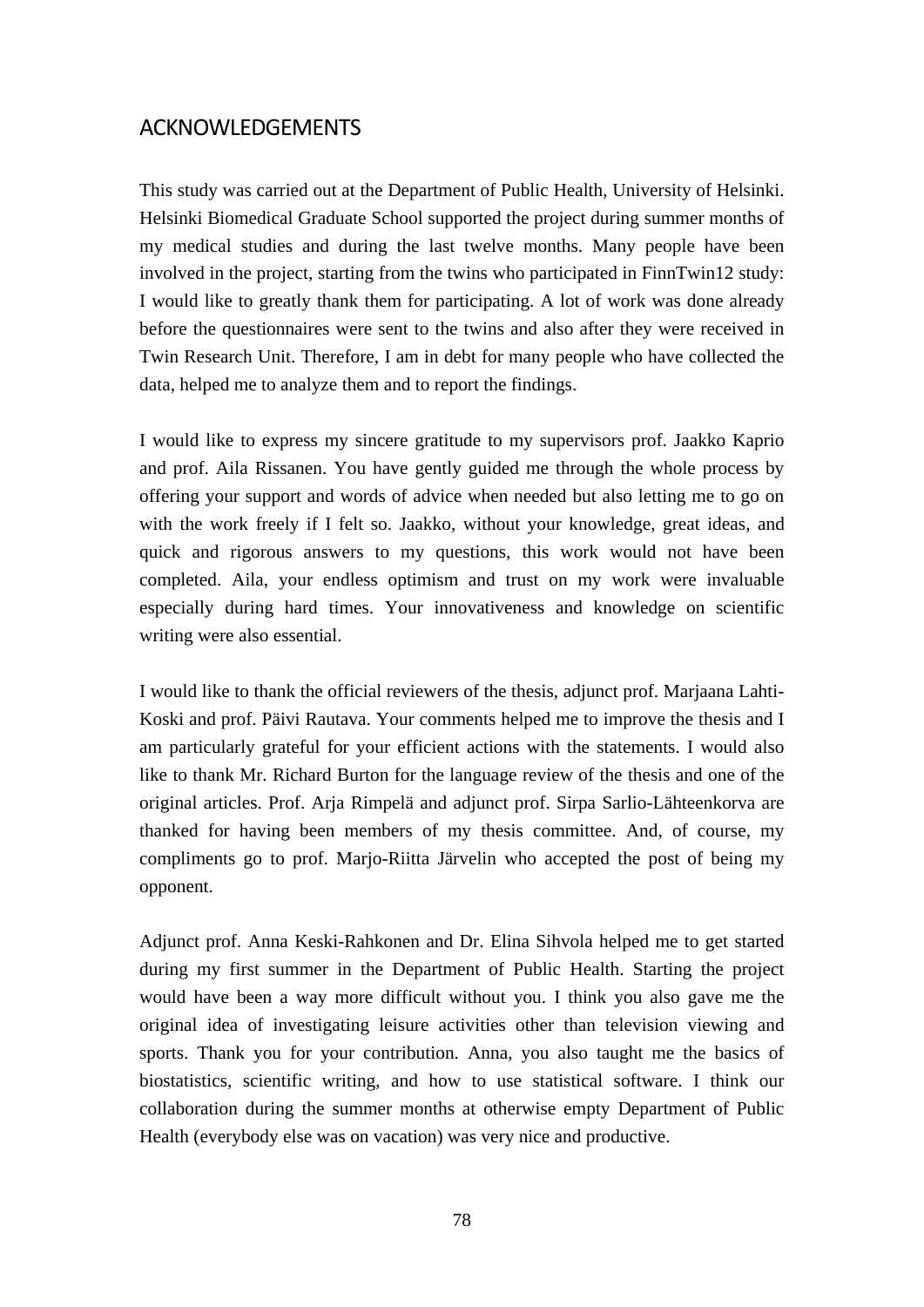I am also grateful to prof. Lea Pulkkinen and prof. Richard J. Rose. Without your and Jaakko's efforts, FinnTwin12 sample would probably not exist. Thank you also for taking time to review and comment my manuscripts. I would also like to thank adjunct prof. Karri Silventoinen for introducing to me the details of twin modeling and helping me a lot with the twin analyses. You were always interested in my work and made me to believe in its importance. I would also like to thank prof. Yoon-Mi Hur and the other co-authors of the paper V for collaboration and for letting me to include the paper into my thesis.

Then I would like to thank my room mate and colleague, Linda Mustelin, for an opportunity to share thoughts about twin research and Ph.D. projects but also about clinical practice, horses, human relationships, and numerous other things. It was also a great pleasure to spend time with you in conferences and on courses as well as at the stables. Thank you other Ph.D. students and post-docs Anu Raevuori, Leonie Bogl, Tellervo Korhonen, Kaisu Keskitalo, Ulla Broms, Alfredo Ortega-Alonso, and Anu Koskela among others for your help and opportunities to share thoughts about the project.

My compliments go to Kauko Heikkilä who helped me with the data sets and computer matters and to Eila Voipio for helping me with many practical things. I also owe to the whole staff of Twin Research Unit for collecting and taking care of these amazing twin data sets as well as of other practical things.

I would like to thank my friends not involved with twin studies for offering me something else than Ph.D. project to think about. Then I'd like to thank Mum, Dad, Kaisa, Antti, and other family members, for your care, support, encouragement, and help. And Arttu, thank you for your interest and comments on my work, as well as help with various practical matters. Thank you also for taking me completely out of the research world to the real world occasionally.

Helsinki, December 2009

Hanna-Reetta Lajunen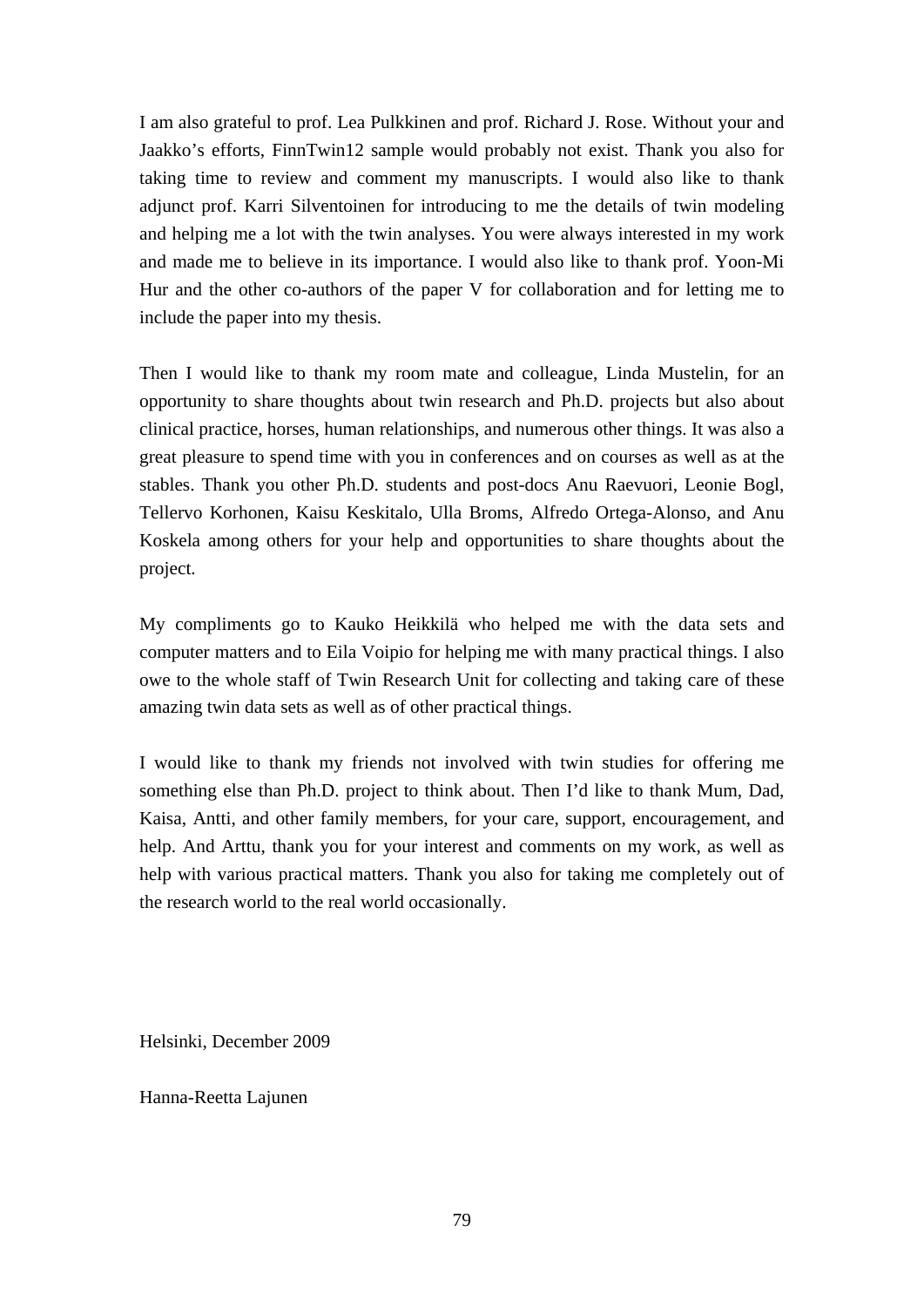# **REFERENCES**

Aarnio M, Kujala UM, Kaprio J (1997). Associations of health-related behaviours, school type and health status to physical activity patterns in 16 year old boys and girls. *Scand J Soc Med.* 3:156-167.

Adair LS (2008). Child and adolescent obesity. Epidemiology and developmental perspectives. *Physiol Behav.* 94:8-16.

Adair LS, Gordon-Larsen P (2001). Maturational timing and overweight prevalence in US adolescent girls. *Am J Public Health.* 91:642–644.

Adams K, Sargent R, Thompson S, Richter D, Corwin S, Rogan T (2000). A study of body weight concerns and weight control practices of  $4<sup>th</sup>$  and  $7<sup>th</sup>$  grade adolescents. *Ethnicity Health.* 5:79-94.

Allison DB, Heshka S, Neale MC, Heymsfield SB (1994). Race effects in the genetics of adolescents' body mass index. *Int J Obes Relat Metab Disord.* 18: 363-368.

Allison DB, Mattes RD (2009). Nutritively sweetened beverage consumption and obesity. The need for solid evidence on a fluid issue. *JAMA.* 301:318-320.

Anderson SE, Cohen P, Naumova EN, Must A. (2006). Association of depression and anxiety disorders with weight change in prospective community-based study of children followed up into adulthood. *Arch Pediatr Adolesc Med.* 160:285-291.

Baird J, Fisher D, Lucas P, Kleijnen J, Roberts H, Law C (2005). Being big or growing fast: systematic review of size and growth in infancy and later obesity. *BMJ.* 331:929.

Baker JL, Olsen LW, Sørensen TI (2007). Childhood body-mass index and the risk of coronary heart disease in adulthood. *N Engl J Med.* 357:2329-2337.

Bartko WT, Eccles JS (2003). Adolescent participation in structured and unstructured activities: a person-oriented analysis. *J Youth Adolesc.* 32:233-241.

Bellizzi MC, Dietz WH (1999). Workshop on childhood obesity: summary of the discussion. *Am J Clin Nutr.* 70:S173-S175.

Benzinou M, Creemers JWM, Choquet H, Lobbens S, Dina C, Durand E, et al. (2008). Common nonsynonymous variants in *PCSK1* confer risk of obesity. *Nat Genet.* 40:943-945.

Berkey CS, Rockett HR, Gillman MW, Colditz GA (2003). One-year changes in activity and in inactivity among 10- to 15-year-old boys and girls: relationship to change in body mass index. *Pediatrics.* 111:836-843.

Beunen G, Thomis M (1999). Genetic determinants of sports participation and daily physical activity. *Int J Obes Relat Metab Disord.* 23:S55–S63.

Blakemore AIF, Froguel P (2008). Is obesity our genetic legacy? *J Clin Endocrinol Metab.* 93:S51-S56.

Bochukova EG, Huang N, Keogh J, Henning E, Purmann C, Blaszczyk K, et al. (2009). Large, rare chromosomal deletions associated with severe early-onset obesity. *Nature.* Epub. 2009 Dec 6. doi:10.1038/nature08689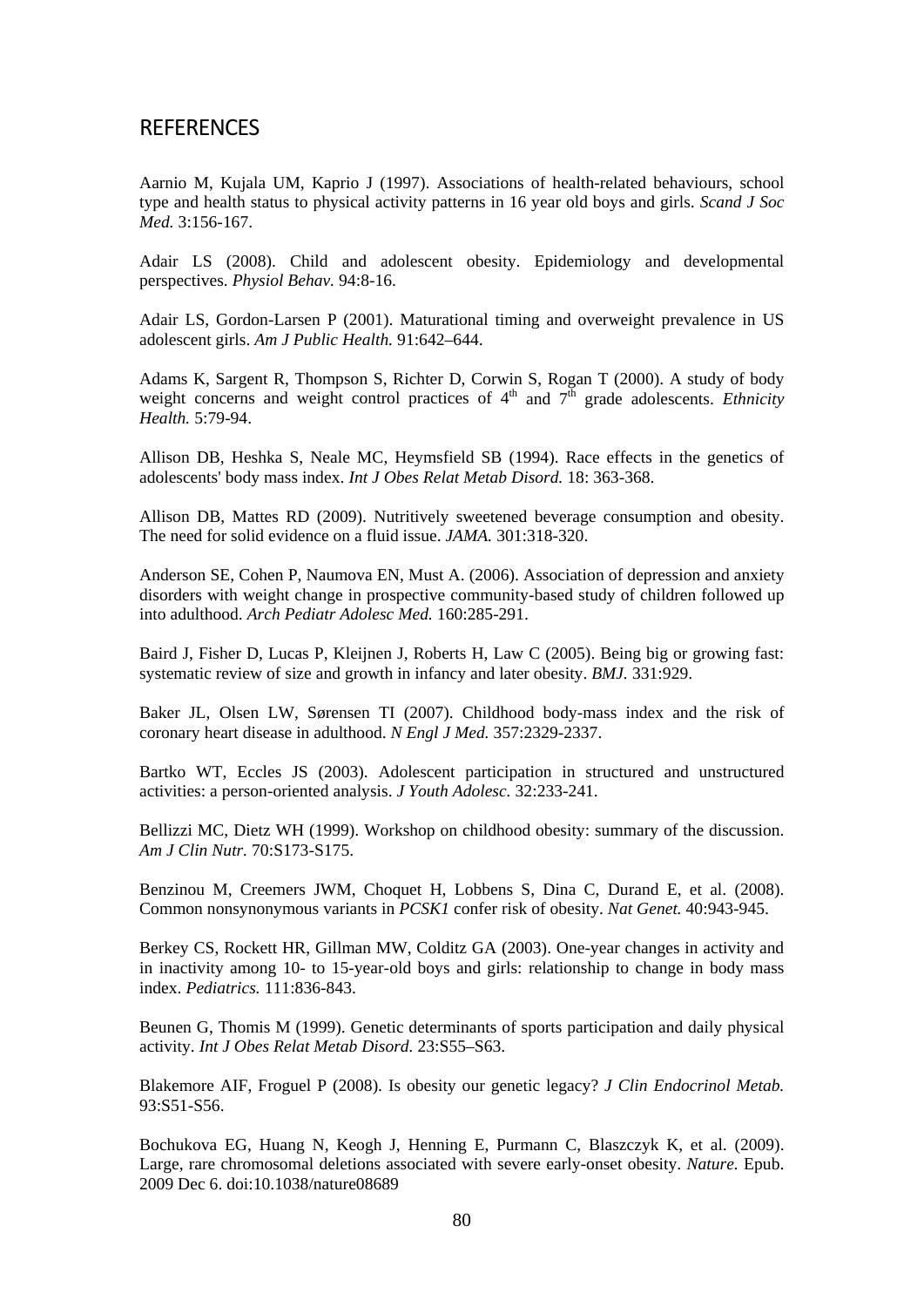Bodurtha JN, Mosteller M, Hewitt JK, Nance WE, Eaves LJ, Moskowitz WB, et al. (1990). Genetic analysis of anthropometric measures in 11-year-old twins: the Medical College of Virginia Twin Study. *Pediatr Res.* 28:1-4.

Boomsma D, Busjahn A, Peltonen L. Classical twin studies and beyond (2002). *Nat Rev Genet.* 3:872-882.

Boone-Heinonen J, Gordon-Larsen P, Adair LS (2008). Obesogenic clusters: Multidimensional adolescent obesity-related behaviors in the U.S. *Ann Behav Med*. 36:217- 230.

Breen FM, Plomin R, Wardle J (2006). Heritability of food preferences in young children. *Physiol Behav.* 30:443–447.

Brown BB, Werner CM (2008). Using accelometer feedback to identify walking destinations, activity overestimates, and stealth exercise in obese and nonobese individuals. *J Phys Act Health.* 5:882-893.

Burke V, Beilin LJ, Durkin K, Stritzke WG, Houghton S, Cameron CA (2006). Television, computer use, physical activity, diet and fatness in Australian adolescents. *Int J Pediatr Obes.* 1:248-255.

Carter OB (2006). The weighty issue of Australian television food advertising and childhood obesity. *Health Promot J Austr.* 17:5-11.

Cauchi S, Stutzmann F, Cavalcanti-Proenca C, Durand E, Pouta A, Hartikainen A-L, et al. (2009). Combined effects of *MC4R* and *FTO* common genetic variants on obesity in European general populations. *J Mol Med*. 87:537-546.

Cecil JE, Tavendale R, Watt P, Hetherington MM, Palmer CAN (2008). An obesityassociated FTO gene variant and increased energy intake in children. *N Engl J Med.* 359:2558-2566.

Cole TJ (2006). Childhood obesity: Assessment and prevalence. Pp. 4 in: Cameron N, Norgan NG, Ellison GTH (eds). *Childhood obesity - contemporary issues.* Boca Raton: Society for the Study of Human Biology Series, CRC Taylor Francis.

Cole TJ, Bellizzi MC, Flegal KM, Dietz WH (2000). Establishing a standard definition for child overweight and obesity worldwide: international survey. *BMJ.* 320:1240-1243.

Cole TJ, Freeman JV, Preece MA (1998). British 1990 growth reference centiles for weight, height, body mass index and head circumference fitted by maximum penalized likelihood. *Stat Med.* 17:407-429.

Cole TJ, Henson GL, Tremble JM, Colley NV (1997). Birthweight for length: ponderal index, body mass index or Benn index. *Ann Hum Biol.* 24:289-298.

Cope MB, Allison DB (2008). Critical review of the World Health Organization's (WHO) 2007 report on evidence of the long-term effects of breastfeeding: systematic reviews and meta-analysis' with respect to obesity. *Obes Rev.* 9:594-605.

Cornes BK, Zhu G, Martin NG (2007). Sex differences in genetic variation in weight: A longitudinal study of body mass index in adolescent twins. *Behav Genet.* 37:648-660.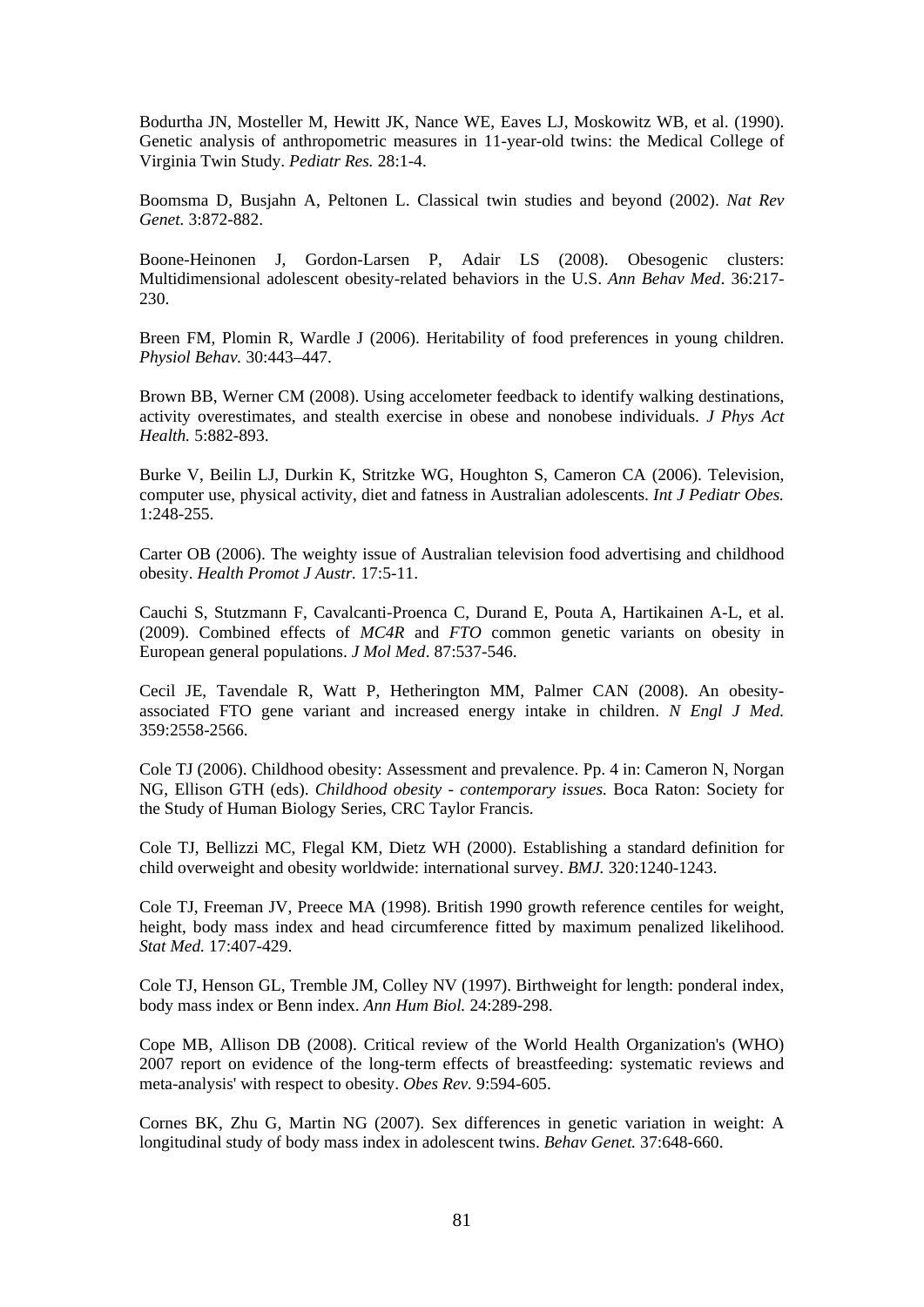Crawley HF, Portides G (1995). Self-reported versus measured height, weight and body mass index amongst 16-17 year old British teenagers. *Int J Obes Relat Metab Disord.* 19:579-584.

Davison KK, Susman EJ, Birch LL (2003). Percent body fat at age 5 predicts earlier pubertal development among girls at age 9. *Pediatrics.* 111:815–821.

de Onis M, Onyango AW, Borghi E, Siyam A, Nishida C, Siekmann J (2007). Development of a WHO growth reference for school-aged children and adolescents. *Bulletin of the World Health Organization.* 85:660-667.

Dick DM, Rose RJ, Pulkkinen L, Kaprio J (2001). Measuring puberty and understanding its impact: A longitudinal study of adolescent twins. *J Youth Adolesc.* 30:385-399.

Dixon HG, Scully ML, Wakefield MA, White VM, Crawford DA (2007). The effects of television advertisements for junk food versus nutritious food on children's food attitudes and preferences. *Soc Sci Med.* 65:1311-1323.

Dunderfelt T (1998). *Elämänkaaripsykologia*. p. 86-104. WSOY. Porvoo.

Dunger DB, Ong KK (2006). Perinatal influences on childhood obesity risk. Pp.149-163 in: Cameron N, Norgan NG, Ellison GTH (eds). *Childhood obesity - contemporary issues.* Boca Raton: Society for the Study of Human Biology Series, CRC Taylor Francis.

Dunn KM, Jordan K, Croft PR (2006). Characterizing the course of low back pain: A latent class analysis. *Am J Epidemiol.* 163:754-761.

Elgar FJ, Roberts C, Tudor-Smith C, Moore L (2005). Validity of self-reported height and weight and predictors of bias in adolescents. *J Adolesc Health.* 37:371-375.

Erikson EH (1963). *Childhood and Society*. (2nd ed.). New York: Norton.

Erikson EH (1968). *Identity: Youth and crisis.* New York: Norton.

Eriksson M, Rasmussen F, Tynelius P (2006). Genetic factors in physical activity and the equal environment assumption–the Swedish young male twins study. *Behav Genet.* 36:238– 247.

Evans DM (2002). Biometrical genetics. *Biol Psychol.* 6:33-51.

Falkner NH, Neumark-Sztainer D, Story M, Jeffery RW, Beuhring T, Resnick MD (2001). Social, educational, and psychological correlates of weight status in adolescents. *Obes Res.* 9:32-42.

Farooqi S, O'Rahilly S (2006). Genetics of obesity in humans. *Endocr Rev.* 27:710-718.

Franklin MF (1999). Comparison of weight and height relations in boys from 4 countries. *Am J Clin Nutr.* 70:S157-S162.

Frayling TM, Timpson NJ, Weedon MN, Zeggini E, Freathy RM, Lindgren CM, et al. (2007). A common variant in the FTO gene is associated with body mass index and predisposes to childhood and adult obesity. *Science.* 316:889-894.

Fredricks JA, Eccles JS (2006). Is extracurricular participation associated with beneficial outcomes? Concurrent and longitudinal relations. *Dev Psychol.* 42:698-713.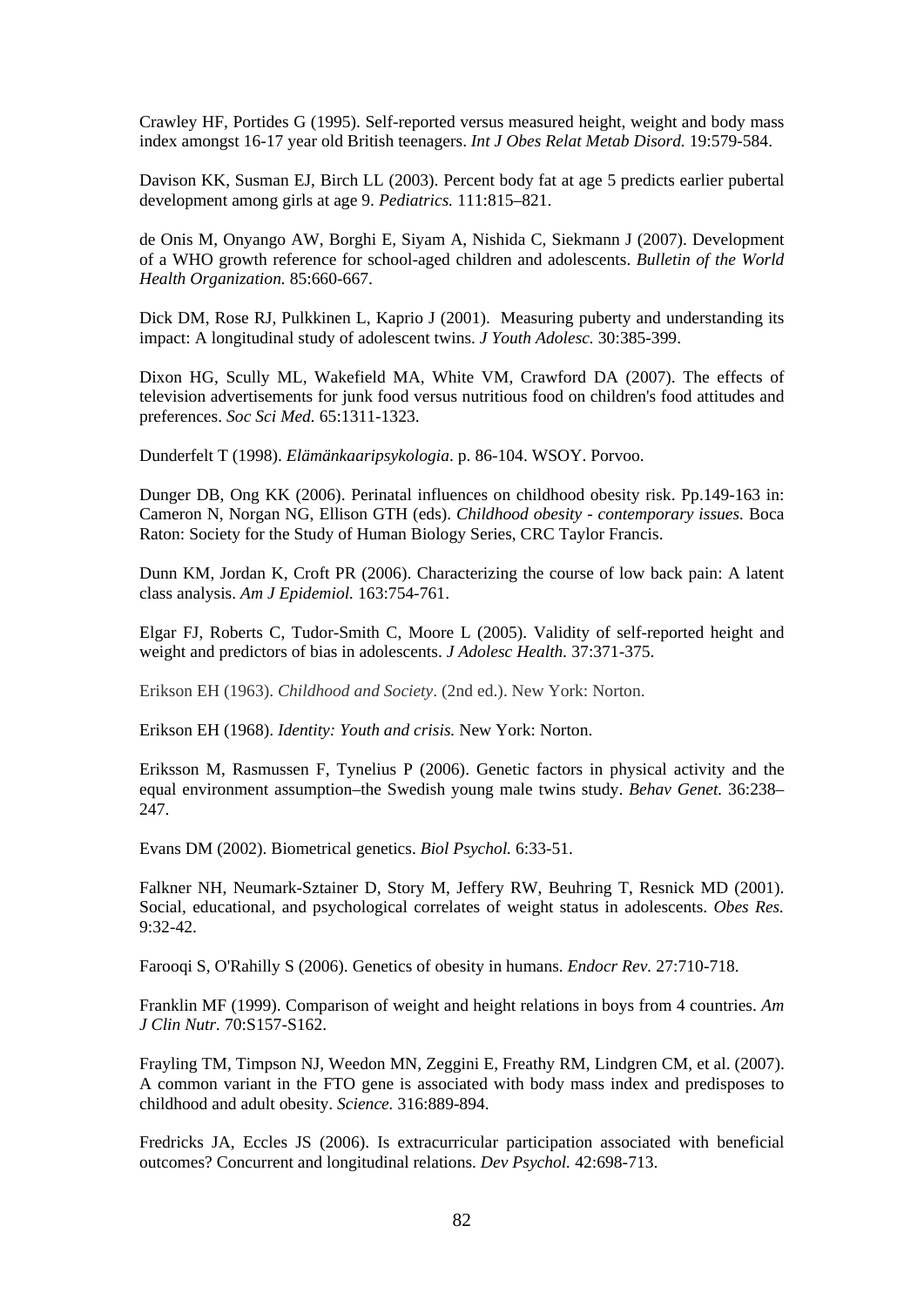Freedman DS, Wang J, Maynard LM, Thornton JC, Mei Z, Pierson Jr RN, et al. (2005). Relation of BMI to fat and fat-free mass among children and adolescents. *Int J Obes.* 29:1-8.

Freud S (1940/1964). In: Strachey J (Ed & trans). *The standard edition of the complete psychological works of Sigmund Freud.* London: Hogarth Press.

Fuentes RM, Notkola IL, Shemeikka S, Tuomilehto J, Nissinen A. Tracking of body mass index during childhood: a 15-year prospective population-based family study in Eastern Finland (2003). *Int J Obes Relat Metab Disord.* 27:716-721.

Goldsmith HH (1991). A zygosity questionnaire for young twins: a research note. *Behav Genet.* 21:257-269.

Gordon-Larsen P, Adair LS, Popkin BM (2002). Ethnic differences in physical activity and inactivity patterns and overweight status. *Obes Res*. 10:141-149.

Gorely T, Marshall SJ, Biddle SJ (2004). Couch kids: correlates of television viewing among youth. *Int J Behav Med.* 11:152-163.

Grafova IB (2008). Overweight children: Assessing the contribution of the built environment. *Prev Med.* 47:304-308.

Hakanen M, Raitakari OT, Lehtimäki T, Peltonen N, Pahkala K, Sillanmäki L, Lagström H, Viikari J, Simell O, Rönnemaa T (2009). *J Clin Endocrinol Metab.* 94:1281-1287.

Halford JCG, Boyland EJ, Hughes G, Oliveira LP, Dovey TM (2007a). Beyond-brand effect of television (TV) food advertisements/commercials on caloric intake and food choice of 5-7 year-old children. *Appetite.* 49:263-267.

Halford JCG, Boyland EJ, Hughes GM, Stacey L, MaKean S, Dovey TM (2007b). Beyondbrand effect of television food advertisements on food choice in children: the effects of weight status. *Public Health Nutrition.* 11:897-904.

Hamill PV, Drizd TA, Johnson CL, Reed RB, Roche AF (1977). NCHS growth curves for children birth-18 years: United States. *Vital Health Stat 11*. 165:i-iv, 1-74.

Harris MA, Prior JC, Koehoorn M (2008). Age at menarche in the Canadian population: secular trends and relationship to adulthood BMI. *J Adolesc Health.* 43:548-554.

Harrison PA, Narayan G (2003). Differences in behavior, psychological factors, and environmental factors associated with participation in school sports and other activities in adolescence. *J Sch Health.* 73:113-120.

Haworth CMA, Carnell S, Meaburn EL, Davis OSP, Plomin R, Wardle J (2008b). Increasing heritability of BMI and stronger associations with the FTO gene over childhood. *Obesity.* 16:2663-2668.

Haworth CMA, Plomin R, Carnell S, Wardle J (2008a). Childhood obesity: Genetic and environmental overlap with normal-range BMI. *Obesity.* 16:1585-1590.

Heitmann BL, Lissner L (1995). Dietary underreporting by obese individuals - is it specific or non-specific? *BMJ.* 311:986-989.

Himes JH, Dietz WH (1994). Guidelines for overweight in adolescent preventive services: recommendations from an expert committee. *Am J Clin Nutr.* 59:307-316.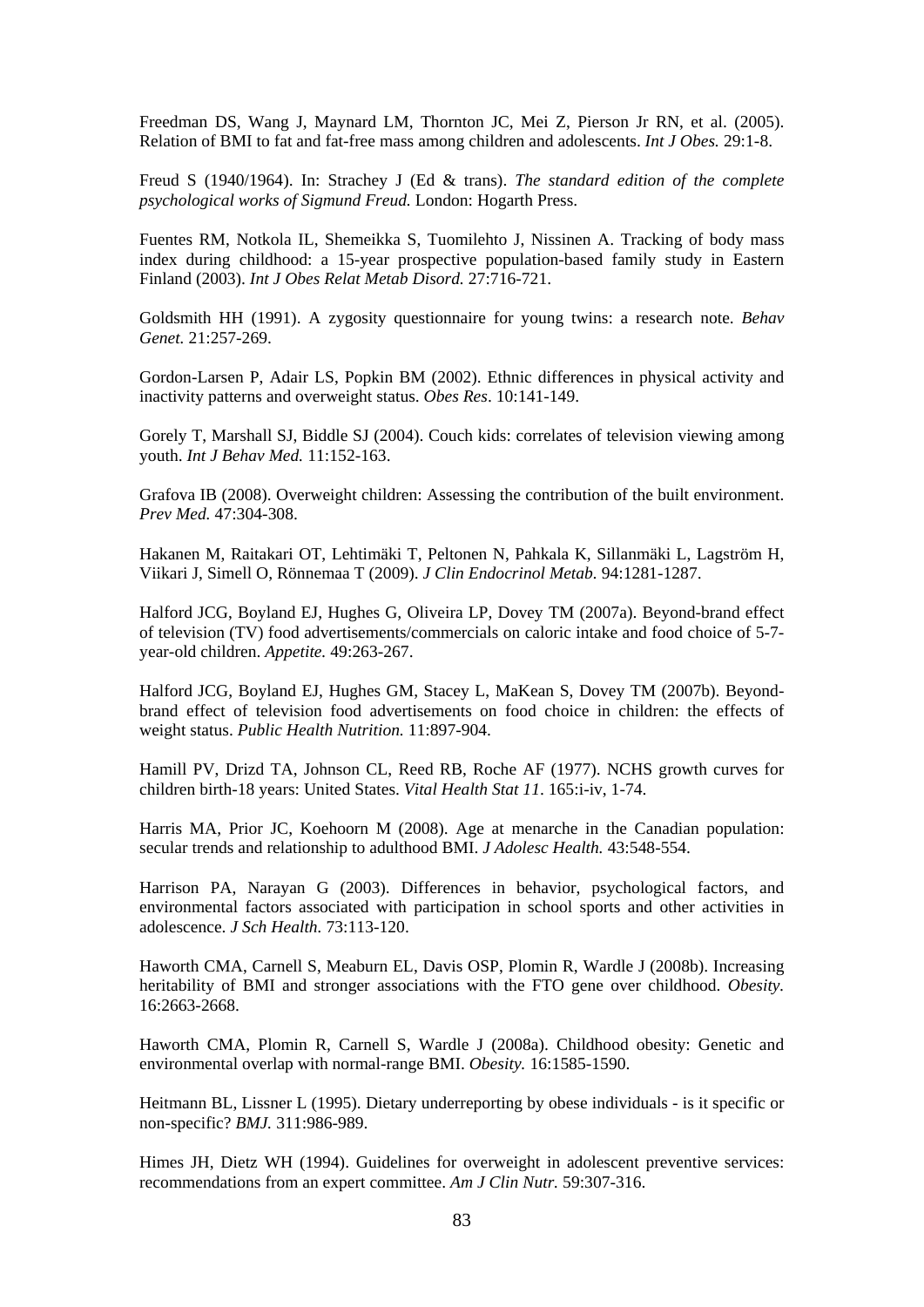Hur YM (2007). Sex difference in heritability of BMI in South Korean adolescent twins. *Obesity.* 15:2908-2911.

Hur YM, Bouchard Jr TJ, Eckert E (1998). Genetic and environmental influences on selfreported diet: a reared-apart twin study. *Physiol Behav*. 64:629–636.

Iannotti RJ, Kogan MD, Janssen I, Boyce WF (2009). Patterns of adolescent physical activity, screen-based media use, and positive and negative health indicators in the U.S. and Canada. *J Adolesc Health.* 44:493-499.

Irwin ML, Ainsworth BE, Conway JM (2001). Estimation of energy expenditure from physical activity measures: Determinants of accuracy. *Obes Res.* 9:517-525.

Jackson-Leach R, Lobstein T (2006). Estimated burden of paediatric obesity and comorbidities in Europe. Part 1. The increase in the prevalence of child obesity in Europe is itself increasing. *Int J Pediatr Obes.* 1:26-32.

Jaffee SR, Price TS (2007). Gene–environment correlations: a review of the evidence and implications for prevention of mental illness. *Mol Psychiatry.* 12:432–442.

Janssen I, Katzmarzyk PT, Boyce WF, King MA, Pickett W (2004). Overweight and obesity in Canadian adolescents and their associations with dietary habits and physical activity patterns. *J Adolesc Health.* 35:360-367.

Johnson CL, Fulwood R, Abraham S, Bryner JD (1981). Basic data on anthropometric measurements and angular measurements of the hip and knee joints for selected age groups 1- 74 years of age. Washington, DC, National Center for Health Statistics, *Vital and Health Statistics 11*, No. 219; Department of Health and Human Services Publication. No. (PHS) 81- 1669.

Johnson L, Mander AP, Jones LR, Emmett PM, Jebb SA (2008). Energy-dense, low-fiber, high-fat dietary pattern is associated with increased fatness in childhood. *Am J Clin Nutr.* 87:846-854.

Kaltiala-Heino R, Kautiainen S, Virtanen SM, Rimpelä A, Rimpelä M (2003). Has the adolescents' weight concern increased over 20 years? *European Journal of Public Health.* 13:4-10.

Kangassalo, P. Statistics Finland (2002). Matkapuhelin lähes kaikilla talouksilla. Uusin elektroniikka kuitenkin vielä harvinaista (in Finnish). [Almost every household has a cell phone but the newest electronic devices are still uncommon] Last updated 10.4.2002. Web address: http://www.stat.fi/tup/tietoaika/tilaajat/ta\_04\_02\_matkapuhelin.html

Kaprio J, Pulkkinen L, Rose RJ (2002). Genetic and environmental factors in health-related behaviors: studies on Finnish twins and twin families. *Twin Res.* 5:366-371.

Kaprio J, Rimpelä A, Winter T, Viken RJ, Rimpelä M, Rose RJ (1995). Common genetic influences on BMI and age at menarche. *Hum Biol.* 67:739-753.

Karnehed NE, Rasmussen F, Hemmingsson T, Tynelius P (2008). Obesity in young adulthood is related to social mobility among Swedish men. *Obesity.* 16:654-658.

Kautiainen S, Koivusilta L, Lintonen T, Virtanen SM, Rimpelä A (2009). Sociodemographic factors and a secular trend of adolescent overweight in Finland. *Int J Pediatr Obes.* 23:1-11.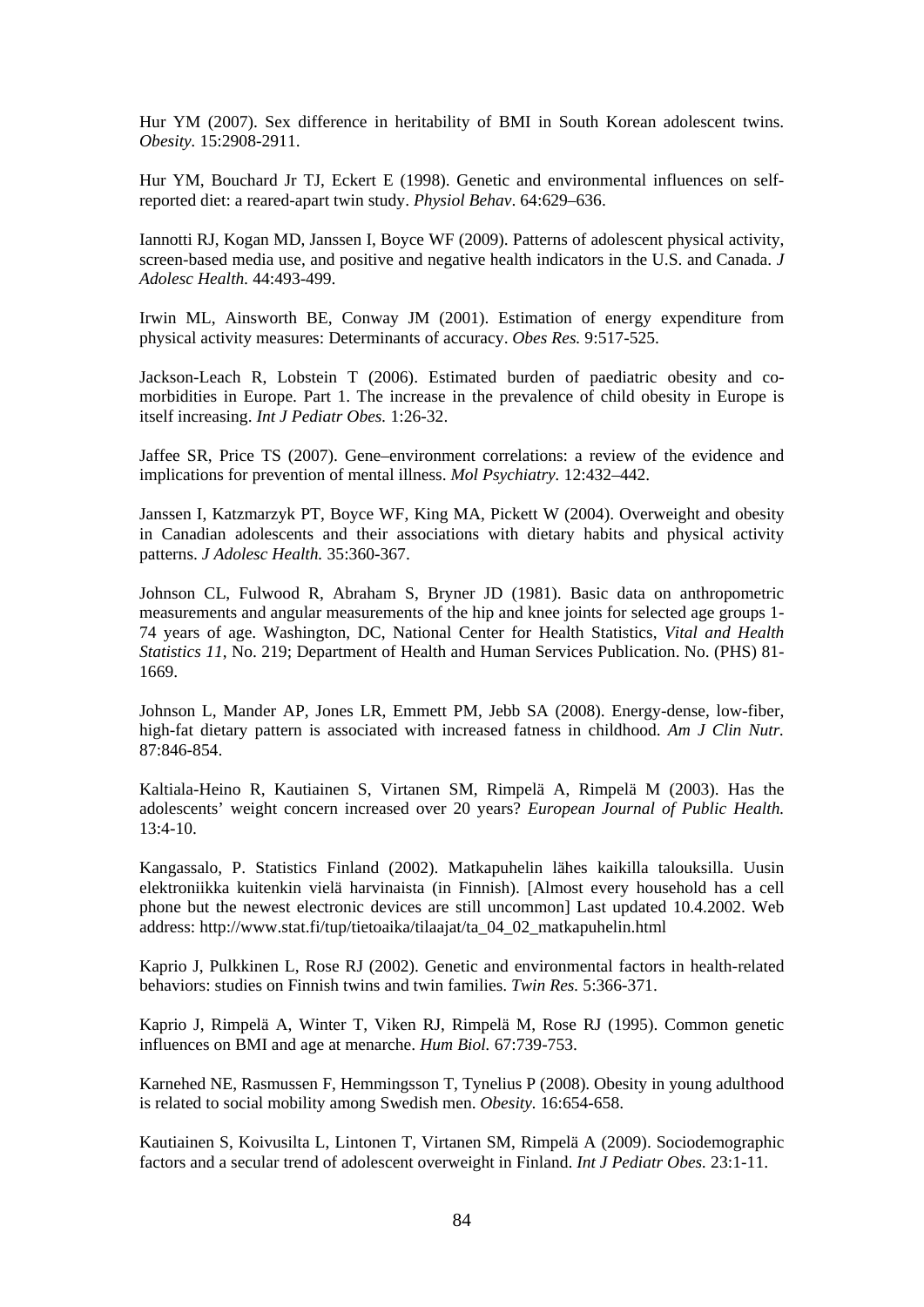Kautiainen S, Koivusilta L, Lintonen T, Virtanen SM, Rimpelä A (2005). Use of information and communication technology and prevalence of overweight and obesity among adolescents. *Int J Obes.* 29:925-933.

Keskitalo K, Silventoinen K, Tuorila H, Perola M, Pietiläinen KH, Rissanen A et al. (2008). Genetic and environmental contributions to food use patterns of young adult twins. *Physiol Behav.* 93:235-242.

Koeppen-Schomerus G, Wardle J, Plomin R (2001). A genetic analysis of weight and overweight in 4-year-old twin pairs. *Int J Obes Relat Metab Disord.* 25:838-844.

Koivusilta L, Lintonen T, Rimpelä A (2005). Intensity of mobile phone use and health compromising behaviors – how is information and communication technology connected to health-related lifestyle in adolescence? *J Adolesc.* 28:35-47.

Kuczmarski RJ, Ogden CL, Guo SS, Grummer-Strawn LM, Flegal KM, Mei Z, et al. (2002). 2000 CDC growth charts for the United States: methods and development. *Vital Health Stat* 11. 246:1-190.

Kuntsche E, Simons-Morton B, ter Bogt T, Queija IS, Tinoco VM, Gaspar de Matos M, et al. (2009). Electronic media communication with friends from 2002 to 2006 and links to face-toface contacts in adolescence: an HBSC study in 31 European and North American countries and regions. *Int J Public Health.* 54:S243-S250.

Laitinen J, Sovio U (2005). Nuorten lihavuuden kehityssuunnat [Changes in the prevalence of obesity among adolescents – a study of the northern Finland birth cohorts born in 1966 and 1986]. *Lääkärilehti.* 60:4231-4235.

Lammi N, Moltchanova E, Blomstedt PA, Tuomilehto J, Eriksson JG, Karvonen M (2009). Childhood BMI trajectories and the risk of developing young adult-onset diabetes. *Diabetologia.* 52:408-414.

Lanningham-Foster L, Foster RC, MaCrady SK, Jensen TB, Mitre N, Levine JA (2009). Activity-promoting video games and increased energy expenditure. *J Pediatr.* 154:819-823.

Lazarus R, Baur L, Webb K, Blyth F (1996). Body mass index in screening for adiposity in children and adolescents: systematic evaluation using receiver operating characteristic curves. *Am J Clin Nutr.* 63:500–506.

Li, X. (1995). A study of intelligence and personality in children with simple obesity. *Int J Obes Relat Metab Disord.* 19:355–357.

Lissner L, Troiano RP, Midthune D, Heitmann BL, Kipnis V, Subar AF, et al. (2007). OPEN about obesity: recovery biomarkers, dietary reporting errors and BMI. *Int J Obes.* 31:956-961.

Lobstein T, Baur L, Uauy R (2004). Obesity in children and young people: a crisis in public health. *Obes Rev.* 5:S4-S104.

Loos RJ, Lindgren CM, Li S, Wheeler E, Zhao JH, Prokopenko I, et al. (2008). Common variants near MC4R are associated with fat mass, weight and risk of obesity. *Nat Genet.* 40:768-775.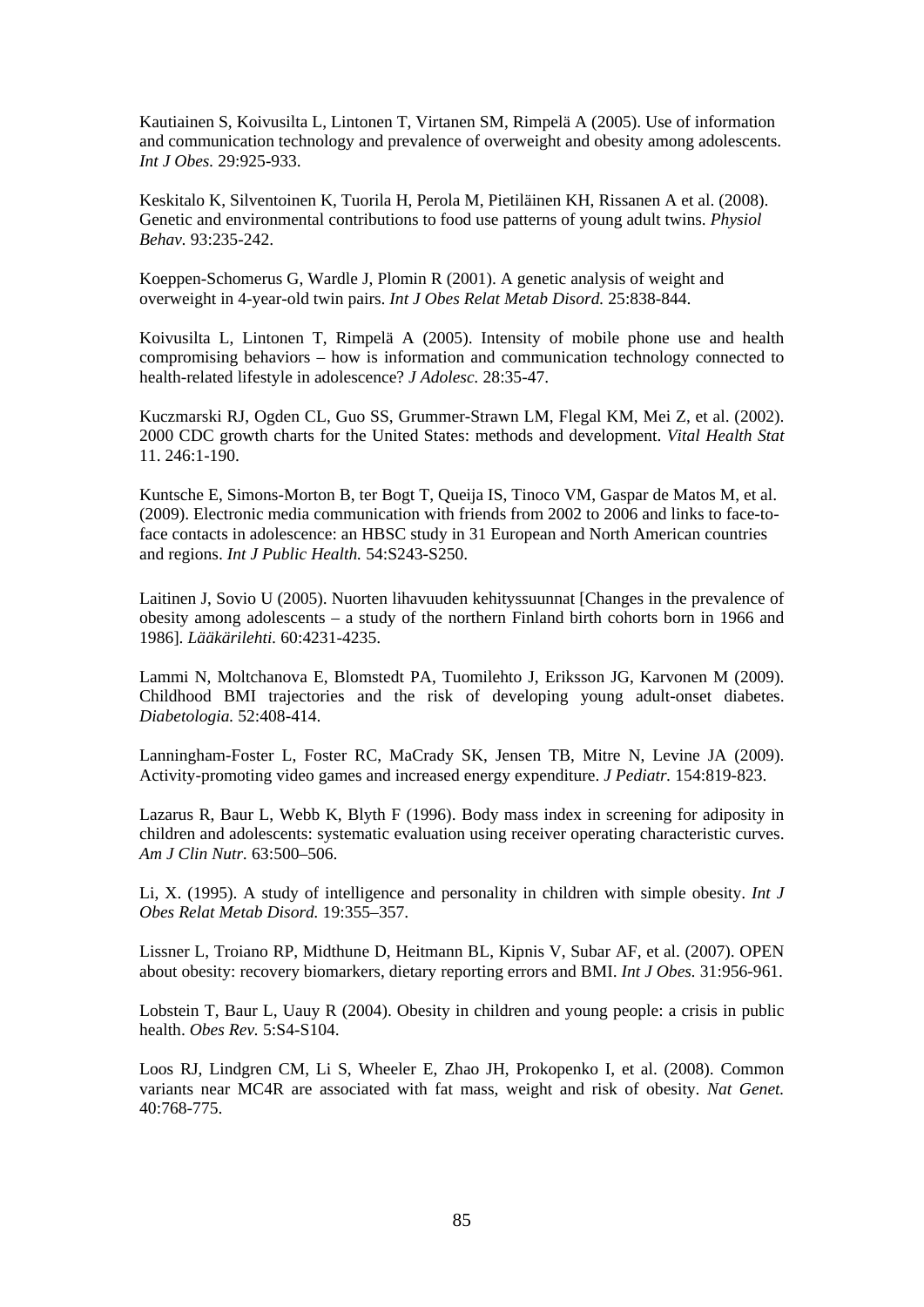Luke A, Guo X, Adeyemo AA, Wilks R, Forrester T, Lowe W Jr, et al. (2001). Heritability of obesity-related traits among Nigerians, Jamaicans and US Black people. *Int J Obes Relat Metab Disord.* 7:1034–1041.

Lutfiyya MN, Lipsky MS, Wisdom-Behounek J, Inpanbutr-Martinkus M (2007). Is rural recidency a risk factor for overweight and obesity for U.S. children? *Obesity.* 15:2348-2356.

Maes HH, Neale MC, Eaves LJ (1997). Genetic and environmental factors in relative body weight and human adiposity. *Behav Genet.* 27:325-351.

Magarey AM, Daniels LA, Boulton TJ, Cockington RA (2003). Predicting obesity in early adulthood from childhood and parental obesity. *Int J Obes Relat Metab Disord.* 27:505-513.

Magidson J, Vermunt JK (2004). Latent class models. Pp. 175-198 in: D. Kaplan (Ed.). *The sage handbook of quantitative methodology for the social sciences*. Thousands Oaks, CA: Sage Publications.

Malina RM, Bouchard C, Oded BA (2004). Somatic growth, pp. 47-48 and 64-67; Body composition, pp. 101-117; Hormonal regulation of growth and maturation, pp. 420-423 in: *Growth, maturation, and physical activity.* 2nd edition. Human Kinetics.

Maloney AE, Bethea TC, Kelsey KS, Marks JT, Paez S, Rosenberg AM, et al. (2008). A pilot of a video game (DDR) to promote physical activity and decrease sedentary screen time. *Obesity.* 16:2074-2080.

Mamun AA, Hayatbakhsh MR, O'Callaghan M, Williams G, Najman J (2009). Early overweight and pubertal maturation - Pathways of association with young adults' overweight: a longitudinal study. *Int J Obes.* 33:14-20.

Marshall SJ, Biddle SJH, Gorely T, Cameron N, Murdey I (2004). Relationship between media use, body fatness and physical activity in children and youth: a meta-analysis. *Int J Obes.* 28:1238-1246.

Maxwell AE (1970). Comparing the classifications of subjects by two independent judges. *Br J Psychiatry.* 116:651-655.

McEvoy BP, Montgomery GW, McRae AF, Ripatti S, Perola M, Spector TD, et al. (2009). Geographical structure and differential natural selection among North European populations. *Genome Res.* 19:804-814.

McMurray RG, Harrell JS, Deng S, Bradley CB, Cox LM, Bangdiwala SI (2000). The influence of physical activity, socioeconomic status, and ethnicity on the weight status of adolescents. *Obes Res.* 8:130-139.

Michielutte R, Diseker RA, Corbett WT, Schey HM, Ureda JR (1984). The relationship between weight-height indices and the triceps skinfold measure among children age 5 to 12. *Am J Public Health.* 74:604-606.

Moilanen I, Rantakallio P (1990). Living habits and personality development of adolescent twins: a longitudinal follow-up study in a birth cohort from pregnancy to adolescence. *Acta Genet Med Gemellol (Roma).* 39:215-220.

Monda KL, Popkin BM (2005). Cluster analysis methods help to clarify the activity-BMI relationship of Chinese youth. *Obes Res.* 13:1042-1051.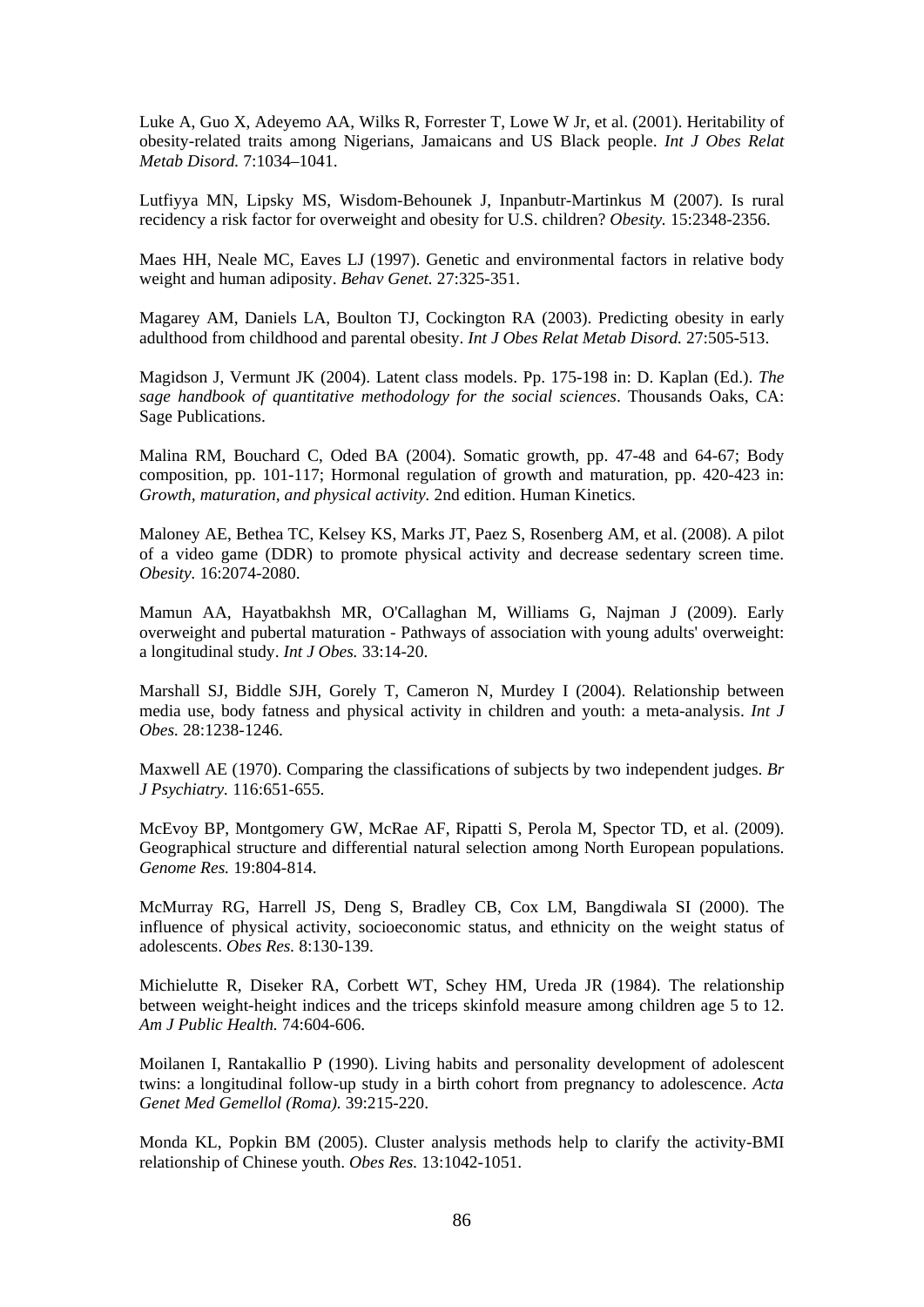Mo-suwan, L., Lebel, L., Puetpaiboon, A., & Junjana, C. (1999). School performance and weight status of children and young adolescents in a transitional society in Thailand. *Int J Obes.* 23:272–277.

Must A, Dallal GE, Dietz WH (1991a). Reference data for obesity: 85th and 95th percentiles of body mass index (wt=ht2) and triceps skinfold thickness. *Am J Clin Nutr.* 53:839-846.

Must A, Dallal GE, Dietz WH (1991b). Reference data for obesity: 85th and 95th percentiles of body mass index (wt=ht2)—a correction. *Am J Clin Nutr.* 54:773.

Must A, Jacques PF, Dallal GE, Bajema CJ, Dietz WH (1992). Long-term morbidity and mortality of overweight adolescents. A follow-up of the Harvard Growth Study of 1922 to 1935. *N Engl J Med.* 327:1350-1355.

Must A, Tybor DJ (2005). Physical activity and sedentary behavior: A review of longitudinal studies of weight and adiposity in youth. *Int J Obes.* 29:S84-S96.

Mustelin L, Silventoinen K, Pietiläinen K, Rissanen A, Kaprio J (2009). Physical activity reduces the influence of genetic effects on BMI and waist circumference: a study in young adult twins. *Int J Obes.* 33:29-36.

Neale MC, Cardon LR (1992). *Methodology for genetic studies of twins and families.* Kluwer Academic Publishers. Dordrecht, The Netherlands.

Neale MC. (1997). *Mx: Statistical modeling*. 3rd edition. Box 980126 MCV, Richmond VA 23298.

Nelson IA, Gastic B (2009). Street ball, swim team and sour cream machine: a cluster analysis of out of school time participation portfolios. *J Youth Adolescence.* 38:1172-1186.

Nelson MC, Gordon-Larsen P, Song Y, Popkin BM (2006). Built and social environments associations with adolescent overweight and activity. *Am J Prev Med.* 31:109-117.

Nurmi J-E, Ahonen T, Lyytinen H, Lyytinen P, Pulkkinen L, Ruoppila I. (2006). Pp. 70-123 in: *Ihmisen psykologinen kehitys* (in Finnish). [Human psychological development]. Porvoo; Helsinki. WSOY.

Ogden CL, Flegal KM, Carroll MD, Johnson CL (2002). Prevalence and trends in overweight among US children and adolescents, 1999-2000. *JAMA*. 288:1728-1732.

Ojala K, Vuori M, Välimaa R, Tynjälä J, Villberg J, Kannas L (2006). Pojat nostavat painoja ja tytöt pudottavat niitä - WHO-koululaistutkimuksen tuloksia [Boys lift weights while girls lose weight - Results from the WHO Health Behavior in School-aged Children Study]. Pp. 72-82 in: Karvonen S. (ed.). *Onko sukupuolella väliä? Hyvinvointi, terveys, pojat ja tytöt.*  Vammala: Nuorisotutkimusverkosto, Nuorisoasiain neuvottelukunta, Sosiaali- ja terveysalan tutkimus- ja kehittämiskeskus (Stakes).

Oken E, Gillman MW (2003). Fetal origins of obesity. *Obes Res.* 11:496-506.

Oken E, Levitan EB, Gillman MW (2008). Maternal smoking during pregnancy and child overweight: systematic review and meta-analysis. *Int J Obes.* 32:201-210.

O'Loughlin J, Gray-Donald K, Paradis G, Meshefedjian G (2000). One- and two-year predictors of excess weight gain among elementary schoolchildren in multiethnic, lowincome, inner-city neighborhoods. *Am J Epidemiol.* 152:739-746.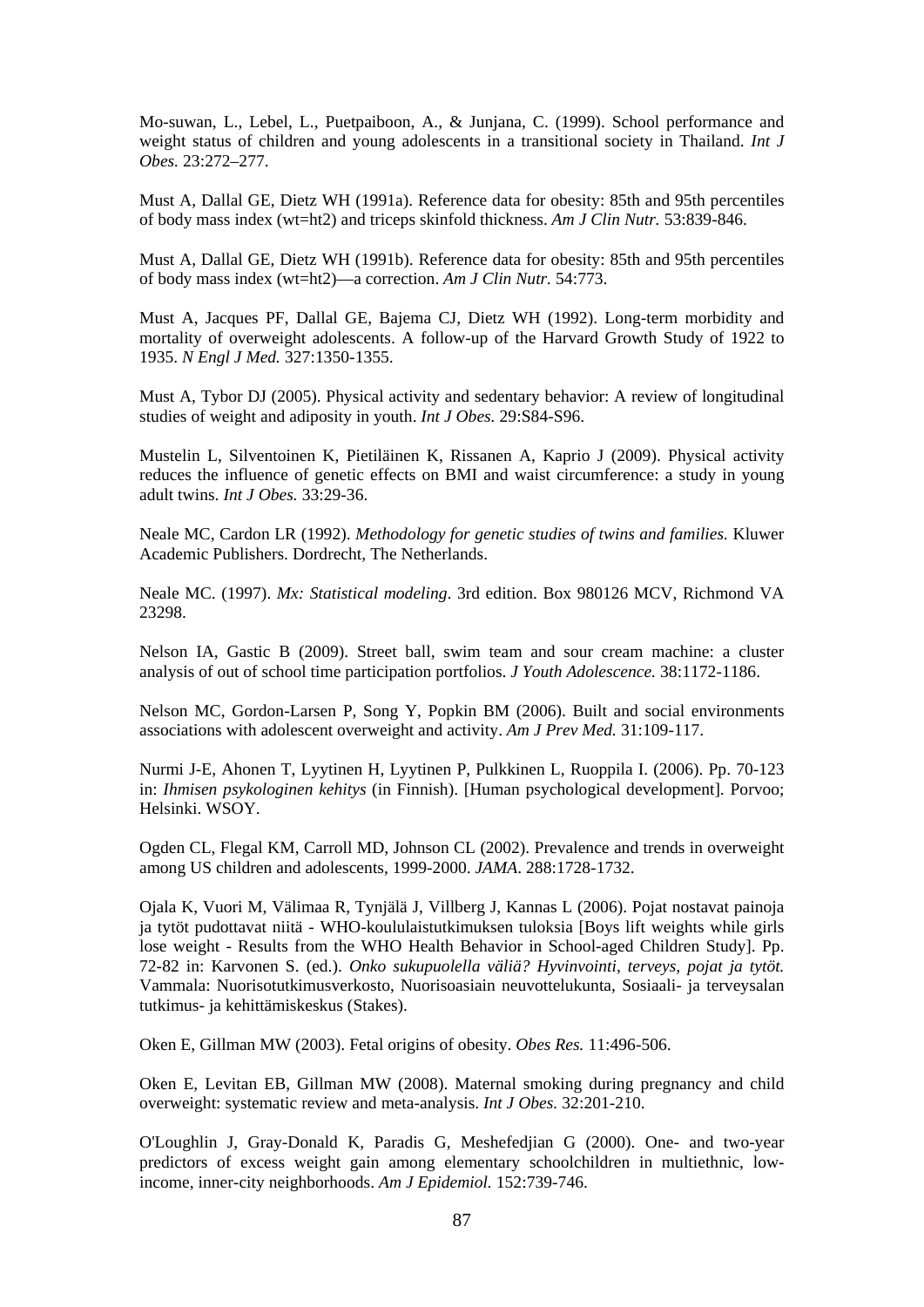Peltonen L, Jalanko A, Varilo T (1999). Molecular genetics of the Finnish disease heritage. *Hum Mol Genet.* 8:1913-1923.

Penninkilampi-Kerola V, Moilanen I, Kaprio J (2005). Co-twin dependence, social interactions, and academic achievement: A population-based study. *Journal of Social and Personal Relationships.* 22:519-541.

Petersen AC, Crockett L, Richards M, Boxer A (1988). A self-report measure of pubertal status: Reliability, validity, and initial norms*. J Youth Adolesc.* 17:117-133.

Petersen L, Schnohr P, Sørensen TI (2004). Longitudinal study of the long-term relation between physical activity and obesity in adults. *Int J Obes Relat Metab Disord.* 28:105-112.

Pietikäinen M (2007). Kouluterveyskysely 1997-2006. Yläluokkalaisten ja lukiolaisten hyvinvoinnin ja pahoinvoinnin trendit. (in Finnish) [School Health Promotion Study 1997- 2006. Trends in the well-being of high-school students.] Pp. 88-92 in: *Lapsiasiavaltuutetun toimintakertomus vuodelta 2006. Sosiaali- ja terveysministeriö. Sosiaali- ja terveysministeriön selvityksiä 33.* Web address: http://www.lapsiasia.fi/c/ document\_library/get\_file?folderId=101293&name=DLFE-8414.pdf

Pietiläinen KH, Kaprio J, Rissanen A, Winter T, Rimpelä A, Viken RJ, et al. (1999). Distribution and heritability of BMI in Finnish adolescents aged 16y and 17y: a study of 4884 twins and 2509 singletons. *Int J Obes Relat Metab Disord.* 23:107-115.

Pischon T, Boeing H, Hoffmann K, Bergmann M, Schulze MB, Overvad K, et al. (2008). General and abdominal adiposity and risk of death in Europe. *N Engl J Med.* 359:2105-2120.

Posthuma D, Beem AL, de Geus EJ, van Baal GC, von Hjelmborg JB, Iachine I, et al. (2003). Theory and practice in quantitative genetics. *Twin Res.* 6:361-376.

Procter KL, Rudolf MC, Feltbower RG, Levine R, Connor A, Robinson M, et al. (2008). Measuring the school impact on child obesity. *Soc Sci Med.* 67:341-349.

Prospective Studies Collaboration. Whitlock G, Lewington S, Sherliker P, Clarke R, Emberson J, Halsey J, et al. (2009). Body-mass index and cause-specific mortality in 900 000 adults: collaborative analyses of 57 prospective studies. *Lancet.* 373:1083-1096.

Puhl RM, Latner JD (2007). Stigma, obesity, and the health of the nation's children. *Psychol Bull.* 133:557-580.

Pulkkinen L, Narusk A (1987). Functions of adolescent drinking in Finland and the Soviet Union. *Eur J Psychol Educ.* 11:311-326.

Pulkkinen L, Vaalamo I, Hietala R, Kaprio J, Rose RJ (2003). Peer reports of adaptive behavior in twins and singletons: is twinship a risk or an advantage? *Twin Res.* 6:106-118.

Pääkkönen, H (2002). Mihin koululaisten aika kuluu? [How do schoolchildren spend their time?] Hyvinvointikatsaus. 4:2-8. Web address: www.tilastokeskus.fi/tup/ hyvinvointikatsaus/hyv\_024\_paakkonen.pdf

Randall ET, Bohnert AM (2009). Organized activity involvement, depressive symptoms, and social adjustment in adolescents: ethnicity and socioeconomic status as moderators. *J Youth Adolescence.* 38:1187-1198.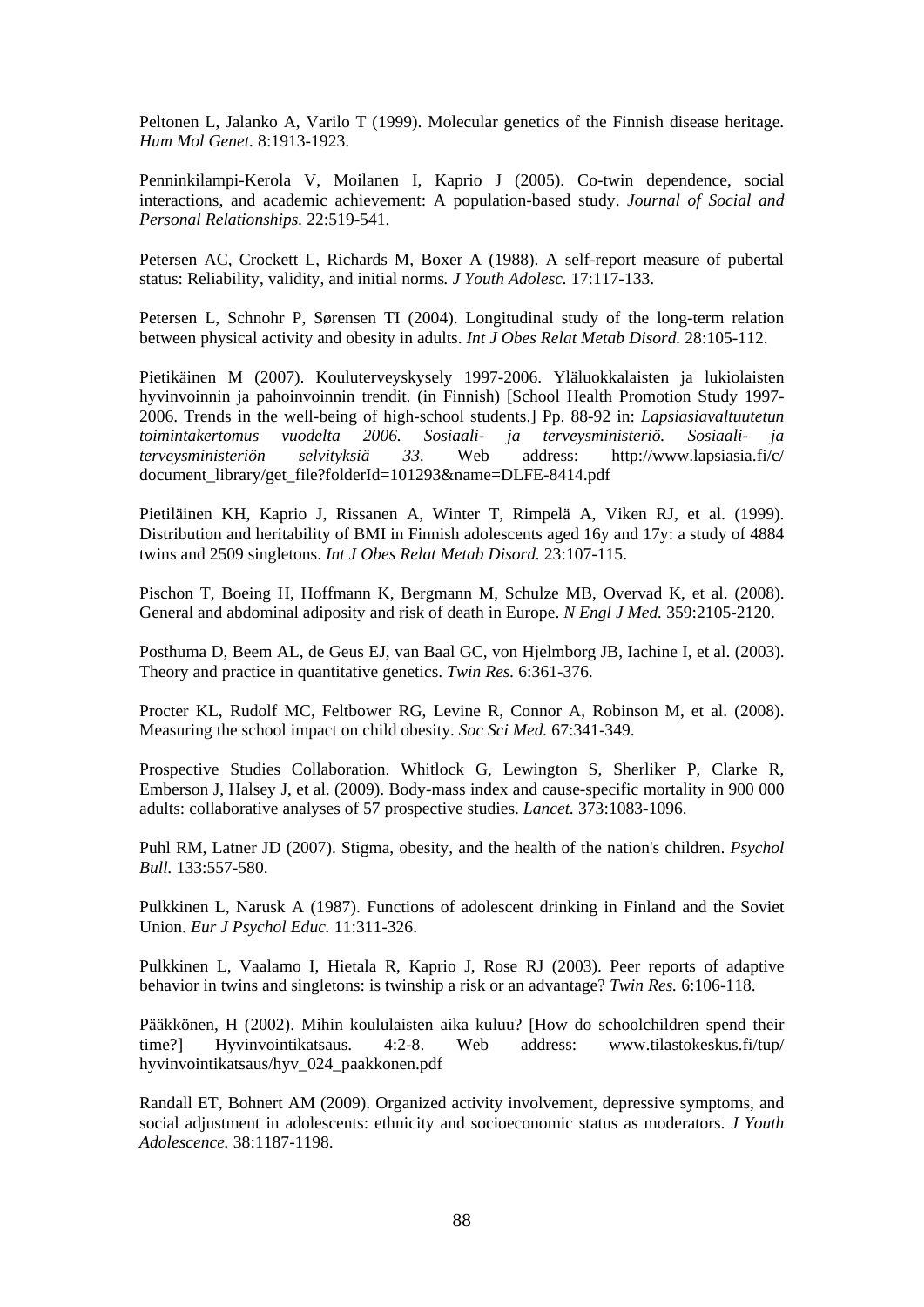Rankinen T, Zuberi A, Chagnon YC, Weisnagel SJ, Argyropoulos G, Walts B, et al. (2006). The human obesity gene map: the 2005 update. *Obesity.* 14:529-644.

Regan F, Betts P (2006). A brief overview of the health consequences of childhood obesity. Pp 25-38 in: Cameron N, Norgan NG, Ellison GTH (eds). *Childhood obesity - contemporary issues.* Boca Raton: Society for the Study of Human Biology Series, CRC Taylor Francis.

Reichert FF, Baptista Menezes AM, Wells JC, Carvalho Dumith S, Hallal PC (2009). Physical activity as a predictor of adolescent body fatness: a systematic review. *Sports Med.* 39:279-294.

Renström F, Payne F, Nordström A, Brito EC, Rolandsson O, Hallmans G, et al. (2009). Replication and extension of genome-wide association study results for obesity in 4923 adults from northern Sweden. *Hum Mol Genet.* 18:1489-1496.

Richardson LP, Davis R, Poulton R, McCauley E, Moffitt TE, Caspi A., et al. (2003). A longitudinal evaluation of adolescent depression and adult obesity. *Arch Pediatr Adolesc Med*. 157:739-745.

Robinson TN (2001). Television viewing and childhood obesity. *Pediatr Clin North Am.*  48:1017-1025.

Rogers I (2003). The influence of birth weight and intrauterine environment on adiposity and fat distribution in later life. *Int J Obes Relat Metab Disord.* 27:755–777.

Rolland-Cachera MF, Deheeger M, Bellisle F, Sempe M, Guilloud-Bataille M, Patois E (1984). Adiposity rebound in children: a simple indicator for predicting obesity. *Am J Clin Nutr.* 39:129–135.

Rolland-Cachera MF, Deheeger M, Maillot M, Bellisle F (2006). Early adiposity rebound: causes and consequences for obesity in children and adults. *Int J Obes.* 30:S11–S17.

Rose RJ, Dick DM, Viken RJ, Kaprio J. Gene-environment interaction in patterns of adolescent drinking: regional residency moderates longitudinal influences on alcohol use. *Alcohol Clin Exp Res.* 2001;25:637-643.

Salo M, Anglé S, Kaukua J, Ketola E, Komulainen J, Lipsanen-Nyman M, et al. (2005). Working group appointed by the Finnish Paediatric Society. Suomalaisen Lääkäriseuran Duodecimin ja Suomen Lastenlääkäriyhdistys ry:n asettama työryhmä. Lasten lihavuus. Käypä hoito. 1.8.2005. Summary in English: Childhood obesity. Current Care Summary. 26.10.2005. Web address: www.kaypahoito.fi

Sardinha LB, Going SB, Teixeira PJ, Lohman TG (1999). Receiver operating characteristic analysis of body mass index, triceps skinfold thickness, and arm girth for obesity screening in children and adolescents. *Am J Clin Nutr.* 70:1090–1095.

Sargent JD & Blanchflower DG. (1994). Obesity and stature in adolescence and earnings in young adulthood. *Arch Pediatr Adolesc Med.* 148:681–687.

Sarna, S, Kaprio, J., Sistonen, P., and Koskenvuo, M. (1978). Diagnosis of twin zygosity by mailed questionnaire. *Hum Hered.* 28:241-254.

Schousboe K, Willemsen G, Kyvik KO, Mortensen J, Boomsma DI, Cornes BK, et al. (2003). Sex differences in heritability of BMI: a comparative study of results from twin studies in eight countries. *Twin Res.* 6:409-421.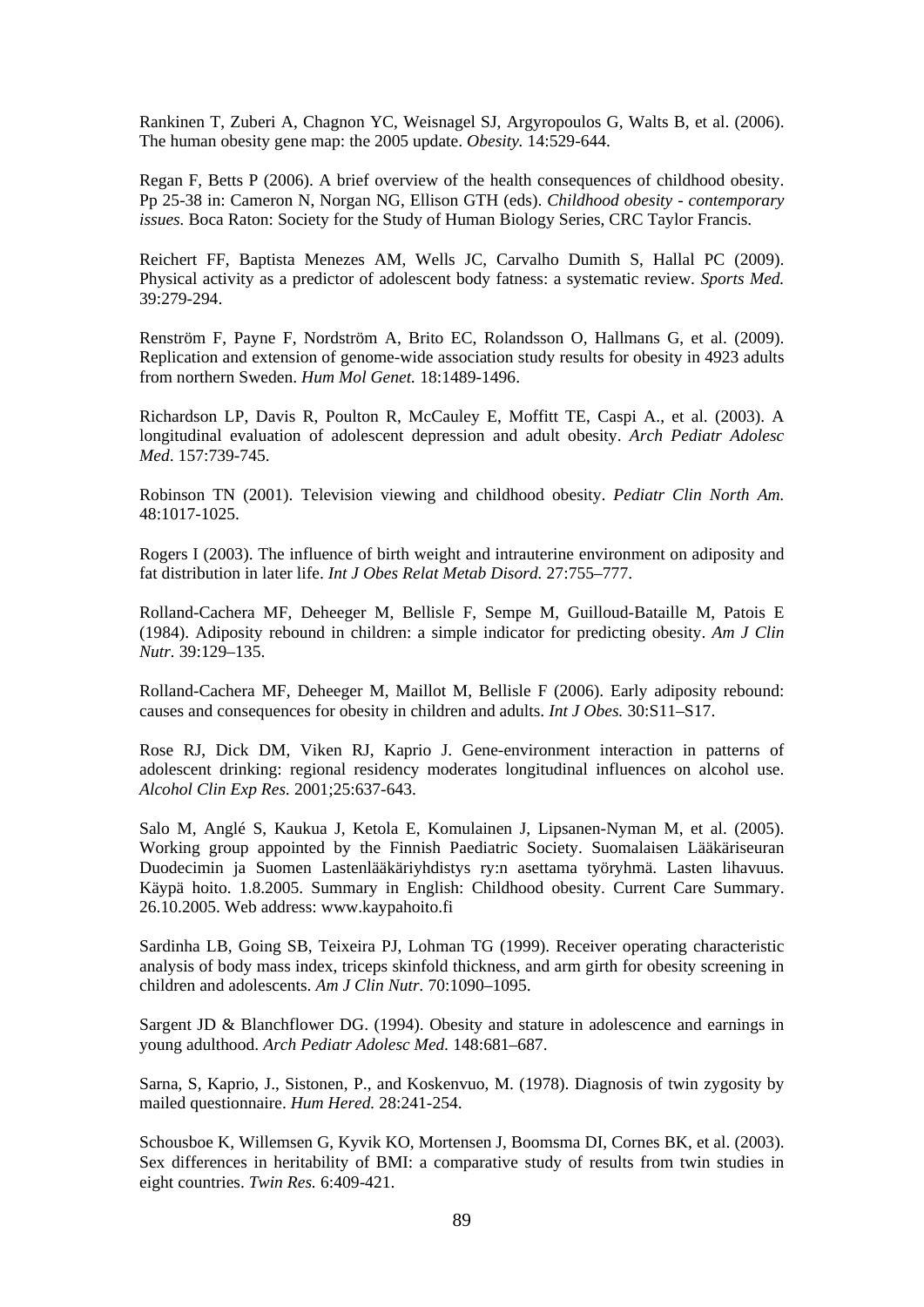Shrewsbury V, Wardle J (2008). Socioeconomic status and adiposity in childhood: a systematic review of cross-sectional studies 1990-2005. *Obesity.* 16:275-284.

Siegler R, Deloache J, Eisenberg N (2006). Pp. 336-341 in: *How children develop.* New York. Worth Publishers.

Silventoinen K, Bartels M, Posthuma D, Estourgie-van Burk GF, Willemsen G, van Beijsterveldt TC, et al. (2007a). Genetic regulation of growth in height and weight from 3 to 12 years of age: a longitudinal study of Dutch twin children. *Twin Res Hum Genet.* 10:354- 363.

Silventoinen K, Hasselbalch AL, Lallukka T, Bogl L, Pietiläinen KH, Heitmann BL,et al. (2009b). Modification effects of physical activity and protein intake on heritability of body size and composition. *Am J Clin Nutr.* 90:1096-1103.

Silventoinen K, Kaprio J, Lahelma E, Viken RJ, Rose RJ (2003). Assortative mating by body height and BMI: Finnish twins and their spouses. *Am J Hum Biol.* 15:620-627.

Silventoinen K, Magnusson PKE, Tynelius P, Kaprio J, Rasmussen F (2008). Heritability of body size and muscle strength in young adulthood: A study of one million Swedish men. *Genet Epidemiol.* 32:341-349.

Silventoinen K, Pietiläinen KH, Tynelius P, Sørensen TIA, Kaprio J, Rasmussen F (2007b). Genetic and environmental factors in relative weight from birth to age 18: the Swedish Young Male Twins Study. *Int J Obes*. 31: 615-621.

Silventoinen K, Rokholm B, Kaprio J, Sørensen TI (2009a). Genetic and environmental influences on childhood obesity: systematic review of twin and adoption studies. *Int J Obes.* Epub. 15 September 2009. doi: 10.1038/ijo.2009.177

Sinha R, Fisch G, Teague B, Tamborlane WV, Banyas B, Allen K, et al. (2002). Prevalence of impaired glucose tolerance among children and adolescents with marked obesity. *N Engl J Med.* 346:802–810.

Slootmaker SM, Schuit AJ, Chinapaw MJM, Seidell JC, van Mechelen W (2009). Disagreement in physical activity assessed by accelometer and self-report in subgroups of age, gender, education and weight status. *Int J Behav Nutr Phys Act.* 6:17.

Spence JC, Cutumisu N, Edwards J, Evans J (2008). Influence of neighborhood design and access to facilities on overweight among preschool children. *Int J Pediatr Obes.* 3:109-116.

Statistics Finland (1989). *Classification of Socio-economic Groups 1989*. Helsinki. (in Finnish, English summary).

Statistics Finland (2006a). Classification services: Individual classifications: Socioeconomic group. Accessed January 2, 2006. Web address: http://www.tilastokeskus.fi /tk/tt/luokitukset/index\_en.html

Statistics Finland (2006b). Percent of respondents who have used a PC during the past three months by gender and age group in spring 2006. Last updated 11 Dec 2006. Web address: http://www.stat.fi/til/sutivi/2006/sutivi\_2006\_2006-12-11\_kuv\_004\_en.html

Statistics Finland (2006c). Leisure survey. Tables. 13 April 2006. Web addres: http://www.stat.fi/til/vpa/tau\_en.html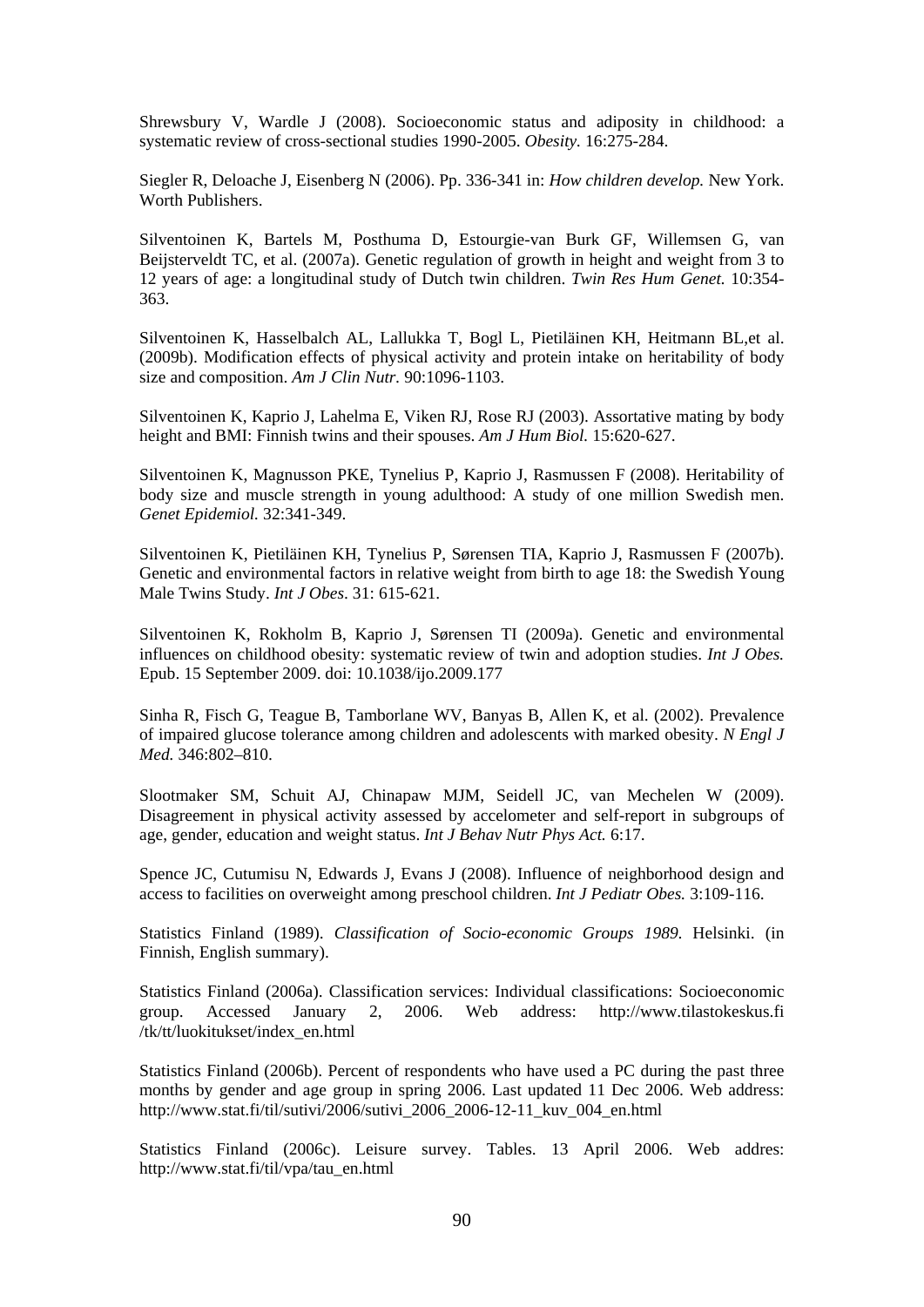Statistics Finland (2007). Internet users, spring 2001 to spring 2007, percentage of 15 to 74 year-olds by age group. Last updated 28 September 2007. Web address: http://www.stat.fi/ til/sutivi/2007/sutivi\_2007\_2007-09-28\_kuv\_004\_en.html

Statistics Finland (2008). Figure 1. Numbers of fixed line and mobile telephone subscriptions in 1990 and 1995-2007. Last updated 5 June 2008. Web address: http://www.stat.fi/til/tvie/ 2007/tvie\_2007\_2008-06-05\_kuv\_001\_en.html

Statistics Finland (2009). Changes in Internet usage. Results from the 2008 Survey on ICT usage. Published: 27 April 2009. Web address: http://www.tilastokeskus.fi/til/ sutivi/2008/sutivi\_2008\_2009-04-27\_tie\_002\_en.html

Stettler N, Signer TM, Suter PM (2004). Electronic games and environmental factors associated with childhood obesity in Switzerland. *Obes Res.* 12:896-903.

Stettler N, Zemel BS, Kumanyika S, Stallings VA (2002). Infant weight gain and childhood overweight status in a multicenter, cohort study. *Pediatrics.* 109:194–199.

Strauss RS, Pollack HA (2003). Social marginalization of overweight children. *Arch Pediatr & Adolesc Med.* 157:746-752.

Stubbe JH, Boomsma DI, Vink JM, Cornes BK, Martin NG, Skytthe A et al. (2006). Genetic influences on exercise participation in 37.051 twin pairs from seven countries. *PLoS ONE* 1(1):e22. doi:10.1371/journal.pone.0000022

Stutzmann F, Cauchi S, Durand E, Calvacanti-Proenca C, Pigeyre M, Hartikainen A-L, et al. (2009). Common genetic variation near *MC4R* is associated with eating behaviour patterns in European populations. *Int J Obes*. 33:373-378.

Swinburn B, Shelly A (2008). Effects of TV time and other sedentary pursuits. *Int J Obes.* 32:S132:S136.

Sørensen TI (2009). Conference on "Multidisciplinary approaches to nutritional problems". Symposium on "Diabetes and health". Challenges in the study of causation of obesity. *Proc Nutr Soc.* 68:43-54.

te Velde SJ, De Bourdeaudhuij I, Thorsdottir I, Rasmussen M, Hagstromer M, Klepp KI, et al. (2007). Patterns in sedentary and exercise behavior and associations with overweight in 9-14 year-old boys and girls - A cross-sectional study. *BMC Public Health.* 7:16.

Teucher B, Skinner J, Skidmore PM, Cassidy A, Fairweather-Tait SJ, Hooper L, et al. (2007). Dietary patterns and heritability of food choice in a UK female twin cohort. *Twin Res Hum Genet.* 10:734–748.

Thorleifsson G, Walters GB, Gudbjartsson DF, Steinthorsdottir V, Sulem P, Helgadottir A, et al. (2009). Genome-wide association yields new sequence variants at seven loci that associate with measures of obesity. *Nat Genet.* 41:18-24.

Tian JY, Cheng Q, Song X-M, Li G, Jiang G-X, Gu Y-Y, et al. (2006). Birth weight and risk of type 2 diabetes, abdominal obesity and hypertension among Chinese adults. *Eur J Endocrinol.* 155:601-607.

Timpson NJ, Emmett PM, Frayling TM, Rogers I, Hattersley AT, McCarthy MI et al. (2008). The fat mass- and obesity-associated locus and dietary intake in children. *Am J Clin Nutr.*  88:971-978.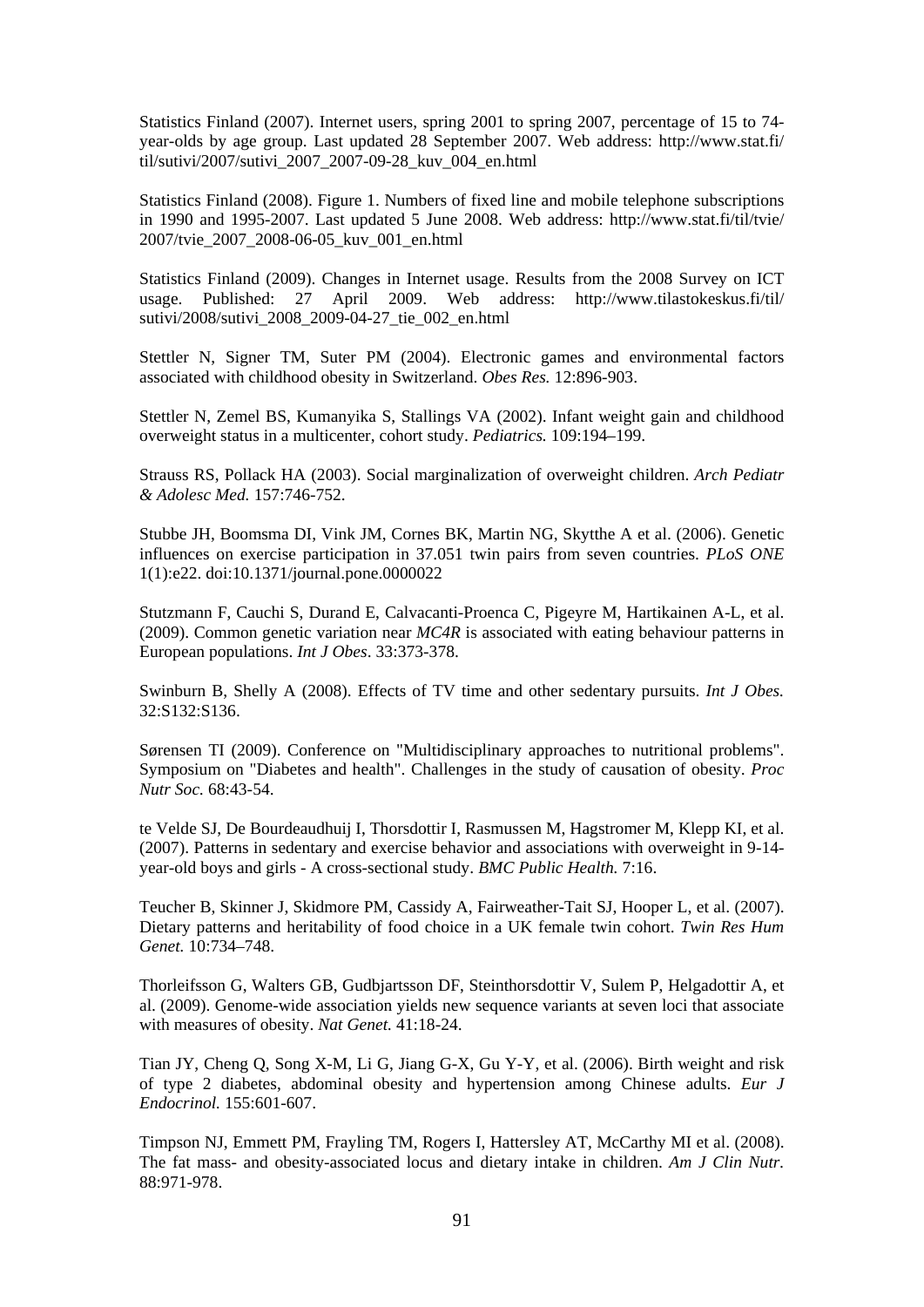Utter J, Neumark-Sztainer D, Jeffery R, Store M (2003). Couch potatoes or french fries: Are sedentary behaviors associated with body mass index, physical activity, and dietary behaviors among adolescents? *J Am Diet Assoc.* 103:1298-1305.

Wake M, Hesketh K, Waters E (2003). Television, computer use and body mass index in Australian primary school children. *J Paediatr Child Health.* 39:130-134.

Wake M, Nicholson JM, Hardy P, Smith K (2007). Preschooler obesity and parenting styles of mothers and fathers: Australian national population study. *Pediatrics.* 120:e1520-1527.

Vandelanotte C, Sugiyama T, Gardiner P, Owen N (2009). Associations of leisure-time internet and computer use with overweight and obesity, physical activity and sedentary behaviors: cross-sectional study. *J Med Internet Res.*11:e28.

van Dommelen P, de Gunst MC, van der Vaart AW, Boomsma DI (2004). Genetic study of the height and weight process during infancy. *Twin Res.* 7:607-616.

Wang F, Veugelers PJ (2008). Self-esteem and cognitive development in the era of the childhood obesity epidemic. *Obes Rev.* 9:615-623.

Wang Y, Lobstein T. Worldwide trends in childhood overweight and obesity (2006). *Int J Pediatr Obes.* 1:11-25.

Wardle J, Carnell S, Haworth CMA, Farooqi IS, O'Rahilly S, Plomin R (2008b). Obesity associated genetic variation in FTO is associated with diminished satiety. *J Clin Endocrinol Metab.* 93:3640-3643. Epub 2008 Jun 26.

Wardle J, Carnell S, Haworth CMA, Plomin R (2008a). Evidence for a strong genetic influence on childhood adiposity despite the force of the obesogenic environment. *Am J Clin Nutr.* 87:398-404.

Wardle J, Cooke L (2005). The impact of obesity on psychological well-being. *Best Pract Res Clin Endocrinol Metab.* 19:421-440.

Wardle J, Llewellyn C, Sanderson S, Plomin R (2009). The FTO gene and measured food intake in children. *Int J Obes.* 33:42-45.

Waterlow JC, Buzina R, Keller W, Lane JM, Nichaman MZ, Tanner JM (1977). The presentation and use of height and weight data for comparing the nutritional status of groups of children under age of 10 years. *Bulletin of the World Health Organization.* 55:489-498.

Ventura AK, Birch LL (2008). Does parenting affect children's eating and weight status. *Int J Behav Nutr Phys Act.* 17:15.

Vermunt JK, Magidson J (2005). *Latent Gold® 4.0 User's Guide.* Belmont, Massachusetts: Statistical Innovations Inc.

WHO (1983). *Measuring change in nutritional status: guidelines for assessing the nutritional impact of supplementary feeding programmes*. Geneva, World Health Organization.

WHO (1995). Physical status, the use and interpretation of anthropometry. *WHO Technical Report Series.* 854:161-345 and 445-449.

WHO (2003). Diet, nutrition and the prevention of chronic diseases. Report of a joint WHO/FAO Expert consultation. *World Health Organ Tech Rep Ser.* 916:61-61.